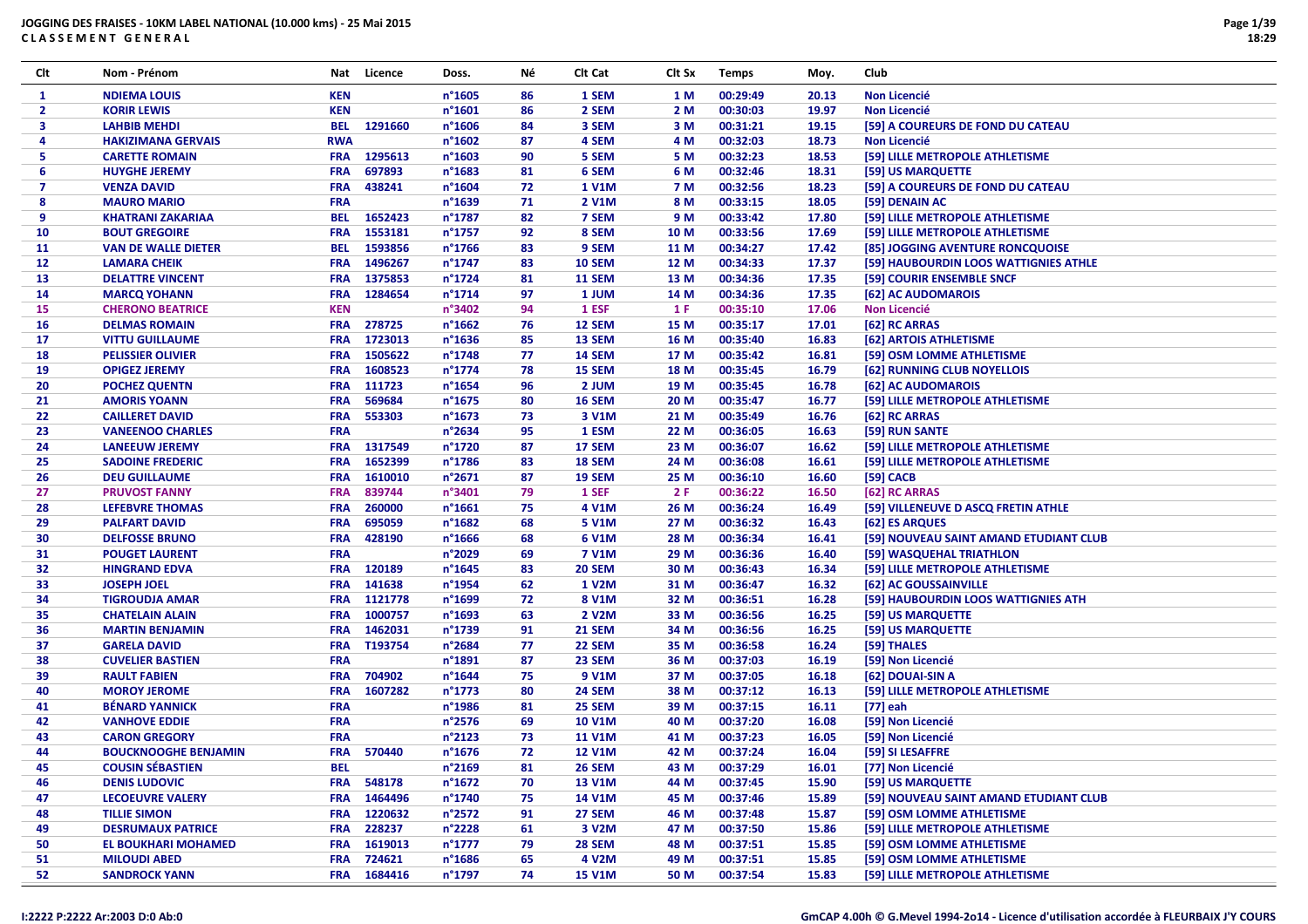| Clt | Nom - Prénom                 | Nat        | Licence     | Doss.            | Νé | Clt Cat            | Clt Sx       | <b>Temps</b> | Moy.  | Club                                   |
|-----|------------------------------|------------|-------------|------------------|----|--------------------|--------------|--------------|-------|----------------------------------------|
| 53  | <b>RAUX THIBAULT</b>         | <b>FRA</b> |             | n°3126           | 84 | 29 SEM             | 51 M         | 00:37:59     | 15.80 | [59] Non Licencié                      |
| 54  | <b>TOP STÉPHANE</b>          | <b>FRA</b> |             | n°1865           | 70 | <b>16 V1M</b>      | 52 M         | 00:38:06     | 15.75 | [59] JOGGING DES FRAISES - VERLINGHEM  |
| 55  | <b>DELERUE JESSY</b>         | <b>FRA</b> |             | n°2729           | 84 | <b>30 SEM</b>      | 53 M         | 00:38:15     | 15.69 | [59] Non Licencié                      |
| 56  | <b>DUBOIS ALEXANDRE</b>      | <b>FRA</b> | 774646      | n°1687           | 74 | <b>17 V1M</b>      | 54 M         | 00:38:16     | 15.68 | [59] US MARQUETTE                      |
| 57  | <b>GOZE PHILIPPE</b>         | <b>FRA</b> | 1299554     | n°1719           | 70 | <b>18 V1M</b>      | 55 M         | 00:38:16     | 15.68 | [62] OMNISPORT AIROIS ATHLETISME       |
| 58  | <b>CREPIN SEBASTIEN</b>      | <b>FRA</b> | 359965      | n°1638           | 75 | <b>19 V1M</b>      | 56 M         | 00:38:19     | 15.66 | [59] AUBY ATHLETIC CLUB                |
| 59  | <b>KHAMCHECHE DJAMEL</b>     | <b>ALG</b> | 1192502     | n°1706           | 63 | 5 V2M              | 57 M         | 00:38:20     | 15.65 | [59] LILLE METROPOLE ATHLETISME        |
| 60  | <b>ALLART LUDOVIC</b>        | <b>FRA</b> | 658523      | n°1681           | 78 | <b>31 SEM</b>      | 58 M         | 00:38:21     | 15.65 | [62] AC AUDOMAROIS                     |
| 61  | <b>DUCRET LUDOVIC</b>        | <b>FRA</b> |             | n°2815           | 72 | <b>20 V1M</b>      | 59 M         | 00:38:23     | 15.63 | [59] Non Licencié                      |
| 62  | <b>LETERME ERIC</b>          | <b>FRA</b> | 1585281     | n°1764           | 79 | 32 SEM             | 60 M         | 00:38:25     | 15.62 | [59] HEM ATHLETIC CLUB                 |
| 63  | <b>DEHEM FREDDY</b>          | <b>FRA</b> |             | n°2710           | 74 | 21 V1M             | 61 M         | 00:38:27     | 15.61 | [59] Non Licencié                      |
| 64  | <b>POCHEZ PATRICK</b>        | <b>FRA</b> | 609753      | n°1679           | 67 | <b>22 V1M</b>      | 62 M         | 00:38:27     | 15.61 | [62] AC AUDOMAROIS                     |
| 65  | <b>MAINE PHILIPPE</b>        | <b>FRA</b> | 1288812     | n°1715           | 70 | 23 V1M             | 63 M         | 00:38:36     | 15.55 | [59] OSM LOMME ATHLETISME              |
| 66  | <b>BABIN PHILIPPE</b>        | FRA        |             | n°2043           | 68 | 24 V1M             | 64 M         | 00:38:39     | 15.53 | [59] Non Licencié                      |
| 67  | <b>THIBAULT BASTIEN</b>      | <b>FRA</b> | 1632874     | n°1780           | 91 | 33 SEM             | 65 M         | 00:38:44     | 15.50 | [59] SI LESAFFRE                       |
| 68  | DE SOUSA PAULO               | <b>FRA</b> |             | n°2582           | 75 | <b>25 V1M</b>      | 66 M         | 00:38:53     | 15.44 | [59] Non Licencié                      |
| 69  | <b>DERUYTER CEDRIC</b>       | <b>FRA</b> |             | n°2767           | 81 | 34 SEM             | 67 M         | 00:38:55     | 15.42 | [59] Non Licencié                      |
| 70  |                              | <b>FRA</b> | 611773      | n°1680           | 93 | 2 ESM              |              | 00:38:55     | 15.42 | [59] COURIR ENSEMBLE SNCF              |
|     | <b>DELHAYE THOMAS</b>        | <b>FRA</b> |             | n°2834           | 91 | 35 SEM             | 68 M<br>69 M | 00:38:56     |       |                                        |
| 71  | <b>DURIEZ NATHANAEL</b>      |            |             |                  |    |                    |              |              | 15.42 | [59] Non Licencié                      |
| 72  | <b>KEDZIORA LAURENT</b>      | <b>FRA</b> | 1007827     | n°1694           | 67 | <b>26 V1M</b>      | 70 M         | 00:38:56     | 15.42 | [59] US VALENCIENNES ATHLETISME        |
| 73  | <b>WISSOCQUE LUDIVINE</b>    | <b>FRA</b> | 1654796     | n°3598           | 81 | 2 SEF              | 3 F          | 00:38:59     | 15.39 | [59] VILLENEUVE D ASCQ FRETIN ATHLE    |
| 74  | <b>ALLENTIN GEOFFREY</b>     | <b>FRA</b> | 1641812     | n°1781           | 89 | <b>36 SEM</b>      | 71 M         | 00:39:01     | 15.38 | [59] LILLE METROPOLE ATHLETISME        |
| 75  | <b>ROKIA VALERY</b>          | <b>FRA</b> | 1216475     | n°1708           | 74 | <b>27 V1M</b>      | 72 M         | 00:39:04     | 15.36 | [59] VILLENEUVE D ASCQ FRETIN ATHLE    |
| 76  | <b>LECLERCQ LUDOVIC</b>      | <b>FRA</b> | 1643724     | n°1783           | 79 | 37 SEM             | 73 M         | 00:39:05     | 15.36 | [59] RONCHIN ATHLETIC CLUB             |
| 77  | <b>DELHAYE THIERRY</b>       | <b>FRA</b> | 430363      | n°1667           | 66 | <b>28 V1M</b>      | 74 M         | 00:39:07     | 15.34 | [59] COURIR ENSEMBLE SNCF              |
| 78  | <b>RICHARD REGINALD</b>      | <b>FRA</b> |             | n°2207           | 73 | <b>29 V1M</b>      | 75 M         | 00:39:13     | 15.30 | [59] Non Licencié                      |
| 79  | <b>DELTOMBE SEVERINE</b>     | <b>FRA</b> | 423357      | n°3405           | 79 | 3 SEF              | 4 F          | 00:39:17     | 15.28 | [62] US ATHLETIQUES DE LIEVIN          |
| 80  | <b>BENILLAN XAVIER</b>       | <b>FRA</b> |             | n°2067           | 74 | 30 V1M             | 76 M         | 00:39:21     | 15.25 | [59] Non Licencié                      |
| 81  | <b>EQUINE OCTAVE</b>         | <b>FRA</b> | T192832     | n°1825           | 69 | 31 V1M             | 77 M         | 00:39:25     | 15.23 | [59] PASS'RUNNING                      |
| 82  | <b>GRYSON ARNAUD</b>         | <b>FRA</b> |             | n°2028           | 78 | 38 SEM             | 78 M         | 00:39:25     | 15.23 | [59] Wasquehal Triathlon               |
| 83  | <b>ANDRE MAXIMILIEN</b>      | <b>FRA</b> | 1594590     | n°1767           | 98 | 1 CAM              | 79 M         | 00:39:25     | 15.23 | [59] US MARQUETTE                      |
| 84  | <b>GAYET JEAN-BAPTISTE</b>   | <b>FRA</b> |             | n°2877           | 99 | 2 CAM              | 80 M         | 00:39:25     | 15.23 | [59] Non Licencié                      |
| 85  | <b>BAFCOP NICOLAS</b>        | <b>FRA</b> |             | n°1961           | 67 | 32 V1M             | 81 M         | 00:39:27     | 15.21 | [59] Beck-Crespel                      |
| 86  | <b>BROVIDA MAXIME</b>        | <b>FRA</b> |             | n°1881           | 86 | 39 SEM             | 82 M         | 00:39:28     | 15.20 | [59] Non Licencié                      |
| 87  | <b>HEUGHEBAERT PASCAL</b>    | <b>BEL</b> |             | n°2926           | 70 | 33 V1M             | 83 M         | 00:39:28     | 15.20 | [77] Non Licencié                      |
| 88  | <b>DESCHUYTTER JEAN-LUC</b>  | <b>FRA</b> | 710884      | n°1684           | 57 | 6 V2M              | 84 M         | 00:39:29     | 15.20 | [62] ES ARQUES                         |
| 89  | <b>LECLERCQ CHRISTOPHE</b>   | <b>BEL</b> | 1120022     | n°1698           | 72 | 34 V1M             | 85 M         | 00:39:30     | 15.19 | [76] NOUVEAU SAINT AMAND ETUDIANT CLUB |
| 90  | <b>SAYSSAC FRÉDÉRIC</b>      | <b>FRA</b> |             | n°3161           | 71 | 35 V1M             | 86 M         | 00:39:30     | 15.19 | [59] Non Licencié                      |
| 91  | <b>PAREIN BENOIT</b>         | <b>FRA</b> |             | n°3269           | 64 | <b>7 V2M</b>       | 87 M         | 00:39:36     | 15.15 | [59] AJC FRELINGHIEN                   |
| 92  | <b>PIAT MATTHIEU</b>         | <b>FRA</b> |             | n°3094           | 84 | <b>40 SEM</b>      | 88 M         | 00:39:37     | 15.15 | [59] Non Licencié                      |
| 93  | <b>HAEZEBROUCK FABIAN</b>    |            | BEL 193827  | n°1659           | 79 | 41 SEM             | 89 M         | 00:39:39     | 15.14 | [77] AC WAMBRECHIES                    |
| 94  | <b>NORTIER THIERRY</b>       | <b>FRA</b> | 1547844     | n°1754           | 69 | 36 V1M             | 90 M         | 00:39:44     | 15.11 | [59] SI LESAFFRE                       |
| 95  | <b>LAINE OLIVIER</b>         | <b>FRA</b> | 1612152     | $n^{\circ}1612$  | 79 | 42 SEM             | 91 M         | 00:39:45     | 15.10 | [59] CLLL ARMENTIERES                  |
| 96  | <b>VONCK DENIS</b>           | <b>FRA</b> |             | n°2030           | 65 | 8 V2M              | 92 M         | 00:39:49     | 15.07 | [59] Wasquehal Triathlon               |
| 97  | <b>SIREUIL REGIS</b>         |            | FRA 1228923 | n°1710           | 65 | 9 V <sub>2</sub> M | 93 M         | 00:39:49     | 15.07 | [59] US VALENCIENNES ATHLETISME        |
| 98  | <b>MAMECHE JAMEL</b>         |            | FRA 1722886 | n°1806           | 68 | 37 V1M             | 94 M         | 00:39:50     | 15.07 | [59] US MARQUETTE                      |
| 99  | <b>VERIN THOMAS</b>          | <b>FRA</b> |             | n°3240           | 91 | 43 SEM             | 95 M         | 00:39:52     | 15.06 | [59] Non Licencié                      |
| 100 | <b>LANNOO ANTOINE</b>        | <b>FRA</b> |             | n°2608           | 98 | 3 CAM              | 96 M         | 00:39:54     | 15.04 | [62] Non Licencié                      |
| 101 | <b>COCHEZ CLEMENT</b>        | <b>FRA</b> |             | n°2557           | 87 | <b>44 SEM</b>      | 97 M         | 00:40:00     | 15.00 | [59] Non Licencié                      |
| 102 | <b>DETAILLEUR CHRISTOPHE</b> | <b>FRA</b> |             | n°2224           | 70 | 38 V1M             | 98 M         | 00:40:03     | 14.98 | [62] Non Licencié                      |
| 103 | <b>KHOUALED DAVID</b>        | <b>FRA</b> | 1350556     | $n^{\circ}$ 1618 | 74 | 39 V1M             | 99 M         | 00:40:04     | 14.98 | [59] JOGGING AVENTURE RONCQUOISE       |
| 104 | <b>DANCKAERT MATTHIAS</b>    | <b>FRA</b> |             | n°2189           | 82 | 45 SEM             | 100 M        | 00:40:06     | 14.96 | [59] Non Licencié                      |
|     |                              |            |             |                  |    |                    |              |              |       |                                        |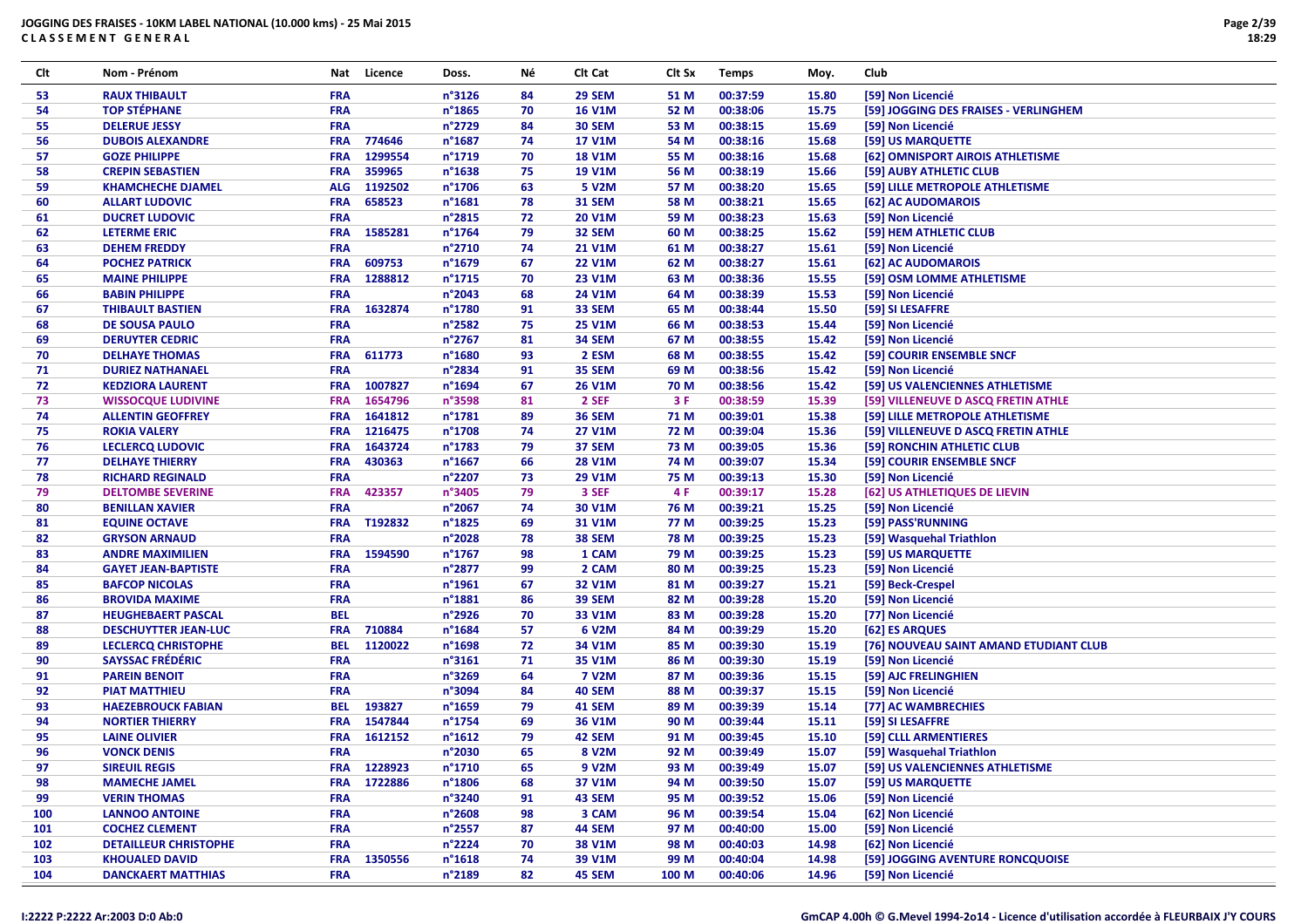| Clt | Nom - Prénom                | Nat        | Licence     | Doss.            | Νé | Clt Cat       | CIt Sx    | <b>Temps</b> | Moy.  | Club                                     |
|-----|-----------------------------|------------|-------------|------------------|----|---------------|-----------|--------------|-------|------------------------------------------|
| 105 | <b>GRUMIAUX FRANÇOIS</b>    | <b>FRA</b> |             | n°2027           | 76 | 46 SEM        | 101 M     | 00:40:08     | 14.95 | [59] Wasquehal Triathlon                 |
| 106 | <b>DUMORTIER DAVID</b>      | <b>FRA</b> |             | n°1910           | 79 | 47 SEM        | 102 M     | 00:40:08     | 14.95 | [59] Non Licencié                        |
| 107 | <b>FOURNIER OLIVIER</b>     | <b>FRA</b> |             | n°2215           | 72 | 40 V1M        | 103 M     | 00:40:10     | 14.94 | [59] Non Licencié                        |
| 108 | <b>VERSCHAEVE XAVIER</b>    | <b>BEL</b> |             | n°1841           | 74 | 41 V1M        | 104 M     | 00:40:12     | 14.93 | [77] COURIR À COMINES                    |
| 109 | <b>LABITTE PHILIPPE</b>     | <b>FRA</b> |             | n°2522           | 69 | 42 V1M        | 105 M     | 00:40:18     | 14.89 | [59] Non Licencié                        |
| 110 | <b>PRUVOT ERIC</b>          | <b>FRA</b> | T189671     | n°1823           | 71 | 43 V1M        | 106 M     | 00:40:20     | 14.88 | [59] PASS'RUNNING                        |
| 111 | <b>COULLEIT ALDO</b>        | <b>BEL</b> |             | n°1836           | 68 | 44 V1M        | 107 M     | 00:40:21     | 14.87 | [77] COURIR À COMINES                    |
| 112 | <b>HALLET PATRICE</b>       | <b>FRA</b> |             | n°2905           | 68 | 45 V1M        | 108 M     | 00:40:22     | 14.86 | [77] Non Licencié                        |
| 113 | <b>RIBERPREY GERMAIN</b>    | <b>FRA</b> |             | n°3135           | 82 | 48 SEM        | 109 M     | 00:40:23     | 14.86 | [59] Non Licencié                        |
| 114 | <b>DUPAGNY FLAVIE</b>       | <b>FRA</b> | 707167      | n°3562           | 81 | 4 SEF         | <b>5F</b> | 00:40:24     | 14.85 | [59] MAUBEUGE MARATHON                   |
| 115 | <b>DELABRE GRÉGORY</b>      |            | FRA 1567608 | n°1761           | 72 | 46 V1M        | 110 M     | 00:40:26     | 14.84 | [62] US ATHLETIQUES DE LIEVIN            |
| 116 | <b>DEFROMONT JEAN-YVES</b>  |            | FRA 1744307 | n°1814           | 64 | <b>10 V2M</b> | 111 M     | 00:40:27     | 14.83 | [62] AS SIMENCOURT                       |
| 117 | <b>MONVILLE GABRIEL</b>     | <b>FRA</b> |             | n°3067           | 75 | 47 V1M        | 112 M     | 00:40:28     | 14.83 | [59] Non Licencié                        |
| 118 | <b>LLORENS FLORENT</b>      | <b>FRA</b> | 1630260     | n°1779           | 90 | 49 SEM        | 113 M     | 00:40:29     | 14.82 | [59] RONCHIN ATHLETIC CLUB               |
| 119 | <b>THIEBAUT FRANTZ</b>      | <b>FRA</b> | 1657949     | n°1789           | 79 | <b>50 SEM</b> | 114 M     | 00:40:33     | 14.80 | [59] LILLE METROPOLE ATHLETISME          |
| 120 | <b>SPRIET CASIMIR</b>       | <b>FRA</b> |             | n°3178           | 89 | <b>51 SEM</b> | 115 M     | 00:40:34     | 14.80 | [59] Non Licencié                        |
| 121 | <b>LEMAITRE CLEMENT</b>     | <b>FRA</b> | 1483740     | n°1744           | 87 | 52 SEM        | 116 M     | 00:40:34     | 14.79 | [59] OSM LOMME ATHLETISME                |
| 122 | <b>CARLIER NICOLAS</b>      |            | FRA 351378  | $n^{\circ}$ 1663 | 71 | 48 V1M        | 117 M     | 00:40:34     | 14.79 | [59] DOUAI SIN ATHLETISME                |
| 123 |                             |            | FRA 1743802 | $n^{\circ}$ 1813 | 78 | 53 SEM        |           |              |       | [59] HAUBOURDIN LOOS WATTIGNIES ATHLE    |
|     | <b>HIROUX SYLVAIN</b>       |            |             |                  |    |               | 118 M     | 00:40:35     | 14.79 |                                          |
| 124 | <b>CABOCHE CHRISTOPHE</b>   | <b>FRA</b> | 1595347     | n°2201           | 76 | 54 SEM        | 119 M     | 00:40:36     | 14.78 | [62] AS MARCK                            |
| 125 | <b>MOUNEY ETIENNE</b>       | <b>FRA</b> |             | $n^{\circ}2211$  | 87 | <b>55 SEM</b> | 120 M     | 00:40:40     | 14.76 | [59] Non Licencié                        |
| 126 | <b>THIROUX CHRISTOPHE</b>   | <b>FRA</b> |             | n°1999           | 81 | <b>56 SEM</b> | 121 M     | 00:40:40     | 14.75 | [59] lille running team                  |
| 127 | <b>GASTON JUDITH</b>        | <b>FRA</b> |             | n°3651           | 81 | 5 SEF         | 6 F       | 00:40:43     | 14.74 | [59] Non Licencié                        |
| 128 | <b>HARDY ANTOINE</b>        |            | FRA 1727329 | n°1807           | 87 | 57 SEM        | 122 M     | 00:40:43     | 14.74 | [62] ES ARQUES                           |
| 129 | <b>CERQUEIRA ARTHUR</b>     | <b>FRA</b> |             | n°2135           | 95 | 3 ESM         | 123 M     | 00:40:44     | 14.73 | [60] Non Licencié                        |
| 130 | <b>SAUGRAIN CYRIL</b>       | <b>FRA</b> | A59609C     | n°2214           | 73 | 49 V1M        | 124 M     | 00:40:45     | 14.73 | [59] WASQUEHAL TRIATHLON                 |
| 131 | <b>NAESSENS GUILLAUME</b>   | <b>FRA</b> |             | n°3074           | 80 | <b>58 SEM</b> | 125 M     | 00:40:45     | 14.72 | [59] Non Licencié                        |
| 132 | <b>BECUE STEPHANE</b>       | <b>FRA</b> | 1735048     | $n^{\circ}1611$  | 61 | <b>11 V2M</b> | 126 M     | 00:40:46     | 14.72 | [59] CLLL ARMENTIERES                    |
| 133 | <b>TURBOT JEAN PIERRE</b>   | <b>FRA</b> |             | n°2554           | 57 | <b>12 V2M</b> | 127 M     | 00:40:50     | 14.69 | [59] RIO TINTO                           |
| 134 | <b>MONTEUUIS JULIEN</b>     | <b>FRA</b> |             | n°2556           | 82 | <b>59 SEM</b> | 128 M     | 00:40:51     | 14.69 | [59] RIO TINTO                           |
| 135 | <b>LAMAND GAUTIER</b>       | <b>FRA</b> | 984950      | $n^{\circ}$ 1691 | 84 | 60 SEM        | 129 M     | 00:40:53     | 14.68 | [59] OSM LOMME ATHLETISME                |
| 136 | <b>SAGOT PHILIPPE</b>       | <b>FRA</b> | 566734      | n°1674           | 65 | <b>13 V2M</b> | 130 M     | 00:40:55     | 14.67 | [62] AS CULTURELLE ARC INTERNATIONAL     |
| 137 | <b>BOCQUET FREDERIC</b>     | <b>FRA</b> | 1571360     | n°1762           | 70 | 50 V1M        | 131 M     | 00:40:57     | 14.65 | [59] VILLENEUVE D ASCQ FRETIN ATHLETISME |
| 138 | <b>THIBEAU NICOLAS</b>      | <b>FRA</b> |             | n°3191           | 76 | 61 SEM        | 132 M     | 00:41:00     | 14.64 | [59] Non Licencié                        |
| 139 | <b>DELEHAYE BRUNO</b>       | <b>FRA</b> |             | n°2725           | 58 | <b>14 V2M</b> | 133 M     | 00:41:01     | 14.63 | [62] Non Licencié                        |
| 140 | <b>BECUE ADRIEN</b>         | <b>FRA</b> |             | n°2529           | 97 | 3 JUM         | 134 M     | 00:41:01     | 14.63 | [59] Non Licencié                        |
| 141 | <b>DELAHAYE Yannick</b>     | <b>FRA</b> |             | n°1978           | 76 | 62 SEM        | 135 M     | 00:41:04     | 14.62 | [77] Courir à Comines (FSGT)             |
| 142 | <b>MORIVAL JIMMY</b>        | <b>FRA</b> | 1376562     | $n^{\circ}$ 1725 | 74 | 51 V1M        | 136 M     | 00:41:06     | 14.60 | [59] HEM ATHLETIC CLUB                   |
| 143 | <b>DAHO BENHAMEL</b>        | <b>FRA</b> | 1650986     | n°1785           | 68 | <b>52 V1M</b> | 137 M     | 00:41:07     | 14.60 | [59] PLANETE RUNNING AND WALKING         |
| 144 | <b>HOLLEBECQUE FREDERIC</b> | <b>FRA</b> | 1294596     | $n^{\circ}$ 1716 | 71 | 53 V1M        | 138 M     | 00:41:08     | 14.59 | [59] OSM LOMME ATHLETISME                |
| 145 | <b>GHESTEM FRANCOIS</b>     | <b>FRA</b> | 1295441     | n°1717           | 66 | 54 V1M        | 139 M     | 00:41:08     | 14.59 | [59] OSM LOMME ATHLETISME                |
| 146 | <b>DAEL MICHEL</b>          | <b>FRA</b> | 1543724     | $n^{\circ}$ 1752 | 65 | <b>15 V2M</b> | 140 M     | 00:41:08     | 14.59 | [59] US MARQUETTE                        |
| 147 | <b>BUYSSE CHRISTOPHE</b>    | <b>FRA</b> |             | $n^{\circ}2115$  | 77 | 63 SEM        | 141 M     | 00:41:09     | 14.58 | [59] Non Licencié                        |
| 148 | <b>BARCA STEPHANE</b>       | <b>FRA</b> |             | n°2053           | 81 | 64 SEM        | 142 M     | 00:41:11     | 14.57 | [59] Non Licencié                        |
| 149 | <b>MARCUZ ETIENNE</b>       | <b>FRA</b> |             | n°3033           | 88 | 65 SEM        | 143 M     | 00:41:12     | 14.57 | [59] Non Licencié                        |
| 150 | <b>OLIVIER QUENTIN</b>      | <b>FRA</b> |             | n°1869           | 88 | 66 SEM        | 144 M     | 00:41:12     | 14.57 | [59] LOMME                               |
| 151 | <b>TITECA CHRISTOPHE</b>    | <b>BEL</b> |             | n°1977           | 66 | 55 V1M        | 145 M     | 00:41:13     | 14.56 | [77] courir à comines                    |
| 152 | <b>GAILLARD BENJAMIN</b>    | <b>FRA</b> |             | n°1981           | 86 | 67 SEM        | 146 M     | 00:41:15     | 14.55 | [59] Courir au mont des cats             |
| 153 | <b>GUILLOUF GAËL</b>        | <b>FRA</b> |             | n°2901           | 72 | 56 V1M        | 147 M     | 00:41:16     | 14.54 | [59] Non Licencié                        |
| 154 | <b>LEPAN GUILLAUME</b>      | <b>FRA</b> |             | n°2998           | 77 | 68 SEM        | 148 M     | 00:41:17     | 14.54 | [59] Non Licencié                        |
| 155 | <b>GILLY BERNARD</b>        | <b>FRA</b> |             | n°2885           | 82 | 69 SEM        | 149 M     | 00:41:18     | 14.53 | [59] Non Licencié                        |
| 156 | <b>THOREZ BRUNO</b>         | <b>FRA</b> |             | n°3194           | 67 | 57 V1M        | 150 M     | 00:41:18     | 14.53 | [59] Non Licencié                        |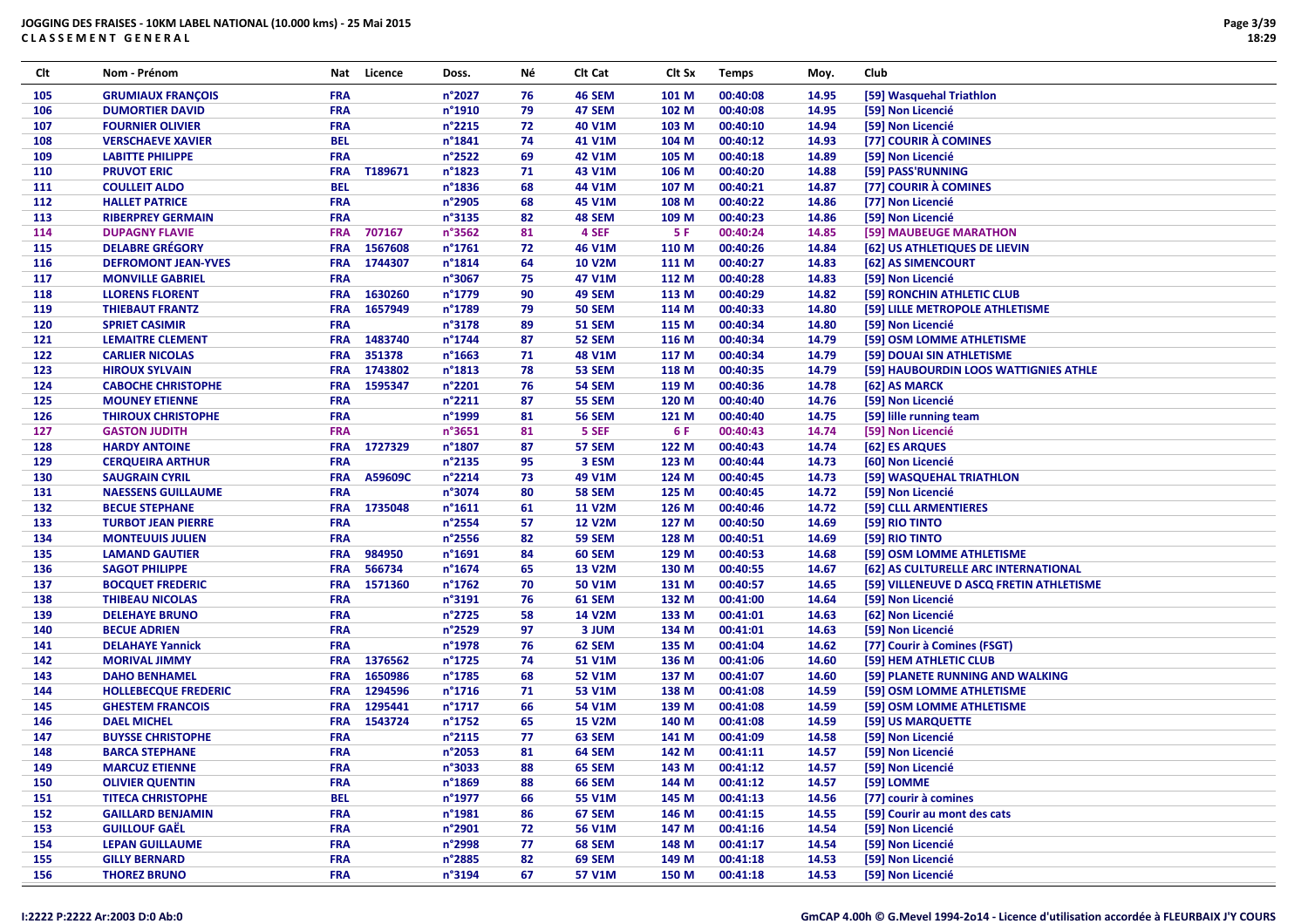| Clt        | Nom - Prénom                                        | Nat                      | Licence     | Doss.           | Νé       | Clt Cat                        | CIt Sx         | <b>Temps</b>         | Moy.           | Club                                                 |
|------------|-----------------------------------------------------|--------------------------|-------------|-----------------|----------|--------------------------------|----------------|----------------------|----------------|------------------------------------------------------|
| 157        | <b>DUQUESNE BRUNO</b>                               | <b>FRA</b>               |             | n°2829          | 73       | <b>58 V1M</b>                  | 151 M          | 00:41:19             | 14.53          | [59] Non Licencié                                    |
| 158        | <b>POIRÉ OLIVIER</b>                                | FRA                      |             | n°2011          | 73       | 59 V1M                         | 152 M          | 00:41:20             | 14.52          | [59] PICOLORUNS                                      |
| 159        | <b>LECLERCQ ETIENNE</b>                             | FRA                      |             | n°1928          | 94       | 4 ESM                          | 153 M          | 00:41:21             | 14.51          | [59] Non Licencié                                    |
| 160        | <b>HENNEBICQ MAXIME</b>                             | <b>FRA</b>               |             | n°2915          | 81       | <b>70 SEM</b>                  | 154 M          | 00:41:23             | 14.50          | [59] Non Licencié                                    |
| 161        | <b>BIAUSQUE FREDERIC</b>                            |                          | FRA 1545913 | n°1753          | 75       | 60 V1M                         | 155 M          | 00:41:27             | 14.48          | [59] HAUBOURDIN LOOS WATTIGNIES ATH                  |
| 162        | <b>BROUART FRANCK</b>                               | <b>FRA</b>               | 296188      | n°1623          | 69       | 61 V1M                         | 156 M          | 00:41:29             | 14.46          | [59] OLYMPIQUE GRANDE-SYNTHE ATHLE                   |
| 163        | <b>RACKELBOOM ALAIN</b>                             | <b>FRA</b>               | 532444      | n°1671          | 66       | 62 V1M                         | 157 M          | 00:41:29             | 14.46          | [62] OMNISPORT AIROIS ATHLETISME                     |
| 164        | <b>DEWASMES CHRISTOPHE</b>                          | <b>FRA</b>               |             | n°3293          | 72       | 63 V1M                         | 158 M          | 00:41:30             | 14.46          | [59] WATT FOOTING                                    |
| 165        | <b>WALLYN OLIVIER</b>                               | <b>FRA</b>               |             | n°3255          | 69       | 64 V1M                         | 159 M          | 00:41:30             | 14.46          | [59] Non Licencié                                    |
| 166        | <b>LEVEQUE DAMIEN</b>                               | <b>FRA</b>               |             | n°3010          | 79       | <b>71 SEM</b>                  | 160 M          | 00:41:31             | 14.45          | [59] Non Licencié                                    |
| 167        | <b>CAMBIER EMILY</b>                                | <b>FRA</b>               |             | n°3698          | 83       | 6 SEF                          | 7 F            | 00:41:32             | 14.45          | [59] valmo                                           |
| 168        | <b>VANPOULLE CHRISTIAN</b>                          | <b>FRA</b>               | 1183035     | n°1704          | 56       | <b>16 V2M</b>                  | 161 M          | 00:41:32             | 14.45          | [59] US MARQUETTE                                    |
| 169        | <b>ZIRAR MAZOUZA</b>                                | <b>FRA</b>               | 656018      | n°3559          | 69       | <b>1 V1F</b>                   | 8 F            | 00:41:34             | 14.44          | [59] US MARQUETTE                                    |
| 170        | <b>GHIBAUDO SABINE</b>                              | <b>FRA</b>               |             | n°3920          | 64       | <b>1 V2F</b>                   | 9 F            | 00:41:35             | 14.43          | [59] Non Licencié                                    |
| 171        | <b>LIPKA XAVIER</b>                                 | <b>FRA</b>               | 1539997     | n°1751          | 78       | <b>72 SEM</b>                  | 162 M          | 00:41:35             | 14.43          | [59] US MARQUETTE                                    |
| 172        | <b>ARNALSTEEN THIBAUD</b>                           | <b>FRA</b>               | 1469949     | n°3271          | 97       | 4 JUM                          | 163 M          | 00:41:37             | 14.42          | <b>Non Licencié</b>                                  |
| 173        | <b>MONNIER RONALD</b>                               | FRA                      |             | n°1935          | 74       | 65 V1M                         | 164 M          | 00:41:40             | 14.40          | [59] Non Licencié                                    |
| 174        | <b>GHARNITI OMAR</b>                                | <b>FRA</b>               |             | n°1918          | 86       | <b>73 SEM</b>                  | 165 M          | 00:41:40             | 14.40          | [59] Non Licencié                                    |
| 175        | <b>MOUTON PASCAL</b>                                | <b>FRA</b>               |             | n°3072          | 67       | 66 V1M                         | 166 M          | 00:41:41             | 14.40          | [59] Non Licencié                                    |
| 176        | <b>CHATELAIN NICOLAS</b>                            | FRA                      |             | n°2143          | 76       | <b>74 SEM</b>                  | 167 M          | 00:41:44             | 14.38          | [59] Non Licencié                                    |
| 177        | <b>DELECOURT ALAIN</b>                              | <b>FRA</b>               |             | n°2585          | 67       | 67 V1M                         | 168 M          | 00:41:45             | 14.37          | [59] WATT FOOTING                                    |
| 178        | <b>TEMMERMAN HERVÉ</b>                              | <b>FRA</b>               |             | n°1971          | 64       | <b>17 V2M</b>                  | 169 M          | 00:41:48             | 14.36          | [59] comin tri                                       |
| 179        | <b>GHISKIER JONATHAN</b>                            | <b>FRA</b>               |             | n°1919          | 80       | <b>75 SEM</b>                  | 170 M          | 00:41:48             | 14.36          | [59] Non Licencié                                    |
| 180        | <b>OPOCZYNSKI JEFF</b>                              | <b>FRA</b>               |             | n°3079          | 85       | <b>76 SEM</b>                  | 171 M          | 00:41:55             | 14.32          | [59] Non Licencié                                    |
| 181        | <b>REMY BASTIEN</b>                                 | <b>FRA</b>               |             | n°3131          | 82       | <b>77 SEM</b>                  | 172 M          | 00:41:55             | 14.31          | [59] Non Licencié                                    |
| 182        | <b>DELPLANQUE THIBAULT</b>                          | <b>FRA</b>               |             | n°2559          | 77       | <b>78 SEM</b>                  | 173 M          | 00:41:56             | 14.31          | [59] Non Licencié                                    |
| 183        | <b>DHAENENS GILLES</b>                              | <b>FRA</b>               |             | n°2792          | 76       | <b>79 SEM</b>                  | 174 M          | 00:41:57             | 14.31          | [59] Non Licencié                                    |
| 184        | <b>BISIAUX OLIVIER</b>                              | <b>FRA</b>               |             | n°2667          | 73       | 68 V1M                         | 175 M          | 00:41:59             | 14.30          | [59] Non Licencié                                    |
| 185        | <b>LANGLET PASCAL</b>                               | <b>FRA</b>               | 1426472     | n°1731          | 57       | <b>18 V2M</b>                  | 176 M          | 00:42:03             | 14.27          | [59] HAUBOURDIN LOOS WATTIGNIES ATHLE                |
| 186        | <b>DUBAELE LAURENT</b>                              | <b>FRA</b>               | 1453088     | n°1735          | 75       | 69 V1M                         | 177 M          | 00:42:07             | 14.25          | [59] OSM LOMME ATHLETISME                            |
| 187        | <b>VILT OLIVIER</b>                                 | FRA                      |             | n°1867          | 73       | <b>70 V1M</b>                  | 178 M          | 00:42:11             | 14.23          | [59] JOGGING DES FRAISES - VERLINGHEM                |
| 188        | <b>MOROSINI CLEMENT</b>                             | <b>FRA</b>               |             | n°3070          | 82       | <b>80 SEM</b>                  | 179 M          | 00:42:12             | 14.22          | [59] Non Licencié                                    |
| 189        | <b>DEVROUTE SYLVIE</b>                              | <b>FRA</b>               | 120306      | n°3551          | 64       | 2 V <sub>2</sub> F             | 10 F           | 00:42:12             | 14.22          | [62] RC ARRAS                                        |
| 190        | <b>DURIEZ RÉMI</b>                                  | <b>FRA</b>               |             | n°2836          | 86       | <b>81 SEM</b>                  | 180 M          | 00:42:12             | 14.22          | [59] Non Licencié                                    |
| 191        | DE MAILLARD THÉO                                    | <b>FRA</b>               |             | n°2197          | 97       | 5 JUM                          | 181 M          | 00:42:13             | 14.22          | [59] Non Licencié                                    |
| 192        | <b>LIONEL COEVOET</b>                               | FRA                      |             | n°3018          | 84       | 82 SEM                         | 182 M          | 00:42:13             | 14.22          | [59] Non Licencié                                    |
| 193        | <b>VANDESOMPELE MARTIN</b>                          | <b>FRA</b>               |             | n°2606          | 98       | 4 CAM                          | 183 M          | 00:42:13             | 14.22          | [59] Non Licencié                                    |
| 194        | <b>MONNIER ARNAUD</b>                               | <b>FRA</b>               | 1553085     | n°1756          | 80       | 83 SEM                         | 184 M          | 00:42:13             | 14.21          | [59] HAUBOURDIN LOOS WATTIGNIES ATH                  |
| 195        | <b>SANTANDREU CHRISTINE</b>                         | <b>FRA</b>               |             | n°4103          | 87       | 7 SEF                          | 11 F           | 00:42:17             | 14.19          | [59] Non Licencié                                    |
| 196        | <b>LEGRAND SÉBASTIEN</b>                            | <b>FRA</b>               |             | n°2985          | 77       | 84 SEM                         | 185 M          | 00:42:18             | 14.19          | [59] Non Licencié                                    |
| 197        | <b>BERTHE JESSICA</b>                               | <b>FRA</b>               | 1295129     | n°4191          | 83       | 8 SEF                          | 12 F           | 00:42:18             | 14.19          | [59] LILLE METROPOLE ATHLETISME                      |
| 198        | <b>THOREZ ARNAUD</b>                                | FRA                      |             | n°3193          | 84       | 85 SEM                         | 186 M          | 00:42:20             | 14.18          | [80] Non Licencié                                    |
| 199        | <b>DUQUESNOY XAVIER</b>                             | <b>FRA</b>               |             | n°2831          | 63       | <b>19 V2M</b>                  | 187 M          | 00:42:23             | 14.16          | [59] Non Licencié                                    |
| 200        | <b>VANNESTE LAURENT</b>                             | <b>FRA</b>               | 1603198     | n°1771          | 72       | <b>71 V1M</b>                  | 188 M          | 00:42:24             | 14.15          | [59] US MARQUETTE                                    |
|            |                                                     |                          | FRA 1472578 | $n^{\circ}1742$ | 56       | <b>20 V2M</b>                  | 189 M          | 00:42:29             | 14.13          |                                                      |
| 201        | <b>LAMBERT FRANCIS</b>                              | <b>FRA</b>               |             | n°2752          | 80       | <b>86 SEM</b>                  |                | 00:42:31             |                | [59] LILLE METROPOLE ATHLETISME<br>[62] Non Licencié |
| 202<br>203 | <b>DENOIR CHRISTOPHE</b><br><b>GOUDIER PHILIPPE</b> |                          | FRA 181399  | n°1657          | 76       | <b>87 SEM</b>                  | 190 M<br>191 M | 00:42:33             | 14.11<br>14.11 | [59] HAUBOURDIN LOOS WATTIGNIES ATH                  |
| 204        | <b>ANQUEZ GILLES</b>                                | <b>FRA</b>               |             | n°2039          |          | <b>88 SEM</b>                  | 192 M          | 00:42:33             | 14.10          | [59] Non Licencié                                    |
|            | <b>LAMBELIN JULIEN</b>                              |                          |             | n°2965          | 78       |                                |                |                      |                | [59] Non Licencié                                    |
| 205<br>206 | <b>POCHET AURELIEN</b>                              | <b>FRA</b><br><b>FRA</b> |             | n°1995          | 79<br>81 | <b>89 SEM</b><br><b>90 SEM</b> | 193 M          | 00:42:34<br>00:42:37 | 14.10          |                                                      |
|            | <b>ARNALSTEEN LAURENT</b>                           |                          | 1469947     | n°1741          |          |                                | 194 M          | 00:42:39             | 14.08          | [59] jeune France Lambersart                         |
| 207        | <b>CHAUD PASCAL</b>                                 | <b>FRA</b>               |             |                 | 71       | 72 V1M                         | 195 M          |                      | 14.07          | [59] US MARQUETTE                                    |
| 208        |                                                     |                          | FRA 1601283 | n°1770          | 66       | <b>73 V1M</b>                  | 196 M          | 00:42:39             | 14.07          | [59] HAUBOURDIN LOOS WATTIGNIES ATHLE                |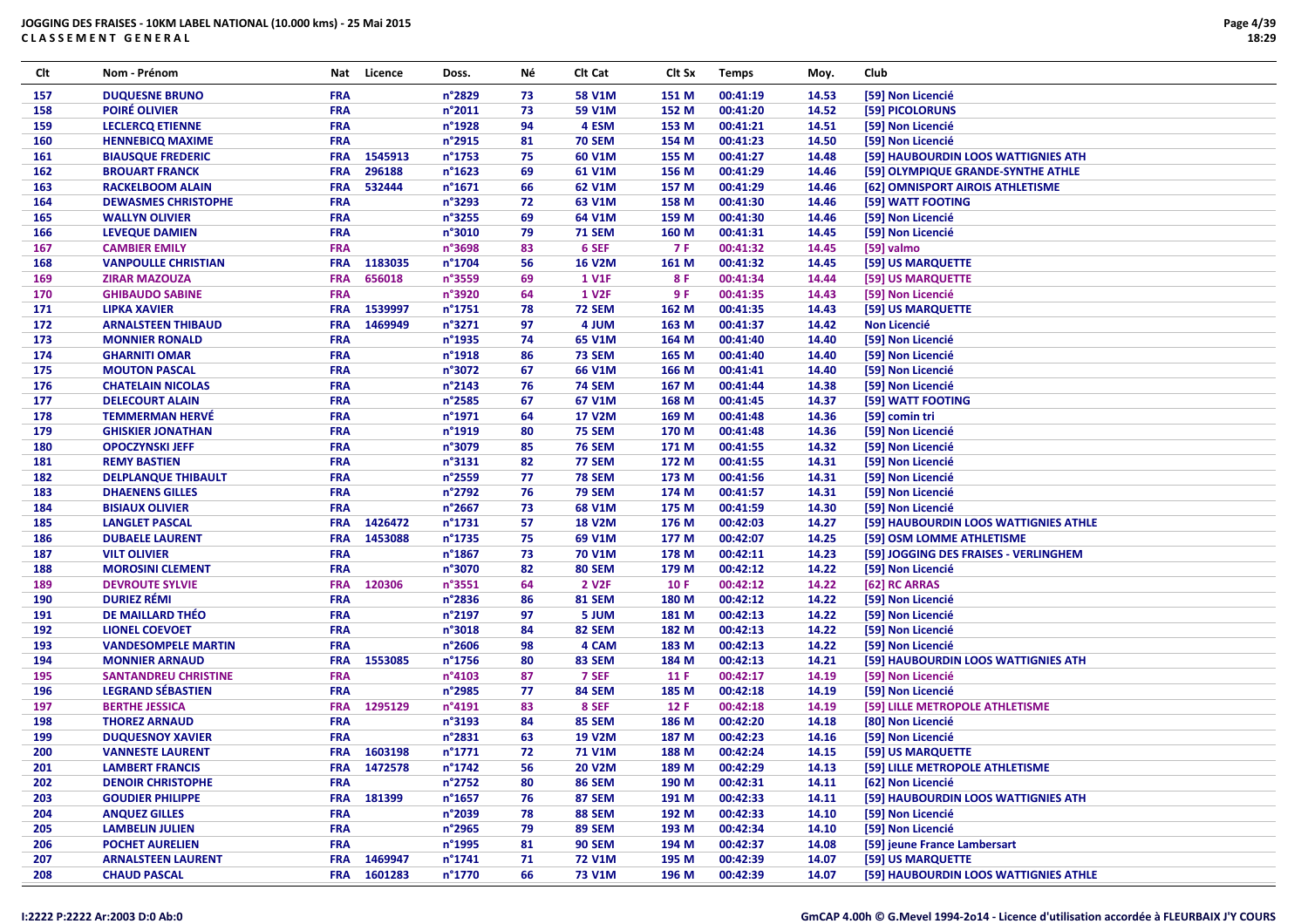| Clt | Nom - Prénom                   |            | Nat Licence | Doss.            | Νé | Clt Cat        | Clt Sx | <b>Temps</b> | Moy.  | Club                                  |
|-----|--------------------------------|------------|-------------|------------------|----|----------------|--------|--------------|-------|---------------------------------------|
| 209 | <b>REGNIER LAURENT</b>         | <b>FRA</b> |             | n°3128           | 71 | <b>74 V1M</b>  | 197 M  | 00:42:40     | 14.07 | [59] Non Licencié                     |
| 210 | <b>CAILLAU VINCENT</b>         | <b>FRA</b> | 1664871     | $n^{\circ}1641$  | 70 | <b>75 V1M</b>  | 198 M  | 00:42:41     | 14.06 | [59] OMNISPORTS AIROIS ATHLETISME     |
| 211 | <b>MARTEEL PASCAL</b>          | <b>FRA</b> |             | n°3042           | 60 | <b>21 V2M</b>  | 199 M  | 00:42:42     | 14.06 | [59] Non Licencié                     |
| 212 | <b>DE ALMEIDA CARLOS</b>       | <b>POR</b> |             | n°2196           | 68 | <b>76 V1M</b>  | 200 M  | 00:42:42     | 14.05 | [59] Non Licencié                     |
| 213 | <b>VERSCHEURE ELODIE</b>       | <b>FRA</b> | 1465587     | n°3579           | 85 | 9 SEF          | 13 F   | 00:42:42     | 14.05 | [59] LILLE METROPOLE ATHLETISME       |
| 214 | <b>TESSARECH PAUL ANDRE</b>    | <b>FRA</b> |             | n°2237           | 64 | <b>22 V2M</b>  | 201 M  | 00:42:43     | 14.05 | Non Licencié                          |
| 215 | <b>CUVELIER LOIC</b>           | <b>FRA</b> |             | $n^{\circ}$ 1966 | 87 | <b>91 SEM</b>  | 202 M  | 00:42:43     | 14.05 | [59] CACB                             |
| 216 | <b>BOUDERSA ABDEL HAFID</b>    | <b>FRA</b> |             | n°2209           | 72 | <b>77 V1M</b>  | 203 M  | 00:42:44     | 14.04 | [59] Non Licencié                     |
| 217 | <b>MILLECAMPS MICHAEL</b>      | <b>FRA</b> |             | n°3058           | 83 | <b>92 SEM</b>  | 204 M  | 00:42:44     | 14.04 | [59] Non Licencié                     |
| 218 | <b>BRESSON LILIAN</b>          | <b>FRA</b> |             | n°2104           | 73 | <b>78 V1M</b>  | 205 M  | 00:42:45     | 14.04 | [59] Non Licencié                     |
| 219 | <b>COULAIS EMMANUEL</b>        | <b>FRA</b> |             | n°1998           | 80 | <b>93 SEM</b>  | 206 M  | 00:42:45     | 14.04 | [62] KARATE DOUAI                     |
| 220 | <b>VASSAL NICOLAS</b>          | <b>FRA</b> |             | n°1991           | 81 | <b>94 SEM</b>  | 207 M  | 00:42:47     | 14.03 | [59] FOULEES SAINGHINOISES            |
| 221 | <b>LEBON CHRISTIAN</b>         | <b>FRA</b> | 976443      | $n^{\circ}$ 1689 | 62 | <b>23 V2M</b>  | 208 M  | 00:42:49     | 14.02 | [59] SI LESAFFRE                      |
| 222 | <b>HAUTECOEUR STEPHANE</b>     | <b>FRA</b> | 1601253     | n°1769           | 72 | <b>79 V1M</b>  | 209 M  | 00:42:49     | 14.01 | [59] HAUBOURDIN LOOS WATTIGNIES ATHLE |
| 223 | <b>DARRAS EMMANUEL</b>         | <b>FRA</b> | 1617435     | $n^{\circ}$ 1775 | 76 | <b>95 SEM</b>  | 210 M  | 00:42:52     | 14.00 | [59] US MARQUETTE                     |
| 224 | <b>DESOINDRE ERIC</b>          | <b>FRA</b> |             | $n^{\circ}$ 2776 | 73 | 80 V1M         | 211 M  | 00:42:54     | 13.99 | [59] Non Licencié                     |
| 225 | <b>MARCUZ PHILIPPE</b>         | <b>FRA</b> |             | n°3034           | 53 | 1 V3M          | 212 M  | 00:42:54     | 13.99 | [59] Non Licencié                     |
| 226 | <b>DEPIERRE JEAN MICHEL</b>    | <b>FRA</b> |             | $n^{\circ}$ 1627 | 67 | 81 V1M         | 213 M  | 00:42:54     | 13.99 | [59] CE TRANSPOLE                     |
| 227 | <b>MEUROT MANUEL</b>           | <b>FRA</b> |             | n°3055           | 74 | 82 V1M         | 214 M  | 00:42:54     | 13.99 | [59] Non Licencié                     |
| 228 | <b>DUMEZ STEPHANE</b>          | <b>FRA</b> |             | n°1629           | 80 | <b>96 SEM</b>  | 215 M  | 00:42:55     | 13.98 | [59] CE TRANSPOLE                     |
| 229 | <b>VANDENBUSSCHE SEBASTIEN</b> | <b>FRA</b> |             | $n^{\circ}$ 1630 | 75 | 83 V1M         | 216 M  | 00:42:55     | 13.98 | [62] CE TRANSPOLE                     |
| 230 | <b>CHEVALIER LAURENT</b>       | <b>FRA</b> | 1485176     | $n^{\circ}$ 1745 | 59 | <b>24 V2M</b>  | 217 M  | 00:42:56     | 13.98 | [59] LILLE METROPOLE ATHLETISME       |
| 231 | <b>BARCA DAVID</b>             | <b>FRA</b> |             | n°2052           | 77 | <b>97 SEM</b>  | 218 M  | 00:42:58     | 13.96 | [59] Non Licencié                     |
| 232 | <b>PEUCH FREDERIC</b>          | <b>FRA</b> | 1585331     | n°1765           | 77 | <b>98 SEM</b>  | 219 M  | 00:43:00     | 13.96 | [75] HEM ATHLETIC CLUB                |
| 233 | <b>CHOMI HERVE</b>             | <b>FRA</b> | 428776      | $n^{\circ}$ 2216 | 69 | 84 V1M         | 220 M  | 00:43:00     | 13.96 | [59] PLANETE RUNNING AND WALKING      |
| 234 | <b>LEFEBVRE LUCIEN</b>         | <b>FRA</b> |             | $n^{\circ}$ 1846 | 87 | <b>99 SEM</b>  | 221 M  | 00:43:01     | 13.95 | [62] COURIR A GRAVELINES              |
| 235 | <b>DEMORY CHRISTOPHE</b>       | <b>FRA</b> |             | n°2749           | 75 | 85 V1M         | 222 M  | 00:43:03     | 13.94 | [62] Non Licencié                     |
| 236 | <b>CATOIRE JEAN-MARC</b>       | <b>FRA</b> | 424400      | $n^{\circ}$ 1665 | 56 | <b>25 V2M</b>  | 223 M  | 00:43:04     | 13.94 | [59] AC WAMBRECHIES                   |
| 237 | <b>POULET FLORIAN</b>          | <b>FRA</b> |             | $n^{\circ}3113$  | 71 | 86 V1M         | 224 M  | 00:43:05     | 13.93 | [59] Non Licencié                     |
| 238 | <b>LOISEL MAXIME</b>           | <b>FRA</b> |             | n°3021           | 77 | <b>100 SEM</b> | 225 M  | 00:43:09     | 13.91 | [59] Non Licencié                     |
| 239 | <b>DECOBERT NICOLAS</b>        | <b>FRA</b> |             | n°1895           | 81 | <b>101 SEM</b> | 226 M  | 00:43:12     | 13.89 | [62] Non Licencié                     |
| 240 | <b>LEROY OLIVIER</b>           | <b>FRA</b> |             | n°3004           | 80 | <b>102 SEM</b> | 227 M  | 00:43:12     | 13.89 | [59] Non Licencié                     |
| 241 | <b>DUTILLY VINCENT</b>         | <b>FRA</b> |             | n°2839           | 91 | <b>103 SEM</b> | 228 M  | 00:43:13     | 13.89 | [59] Non Licencié                     |
| 242 | <b>CUISINIER SOPHIE</b>        | <b>FRA</b> | 1729982     | $n^{\circ}3617$  | 80 | <b>10 SEF</b>  | 14 F   | 00:43:14     | 13.88 | [62] US ATHLETIQUES DE LIEVIN         |
| 243 | <b>BOLLENGIER CHRISTIAN</b>    | <b>FRA</b> | 1369019     | $n^{\circ}$ 1637 | 64 | <b>26 V2M</b>  | 229 M  | 00:43:15     | 13.87 | [59] OA HAZEBROUCK                    |
| 244 | <b>ROUSSEL BENOIT</b>          | <b>FRA</b> |             | n°3150           | 76 | <b>104 SEM</b> | 230 M  | 00:43:16     | 13.87 | [59] Non Licencié                     |
| 245 | <b>ALLOUCHERY STÉPHANE</b>     | <b>FRA</b> | 1454868     | n°1737           | 76 | <b>105 SEM</b> | 231 M  | 00:43:17     | 13.87 | [59] SI LESAFFRE                      |
| 246 | <b>BERNARD AMBROISE</b>        | <b>FRA</b> |             | n°2072           | 99 | 5 CAM          | 232 M  | 00:43:17     | 13.86 | [59] Non Licencié                     |
| 247 | <b>DELECROIX BARTHÉLÉMY</b>    | <b>FRA</b> |             | n°2724           | 85 | <b>106 SEM</b> | 233 M  | 00:43:18     | 13.86 | [59] Non Licencié                     |
| 248 | <b>MAUNAY SERGE</b>            | <b>FRA</b> |             | $n^{\circ}$ 1933 | 72 | 87 V1M         | 234 M  | 00:43:18     | 13.86 | [59] Non Licencié                     |
| 249 | <b>GRUYEZ ETIENNE</b>          | <b>FRA</b> |             | n°2898           | 76 | <b>107 SEM</b> | 235 M  | 00:43:19     | 13.85 | [59] Non Licencié                     |
| 250 | <b>DUQUESNE GUILLAUME</b>      | <b>FRA</b> |             | n°2830           | 75 | 88 V1M         | 236 M  | 00:43:21     | 13.84 | [62] Non Licencié                     |
| 251 | <b>POUTRAIN FRANCK</b>         | <b>FRA</b> |             | $n^{\circ}3114$  | 69 | 89 V1M         | 237 M  | 00:43:21     | 13.84 | [59] Non Licencié                     |
| 252 | <b>GOUSSEN ERIC</b>            | <b>FRA</b> |             | n°2891           | 79 | <b>108 SEM</b> | 238 M  | 00:43:23     | 13.83 | [59] Non Licencié                     |
| 253 | <b>SCHEERS DOMINIQUE</b>       | <b>FRA</b> |             | n°1839           | 64 | 27 V2M         | 239 M  | 00:43:23     | 13.83 | [77] COURIR À COMINES                 |
| 254 | <b>DUROT GREGORY</b>           | <b>FRA</b> |             | n°1913           | 72 | 90 V1M         | 240 M  | 00:43:23     | 13.83 | [59] Non Licencié                     |
| 255 | <b>BERAL CHRISTOPHE</b>        | <b>FRA</b> |             | n°2069           | 79 | <b>109 SEM</b> | 241 M  | 00:43:24     | 13.83 | [59] Non Licencié                     |
| 256 | <b>WATTINNE MARTIN</b>         | <b>FRA</b> |             | $n^{\circ}$ 3260 | 81 | <b>110 SEM</b> | 242 M  | 00:43:24     | 13.83 | [59] Non Licencié                     |
| 257 | <b>AERNOUDTS JEAN BAPTISTE</b> | <b>FRA</b> |             | $n^{\circ}2618$  | 95 | 5 ESM          | 243 M  | 00:43:25     | 13.82 | [59] Non Licencié                     |
| 258 | <b>DAUTHIEU MARC - ANTOINE</b> | <b>FRA</b> |             | n°2195           | 77 | <b>111 SEM</b> | 244 M  | 00:43:26     | 13.82 | [62] Non Licencié                     |
| 259 | <b>DARTOIS BENOIT</b>          | <b>FRA</b> | 1751279     | n°1821           | 82 | <b>112 SEM</b> | 245 M  | 00:43:26     | 13.82 | [59] PLANETE RUNNING                  |
| 260 | <b>SAINTENOY LUC</b>           | <b>FRA</b> |             | $n^{\circ}$ 2669 | 65 | <b>28 V2M</b>  | 246 M  | 00:43:27     | 13.81 | [59] Non Licencié                     |
|     |                                |            |             |                  |    |                |        |              |       |                                       |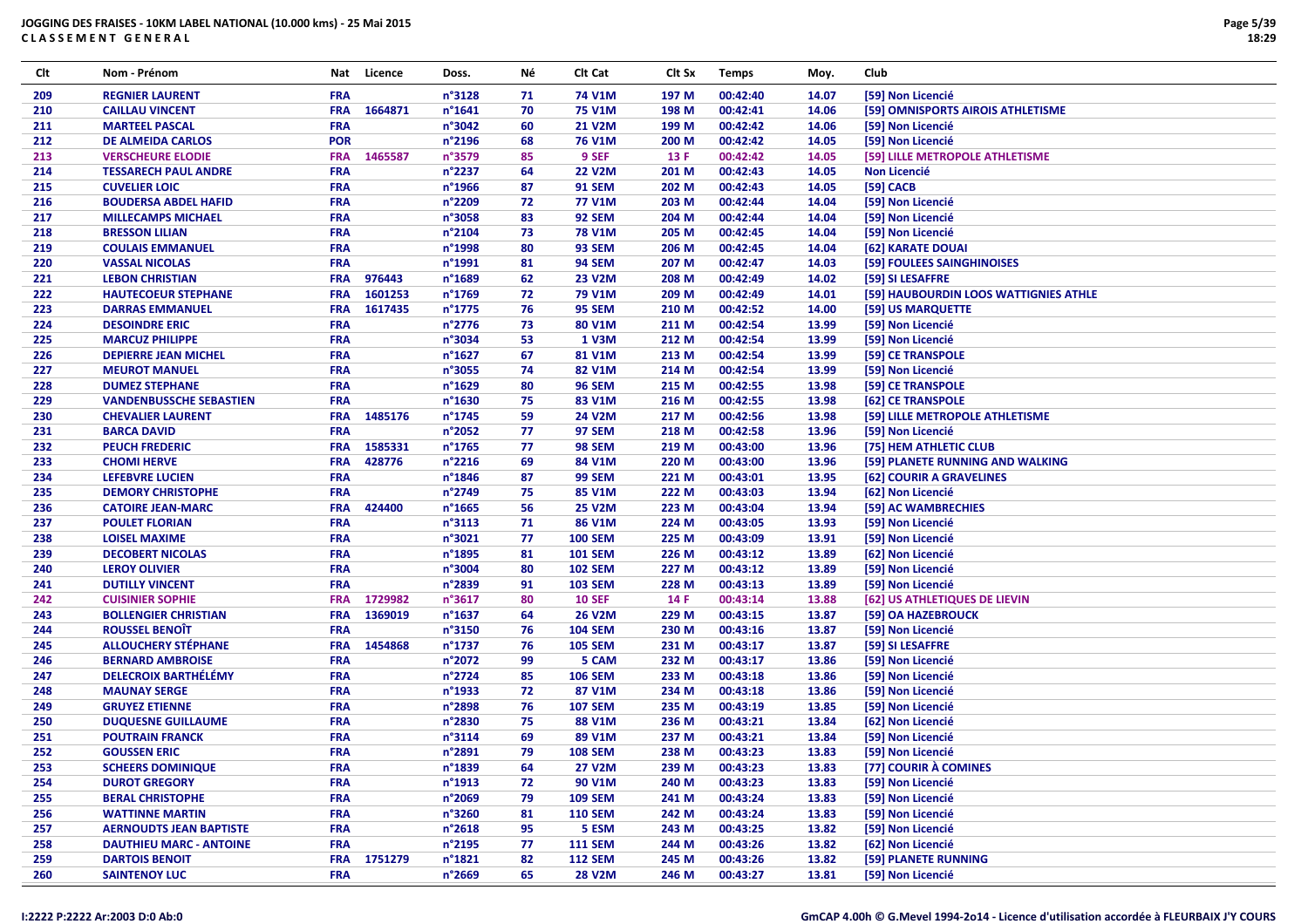| Clt | Nom - Prénom                                             | Nat        | Licence | Doss.            | Νé       | Clt Cat           | CIt Sx | <b>Temps</b>         | Moy.           | Club                                   |
|-----|----------------------------------------------------------|------------|---------|------------------|----------|-------------------|--------|----------------------|----------------|----------------------------------------|
| 261 | <b>DESCAMPS XAVIER</b>                                   | <b>FRA</b> |         | n°2770           | 73       | 91 V1M            | 247 M  | 00:43:27             | 13.81          | [59] Non Licencié                      |
| 262 | <b>PELCZAR PAUL</b>                                      | <b>FRA</b> |         | n°3089           | 98       | 6 CAM             | 248 M  | 00:43:28             | 13.81          | [59] Non Licencié                      |
| 263 | <b>HASBRUCQ ERIC</b>                                     | <b>FRA</b> |         | n°1976           | 68       | 92 V1M            | 249 M  | 00:43:29             | 13.80          | [59] Courir à Comines                  |
| 264 | <b>PASTANT PIERRE</b>                                    | <b>FRA</b> | 1648415 | n°1619           | 96       | 6 JUM             | 250 M  | 00:43:30             | 13.80          | [59] JOGGING AVENTURE RONCQUOISE       |
| 265 | <b>LEUPE BERNARD</b>                                     | <b>FRA</b> | 250605  | n°1634           | 47       | 2 V3M             | 251 M  | 00:43:30             | 13.79          | [59] CLLL ARMENTIERES                  |
| 266 | <b>CRESPO RÉMY</b>                                       | <b>POR</b> |         | n°2173           | 89       | <b>113 SEM</b>    | 252 M  | 00:43:32             | 13.78          | [59] Non Licencié                      |
| 267 | <b>POISSONNIER VINCENT</b>                               | <b>FRA</b> |         | n°3105           | 84       | <b>114 SEM</b>    | 253 M  | 00:43:32             | 13.78          | [59] Non Licencié                      |
| 268 | <b>BERTIN GUILLAUME</b>                                  | <b>FRA</b> |         | n°2074           | 94       | 6 ESM             | 254 M  | 00:43:34             | 13.78          | [59] Non Licencié                      |
| 269 | <b>VANNEUFVILLE ALAIN</b>                                | <b>FRA</b> |         | n°3226           | 75       | 93 V1M            | 255 M  | 00:43:36             | 13.77          | [59] Non Licencié                      |
| 270 | <b>MOROSINI BERNARD</b>                                  | <b>FRA</b> |         | n°2664           | 56       | <b>29 V2M</b>     | 256 M  | 00:43:37             | 13.76          | [59] Non Licencié                      |
| 271 | <b>LEROY KEVIN</b>                                       | <b>FRA</b> |         | n°3003           | 89       | <b>115 SEM</b>    | 257 M  | 00:43:37             | 13.76          | [62] Non Licencié                      |
| 272 | <b>DEMANGE ERIC</b>                                      | <b>FRA</b> |         | n°2745           | 80       | <b>116 SEM</b>    | 258 M  | 00:43:38             | 13.76          | [59] Non Licencié                      |
| 273 | <b>COULLEIT KEVIN</b>                                    | <b>FRA</b> |         | n°3356           | 93       | 7 ESM             | 259 M  | 00:43:38             | 13.75          | [B7] COURIR A COMINES AG2R LA MONDIALE |
| 274 | <b>LABIAUX LYDERIC</b>                                   | <b>FRA</b> |         | n°2954           | 86       | <b>117 SEM</b>    | 260 M  | 00:43:38             | 13.75          | [62] Non Licencié                      |
| 275 | <b>BOUSNANE SALAH</b>                                    | <b>FRA</b> |         | n°3154           | 70       | 94 V1M            | 261 M  | 00:43:39             | 13.75          | [59] Non Licencié                      |
| 276 | <b>LAMBERT DELPHINE</b>                                  | <b>FRA</b> |         | n°3425           | 71       | 2 V1F             | 15 F   | 00:43:39             | 13.75          | [59] Non Licencié                      |
| 277 | <b>VERQUIN OLIVIER</b>                                   | <b>FRA</b> |         | n°2619           | 69       | 95 V1M            | 262 M  | 00:43:42             | 13.73          | [59] Non Licencié                      |
| 278 | <b>CRUCHET LOUIS</b>                                     | <b>FRA</b> |         | $n^{\circ}$ 2176 | 98       | 7 CAM             | 263 M  | 00:43:47             | 13.70          | [59] Non Licencié                      |
| 279 | <b>MARTORIATI ALAIN</b>                                  | <b>FRA</b> |         | n°3045           | 75       | 96 V1M            | 264 M  | 00:43:48             | 13.70          | [59] Non Licencié                      |
| 280 | <b>CHASTAN ANTOINE</b>                                   | <b>FRA</b> |         | n°2222           | 97       | 7 JUM             | 265 M  | 00:43:49             | 13.70          | [59] Non Licencié                      |
| 281 | <b>DELEBECQ KEVIN</b>                                    | <b>FRA</b> |         | $n^{\circ}$ 2723 | 77       | <b>118 SEM</b>    | 266 M  | 00:43:49             | 13.70          | [59] Non Licencié                      |
| 282 | <b>LA LUNA SILVIO</b>                                    | <b>FRA</b> |         | n°2951           | 74       | 97 V1M            | 267 M  | 00:43:51             | 13.69          | [59] Non Licencié                      |
| 283 | <b>THILLIEZ STEPHANE</b>                                 | <b>FRA</b> |         | n°2535           | 72       | 98 V1M            | 268 M  | 00:43:51             | 13.68          | [59] Non Licencié                      |
| 284 | <b>AMORIS ANNIE</b>                                      | <b>FRA</b> | 569682  | n°3557           | 56       | 3 V <sub>2F</sub> | 16 F   | 00:43:51             | 13.68          | [59] LILLE METROPOLE ATHLETISME        |
| 285 | <b>TOULOTTE LOÏC</b>                                     | <b>FRA</b> |         | n°3200           | 89       | <b>119 SEM</b>    | 269 M  | 00:43:52             | 13.68          | [59] Non Licencié                      |
| 286 | <b>BOUALLI BADR EDDINE</b>                               | <b>MAR</b> |         | n°2088           | 86       | <b>120 SEM</b>    | 270 M  | 00:43:54             | 13.67          | [59] Non Licencié                      |
| 287 | <b>WOLFCARIUS LOTE</b>                                   | <b>FRA</b> |         | $n^{\circ}2014$  | 72       | 99 V1M            | 271 M  | 00:43:55             | 13.66          | [59] Runninghem en Weppes              |
| 288 | <b>LEURENT QUENTIN</b>                                   | <b>FRA</b> |         | n°3008           | 92       | <b>121 SEM</b>    | 272 M  | 00:43:58             | 13.65          | [59] Non Licencié                      |
| 289 | <b>ROSSI LUCAS</b>                                       | <b>FRA</b> |         | n°3149           | 98       | 8 CAM             | 273 M  | 00:43:58             | 13.65          | [59] Non Licencié                      |
| 290 | <b>FLIPO OLIVIER</b>                                     | <b>FRA</b> | 1666232 | n°1792           | 73       | 100 V1M           | 274 M  | 00:43:59             | 13.64          | [59] US MARQUETTE                      |
| 291 | <b>CHARLEY YANNICK</b>                                   | <b>FRA</b> |         | n°2140           | 78       | <b>122 SEM</b>    | 275 M  | 00:44:00             | 13.64          | [59] Non Licencié                      |
| 292 | <b>MISSIAEN JEAN LUC</b>                                 | <b>FRA</b> |         | $n^{\circ}$ 2563 | 62       | 30 V2M            | 276 M  | 00:44:00             | 13.64          | [59] CLIC CAP                          |
| 293 | <b>MALVACHE NICOLAS</b>                                  | <b>FRA</b> |         | n°3029           | 80       | <b>123 SEM</b>    | 277 M  | 00:44:01             | 13.64          | [59] Non Licencié                      |
| 294 | <b>LALESNEL DIMITRI</b>                                  | <b>FRA</b> |         | n°2962           | 84       | <b>124 SEM</b>    | 278 M  | 00:44:02             | 13.63          | [62] Non Licencié                      |
| 295 | <b>DJEDA ERIC</b>                                        | <b>FRA</b> |         | n°2798           | 65       | 31 V2M            | 279 M  | 00:44:02             | 13.63          | [59] Non Licencié                      |
| 296 | <b>HERRENG MICHAEL</b>                                   | <b>FRA</b> |         | n°2574           | 77       | <b>125 SEM</b>    | 280 M  | 00:44:03             | 13.62          | [59] RUNINGHEM                         |
| 297 | <b>DEWEERDT PASCAL</b>                                   | <b>FRA</b> | 1645480 | n°1784           | 74       | <b>101 V1M</b>    | 281 M  | 00:44:05             | 13.61          | [62] CLLL ARMENTIERES                  |
| 298 | <b>LEMAIRE MARTIN</b>                                    | <b>FRA</b> |         | n°2992           | 86       | <b>126 SEM</b>    | 282 M  | 00:44:05             | 13.61          | [75] Non Licencié                      |
| 299 | <b>PRUVOST TANGUY</b>                                    | <b>FRA</b> |         | n°3119           | 96       | 8 JUM             | 283 M  | 00:44:05             | 13.61          | [59] Non Licencié                      |
| 300 | <b>COURCIER GABRIEL</b>                                  | <b>FRA</b> |         | $n^{\circ}$ 1963 | 85       | <b>127 SEM</b>    | 284 M  | 00:44:09             | 13.59          | [59] Beck-Crespel                      |
| 301 | <b>SOULE ZACHARIA</b>                                    | <b>FRA</b> | 933014  | n°2202           | 78       | <b>128 SEM</b>    | 285 M  | 00:44:10             | 13.59          | [59] ENTENTE LITTORAL ATHLETISME NO    |
| 302 | <b>SAVARY SEBASTIEN</b>                                  | <b>FRA</b> |         | n°3158           | 79       | <b>129 SEM</b>    | 286 M  | 00:44:13             | 13.57          | [59] Non Licencié                      |
| 303 | <b>VANLERBERGHE MATHIEU</b>                              | <b>FRA</b> |         | $n^{\circ}$ 1866 | 73       | 102 V1M           | 287 M  | 00:44:14             | 13.57          | [59] JOGGING DES FRAISES - VERLINGHEM  |
| 304 | <b>LACQUEMENT LAURENT</b>                                | <b>FRA</b> |         | n°2958           | 69       | 103 V1M           | 288 M  | 00:44:15             | 13.56          | [59] Non Licencié                      |
|     |                                                          |            |         |                  |          |                   |        |                      |                |                                        |
| 305 | <b>LELLOU RUDY</b>                                       | <b>FRA</b> |         | $n^{\circ}$ 1860 | 78       | <b>130 SEM</b>    | 289 M  | 00:44:16             | 13.56          | [59] JOGGING DES FRAISES - VERLINGHEM  |
| 306 | <b>DESMIS ANTOINE</b><br><b>VANDEN-WILDENBERG JÉRÉMY</b> | <b>FRA</b> |         | n°2773<br>n°3213 | 69       | 104 V1M           | 290 M  | 00:44:16             | 13.56<br>13.55 | [59] Non Licencié<br>[59] Non Licencié |
| 307 |                                                          | <b>FRA</b> |         | $n^{\circ}$ 1861 | 80<br>89 | <b>131 SEM</b>    | 291 M  | 00:44:17<br>00:44:18 |                |                                        |
| 308 | <b>LEROY THIBAUT</b>                                     | <b>FRA</b> |         |                  |          | <b>132 SEM</b>    | 292 M  |                      | 13.55          | [59] JOGGING DES FRAISES - VERLINGHEM  |
| 309 | <b>FIERS OLIVIER</b>                                     | <b>FRA</b> |         | n°2855           | 67       | <b>105 V1M</b>    | 293 M  | 00:44:18             | 13.55          | [59] Non Licencié                      |
| 310 | <b>MEYER EMMANUEL</b>                                    | <b>FRA</b> |         | n°3056           | 71       | 106 V1M           | 294 M  | 00:44:18             | 13.55          | [59] Non Licencié                      |
| 311 | <b>LACHEVRE FRANCOIS</b>                                 | <b>FRA</b> |         | n°1833           | 78       | <b>133 SEM</b>    | 295 M  | 00:44:19             | 13.54          | [59] COURIR A COMINES                  |
| 312 | <b>BOSSUT SAMUEL</b>                                     | <b>FRA</b> |         | n°2205           | 79       | <b>134 SEM</b>    | 296 M  | 00:44:20             | 13.54          | [59] Non Licencié                      |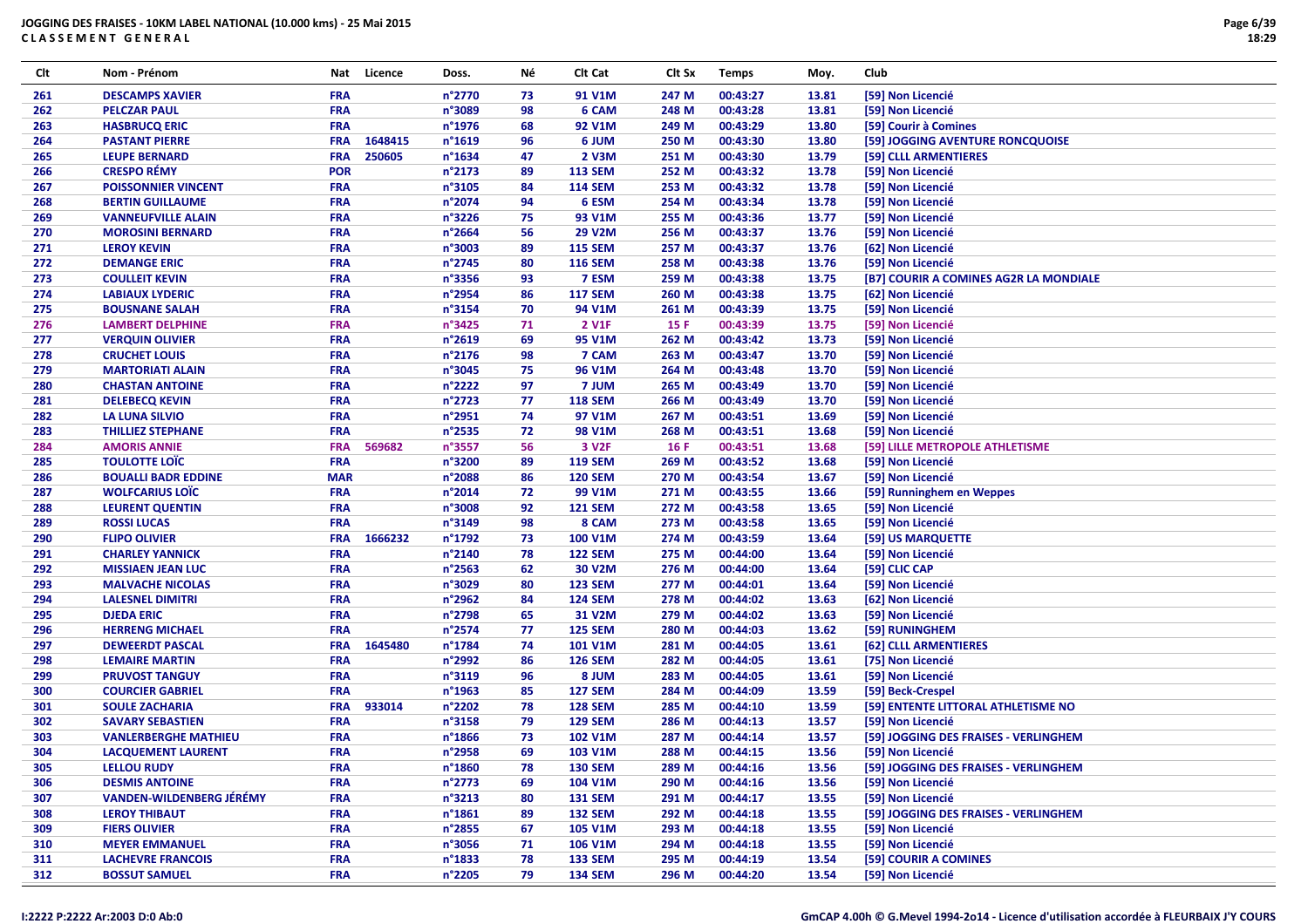| Clt<br>Nom - Prénom<br>Licence<br>Νé<br>Clt Cat<br>Club<br>Nat<br>Doss.<br>CIt Sx<br><b>Temps</b><br>Moy.                                                          |  |
|--------------------------------------------------------------------------------------------------------------------------------------------------------------------|--|
| 1677542<br>n°1795<br>74<br>107 V1M<br>297 M<br>00:44:21<br>13.53<br>313<br><b>VANEUFVILLE LAURENT</b><br><b>FRA</b><br>[59] OSM LOMME ATHLETISME                   |  |
| n°3142<br>73<br><b>ROBERT STEPHANE</b><br><b>FRA</b><br><b>108 V1M</b><br>298 M<br>00:44:21<br>13.53<br>314<br>[59] Non Licencié                                   |  |
| 315<br><b>FRA</b><br>n°2177<br>71<br>109 V1M<br>299 M<br>00:44:22<br>13.53<br>[59] Non Licencié<br><b>CRUCHET OLIVIER</b>                                          |  |
| <b>FRA</b><br>n°3987<br>72<br>3 V1F<br>17 F<br>13.53<br>316<br><b>LEROY LAURENCE</b><br>00:44:22<br>[59] Non Licencié                                              |  |
| 1255166<br><b>FRA</b><br>n°1713<br>60<br><b>32 V2M</b><br>300 M<br>00:44:23<br>13.52<br>[59] LILLE METROPOLE ATHLETISME<br>317<br><b>DUBAR EDOUARD-NICOLAS</b>     |  |
| 318<br><b>FRA</b><br>n°2565<br>65<br>33 V2M<br>00:44:23<br>13.52<br><b>CONDETTE LUC</b><br>301 M<br>[59] CLIC CAP                                                  |  |
| 319<br><b>FRA</b><br>n°2846<br>79<br><b>135 SEM</b><br>00:44:25<br>13.51<br>[59] Non Licencié<br><b>FAGHEL SYLVAIN</b><br>302 M                                    |  |
| <b>FRA</b><br>n°2006<br><b>LELEU PHILIPPE</b><br>66<br><b>110 V1M</b><br>303 M<br>00:44:26<br>13.51<br>[59] Monstriathlon<br>320                                   |  |
| 1667246<br>321<br><b>FRA</b><br>n°1793<br>71<br>13.49<br>[59] PLANETE RUNNING AND WALKING<br><b>PENEL OLIVIER</b><br><b>111 V1M</b><br>304 M<br>00:44:29           |  |
| 322<br><b>FRA</b><br>n°2719<br>62<br>34 V2M<br>305 M<br>00:44:30<br>13.48<br>[59] Non Licencié<br><b>DELATTRE THIERRY</b>                                          |  |
| 323<br><b>FRA</b><br>n°3024<br>76<br><b>136 SEM</b><br>306 M<br>13.48<br><b>MAGALHAES JEAN CARLOS</b><br>00:44:31<br>[59] Non Licencié                             |  |
| 324<br><b>TONDELIER NICOLAS</b><br><b>FRA</b><br>n°1949<br>80<br><b>137 SEM</b><br>00:44:32<br>13.47<br>[59] Non Licencié<br>307 M                                 |  |
| 73<br><b>FRA</b><br>n°1898<br><b>112 V1M</b><br>308 M<br>00:44:33<br>13.47<br>[59] Non Licencié<br>325<br><b>DELAHOCHE ARNAUD</b>                                  |  |
| 326<br><b>FRA</b><br>1037551<br>n°1643<br>46<br>3 V3M<br>309 M<br>00:44:34<br>13.47<br>[59] ENTENTE LITTORAL ATHLETISME NO<br><b>DUTHOIT JEAN-BAPTISTE</b>         |  |
| <b>FRA</b><br>n°1907<br>66<br>13.46<br>327<br><b>DORLENCOURT HUGUES</b><br><b>113 V1M</b><br>310 M<br>00:44:35<br>[59] Non Licencié                                |  |
| 328<br><b>VÈNE MATHILDE</b><br><b>FRA</b><br>n°3691<br>91<br><b>11 SEF</b><br>13.46<br>[59] Lille Triathlon<br>18 F                                                |  |
| 00:44:35<br>329<br><b>VANCOILLIE CÉDRIC</b><br>n°3212<br>78<br><b>138 SEM</b><br>311 M<br>00:44:36<br>13.45                                                        |  |
| <b>FRA</b><br>[59] Non Licencié<br>FRA<br>n°2566                                                                                                                   |  |
| 94<br>8 ESM<br>13.44<br>330<br><b>KRAWCZYNSKI PAUL</b><br>312 M<br>00:44:38<br>[59] Non Licencié                                                                   |  |
| FRA<br>n°2759<br>78<br><b>139 SEM</b><br>313 M<br>00:44:39<br>13.44<br>331<br><b>DEPRICK FABIEN</b><br>[59] Non Licencié                                           |  |
| 332<br><b>FRA</b><br>n°2050<br>82<br><b>140 SEM</b><br>13.43<br>[59] Non Licencié<br><b>BALLAND CHRISTOPHE</b><br>314 M<br>00:44:40                                |  |
| 333<br><b>DESPREZ PATRICK</b><br><b>FRA</b><br>n°1903<br>53<br>4 V3M<br>315 M<br>13.43<br>[62] Non Licencié<br>00:44:40                                            |  |
| <b>FRA</b><br>n°2688<br>74<br>114 V1M<br>316 M<br>13.43<br>$[59]$ LCL<br>334<br><b>BLONDEL DAVID</b><br>00:44:41                                                   |  |
| 335<br><b>FRA</b><br>n°2603<br>56<br>35 V2M<br>13.42<br>[59] Non Licencié<br><b>HEIREMAN BERNARD</b><br>317 M<br>00:44:44                                          |  |
| n°3284<br>336<br><b>VARLET JULIEN</b><br><b>FRA</b><br>74<br><b>115 V1M</b><br>318 M<br>00:44:44<br>13.42<br>$[59]$ CGL                                            |  |
| 1386780<br>n°1728<br>337<br><b>FRA</b><br>99<br>9 CAM<br>319 M<br>13.41<br>[59] LILLE METROPOLE ATHLETISME<br><b>BROUART ARTHUR</b><br>00:44:45                    |  |
| 338<br><b>FRA</b><br>n°2108<br>70<br>00:44:45<br>13.41<br>[59] Non Licencié<br><b>BROUART ERIC</b><br><b>116 V1M</b><br>320 M                                      |  |
| 339<br><b>FRA</b><br>n°2689<br>64<br>36 V2M<br>13.41<br><b>MINARD PIERRE</b><br>321 M<br>00:44:45<br>[59] Non Licencié                                             |  |
| n°2221<br>340<br><b>CHASTAN PIERRICK</b><br><b>FRA</b><br>92<br><b>141 SEM</b><br>322 M<br>00:44:46<br>13.41<br>[59] Non Licencié                                  |  |
| <b>FRA</b><br>n°3465<br>54<br><b>1 V3F</b><br>19 F<br>00:44:48<br>13.40<br>341<br><b>BLONDEL JOELLE</b><br>[59] ASSO CPAM FLANDRES                                 |  |
| n°1798<br><b>FRA</b><br>1689996<br>74<br><b>117 V1M</b><br>323 M<br>00:44:48<br>13.39<br>[59] PLANETE RUNNING<br>342<br><b>AOUSALAH LARBI</b>                      |  |
| 343<br><b>FRA</b><br>n°2229<br>89<br><b>142 SEM</b><br>324 M<br>13.39<br><b>DESRUMAUX QUENTIN</b><br>00:44:48<br>[59] Non Licencié                                 |  |
| FRA<br>n°2850<br><b>143 SEM</b><br>13.39<br>344<br><b>FAUCHET ROMAIN</b><br>84<br>325 M<br>00:44:49<br>[59] Non Licencié                                           |  |
| FRA<br>n°2578<br>345<br>69<br><b>118 V1M</b><br>326 M<br>00:44:49<br>13.39<br>[59] Non Licencié<br><b>GOBLET EMMANUEL</b>                                          |  |
| 346<br><b>FRA</b><br>n°3197<br>76<br>13.39<br><b>TOMEO GUILLAUME</b><br><b>144 SEM</b><br>327 M<br>00:44:50<br>[62] Non Licencié                                   |  |
| <b>FRA</b><br>316687<br>n°3555<br>77<br><b>12 SEF</b><br>20F<br>00:44:51<br>13.38<br>[62] C BILLY MONTIGNY<br>347<br><b>VANWAMBEKE EDWIGE</b>                      |  |
| FRA<br>LEDOUX LOIC<br>n°2004<br>77<br><b>145 SEM</b><br>328 M<br>13.38<br>348<br>00:44:51<br>[62] LYS CALAIS TRIATHLON                                             |  |
| 349<br><b>MARTIN JEAN FRANCOIS</b><br><b>FRA</b><br>n°3044<br>65<br>37 V2M<br>329 M<br>00:44:51<br>13.38<br>[59] Non Licencié                                      |  |
| <b>OLLIVIER ÉRIC</b><br><b>FRA</b><br>1421182<br>n°1730<br>71<br>13.37<br>350<br><b>119 V1M</b><br>330 M<br>00:44:52<br>[59] LILLE METROPOLE ATHLETISME            |  |
| <b>FRA</b><br>351<br>n°2605<br>67<br><b>120 V1M</b><br>00:44:54<br>13.37<br><b>DECAESTECKER JEAN MARC</b><br>331 M<br>[59] Non Licencié                            |  |
| <b>FRA</b><br>n°2024<br>77<br>13.36<br>352<br><b>VANDEWIELE ALEXANDRE</b><br><b>146 SEM</b><br>332 M<br>00:44:55<br>[59] villeneuve d ascq                         |  |
| n°1743<br>73<br><b>LEFEBVRE DAVID</b><br><b>FRA</b><br>1479179<br><b>121 V1M</b><br>13.36<br>353<br>333 M<br>00:44:56<br>[62] US ATHLETIQUES DE LIEVIN             |  |
| 354<br><b>FRA</b><br>1491508<br>n°3582<br>84<br><b>13 SEF</b><br>00:44:56<br>13.36<br><b>GUILLON DELPHINE</b><br>21 F<br>[59] LILLE METROPOLE ATHLETISME           |  |
| 355<br><b>FRA</b><br>n°2610<br>77<br><b>147 SEM</b><br>334 M<br>13.36<br>00:44:56<br>[59] Non Licencié<br><b>FAVIER GUILLAUME</b>                                  |  |
| 77<br>356<br><b>FRA</b><br>n°2914<br><b>148 SEM</b><br>335 M<br>00:44:58<br>13.35<br><b>HENNEBELLE JEAN-LOU</b><br>[62] Non Licencié                               |  |
| <b>FRA</b><br>n°3005<br>38 V2M<br>00:44:59<br>13.34<br>[59] Non Licencié<br>357<br><b>LEROY PIERRE</b><br>62<br>336 M                                              |  |
| 358<br><b>KOPP DAVID</b><br><b>FRA</b><br>n°2949<br>73<br><b>122 V1M</b><br>337 M<br>00:44:59<br>13.34<br>[59] Non Licencié                                        |  |
| <b>FRA</b><br>$n^{\circ}$ 2218<br>77<br>00:44:59<br>[59] Non Licencié<br>359<br><b>RICQUEBOURG AXEL</b><br><b>149 SEM</b><br>338 M<br>13.34                        |  |
| <b>CREPEL BERTRAND</b><br><b>FRA</b><br>n°1831<br>65<br>39 V2M<br>00:45:00<br>13.33<br>[59] COURIR A COMINES<br>360<br>339 M                                       |  |
| 72<br>[59] CGL<br><b>SANTERRE GREGORY</b><br><b>FRA</b><br>n°3286<br>123 V1M<br>340 M<br>00:45:01<br>13.33<br>361                                                  |  |
| <b>FRA</b><br>n°1902<br>72<br>13.32<br>[59] Non Licencié<br>362<br><b>DERVEAUX YANNICK</b><br>124 V1M<br>341 M<br>00:45:03                                         |  |
| <b>BERGHE LAURENT</b><br><b>FRA</b><br>1553555<br>$n^{\circ}1614$<br>74<br><b>125 V1M</b><br>00:45:04<br>13.32<br>[59] JOGGING AVENTURE RONCQUOISE<br>363<br>342 M |  |
| <b>SALOMÉ FRÉDÉRIC</b><br>84<br>364<br><b>FRA</b><br>n°3157<br><b>150 SEM</b><br>343 M<br>00:45:04<br>13.31<br>[59] Non Licencié                                   |  |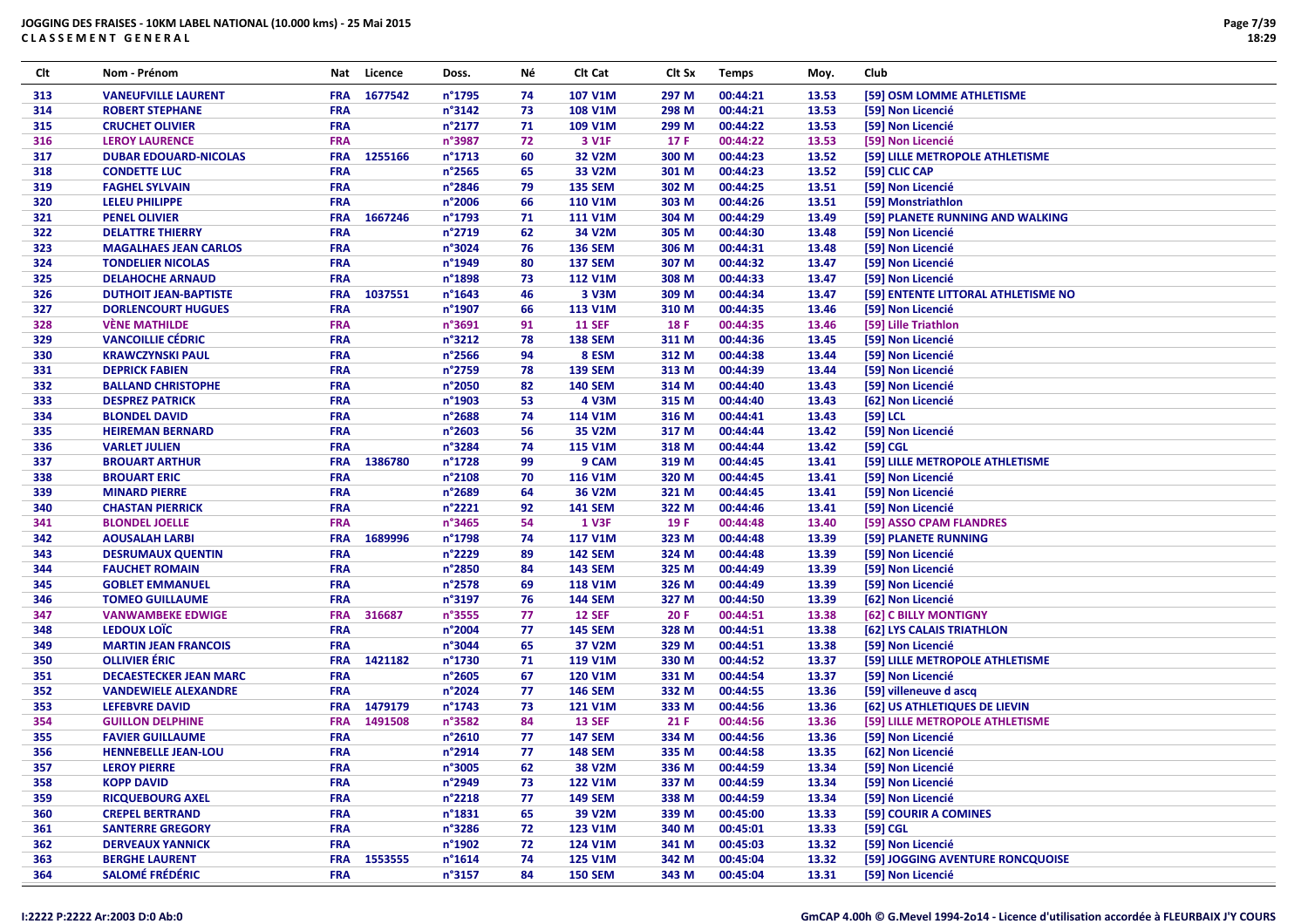| Clt | Nom - Prénom                       | Nat        | Licence | Doss.            | Νé | Clt Cat        | Clt Sx | <b>Temps</b> | Moy.  | Club                                |
|-----|------------------------------------|------------|---------|------------------|----|----------------|--------|--------------|-------|-------------------------------------|
| 365 | <b>BONNART PIERRE</b>              | <b>FRA</b> |         | n°2591           | 79 | <b>151 SEM</b> | 344 M  | 00:45:05     | 13.31 | [59] Non Licencié                   |
| 366 | <b>FLEURY EDOUARD</b>              | <b>FRA</b> |         | n°2001           | 68 | 126 V1M        | 345 M  | 00:45:06     | 13.30 | [59] LM-HBCV                        |
| 367 | <b>BERNIER LUDOVIC</b>             | <b>FRA</b> |         | n°2073           | 82 | <b>152 SEM</b> | 346 M  | 00:45:07     | 13.30 | [45] Non Licencié                   |
| 368 | <b>LACAZE FLORIAN</b>              | FRA        |         | $n^{\circ}2518$  | 99 | 10 CAM         | 347 M  | 00:45:07     | 13.30 | [59] Non Licencié                   |
| 369 | <b>VANDENBUSSCHE VINCENT</b>       | <b>FRA</b> |         | n°2621           | 80 | <b>153 SEM</b> | 348 M  | 00:45:08     | 13.30 | [59] Non Licencié                   |
| 370 | <b>ROLLAND CHRISTIAN</b>           | <b>FRA</b> |         | n°1982           | 69 | <b>127 V1M</b> | 349 M  | 00:45:10     | 13.29 | [59] COURIR AU MONT DES CATS        |
| 371 | <b>RIPA TONY</b>                   | <b>FRA</b> |         | n°3140           | 85 | <b>154 SEM</b> | 350 M  | 00:45:10     | 13.28 | [62] Non Licencié                   |
| 372 | <b>MICHEAUX CLAIRE</b>             | <b>FRA</b> | 1361607 | n°3573           | 85 | <b>14 SEF</b>  | 22 F   | 00:45:11     | 13.28 | [59] SI LESAFFRE                    |
| 373 | <b>DEHOUCK VIRGINIE</b>            | <b>FRA</b> |         | n°3816           | 83 | <b>15 SEF</b>  | 23 F   | 00:45:11     | 13.28 | [65] Non Licencié                   |
| 374 | <b>VILMOT JULIEN</b>               | <b>FRA</b> |         | n°2693           | 85 | <b>155 SEM</b> | 351 M  | 00:45:14     | 13.27 | [59] Non Licencié                   |
| 375 | <b>MOREIRA ANTHONY</b>             | <b>FRA</b> |         | n°2663           | 92 | <b>156 SEM</b> | 352 M  | 00:45:14     | 13.27 | [59] Non Licencié                   |
| 376 | <b>WALLEZ CLÉMENT</b>              | <b>FRA</b> |         | n°3254           | 92 | <b>157 SEM</b> | 353 M  | 00:45:16     | 13.26 | [59] Non Licencié                   |
| 377 | <b>COUPÉ CHRISTOPHE</b>            | <b>FRA</b> |         | n°2164           | 69 | <b>128 V1M</b> | 354 M  | 00:45:18     | 13.25 | [59] Non Licencié                   |
| 378 | <b>TENEZE VINCENT</b>              | FRA        |         | n°3189           | 85 | <b>158 SEM</b> | 355 M  | 00:45:18     | 13.25 | [93] Non Licencié                   |
| 379 | <b>PLANCQ DAVID</b>                | FRA        |         | n°3100           | 78 | <b>159 SEM</b> | 356 M  | 00:45:19     | 13.24 | [59] Non Licencié                   |
| 380 | <b>DESVAUX JORIS</b>               | <b>FRA</b> |         | n°1838           | 79 | <b>160 SEM</b> | 357 M  | 00:45:19     | 13.24 | [59] COURIR À COMINES               |
| 381 | <b>FELTZ VICTOR</b>                | <b>FRA</b> |         | n°2853           | 98 | 11 CAM         | 358 M  | 00:45:21     | 13.23 | [59] Non Licencié                   |
| 382 | <b>MONSOREZ JEAN PIERRE</b>        | <b>FRA</b> |         | n°3275           |    | <b>161 SEM</b> | 359 M  | 00:45:22     | 13.23 | <b>Non Licencié</b>                 |
| 383 | <b>DEBOUVER THIBAUT</b>            | <b>FRA</b> |         | n°2699           | 86 | <b>162 SEM</b> | 360 M  | 00:45:22     | 13.23 | [59] Non Licencié                   |
| 384 | <b>ZERAOULIA MOHAMED</b>           | <b>FRA</b> | 1298411 | n°1718           | 69 | 129 V1M        | 361 M  | 00:45:23     | 13.22 | [59] OSM LOMME ATHLETISME           |
| 385 | <b>BROUTIN MAXIME</b>              | <b>FRA</b> |         | n°2109           | 84 | <b>163 SEM</b> | 362 M  | 00:45:23     | 13.22 | [59] Non Licencié                   |
| 386 | <b>CANIVET PHILIPPE</b>            | <b>FRA</b> |         | $n^{\circ}2117$  | 66 | <b>130 V1M</b> | 363 M  | 00:45:24     | 13.22 | [62] Non Licencié                   |
| 387 | <b>CUVELIER CLEMENT</b>            | <b>FRA</b> |         | n°2179           | 81 | <b>164 SEM</b> | 364 M  | 00:45:24     | 13.22 | [62] Non Licencié                   |
| 388 | <b>TARTART SYLVIE</b>              | <b>FRA</b> | 1189077 | n°3569           | 71 | 4 V1F          | 24 F   | 00:45:24     | 13.22 | [62] LA PATRIOTE CROSS DE GUINES    |
| 389 | <b>AUBIER ADRIEN</b>               | <b>FRA</b> |         | n°2041           | 91 | <b>165 SEM</b> | 365 M  | 00:45:25     | 13.21 | [59] Non Licencié                   |
| 390 | <b>BAZIN CHRISTOPHE</b>            | <b>FRA</b> |         | n°2059           | 73 | <b>131 V1M</b> | 366 M  | 00:45:26     | 13.21 | [59] Non Licencié                   |
| 391 | <b>GELLENS SAMUEL</b>              | <b>FRA</b> |         | n°3290           | 87 | <b>166 SEM</b> | 367 M  | 00:45:27     | 13.20 | [59] Non Licencié                   |
| 392 | <b>VILMOT GEOFFROY</b>             | FRA        |         | n°3283           | 83 | <b>167 SEM</b> | 368 M  | 00:45:28     | 13.20 | [59] THALES                         |
| 393 | <b>GELLENS EMMANUEL</b>            | <b>FRA</b> |         | n°3291           | 72 | 132 V1M        | 369 M  | 00:45:29     | 13.19 | [59] Non Licencié                   |
| 394 | <b>SELOSSE XAVIER</b>              | <b>FRA</b> |         | n°3167           | 74 | 133 V1M        | 370 M  | 00:45:29     | 13.19 | [59] Non Licencié                   |
| 395 | <b>DUBUISSEZ NICOLAS</b>           | <b>FRA</b> |         | n°2647           | 81 | <b>168 SEM</b> | 371 M  | 00:45:30     | 13.19 | [59] LES ATREBATES DE VERLINGHEM    |
| 396 | <b>LAVAL GUILLAUME</b>             | <b>FRA</b> | 1654551 | n°1788           | 73 | 134 V1M        | 372 M  | 00:45:30     | 13.19 | [59] PLANETE RUNNING                |
| 397 | <b>PARENT PHILIPPE</b>             | <b>FRA</b> |         | n°3083           | 79 | <b>169 SEM</b> | 373 M  | 00:45:31     | 13.18 | [59] Non Licencié                   |
| 398 | <b>FOVET OLIVIER</b>               | <b>FRA</b> |         | $n^{\circ}$ 1916 | 80 | <b>170 SEM</b> | 374 M  | 00:45:32     | 13.18 | [59] Non Licencié                   |
| 399 | <b>DESTAILLEUR MARC-HENRI</b>      | <b>FRA</b> |         | n°2781           | 82 | <b>171 SEM</b> | 375 M  | 00:45:32     | 13.18 | [59] Non Licencié                   |
| 400 | <b>PAUX GREGORY</b>                | <b>FRA</b> |         | n°1939           | 72 | <b>135 V1M</b> | 376 M  | 00:45:33     | 13.18 | [59] Non Licencié                   |
| 401 | <b>DEVIGNE BENOIT</b>              | <b>FRA</b> |         | n°2786           | 84 | <b>172 SEM</b> | 377 M  | 00:45:33     | 13.17 | [59] Non Licencié                   |
| 402 | <b>DESMET LIONEL</b>               | <b>FRA</b> |         | n°1837           | 77 | <b>173 SEM</b> | 378 M  | 00:45:33     | 13.17 | [77] COURIR À COMINES               |
| 403 | <b>MOREAU GEORGES</b>              | <b>FRA</b> | 372171  | n°2203           | 50 | 5 V3M          | 379 M  | 00:45:36     | 13.16 | [59] ENTENTE LITTORAL ATHLETISME NO |
| 404 | <b>FLORIN STEPHANE</b>             | <b>FRA</b> | 1658453 | $n^{\circ}$ 1617 | 64 | 40 V2M         | 380 M  | 00:45:37     | 13.16 | [59] JOGGING AVENTURE RONCQUOISE    |
| 405 | <b>HENNEBIQUE ERIC</b>             | <b>FRA</b> |         | n°2916           | 78 | <b>174 SEM</b> | 381 M  | 00:45:37     | 13.15 | [59] Non Licencié                   |
| 406 | <b>POPIOL STEPHANE</b>             | FRA        |         | n°3109           | 72 | 136 V1M        | 382 M  | 00:45:37     | 13.15 | [59] Non Licencié                   |
| 407 | <b>CHOURAKI GRÉGOIRE</b>           | <b>FRA</b> |         | n°2150           | 77 | <b>175 SEM</b> | 383 M  | 00:45:38     | 13.15 | [59] Non Licencié                   |
| 408 | <b>BENBAREK FARID</b>              | <b>FRA</b> |         | n°2065           | 76 | <b>176 SEM</b> | 384 M  | 00:45:38     | 13.15 | [59] Non Licencié                   |
| 409 | <b>CHRETIEN FRÉDÉRIC</b>           | <b>FRA</b> |         | n°1967           | 79 | <b>177 SEM</b> | 385 M  | 00:45:38     | 13.15 | [59] CALH                           |
| 410 | <b>MARET RUDY</b>                  | <b>FRA</b> |         | n°3036           | 81 | <b>178 SEM</b> | 386 M  | 00:45:39     | 13.15 | [59] Non Licencié                   |
| 411 | <b>DRUEZ ERIC</b>                  | <b>FRA</b> |         | n°2808           | 73 | <b>137 V1M</b> | 387 M  | 00:45:41     | 13.14 | [59] Non Licencié                   |
| 412 | <b>DIERCKENS-VANRYSSEL KATTELL</b> | <b>FRA</b> | 1193987 | n°3570           | 75 | 5 V1F          | 25 F   | 00:45:43     | 13.13 | [59] US MARQUETTE                   |
| 413 | <b>LEGROS JIMMY</b>                | <b>FRA</b> |         | n°2987           | 87 | <b>179 SEM</b> | 388 M  | 00:45:44     | 13.12 | [59] Non Licencié                   |
| 414 | <b>BOUGAULT VALERIE</b>            | <b>FRA</b> |         | $n^{\circ}3741$  | 77 | <b>16 SEF</b>  | 26 F   | 00:45:45     | 13.12 | [59] Non Licencié                   |
| 415 | <b>BERGHE NICOLAS</b>              | <b>FRA</b> |         | n°2071           | 73 | 138 V1M        | 389 M  | 00:45:45     | 13.12 | [59] Non Licencié                   |
| 416 | <b>VANDERSNICKT CHRISTOPHE</b>     | <b>FRA</b> |         | $n^{\circ}3216$  | 66 | 139 V1M        | 390 M  | 00:45:46     | 13.11 | [59] Non Licencié                   |
|     |                                    |            |         |                  |    |                |        |              |       |                                     |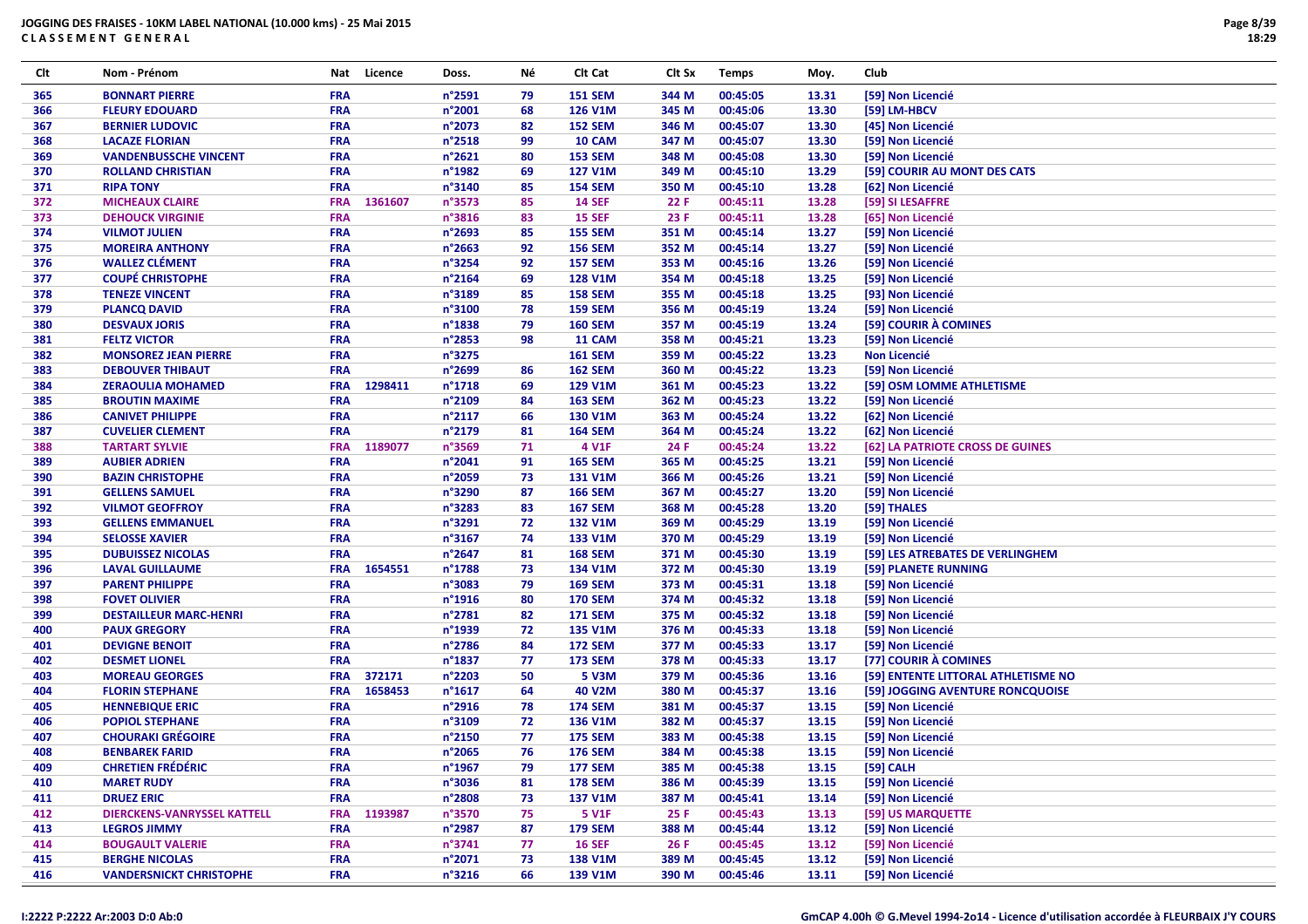| Clt        | Nom - Prénom                                                    | Nat                      | Licence     | Doss.                      | Νé       | Clt Cat                 | Clt Sx         | <b>Temps</b>         | Moy.           | Club                                   |
|------------|-----------------------------------------------------------------|--------------------------|-------------|----------------------------|----------|-------------------------|----------------|----------------------|----------------|----------------------------------------|
| 417        | <b>LENEN OLIVIER</b>                                            | <b>FRA</b>               |             | n°2995                     | 71       | 140 V1M                 | 391 M          | 00:45:47             | 13.11          | [59] Non Licencié                      |
| 418        | <b>PREVOST XAVIER</b>                                           | <b>FRA</b>               |             | n°3117                     | 80       | <b>180 SEM</b>          | 392 M          | 00:45:48             | 13.10          | [59] Non Licencié                      |
| 419        | <b>MAES MARC</b>                                                | <b>FRA</b>               |             | n°1959                     | 80       | <b>181 SEM</b>          | 393 M          | 00:45:48             | 13.10          | [59] ASLMG - AG2R LA MONDIALE          |
| 420        | <b>BETRANCOURT KARINE</b>                                       | <b>FRA</b>               |             | n°3726                     | 73       | 6 V1F                   | 27F            | 00:45:48             | 13.10          | [62] Non Licencié                      |
| 421        | <b>CARLI ARTHUR</b>                                             | <b>FRA</b>               |             | n°2121                     | 85       | <b>182 SEM</b>          | 394 M          | 00:45:49             | 13.10          | [92] Non Licencié                      |
| 422        | <b>MASI SERGE</b>                                               | <b>FRA</b>               |             | n°3046                     | 57       | 41 V2M                  | 395 M          | 00:45:50             | 13.09          | [77] Non Licencié                      |
| 423        | <b>VISINI STÉPHANE</b>                                          | <b>FRA</b>               |             | n°3248                     | 70       | 141 V1M                 | 396 M          | 00:45:51             | 13.09          | [59] Non Licencié                      |
| 424        | <b>CARPENTIER DIMITRI</b>                                       | <b>FRA</b>               |             | n°2124                     | 74       | 142 V1M                 | 397 M          | 00:45:51             | 13.09          | [59] Non Licencié                      |
| 425        | <b>WAUQUIER BENOIT</b>                                          | <b>FRA</b>               | 1207705     | n°1707                     | 79       | <b>183 SEM</b>          | 398 M          | 00:45:51             | 13.09          | [59] OSM LOMME ATHLETISME              |
| 426        | <b>NORSEDINE BENMEDJAHED</b>                                    | <b>FRA</b>               |             | n°3077                     | 62       | 42 V2M                  | 399 M          | 00:45:52             | 13.09          | [59] Non Licencié                      |
| 427        | <b>VERMEULIN DYLAN</b>                                          | <b>FRA</b>               |             | n°3242                     | 98       | 12 CAM                  | 400 M          | 00:45:52             | 13.09          | [59] Non Licencié                      |
| 428        | <b>ADOLPHE PETIT</b>                                            | <b>FRA</b>               |             | n°2032                     | 50       | 6 V3M                   | 401 M          | 00:45:52             | 13.08          | [59] Non Licencié                      |
| 429        | <b>MARONNIER GILBERT</b>                                        | <b>FRA</b>               |             | n°3040                     | 76       | <b>184 SEM</b>          | 402 M          | 00:45:53             | 13.08          | [62] Non Licencié                      |
| 430        | <b>GHESQUIERE BERTRAND</b>                                      | <b>FRA</b>               |             | n°1988                     | 63       | 43 V2M                  | 403 M          | 00:45:53             | 13.08          | [59] Forest running                    |
| 431        | <b>CHIEUX SANDRINE</b>                                          | <b>FRA</b>               | 1089398     | n°3566                     | 72       | <b>7 V1F</b>            | 28 F           | 00:45:53             | 13.08          | [59] OSM LOMME ATHLETISME              |
| 432        | <b>VALDES CHRISTOPHE</b>                                        | <b>FRA</b>               |             | n°2579                     | 68       | 143 V1M                 | 404 M          | 00:45:54             | 13.08          | [59] Non Licencié                      |
| 433        | <b>GOUVERNEUR GERY</b>                                          | <b>FRA</b>               | 1246311     | n°1712                     | 76       | <b>185 SEM</b>          | 405 M          | 00:45:54             | 13.07          | [59] OSM LOMME ATHLETISME              |
| 434        | <b>DELOBELLE FRANCK</b>                                         | <b>FRA</b>               |             | n°2736                     | 77       | <b>186 SEM</b>          | 406 M          | 00:45:56             | 13.06          | [59] Non Licencié                      |
| 435        | <b>MORAUD JEAN-YVES</b>                                         | <b>FRA</b>               | 1553768     | n°1758                     | 56       | 44 V2M                  | 407 M          | 00:45:57             | 13.06          | [59] VILLENEUVE D ASCQ FRETIN ATHLE    |
| 436        | <b>DELHOMEZ BAPTISTE</b>                                        | <b>FRA</b>               |             | n°3295                     | 96       | 9 JUM                   | 408 M          | 00:45:58             | 13.06          | [59] Non Licencié                      |
| 437        | <b>CLAYTON MAXIMILIEN</b>                                       | <b>FRA</b>               |             | n°2153                     | 86       | <b>187 SEM</b>          | 409 M          | 00:46:00             | 13.05          | [59] Non Licencié                      |
| 438        | <b>LEQUIEN CHRISTOPHE</b>                                       | <b>FRA</b>               | 1664368     | n°1791                     | 65       | 45 V2M                  | 410 M          | 00:46:00             | 13.05          | [59] OSM LOMME ATHLETISME              |
| 439        | <b>COSTENOBLE KILLIAN</b>                                       | <b>FRA</b>               |             | n°2627                     | 95       | 9 ESM                   | 411 M          | 00:46:02             | 13.04          | [59] Non Licencié                      |
| 440        | <b>DEGARDIN CEDRIC</b>                                          | <b>FRA</b>               |             | n°2707                     | 76       | <b>188 SEM</b>          | 412 M          | 00:46:02             | 13.03          | [59] Non Licencié                      |
|            |                                                                 |                          |             | n°1957                     | 74       | 144 V1M                 | 413 M          |                      |                | [59] ASCF Roubaix                      |
| 441        | <b>DESCAMPS JEAN-YVES</b><br><b>BODIN FREDERIC</b>              | <b>FRA</b>               |             | n°2025                     | 76       | <b>189 SEM</b>          | 414 M          | 00:46:03             | 13.03          |                                        |
| 442        |                                                                 | <b>FRA</b>               |             |                            |          |                         | 415 M          | 00:46:04             | 13.03          | [59] Villeneuve d'Ascq Triathlon       |
| 443        | <b>SLAVOV ION</b>                                               | <b>ROU</b>               |             | n°3174                     | 80       | <b>190 SEM</b>          |                | 00:46:06             | 13.02          | [59] Non Licencié                      |
| 444        | <b>DEMARET GAETAN</b>                                           | <b>FRA</b>               |             | n°2746                     | 92       | <b>191 SEM</b>          | 416 M          | 00:46:07             | 13.01          | [59] Non Licencié                      |
| 445<br>446 | <b>VANDENMESSYNCK CHRISTOPHE</b><br><b>AKERDAOUI ABDERHMANE</b> | <b>FRA</b><br><b>FRA</b> |             | $n^{\circ}$ 2545<br>n°2226 | 75<br>46 | 145 V1M<br><b>7 V3M</b> | 417 M<br>418 M | 00:46:08<br>00:46:08 | 13.01<br>13.01 | [59] Non Licencié<br>[59] Non Licencié |
| 447        | <b>BAERT BENOIT</b>                                             | <b>FRA</b>               |             | n°2045                     | 76       | <b>192 SEM</b>          | 419 M          | 00:46:08             | 13.01          | [59] Non Licencié                      |
|            | <b>FIEVEZ NICOLAS</b>                                           |                          |             |                            |          | 46 V2M                  |                |                      |                |                                        |
| 448        | <b>BEISERT LUC</b>                                              | <b>FRA</b>               | FRA 173893  | $n^{\circ}$ 1655<br>n°2064 | 60<br>99 | 13 CAM                  | 420 M<br>421 M | 00:46:09<br>00:46:10 | 13.00<br>13.00 | [62] OSM LOMME ATHLETISME              |
| 449        |                                                                 |                          |             | n°3299                     | 78       | <b>193 SEM</b>          | 422 M          |                      | 13.00          | [62] Non Licencié                      |
| 450        | <b>COCQUEEL MARC ANTOINE</b><br><b>CARELS DAVID</b>             | <b>FRA</b>               |             |                            |          |                         |                | 00:46:10             |                | [59] Non Licencié                      |
| 451        |                                                                 | <b>FRA</b><br><b>FRA</b> |             | n°2120                     | 77       | <b>194 SEM</b>          | 423 M          | 00:46:10             | 13.00          | [59] Non Licencié                      |
| 452        | <b>COUSIN NICOLAS</b><br><b>DELPORTE STÉPHANE</b>               |                          |             | n°1890<br>n°2740           | 81       | <b>195 SEM</b>          | 424 M          | 00:46:12             | 12.99          | [59] Non Licencié                      |
| 453        |                                                                 | <b>FRA</b>               |             |                            | 73<br>85 | 146 V1M                 | 425 M          | 00:46:14             | 12.98          | [59] Non Licencié                      |
| 454        | <b>RITAINE BENOIT</b>                                           | <b>FRA</b>               |             | $n^{\circ}3141$<br>n°3129  |          | <b>196 SEM</b>          | 426 M          | 00:46:15             | 12.98          | [62] Non Licencié<br>[59] Non Licencié |
| 455        | <b>REGNIER OLIVIER</b><br><b>VERGEREAU VINCENT</b>              | <b>FRA</b>               |             |                            | 71<br>99 | 147 V1M                 | 427 M          | 00:46:15             | 12.98          | [59] Non Licencié                      |
| 456        |                                                                 | <b>FRA</b>               |             | n°3236                     |          | 14 CAM                  | 428 M          | 00:46:15             | 12.97          |                                        |
| 457        | <b>FOLENS GREGORY</b>                                           | <b>FRA</b>               |             | n°2860                     | 70       | 148 V1M                 | 429 M          | 00:46:16             | 12.97          | [59] Non Licencié                      |
| 458        | <b>CUVELLIER PHILIPPE</b>                                       | <b>FRA</b>               |             | $n^{\circ}$ 1843           | 63       | 47 V2M                  | 430 M          | 00:46:17             | 12.97          | [59] COURIR A GRAVELINES               |
| 459        | <b>MAISSIN SÉBASTIEN</b>                                        | <b>FRA</b>               |             | n°3027                     | 74       | 149 V1M                 | 431 M          | 00:46:17             | 12.96          | [59] Non Licencié                      |
| 460        | <b>DESREUMAUX ERIC</b>                                          | <b>FRA</b>               |             | n°2778                     | 74       | <b>150 V1M</b>          | 432 M          | 00:46:18             | 12.96          | [62] Non Licencié                      |
| 461        | <b>MILLE BASTIEN</b>                                            | <b>FRA</b>               |             | n°3057                     | 89       | <b>197 SEM</b>          | 433 M          | 00:46:18             | 12.96          | [59] Non Licencié                      |
| 462        | <b>HANQUEZ JULIEN</b>                                           | <b>FRA</b>               |             | n°2906                     | 86       | <b>198 SEM</b>          | 434 M          | 00:46:18             | 12.96          | [59] Non Licencié                      |
| 463        | <b>SAWICKI THOMAS</b>                                           | <b>FRA</b>               |             | n°3160                     | 82       | <b>199 SEM</b>          | 435 M          | 00:46:18             | 12.96          | [62] Non Licencié                      |
| 464        | <b>DERAY XAVIER</b>                                             | <b>FRA</b>               |             | n°2762                     | 90       | <b>200 SEM</b>          | 436 M          | 00:46:19             | 12.96          | [59] Non Licencié                      |
| 465        | <b>SPIES ANNE</b>                                               | <b>GER</b>               |             | $n^{\circ}4114$            | 86       | <b>17 SEF</b>           | 29 F           | 00:46:22             | 12.94          | [59] Non Licencié                      |
| 466        | <b>GABERT JEROME</b>                                            | <b>FRA</b>               |             | n°2672                     | 73       | <b>151 V1M</b>          | 437 M          | 00:46:25             | 12.93          | [59] Non Licencié                      |
| 467        | <b>RAVN NIELS-ERIK</b>                                          | <b>FRA</b>               |             | n°3127                     | 89       | <b>201 SEM</b>          | 438 M          | 00:46:25             | 12.93          | [59] Non Licencié                      |
| 468        | <b>GAMBIER PHILIPPE</b>                                         |                          | FRA 1741856 | n°1810                     | 83       | <b>202 SEM</b>          | 439 M          | 00:46:25             | 12.93          | [59] PLANETE RUNNING AND WALKING       |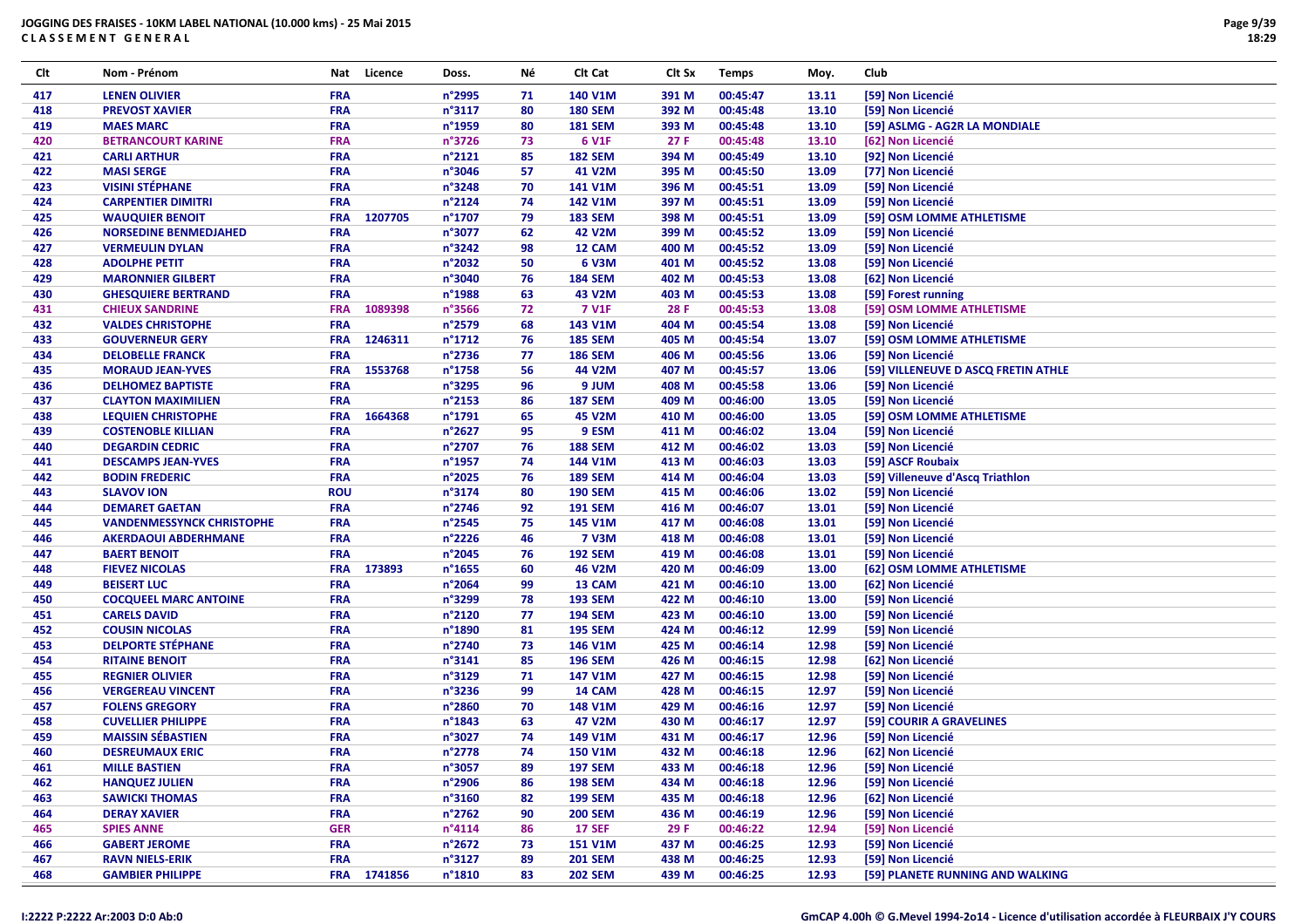| Clt | Nom - Prénom                  | Nat        | Licence | Doss.            | Νé | Clt Cat           | Clt Sx | <b>Temps</b> | Moy.  | Club                                  |
|-----|-------------------------------|------------|---------|------------------|----|-------------------|--------|--------------|-------|---------------------------------------|
| 469 | <b>CARTON STEPHANE</b>        | <b>FRA</b> |         | n°2128           | 71 | <b>152 V1M</b>    | 440 M  | 00:46:26     | 12.92 | [62] Non Licencié                     |
| 470 | <b>DUBOIS CHRISTOPHE</b>      | <b>FRA</b> |         | n°2005           | 74 | 153 V1M           | 441 M  | 00:46:29     | 12.91 | [59] MONS TRIATHLON                   |
| 471 | <b>DESMEDT JOHNNY</b>         | <b>FRA</b> |         | n°2611           | 78 | <b>203 SEM</b>    | 442 M  | 00:46:31     | 12.90 | [59] Non Licencié                     |
| 472 | <b>KOSZTUR MARYSE</b>         | <b>FRA</b> |         | n°3656           | 75 | 8 V1F             | 30 F   | 00:46:32     | 12.90 | [59] Non Licencié                     |
| 473 | <b>FAUDET MATTHIEU</b>        | <b>FRA</b> |         | n°2851           | 74 | 154 V1M           | 443 M  | 00:46:32     | 12.89 | [59] Non Licencié                     |
| 474 | <b>MONVILLE JEAN-BAPTISTE</b> | <b>FRA</b> |         | n°1936           | 76 | <b>204 SEM</b>    | 444 M  | 00:46:33     | 12.89 | [59] Non Licencié                     |
| 475 | <b>BRUNEAU ALEXANDRE</b>      | <b>FRA</b> |         | n°2525           | 82 | <b>205 SEM</b>    | 445 M  | 00:46:33     | 12.89 | [59] Non Licencié                     |
| 476 | <b>LEIGNEL SEBASTIEN</b>      | <b>FRA</b> |         | n°2643           | 82 | <b>206 SEM</b>    | 446 M  | 00:46:34     | 12.89 | [59] CGL                              |
| 477 | <b>DELPORTE THIERRY</b>       | <b>FRA</b> |         | n°2741           | 66 | <b>155 V1M</b>    | 447 M  | 00:46:34     | 12.89 | [59] Non Licencié                     |
| 478 | <b>REGENT THIERRY</b>         | <b>FRA</b> |         | n°2661           | 62 | <b>48 V2M</b>     | 448 M  | 00:46:34     | 12.89 | [59] Non Licencié                     |
| 479 | <b>DEVILDER QUENTIN</b>       | <b>FRA</b> |         | n°2787           | 82 | <b>207 SEM</b>    | 449 M  | 00:46:35     | 12.88 | [59] Non Licencié                     |
| 480 | <b>DUJARDIN BERTRAND</b>      | <b>FRA</b> |         | n°1909           | 65 | 49 V2M            | 450 M  | 00:46:35     | 12.88 | [59] Non Licencié                     |
| 481 | <b>LANOY TRISTAN</b>          | <b>FRA</b> |         | n°2510           | 97 | <b>10 JUM</b>     | 451 M  | 00:46:36     | 12.88 | [62] Non Licencié                     |
| 482 | <b>MILLIARD STEPHANE</b>      | <b>FRA</b> |         | n°2543           | 75 | 156 V1M           | 452 M  | 00:46:37     | 12.87 | [59] Non Licencié                     |
| 483 | <b>COLPAERT VINCENT</b>       | <b>FRA</b> |         | n°2155           | 79 | <b>208 SEM</b>    | 453 M  | 00:46:38     | 12.87 | [59] Non Licencié                     |
| 484 | <b>DELAETER CHRISTINE</b>     | <b>FRA</b> | 1080472 | n°3565           | 62 | 4 V <sub>2F</sub> | 31 F   | 00:46:38     | 12.87 | [59] OSM LOMME ATHLETISME             |
| 485 | <b>GUILLAIN BRUNO</b>         | <b>FRA</b> | 1367971 | n°1723           | 71 | 157 V1M           | 454 M  | 00:46:38     | 12.87 | [59] OSM LOMME ATHLETISME             |
| 486 | <b>DEBOSQUE MATTHIEU</b>      | <b>FRA</b> |         | n°2698           | 74 | <b>158 V1M</b>    | 455 M  | 00:46:39     | 12.87 | [59] Non Licencié                     |
| 487 | PORCHET CHRISTOPHE            | FRA        |         | $n^{\circ}$ 1942 | 84 | <b>209 SEM</b>    | 456 M  | 00:46:39     | 12.86 | [59] Non Licencié                     |
| 488 | <b>BOUCHEZ ROMAIN</b>         | <b>FRA</b> |         | n°2523           | 85 | <b>210 SEM</b>    | 457 M  | 00:46:39     | 12.86 | [59] Non Licencié                     |
| 489 | <b>HUCHETTE JEAN-PIERRE</b>   | <b>FRA</b> | 1746859 | n°1819           | 56 | 50 V2M            | 458 M  | 00:46:40     | 12.86 | [59] DOUAI-SIN A                      |
| 490 | <b>MERCIER MARGAUX</b>        | <b>FRA</b> |         | n°4019           | 90 | <b>18 SEF</b>     | 32 F   | 00:46:41     | 12.85 | [59] Non Licencié                     |
| 491 | <b>QUEVY DIDIER</b>           | <b>BEL</b> |         | n°3122           | 67 | 159 V1M           | 459 M  | 00:46:42     | 12.85 | [77] Non Licencié                     |
| 492 | <b>HASBROUCQ ALAIN</b>        | <b>FRA</b> |         | n°1973           | 62 | <b>51 V2M</b>     | 460 M  | 00:46:42     | 12.85 | [59] COURIR A COMINES                 |
| 493 | <b>VYT MATTHIEU</b>           | FRA        |         | n°3252           | 84 | <b>211 SEM</b>    | 461 M  | 00:46:43     | 12.85 | [59] Non Licencié                     |
| 494 | <b>FRANÇOIS PIERRE</b>        | FRA        |         | n°2869           | 84 | <b>212 SEM</b>    | 462 M  | 00:46:43     | 12.85 | [59] Non Licencié                     |
| 495 | <b>COUBEL CHRISTOPHE</b>      | <b>FRA</b> |         | n°2163           | 74 | <b>160 V1M</b>    | 463 M  | 00:46:44     | 12.84 | [59] Non Licencié                     |
| 496 | <b>DURIEZ PIERRE-YVES</b>     | <b>FRA</b> |         | n°2835           | 67 | <b>161 V1M</b>    | 464 M  | 00:46:45     | 12.84 | [59] Non Licencié                     |
| 497 | <b>ASTEZAN FANNY</b>          | <b>FRA</b> |         | n°4200           | 79 | <b>19 SEF</b>     | 33 F   | 00:46:46     | 12.83 | [59] Non Licencié                     |
| 498 | <b>COUVREUR PATRICK</b>       | <b>FRA</b> |         | n°2171           | 59 | <b>52 V2M</b>     | 465 M  | 00:46:49     | 12.82 | [59] Non Licencié                     |
| 499 | <b>LESNE PATRICK</b>          | <b>FRA</b> |         | n°3006           | 61 | 53 V2M            | 466 M  | 00:46:49     | 12.82 | [59] Non Licencié                     |
| 500 | <b>QUEVILLON JEAN-CHARLES</b> | <b>FRA</b> |         | n°3121           | 81 | <b>213 SEM</b>    | 467 M  | 00:46:49     | 12.82 | [59] Non Licencié                     |
| 501 | <b>VILLEMAGNE BAPTISTE</b>    | <b>FRA</b> |         | n°3246           | 87 | <b>214 SEM</b>    | 468 M  | 00:46:50     | 12.81 | [59] Non Licencié                     |
| 502 | <b>GREVIN PASCAL</b>          | <b>FRA</b> |         | n°1922           | 60 | 54 V2M            | 469 M  | 00:46:51     | 12.81 | [59] Non Licencié                     |
| 503 | <b>WATRY FRANCOIS</b>         | <b>FRA</b> |         | n°2568           | 72 | <b>162 V1M</b>    | 470 M  | 00:46:51     | 12.81 | [62] Non Licencié                     |
| 504 | <b>VANDOMME CHRISTOPHE</b>    | <b>FRA</b> |         | n°1950           | 79 | <b>215 SEM</b>    | 471 M  | 00:46:51     | 12.81 | [59] Non Licencié                     |
| 505 | <b>BOUCHEROT VINCENT</b>      | <b>FRA</b> |         | n°2090           | 77 | <b>216 SEM</b>    | 472 M  | 00:46:52     | 12.81 | [51] Non Licencié                     |
| 506 | <b>KAUFFMANN DAVID</b>        | <b>FRA</b> |         | n°2945           | 82 | <b>217 SEM</b>    | 473 M  | 00:46:54     | 12.80 | [59] Non Licencié                     |
| 507 | <b>BANCOURT EMILIE</b>        | <b>FRA</b> |         | n°3714           | 79 | <b>20 SEF</b>     | 34 F   | 00:46:54     | 12.79 | [59] Non Licencié                     |
| 508 | <b>SIX SEBASTIEN</b>          | <b>FRA</b> |         | n°3173           | 76 | <b>218 SEM</b>    | 474 M  | 00:46:55     | 12.79 | [59] Non Licencié                     |
| 509 | <b>KOLORZ AURELIEN</b>        | <b>FRA</b> |         | n°2948           | 88 | <b>219 SEM</b>    | 475 M  | 00:46:56     | 12.79 | [62] Non Licencié                     |
| 510 | <b>BONDU NATHALIE</b>         | <b>FRA</b> |         | n°3731           | 71 | 9 V1F             | 35 F   | 00:46:57     | 12.78 | [59] Non Licencié                     |
| 511 | <b>LAVOISY GREGORY</b>        | <b>FRA</b> |         | n°2971           | 73 | 163 V1M           | 476 M  | 00:46:59     | 12.77 | [59] Non Licencié                     |
| 512 | <b>SALHI ALEXANDRE</b>        | <b>FRA</b> |         | $n^{\circ}$ 2644 | 80 | <b>220 SEM</b>    | 477 M  | 00:46:59     | 12.77 | [59] CGL                              |
| 513 | <b>ZANGA PATRICK</b>          | <b>FRA</b> |         | n°3265           | 62 | 55 V2M            | 478 M  | 00:46:59     | 12.77 | [59] Non Licencié                     |
| 514 | <b>BOUTRY ERIC</b>            | <b>FRA</b> |         | n°2101           | 62 | 56 V2M            | 479 M  | 00:46:59     | 12.77 | [59] Non Licencié                     |
| 515 | <b>GHEYSENS VALERIE</b>       | <b>FRA</b> | 1657255 | n°3599           | 81 | <b>21 SEF</b>     | 36 F   | 00:47:00     | 12.77 | [59] US MARQUETTE                     |
| 516 | <b>DUCAMP JEAN-MICHEL</b>     | <b>FRA</b> | 1000042 | n°1692           | 65 | 57 V2M            | 480 M  | 00:47:00     | 12.77 | [59] HAUBOURDIN LOOS WATTIGNIES ATHLE |
| 517 | <b>AGNERAY SANDRINE</b>       | <b>FRA</b> |         | n°3627           | 75 | <b>10 V1F</b>     | 37 F   | 00:47:02     | 12.76 | [62] COURIR A GRAVELINES              |
| 518 | <b>ROUZE FRANCOIS</b>         | <b>FRA</b> |         | n°2573           | 54 | 8 V3M             | 481 M  | 00:47:02     | 12.76 | [59] Non Licencié                     |
| 519 | <b>VERMEERSCH DAVID</b>       | <b>FRA</b> |         | n°2230           | 76 | <b>221 SEM</b>    | 482 M  | 00:47:03     | 12.76 | [59] Non Licencié                     |
| 520 | <b>AISSA BENHADDAD HAFID</b>  | <b>FRA</b> |         | n°2034           | 69 | 164 V1M           | 483 M  | 00:47:04     | 12.75 | [59] Non Licencié                     |
|     |                               |            |         |                  |    |                   |        |              |       |                                       |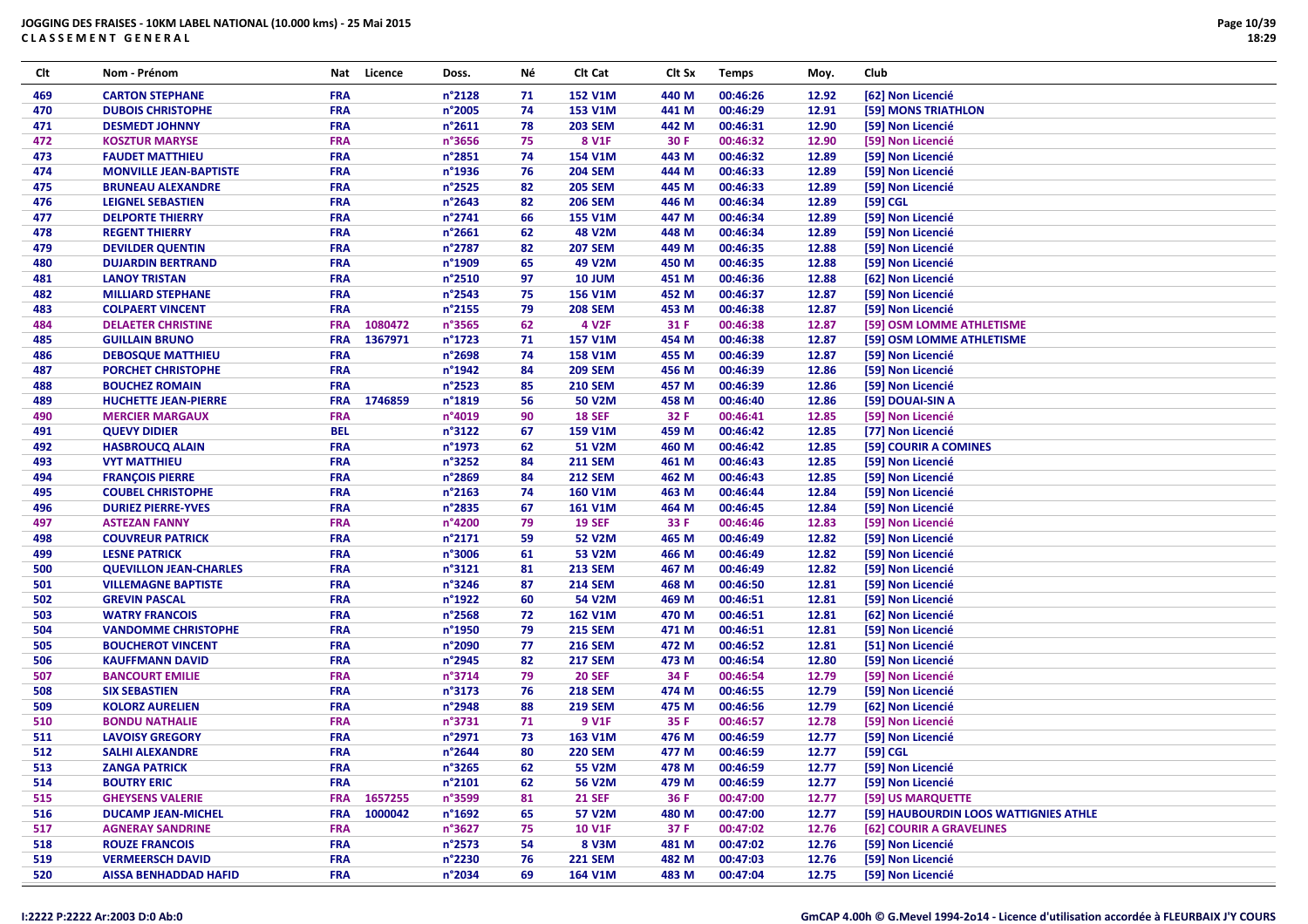| Clt | Nom - Prénom                  | Nat        | Licence     | Doss.            | Νé | CIt Cat        | CIt Sx | <b>Temps</b> | Moy.  | Club                             |
|-----|-------------------------------|------------|-------------|------------------|----|----------------|--------|--------------|-------|----------------------------------|
| 521 | <b>FEDJKHAI BRAHIM</b>        | <b>FRA</b> | 1441406     | n°1733           | 68 | <b>165 V1M</b> | 484 M  | 00:47:04     | 12.75 | [59] PLANETE RUNNING AND WALKING |
| 522 | <b>HARDY DAVID</b>            | <b>FRA</b> |             | n°2023           | 70 | <b>166 V1M</b> | 485 M  | 00:47:04     | 12.75 | [59] Valenciennes                |
| 523 | <b>GRIGNON MICHAEL</b>        | <b>FRA</b> |             | n°1923           | 78 | <b>222 SEM</b> | 486 M  | 00:47:05     | 12.75 | [62] Non Licencié                |
| 524 | <b>LEPORQ BENOIT</b>          | <b>FRA</b> |             | n°3000           | 74 | <b>167 V1M</b> | 487 M  | 00:47:05     | 12.74 | [59] Non Licencié                |
| 525 | <b>VANELLE THOMAS</b>         | <b>FRA</b> |             | n°2540           | 88 | <b>223 SEM</b> | 488 M  | 00:47:06     | 12.74 | $[62]$ EPS                       |
| 526 | <b>DESTAILLEUR VINCENT</b>    | <b>FRA</b> |             | n°2782           | 73 | <b>168 V1M</b> | 489 M  | 00:47:08     | 12.73 | [59] Non Licencié                |
| 527 | <b>BRABANT PIERRE</b>         | <b>FRA</b> |             | n°2102           | 80 | <b>224 SEM</b> | 490 M  | 00:47:09     | 12.73 | [59] Non Licencié                |
| 528 | <b>TIBERGHIEN FABRICE</b>     | <b>FRA</b> |             | n°3195           | 66 | 169 V1M        | 491 M  | 00:47:09     | 12.73 | [59] Non Licencié                |
| 529 | <b>DELGATTE HUGUES</b>        | <b>FRA</b> |             | n°2731           | 89 | <b>225 SEM</b> | 492 M  | 00:47:09     | 12.73 | [59] Non Licencié                |
| 530 | <b>WAMBRE RAPHAEL</b>         | <b>FRA</b> |             | n°3256           | 83 | <b>226 SEM</b> | 493 M  | 00:47:11     | 12.72 | [59] Non Licencié                |
| 531 | <b>DESPAS DAVID</b>           | <b>FRA</b> |             | $n^{\circ}$ 2777 | 79 | <b>227 SEM</b> | 494 M  | 00:47:12     | 12.71 | [59] Non Licencié                |
| 532 | <b>VIEREN FRANCK</b>          | <b>FRA</b> |             | $n^{\circ}$ 2648 | 72 | <b>170 V1M</b> | 495 M  | 00:47:12     | 12.71 | [59] LES ATREBATES DE VERLINGHEM |
| 533 | <b>CARPENTIER JÉRÔME</b>      | <b>FRA</b> |             | $n^{\circ}2125$  | 78 | <b>228 SEM</b> | 496 M  | 00:47:13     | 12.71 | [59] Non Licencié                |
| 534 | <b>HERBIN AURELIEN</b>        | <b>FRA</b> |             | n°3272           | 87 | <b>229 SEM</b> | 497 M  | 00:47:14     | 12.71 | <b>Non Licencié</b>              |
| 535 | <b>VITSE FLORENT</b>          | <b>FRA</b> |             | n°3249           | 93 | <b>10 ESM</b>  | 498 M  | 00:47:15     | 12.70 | [59] Non Licencié                |
| 536 | <b>DUBREUCQ LAURENT</b>       | <b>FRA</b> |             | n°2813           | 70 | 171 V1M        | 499 M  | 00:47:15     | 12.70 | [59] Non Licencié                |
| 537 | <b>RAMERY SÉBASTIEN</b>       | <b>FRA</b> | 1454867     | $n^{\circ}$ 1736 | 75 | 172 V1M        | 500 M  | 00:47:15     | 12.70 | [59] SI LESAFFRE                 |
| 538 | <b>DESIMPELAERE GUILLAUME</b> | <b>FRA</b> | 1242566     | n°1711           | 72 | 173 V1M        | 501 M  | 00:47:15     | 12.70 | [59] ATHLE HALLUIN-VAL-DE-LYS    |
| 539 | <b>LECLERCQ SYLVAIN</b>       | <b>FRA</b> |             | n°2007           | 69 | 174 V1M        | 502 M  | 00:47:15     | 12.70 | [59] New lawn                    |
| 540 | <b>CEROUTER GWENDOLINE</b>    | <b>FRA</b> | 1694628     | n°3612           | 90 | <b>22 SEF</b>  | 38 F   | 00:47:15     | 12.70 | [59] OSM LOMME ATHLETISME        |
| 541 | <b>VANACKER DAVID</b>         | <b>FRA</b> |             | n°3210           | 72 | <b>175 V1M</b> | 503 M  | 00:47:16     | 12.70 | [62] Non Licencié                |
| 542 | <b>DELRUE DAVID</b>           | <b>FRA</b> |             | n°1987           | 69 | 176 V1M        | 504 M  | 00:47:18     | 12.69 | [59] FAB'ULOUS TEAM              |
| 543 | <b>SABATE ABDELKADER</b>      | <b>FRA</b> |             | n°2238           |    | <b>230 SEM</b> | 505 M  | 00:47:18     | 12.69 | [59] Non Licencié                |
| 544 | <b>DOURLENS BENJAMIN</b>      | <b>FRA</b> |             | n°2541           | 89 | <b>231 SEM</b> | 506 M  | 00:47:21     | 12.67 | $[62]$ EPS                       |
| 545 | <b>HAGE JEAN NOEL</b>         | <b>FRA</b> |             | n°2903           | 76 | <b>232 SEM</b> | 507 M  | 00:47:24     | 12.66 | [59] Non Licencié                |
| 546 | <b>BEAUDET CHRISTOPHE</b>     | <b>FRA</b> | 1448870     | n°1734           | 68 | <b>177 V1M</b> | 508 M  | 00:47:25     | 12.66 | [59] OSM LOMME ATHLETISME        |
| 547 | <b>HOUCKE PHILIPPE</b>        | <b>FRA</b> |             | n°2932           | 58 | <b>58 V2M</b>  | 509 M  | 00:47:25     | 12.65 | [62] Non Licencié                |
| 548 | <b>LAIGLE DAVID</b>           | <b>FRA</b> |             | n°2960           | 73 | <b>178 V1M</b> | 510 M  | 00:47:27     | 12.65 | [62] Non Licencié                |
| 549 | <b>HOUBART GUILLAUME</b>      | <b>FRA</b> |             | n°2539           | 79 | <b>233 SEM</b> | 511 M  | 00:47:28     | 12.64 | [59] Non Licencié                |
| 550 | <b>LA TORRE GILLES</b>        | <b>FRA</b> |             | n°2620           | 64 | 59 V2M         | 512 M  | 00:47:28     | 12.64 | [59] Non Licencié                |
| 551 | <b>DURIEUX FRANCOIS</b>       | <b>FRA</b> |             | n°2832           | 70 | 179 V1M        | 513 M  | 00:47:30     | 12.64 | [59] Non Licencié                |
| 552 | <b>GRADOS LAURENT</b>         | <b>FRA</b> |             | n°2892           | 78 | <b>234 SEM</b> | 514 M  | 00:47:30     | 12.63 | [59] Non Licencié                |
| 553 | <b>DEDICKER BENOIT</b>        | <b>FRA</b> |             | $n^{\circ}$ 1896 | 87 | <b>235 SEM</b> | 515 M  | 00:47:31     | 12.63 | [59] Non Licencié                |
| 554 | <b>DERIBREU GUILLAUME</b>     | <b>FRA</b> |             | n°2764           | 74 | <b>180 V1M</b> | 516 M  | 00:47:33     | 12.62 | [59] Non Licencié                |
| 555 | <b>CHERMEUX HERVE</b>         | <b>FRA</b> |             | n°3270           | 58 | 60 V2M         | 517 M  | 00:47:34     | 12.61 | [62] Non Licencié                |
| 556 | <b>VANDEVYVERE TIM</b>        | <b>BEL</b> |             | n°3219           | 84 | <b>236 SEM</b> | 518 M  | 00:47:36     | 12.61 | [77] Non Licencié                |
| 557 | DE JAEGHER ROSELINE           | <b>FRA</b> |             | n°3804           | 80 | <b>23 SEF</b>  | 39 F   | 00:47:37     | 12.60 | [59] Non Licencié                |
| 558 | <b>MATHIEU JEHAES</b>         | <b>FRA</b> |             | n°3050           | 82 | <b>237 SEM</b> | 519 M  | 00:47:38     | 12.60 | [59] Non Licencié                |
| 559 | <b>HOMBECK GABRIEL</b>        | <b>FRA</b> |             | n°2928           | 78 | <b>238 SEM</b> | 520 M  | 00:47:39     | 12.59 | [59] Non Licencié                |
| 560 | LEMAHIEU MAXIME               | <b>FRA</b> |             | n°2990           | 84 | <b>239 SEM</b> | 521 M  | 00:47:39     | 12.59 | [59] Non Licencié                |
| 561 | <b>MANCHEC FABRICE</b>        | <b>FRA</b> |             | n°3031           | 75 | <b>181 V1M</b> | 522 M  | 00:47:40     | 12.59 | [59] Non Licencié                |
| 562 | <b>LEGER SEBASTIEN</b>        | <b>FRA</b> | 1169530     | n°1703           | 77 | <b>240 SEM</b> | 523 M  | 00:47:42     | 12.58 | [59] US MARQUETTE                |
| 563 | <b>DELEMOTTE BERTRAND</b>     | <b>FRA</b> |             | n°1974           | 66 | <b>182 V1M</b> | 524 M  | 00:47:43     | 12.58 | [59] Courir à Comines            |
| 564 | <b>LARTISIEN GUILLAUME</b>    |            | FRA 1164739 | n°1702           | 73 | <b>183 V1M</b> | 525 M  | 00:47:44     | 12.57 | [59] RONCHIN ATHLETIC CLUB       |
| 565 | <b>BOUCHEZ FRÉDÉRIC</b>       | <b>FRA</b> |             | n°2091           | 85 | <b>241 SEM</b> | 526 M  | 00:47:44     | 12.57 | [59] Non Licencié                |
| 566 | <b>FUSTIER GABRIEL</b>        | <b>FRA</b> |             | n°2871           | 85 | <b>242 SEM</b> | 527 M  | 00:47:44     | 12.57 | [59] Non Licencié                |
| 567 | <b>PROVOST CHRISTIAN</b>      | <b>FRA</b> |             | n°2622           | 50 | 9 V3M          | 528 M  | 00:47:44     | 12.57 | [59] Non Licencié                |
| 568 | <b>DEHONDT MALIK</b>          | <b>FRA</b> |             | $n^{\circ}2711$  | 85 | <b>243 SEM</b> | 529 M  | 00:47:44     | 12.57 | [59] Non Licencié                |
| 569 | <b>MATHIEU CAEYSEELE</b>      | <b>FRA</b> |             | n°3049           | 86 | <b>244 SEM</b> | 530 M  | 00:47:45     | 12.57 | [59] Non Licencié                |
| 570 | <b>CHAON VICTOR</b>           | <b>FRA</b> |             | n°3274           | 94 | <b>11 ESM</b>  | 531 M  | 00:47:46     | 12.56 | <b>Non Licencié</b>              |
| 571 | <b>DERUEL PIERRE</b>          | <b>FRA</b> |             | n°2766           | 84 | <b>245 SEM</b> | 532 M  | 00:47:47     | 12.56 | [59] Non Licencié                |
| 572 | <b>RHOUAT KAMAL</b>           | <b>FRA</b> |             | n°3133           | 81 | <b>246 SEM</b> | 533 M  | 00:47:47     | 12.56 | [59] Non Licencié                |
|     |                               |            |             |                  |    |                |        |              |       |                                  |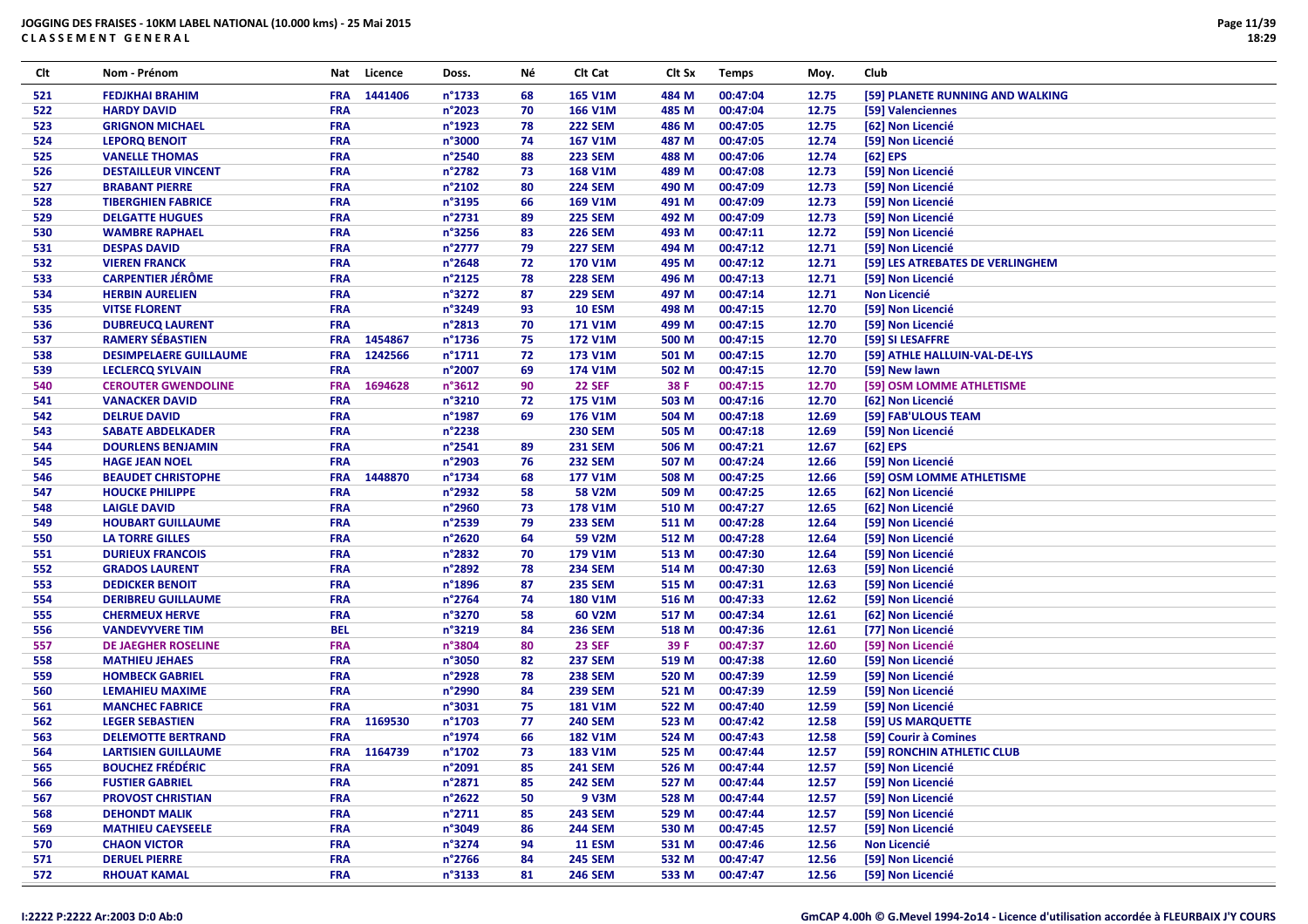| Clt | Nom - Prénom                     | Nat        | Licence     | Doss.            | Νé | Clt Cat        | Clt Sx | <b>Temps</b> | Moy.  | Club                                  |
|-----|----------------------------------|------------|-------------|------------------|----|----------------|--------|--------------|-------|---------------------------------------|
| 573 | <b>TITECAT ELODIE</b>            | <b>FRA</b> |             | n°3535           | 89 | <b>24 SEF</b>  | 40 F   | 00:47:48     | 12.56 | [59] Non Licencié                     |
| 574 | <b>DREUX VINCENT</b>             | <b>FRA</b> |             | n°2212           | 71 | 184 V1M        | 534 M  | 00:47:48     | 12.55 | [59] Non Licencié                     |
| 575 | <b>NEVEJANS EMMANUEL</b>         | FRA        |             | n°1979           | 68 | <b>185 V1M</b> | 535 M  | 00:47:49     | 12.55 | [62] Courir à Merville                |
| 576 | <b>ENTE ARMAND</b>               | <b>FRA</b> |             | n°2845           | 91 | <b>247 SEM</b> | 536 M  | 00:47:49     | 12.55 | [59] Non Licencié                     |
| 577 | <b>SALAPAK ANTHONY</b>           | <b>FRA</b> |             | n°3156           | 75 | <b>186 V1M</b> | 537 M  | 00:47:50     | 12.54 | [59] Non Licencié                     |
| 578 | <b>SIX FREDDY</b>                | <b>FRA</b> |             | n°2507           | 77 | <b>248 SEM</b> | 538 M  | 00:47:50     | 12.54 | [59] Non Licencié                     |
| 579 | <b>DEBACQ BENOIT</b>             | <b>FRA</b> |             | n°2199           | 76 | <b>249 SEM</b> | 539 M  | 00:47:51     | 12.54 | [59] Non Licencié                     |
| 580 | <b>DENOIR SYLVAIN</b>            | <b>FRA</b> |             | n°2753           | 90 | <b>250 SEM</b> | 540 M  | 00:47:52     | 12.54 | [62] Non Licencié                     |
| 581 | <b>BUICHE ARNAUD</b>             | <b>FRA</b> |             | n°2113           | 70 | <b>187 V1M</b> | 541 M  | 00:47:53     | 12.53 | [59] Non Licencié                     |
| 582 | <b>LESPILETTE YANNICK</b>        | <b>FRA</b> |             | n°2521           | 69 | <b>188 V1M</b> | 542 M  | 00:47:53     | 12.53 | [59] Non Licencié                     |
| 583 | <b>GOUILLARD FÉLICIEN</b>        | FRA        |             | n°2890           | 82 | <b>251 SEM</b> | 543 M  | 00:47:54     | 12.53 | [59] Non Licencié                     |
| 584 | <b>DONZE JUSTINE</b>             | <b>FRA</b> |             | n°3874           | 89 | <b>25 SEF</b>  | 41 F   | 00:47:55     | 12.52 | [62] Non Licencié                     |
| 585 | <b>DUHAUT FREDERIC</b>           | <b>FRA</b> |             | n°2589           | 62 | 61 V2M         | 544 M  | 00:47:55     | 12.52 | [59] WATT FOOTING                     |
| 586 | <b>VILCOQ CHRISTIAN</b>          | <b>FRA</b> | 1030254     | n°1640           | 72 | 189 V1M        | 545 M  | 00:47:57     | 12.52 | [59] VILLENEUVE D ASCQ FRETIN ATHLE   |
| 587 | <b>CANON LUCIL</b>               | FRA        |             | n°3757           | 83 | <b>26 SEF</b>  | 42 F   | 00:47:57     | 12.51 | [59] Non Licencié                     |
| 588 | <b>DE SOUSA EMILIE</b>           | <b>FRA</b> |             | n°3476           | 77 | <b>27 SEF</b>  | 43 F   | 00:47:58     | 12.51 | [59] Non Licencié                     |
| 589 | <b>KEIGNAERT FABIEN</b>          | <b>FRA</b> | 1742807     | $n^{\circ}$ 1812 | 76 | <b>252 SEM</b> | 546 M  | 00:47:59     | 12.51 | [62] SAINT VENANT ATHLETISME          |
| 590 | <b>RICCI STEPHANIE</b>           | <b>FRA</b> | 1720611     | n°3616           | 86 | <b>28 SEF</b>  | 44 F   | 00:47:59     | 12.51 | [59] COURIR ENSEMBLE SNCF             |
| 591 |                                  | <b>FRA</b> |             | n°2856           | 74 | 190 V1M        | 547 M  | 00:48:00     | 12.50 | [59] Non Licencié                     |
|     | <b>FIOLET JEAN PASCAL</b>        |            |             |                  |    |                |        |              |       |                                       |
| 592 | <b>BOULANGER PHILIPPE</b>        | <b>FRA</b> |             | n°2094           | 64 | 62 V2M         | 548 M  | 00:48:00     | 12.50 | [59] Non Licencié                     |
| 593 | <b>KALAYLI CHARBEL</b>           | FRA        |             | n°2943           | 82 | <b>253 SEM</b> | 549 M  | 00:48:00     | 12.50 | [59] Non Licencié                     |
| 594 | <b>WATTRELOT STÉPHANE</b>        | FRA        |             | n°3261           | 73 | <b>191 V1M</b> | 550 M  | 00:48:00     | 12.50 | [59] Non Licencié                     |
| 595 | <b>THERY ARNAUD</b>              | <b>FRA</b> |             | n°2018           | 71 | 192 V1M        | 551 M  | 00:48:02     | 12.50 | [59] TCLLA                            |
| 596 | <b>MAHIEU BERNARD</b>            | <b>FRA</b> |             | n°2528           | 68 | 193 V1M        | 552 M  | 00:48:02     | 12.49 | [59] Non Licencié                     |
| 597 | <b>NOEL ALAIN</b>                | <b>FRA</b> |             | n°2213           | 72 | 194 V1M        | 553 M  | 00:48:02     | 12.49 | [59] Non Licencié                     |
| 598 | <b>TIGROUDJA RABAH</b>           | <b>FRA</b> | 769768      | n°1625           | 61 | 63 V2M         | 554 M  | 00:48:04     | 12.49 | [59] HAUBOURDIN LOOS WATTIGNIES ATH   |
| 599 | <b>ZAVODSZKI ERIC</b>            | <b>FRA</b> | 1421081     | n°1729           | 69 | 195 V1M        | 555 M  | 00:48:04     | 12.48 | [59] HAUBOURDIN LOOS WATTIGNIES ATHLE |
| 600 | <b>CARON DOMINIQUE</b>           | <b>FRA</b> |             | n°2122           | 62 | 64 V2M         | 556 M  | 00:48:07     | 12.47 | [62] Non Licencié                     |
| 601 | <b>DASSONNEVILLE MATTHIEU</b>    | <b>FRA</b> | 1526376     | n°1750           | 80 | <b>254 SEM</b> | 557 M  | 00:48:07     | 12.47 | [59] LILLE METROPOLE ATHLETISME       |
| 602 | <b>MESSIEN FANNY</b>             | <b>FRA</b> |             | n°4021           | 77 | <b>29 SEF</b>  | 45 F   | 00:48:08     | 12.47 | [59] Non Licencié                     |
| 603 | <b>MARECHAL CHRISTIAN</b>        | <b>FRA</b> |             | n°3035           | 58 | 65 V2M         | 558 M  | 00:48:08     | 12.47 | [59] Non Licencié                     |
| 604 | <b>SOCKEEL PIERRE</b>            | <b>FRA</b> |             | n°3177           | 91 | <b>255 SEM</b> | 559 M  | 00:48:09     | 12.46 | [59] Non Licencié                     |
| 605 | <b>CANIVEZ GREGORY</b>           | <b>FRA</b> |             | n°2118           | 72 | 196 V1M        | 560 M  | 00:48:09     | 12.46 | [59] Non Licencié                     |
| 606 | <b>HERNIE JEAN-LUC</b>           | <b>FRA</b> | 179209      | $n^{\circ}$ 1656 | 62 | 66 V2M         | 561 M  | 00:48:10     | 12.46 | [59] SI LESAFFRE                      |
| 607 | <b>NOGIEC CELINE</b>             | <b>FRA</b> | 685479      | n°3560           | 71 | <b>11 V1F</b>  | 46 F   | 00:48:10     | 12.46 | [62] OMNISPORT AIROIS ATHLETISME      |
| 608 | <b>LAMBRECHTS PATRICE-CHAREF</b> | FRA        |             | n°2966           | 82 | <b>256 SEM</b> | 562 M  | 00:48:10     | 12.46 | [59] Non Licencié                     |
| 609 | <b>MOROSINI ELISE</b>            | <b>FRA</b> |             | n°4028           | 86 | <b>30 SEF</b>  | 47 F   | 00:48:10     | 12.46 | [59] Non Licencié                     |
| 610 | <b>BARROY CLAUDE</b>             | <b>FRA</b> |             | n°2614           | 77 | <b>257 SEM</b> | 563 M  | 00:48:10     | 12.46 | [59] Non Licencié                     |
| 611 | <b>GOSSIAUX ROMAIN</b>           | <b>FRA</b> | 1700944     | n°1801           | 84 | <b>258 SEM</b> | 564 M  | 00:48:10     | 12.46 | [62] PLANETE RUNNING AND WALKING      |
| 612 | <b>JACQUART SIMON</b>            | <b>FRA</b> |             | n°2206           |    | <b>259 SEM</b> | 565 M  | 00:48:10     | 12.46 | [59] Non Licencié                     |
| 613 | <b>TONDEUR PHILIPPE</b>          | <b>FRA</b> |             | n°3199           | 64 | 67 V2M         | 566 M  | 00:48:11     | 12.45 | [59] Non Licencié                     |
| 614 | <b>FLAVIGNY LEO</b>              | <b>FRA</b> |             | n°2859           | 99 | 15 CAM         | 567 M  | 00:48:11     | 12.45 | [59] Non Licencié                     |
| 615 | <b>BRETHENOUX CHRISTOPHE</b>     | <b>FRA</b> | T193277     | n°2683           | 82 | <b>260 SEM</b> | 568 M  | 00:48:12     | 12.45 | [62] THALES                           |
| 616 | <b>QUINET EMMANUEL</b>           | <b>FRA</b> |             | n°3123           | 78 | <b>261 SEM</b> | 569 M  | 00:48:12     | 12.45 | [59] Non Licencié                     |
| 617 | LETENEUR OLIVIER                 | <b>FRA</b> |             | n°2520           | 69 | 197 V1M        | 570 M  | 00:48:12     | 12.45 | [59] Non Licencié                     |
| 618 | <b>LONCKE ALEXANDRE</b>          | <b>FRA</b> |             | $n^{\circ}$ 2635 | 66 | 198 V1M        | 571 M  | 00:48:13     | 12.45 | [59] RUN SANTE                        |
| 619 | <b>DAVY BENOIT</b>               |            | FRA 1184497 | n°1705           | 75 | 199 V1M        | 572 M  | 00:48:14     | 12.44 | [59] SI LESAFFRE                      |
| 620 | <b>CHAPUT MAXIME</b>             | <b>FRA</b> |             | n°2138           | 92 | <b>262 SEM</b> | 573 M  | 00:48:16     | 12.43 | [59] Non Licencié                     |
| 621 | <b>ROGER VALENTIN</b>            | <b>FRA</b> |             | $n^{\circ}$ 1863 | 95 | 12 ESM         | 574 M  | 00:48:16     | 12.43 | [62] JOGGING DES FRAISES - VERLINGHEM |
| 622 | <b>VERLOOVE GAUTIER</b>          | <b>FRA</b> | 1381700     | $n^{\circ}$ 1726 | 77 | <b>263 SEM</b> | 575 M  | 00:48:18     | 12.42 | [62] RUNNING CLUB NOYELLOIS           |
| 623 | <b>LEMPEREUR JEAN-CHARLES</b>    | <b>FRA</b> |             | n°2994           | 65 | 68 V2M         | 576 M  | 00:48:18     | 12.42 | [59] Non Licencié                     |
| 624 | <b>KHELOUI STEVE</b>             | <b>FRA</b> |             | n°2947           | 78 | <b>264 SEM</b> | 577 M  | 00:48:19     | 12.42 | [59] Non Licencié                     |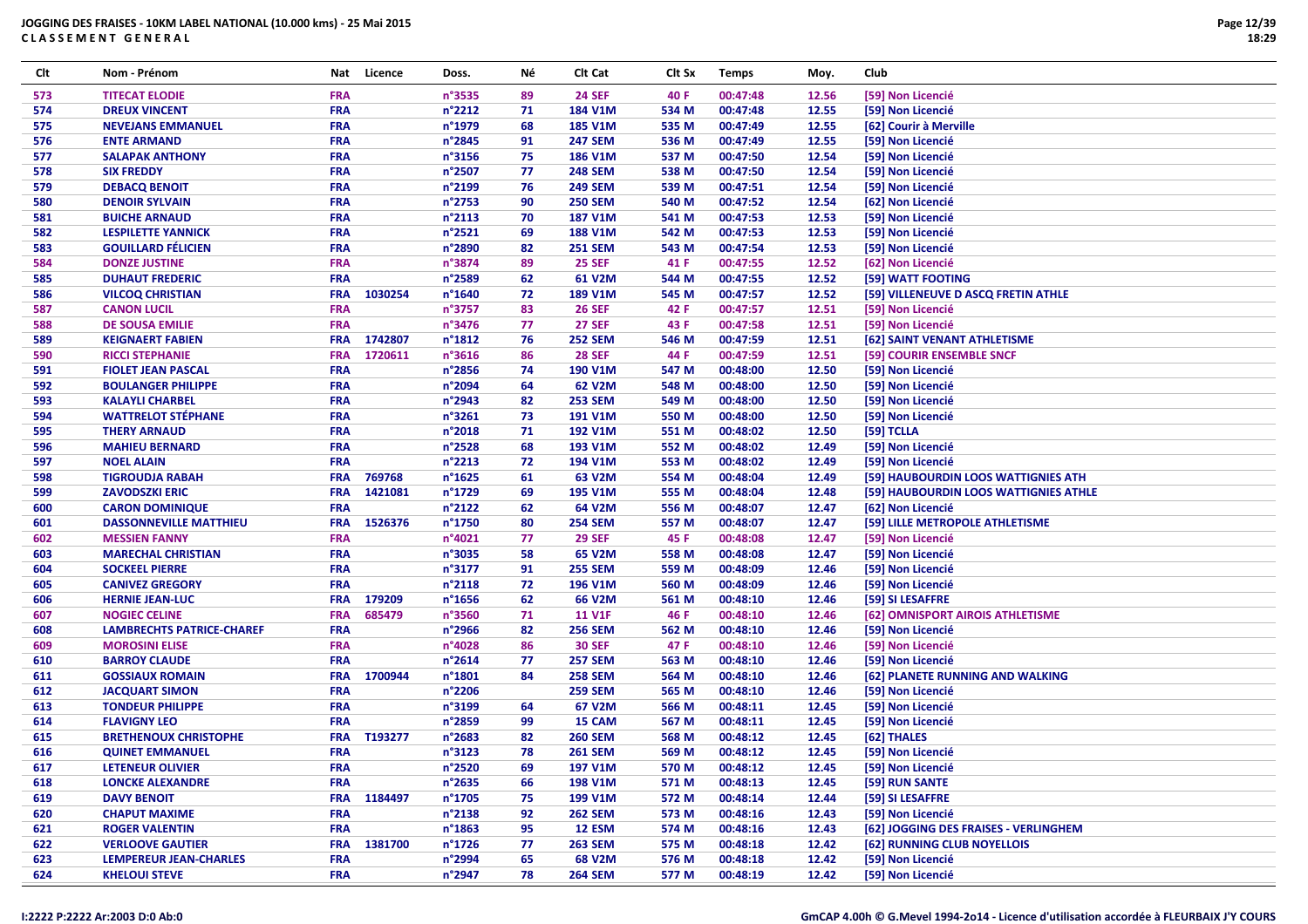| Clt | Nom - Prénom                  | Nat        | Licence | Doss.                     | Νé       | Clt Cat        | Clt Sx | <b>Temps</b> | Moy.  | Club                                  |
|-----|-------------------------------|------------|---------|---------------------------|----------|----------------|--------|--------------|-------|---------------------------------------|
| 625 | <b>COUTEAU ANTONY</b>         | <b>FRA</b> |         | n°2170                    | 79       | <b>265 SEM</b> | 578 M  | 00:48:19     | 12.42 | [59] Non Licencié                     |
| 626 | <b>MADAU LUC</b>              | <b>FRA</b> | 1678139 | n°1796                    | 70       | 200 V1M        | 579 M  | 00:48:19     | 12.42 | [59] COURIR ENSEMBLE SNCF             |
| 627 | <b>DE REVIERE BENOIT</b>      | <b>FRA</b> |         | n°1894                    | 82       | <b>266 SEM</b> | 580 M  | 00:48:20     | 12.41 | [59] Non Licencié                     |
| 628 | <b>DECAESTECKER RÉMI</b>      | <b>FRA</b> |         | n°2700                    | 97       | <b>11 JUM</b>  | 581 M  | 00:48:21     | 12.41 | [59] Non Licencié                     |
| 629 | <b>DEFER PIERRE YVES</b>      | <b>FRA</b> |         | n°2234                    | 59       | 69 V2M         | 582 M  | 00:48:21     | 12.41 | [59] Non Licencié                     |
| 630 | <b>HASBROUCK EMILIE</b>       | <b>FRA</b> |         | n°3940                    | 96       | 1 JUF          | 48 F   | 00:48:22     | 12.41 | [59] Non Licencié                     |
| 631 | <b>KASZYNSKI ERIC</b>         | <b>FRA</b> |         | n°2944                    | 72       | 201 V1M        | 583 M  | 00:48:23     | 12.40 | [59] Non Licencié                     |
| 632 | <b>PIERENS MICHAEL</b>        | <b>FRA</b> |         | n°3097                    | 74       | 202 V1M        | 584 M  | 00:48:23     | 12.40 | [59] Non Licencié                     |
| 633 | <b>DALEBROUX VINCENT</b>      | <b>BEL</b> |         | n°1892                    | 67       | 203 V1M        | 585 M  | 00:48:25     | 12.39 | [50] Non Licencié                     |
| 634 | <b>DEPREZ JEAN CHRISTOPHE</b> | <b>FRA</b> |         | n°3273                    | 78       | <b>267 SEM</b> | 586 M  | 00:48:26     | 12.39 | <b>Non Licencié</b>                   |
| 635 | <b>BOUCLY AURELIEN</b>        | <b>FRA</b> |         | n°1880                    | 81       | <b>268 SEM</b> | 587 M  | 00:48:26     | 12.39 | [59] Non Licencié                     |
| 636 | <b>GIRAULT THOMAS</b>         | <b>FRA</b> |         | n°1920                    | 74       | 204 V1M        | 588 M  | 00:48:26     | 12.39 | [59] Non Licencié                     |
| 637 | <b>DURUT FRANCOIS</b>         | <b>FRA</b> |         | n°3278                    | 93       | 13 ESM         | 589 M  | 00:48:27     | 12.38 | <b>Non Licencié</b>                   |
| 638 | <b>GRILL TOM</b>              | <b>FRA</b> |         | n°2895                    | 93       | <b>14 ESM</b>  | 590 M  | 00:48:27     | 12.38 | [59] Non Licencié                     |
| 639 | <b>COUROT YVES-LAURENT</b>    | <b>FRA</b> |         | n°2166                    | 70       | 205 V1M        | 591 M  | 00:48:29     | 12.38 | [59] Non Licencié                     |
| 640 |                               | <b>FRA</b> |         | n°1975                    | 69       | 206 V1M        | 592 M  | 00:48:29     | 12.38 |                                       |
|     | <b>FACQ ALAIN</b>             |            | 1559818 |                           |          |                |        |              |       | [59] Courir à Comines                 |
| 641 | <b>DI BARTOLO ALEXANDRE</b>   | <b>FRA</b> | 1103424 | $n^{\circ}1615$<br>n°3567 | 70<br>66 | <b>207 V1M</b> | 593 M  | 00:48:29     | 12.38 | [59] JOGGING AVENTURE RONCQUOISE      |
| 642 | <b>KUKLEWICZ LAURENCE</b>     | <b>FRA</b> |         |                           |          | <b>12 V1F</b>  | 49 F   | 00:48:30     | 12.37 | [59] US MARQUETTE                     |
| 643 | <b>VARLEZ JEAN LOUIS</b>      | <b>FRA</b> |         | n°2505                    | 61       | <b>70 V2M</b>  | 594 M  | 00:48:31     | 12.37 | [59] COUREURS DE FOND DU NPDC         |
| 644 | <b>DELECOURT DELPHINE</b>     | <b>FRA</b> |         | n°3822                    | 74       | <b>13 V1F</b>  | 50 F   | 00:48:32     | 12.37 | [59] Non Licencié                     |
| 645 | <b>SUARD VINCENT</b>          | <b>FRA</b> |         | n°2531                    | 64       | <b>71 V2M</b>  | 595 M  | 00:48:33     | 12.36 | [59] Non Licencié                     |
| 646 | <b>DEWAMES WILLY</b>          | <b>FRA</b> |         | n°2538                    | 74       | 208 V1M        | 596 M  | 00:48:33     | 12.36 | [59] Non Licencié                     |
| 647 | <b>RICHARD RÉGIS</b>          | <b>FRA</b> |         | n°3137                    | 61       | <b>72 V2M</b>  | 597 M  | 00:48:34     | 12.36 | [62] Non Licencié                     |
| 648 | <b>DUTHOIT EMILE</b>          | <b>FRA</b> |         | n°2838                    | 98       | 16 CAM         | 598 M  | 00:48:34     | 12.35 | [59] Non Licencié                     |
| 649 | <b>JOLY RENAUD</b>            | <b>FRA</b> |         | n°2940                    | 81       | <b>269 SEM</b> | 599 M  | 00:48:35     | 12.35 | [59] Non Licencié                     |
| 650 | <b>LAVIE BRIGITTE</b>         | <b>FRA</b> | 200681  | n°4179                    | 51       | 2 V3F          | 51 F   | 00:48:35     | 12.35 | [59] ENTENTE LITTORAL ATHLETISME NO   |
| 651 | <b>DELMARRE VIRGINIE</b>      | <b>FRA</b> |         | n°3829                    | 71       | <b>14 V1F</b>  | 52 F   | 00:48:35     | 12.35 | [62] Non Licencié                     |
| 652 | <b>JACQUOT JEAN-CHARLES</b>   | <b>FRA</b> |         | n°2937                    | 70       | 209 V1M        | 600 M  | 00:48:37     | 12.34 | [59] Non Licencié                     |
| 653 | <b>BONNIER YANN</b>           | <b>FRA</b> |         | n°2086                    | 78       | <b>270 SEM</b> | 601 M  | 00:48:38     | 12.34 | [59] Non Licencié                     |
| 654 | <b>GRILL LEO</b>              | <b>FRA</b> |         | n°2893                    | 96       | 12 JUM         | 602 M  | 00:48:39     | 12.34 | [59] Non Licencié                     |
| 655 | <b>SCOTTE SERGE</b>           | <b>FRA</b> |         | n°2560                    | 57       | <b>73 V2M</b>  | 603 M  | 00:48:39     | 12.34 | [59] CLIC CAP                         |
| 656 | <b>BARON BENOIT</b>           | <b>FRA</b> |         | n°2219                    | 65       | <b>74 V2M</b>  | 604 M  | 00:48:39     | 12.33 | [59] Non Licencié                     |
| 657 | <b>DEMARET QUENTIN</b>        | <b>FRA</b> |         | n°2748                    | 99       | 17 CAM         | 605 M  | 00:48:40     | 12.33 | [59] Non Licencié                     |
| 658 | <b>MBAMBA JUSTE</b>           | <b>FRA</b> |         | n°1934                    | 83       | <b>271 SEM</b> | 606 M  | 00:48:40     | 12.33 | [59] Non Licencié                     |
| 659 | <b>SELINGUE THIERRY</b>       | <b>FRA</b> |         | n°1848                    | 63       | <b>75 V2M</b>  | 607 M  | 00:48:41     | 12.33 | [59] COURIR A GRAVELINES              |
| 660 | <b>NAVEZ DAMIEN</b>           | <b>FRA</b> |         | n°3075                    | 80       | <b>272 SEM</b> | 608 M  | 00:48:41     | 12.33 | [59] Non Licencié                     |
| 661 | <b>CONVERT LAURENT</b>        | <b>FRA</b> |         | $n^{\circ}$ 2156          | 74       | 210 V1M        | 609 M  | 00:48:42     | 12.32 | [59] Non Licencié                     |
| 662 | <b>JEHAES MEDHI</b>           | <b>FRA</b> |         | n°2938                    | 81       | <b>273 SEM</b> | 610 M  | 00:48:43     | 12.32 | [59] Non Licencié                     |
| 663 | <b>CAMBRAY CHRISTOPHE</b>     | <b>FRA</b> |         | n°2696                    | 68       | 211 V1M        | 611 M  | 00:48:44     | 12.31 | [59] Non Licencié                     |
| 664 | <b>DEMAREY LAURENT</b>        | <b>FRA</b> |         | n°3294                    | 73       | 212 V1M        | 612 M  | 00:48:44     | 12.31 | [59] Non Licencié                     |
| 665 | <b>TANNEGUY PATRICK</b>       | <b>FRA</b> |         | n°3186                    | 74       | 213 V1M        | 613 M  | 00:48:44     | 12.31 | [59] Non Licencié                     |
| 666 | <b>PENNEQUIN PASCAL</b>       | <b>FRA</b> |         | n°1940                    | 60       | <b>76 V2M</b>  | 614 M  | 00:48:45     | 12.31 | [59] Non Licencié                     |
| 667 | <b>MUREAU MARC</b>            | <b>FRA</b> |         | n°3073                    | 80       | <b>274 SEM</b> | 615 M  | 00:48:45     | 12.31 | [59] Non Licencié                     |
| 668 | <b>BAK ANTOINE</b>            | <b>FRA</b> |         | n°1850                    | 93       | 15 ESM         | 616 M  | 00:48:45     | 12.31 | [59] JOGGING DES FRAISES - VERLINGHEM |
| 669 | SIMON DE GRANCHAMP DAVID      | <b>FRA</b> |         | n°3171                    | 75       | 214 V1M        | 617 M  | 00:48:46     | 12.30 | [59] Non Licencié                     |
| 670 | <b>PRUVOST JACQUES</b>        | <b>FRA</b> |         | n°1870                    | 60       | <b>77 V2M</b>  | 618 M  | 00:48:48     | 12.30 | [59] PASS'RUNNING                     |
| 671 | <b>CODROU BERNARD</b>         | <b>FRA</b> |         | $n^{\circ}2217$           | 58       | <b>78 V2M</b>  | 619 M  | 00:48:48     | 12.30 | [59] Non Licencié                     |
| 672 | <b>MOERMAN ALEXANDRE</b>      | <b>BEL</b> |         | n°3060                    | 65       | <b>79 V2M</b>  | 620 M  | 00:48:48     | 12.30 | [59] Non Licencié                     |
| 673 | <b>ZOUZOU FATIMA</b>          | <b>MAR</b> |         | $n^{\circ}4178$           | 76       | <b>31 SEF</b>  | 53 F   | 00:48:49     | 12.29 | [59] Non Licencié                     |
| 674 | <b>MEUNIER ARNAUD</b>         | <b>FRA</b> |         | n°3053                    | 75       | 215 V1M        | 621 M  | 00:48:52     | 12.28 | [59] Non Licencié                     |
| 675 | <b>DEREUDER DAVID</b>         | <b>FRA</b> |         | n°2009                    | 80       | <b>275 SEM</b> | 622 M  | 00:48:52     | 12.28 | [59] OSML                             |
| 676 | <b>BUGNICOURT BENOIT</b>      | <b>FRA</b> |         | $n^{\circ}2112$           | 71       | 216 V1M        | 623 M  | 00:48:53     | 12.28 | [59] Non Licencié                     |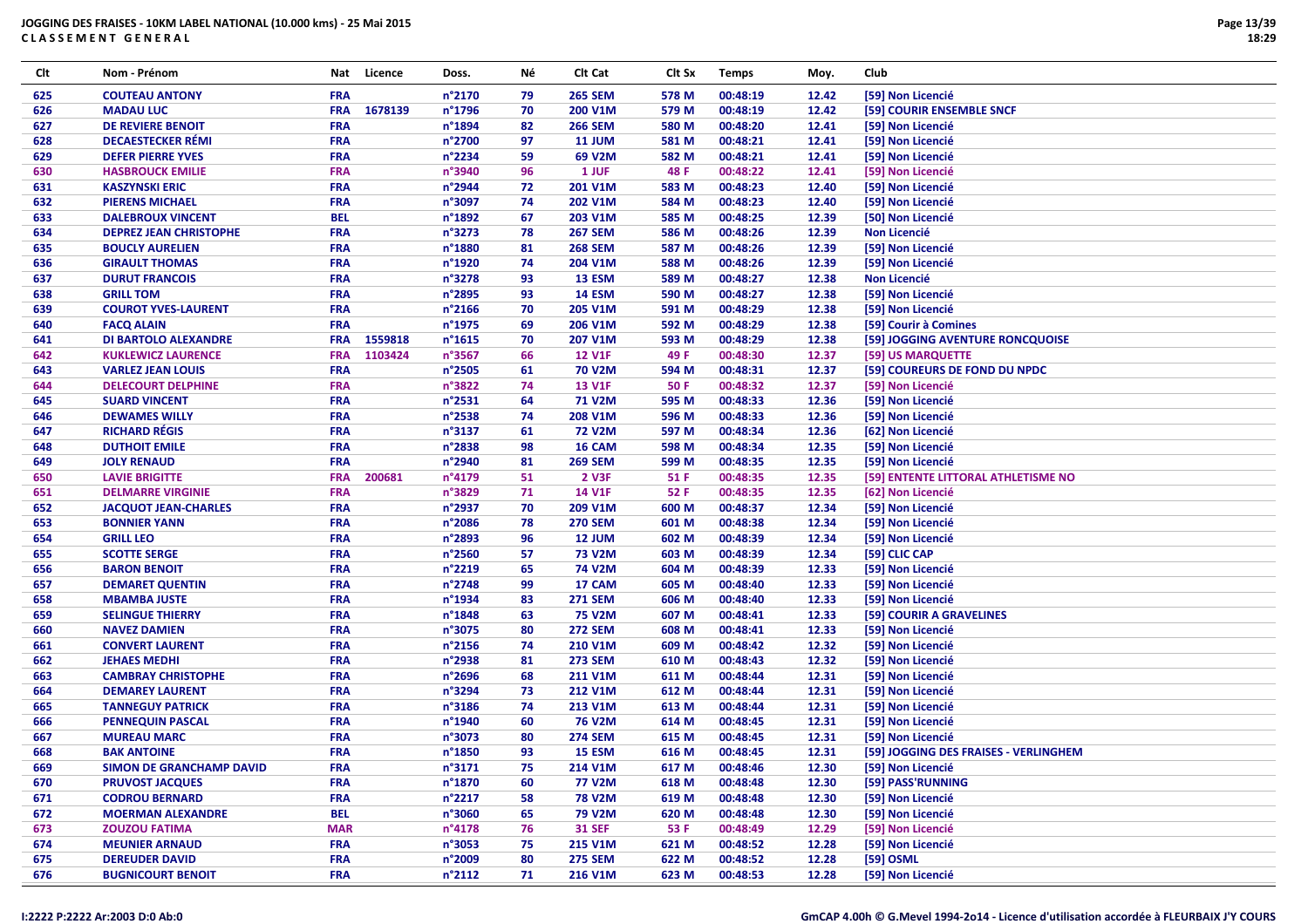| Clt | Nom - Prénom                   | Nat        | Licence | Doss.            | Νé | Clt Cat            | Clt Sx | <b>Temps</b> | Moy.  | Club                                        |
|-----|--------------------------------|------------|---------|------------------|----|--------------------|--------|--------------|-------|---------------------------------------------|
| 677 | <b>GADENNE MARIE</b>           | <b>FRA</b> | 1732229 | n°3620           | 76 | <b>32 SEF</b>      | 54 F   | 00:48:54     | 12.27 | [59] LILLE METROPOLE ATHLETISME             |
| 678 | <b>LEMAN JEAN YVES</b>         | <b>FRA</b> |         | n°2233           | 68 | 217 V1M            | 624 M  | 00:48:54     | 12.27 | [59] Non Licencié                           |
| 679 | <b>PICHON FRANÇOIS</b>         | <b>FRA</b> |         | n°3096           | 58 | 80 V2M             | 625 M  | 00:48:54     | 12.27 | [59] Non Licencié                           |
| 680 | <b>DECLERCQ DIDIER</b>         | <b>FRA</b> |         | n°2702           | 64 | 81 V2M             | 626 M  | 00:48:54     | 12.27 | [59] Non Licencié                           |
| 681 | <b>LECHENE OLIVIER</b>         | <b>FRA</b> |         | n°2595           | 67 | 218 V1M            | 627 M  | 00:48:54     | 12.27 | [62] Non Licencié                           |
| 682 | <b>CRETON MARC</b>             | <b>FRA</b> |         | n°2174           | 83 | <b>276 SEM</b>     | 628 M  | 00:48:55     | 12.27 | [62] Non Licencié                           |
| 683 | <b>DIONIS LUC</b>              | <b>FRA</b> |         | n°2797           | 65 | 82 V2M             | 629 M  | 00:48:56     | 12.26 | [59] Non Licencié                           |
| 684 | <b>FORMENTEL DAVID</b>         | <b>FRA</b> |         | $n^{\circ}$ 2863 | 81 | <b>277 SEM</b>     | 630 M  | 00:48:56     | 12.26 | [59] Non Licencié                           |
| 685 | <b>CORMORANT DAMIEN</b>        | <b>FRA</b> |         | n°2232           | 78 | <b>278 SEM</b>     | 631 M  | 00:48:57     | 12.26 | <b>Non Licencié</b>                         |
| 686 | <b>PAQUET PIERRE</b>           | <b>FRA</b> |         | n°3081           | 88 | <b>279 SEM</b>     | 632 M  | 00:48:57     | 12.26 | [59] Non Licencié                           |
| 687 | <b>POETTE ARNAUD</b>           | <b>FRA</b> |         | n°3103           | 81 | <b>280 SEM</b>     | 633 M  | 00:48:57     | 12.26 | [59] Non Licencié                           |
| 688 | <b>BECART ANNE SOPHIE</b>      | <b>FRA</b> | 1678063 | n°3608           | 81 | <b>33 SEF</b>      | 55 F   | 00:48:57     | 12.26 | [59] PLANETE RUNNING AND WALKING            |
| 689 | <b>DUTHOIT DENIS</b>           | <b>FRA</b> |         | n°2837           | 65 | 83 V2M             | 634 M  | 00:48:58     | 12.26 | [59] Non Licencié                           |
| 690 | <b>BOUVET DAROUNY</b>          | <b>FRA</b> |         | n°3744           | 80 | <b>34 SEF</b>      | 56 F   | 00:48:58     | 12.26 | [59] Non Licencié                           |
| 691 | <b>LEPRETRE SEVERINE</b>       | <b>FRA</b> | 1736677 | n°3621           | 77 | <b>35 SEF</b>      | 57 F   | 00:48:59     | 12.25 | [59] OSM LOMME ATHLETISME                   |
| 692 | <b>VANUXEEM LOUIS</b>          | <b>FRA</b> |         | n°3229           | 86 | <b>281 SEM</b>     | 635 M  | 00:48:59     | 12.25 | [59] Non Licencié                           |
| 693 | <b>DEPERNE CHRISTOPHE</b>      | <b>FRA</b> |         | n°2755           | 68 | 219 V1M            | 636 M  | 00:49:00     | 12.25 | [59] Non Licencié                           |
| 694 | <b>ROUIBI HAMIDA</b>           | <b>FRA</b> |         | n°4091           | 70 | <b>15 V1F</b>      | 58 F   | 00:49:00     | 12.25 | [59] Non Licencié                           |
| 695 | <b>LELEU CEDRIC</b>            | <b>FRA</b> |         | n°2988           | 78 | <b>282 SEM</b>     | 637 M  | 00:49:01     | 12.24 | [59] Non Licencié                           |
| 696 | <b>MAGNE DOMINIQUE</b>         | <b>FRA</b> |         | n°2598           | 70 | 220 V1M            | 638 M  | 00:49:02     | 12.24 | [59] Non Licencié                           |
| 697 | <b>LEFEBVRE PIERRE</b>         | <b>FRA</b> |         | n°2984           | 82 | <b>283 SEM</b>     | 639 M  | 00:49:02     | 12.24 | [59] Non Licencié                           |
| 698 | <b>LEMAIRE LUDOVIC</b>         | <b>FRA</b> |         | n°2991           | 76 | <b>284 SEM</b>     | 640 M  | 00:49:02     | 12.24 | [59] Non Licencié                           |
| 699 | THERY VEREZ ANNE-CATHERINE     | <b>FRA</b> | 593639  | n°3558           | 65 | <b>5 V2F</b>       | 59 F   | 00:49:02     | 12.24 | [59] US MARQUETTE                           |
| 700 | <b>CELET JEAN-CHRISTOPHE</b>   | <b>FRA</b> | 671815  | n°1649           | 68 | 221 V1M            | 641 M  | 00:49:02     | 12.24 | [59] CS IBM NORD NORMANDIE                  |
| 701 | <b>CASTELEYN DAVID</b>         | <b>FRA</b> |         | n°1854           | 78 | <b>285 SEM</b>     | 642 M  | 00:49:03     | 12.24 | [59] JOGGING DES FRAISES - VERLINGHEM       |
| 702 | <b>PUREUR MARC</b>             | <b>FRA</b> |         | n°3120           | 87 | <b>286 SEM</b>     | 643 M  | 00:49:05     | 12.23 | [59] Non Licencié                           |
| 703 | <b>HENNION DAVID</b>           | <b>FRA</b> |         | n°2918           | 69 | 222 V1M            | 644 M  | 00:49:06     | 12.22 | [59] Non Licencié                           |
| 704 | <b>CITERNE CHRISTOPHE</b>      | <b>FRA</b> |         | n°2204           | 63 | 84 V2M             | 645 M  | 00:49:07     | 12.22 | [59] Non Licencié                           |
| 705 | <b>HONORÉ ALEXIS</b>           | <b>FRA</b> |         | n°2929           | 80 | <b>287 SEM</b>     | 646 M  | 00:49:08     | 12.21 | [59] Non Licencié                           |
| 706 | <b>DEBAILLEUL CAROLE</b>       | <b>FRA</b> |         | n°3807           | 74 | <b>16 V1F</b>      | 60 F   | 00:49:10     | 12.21 | [59] Non Licencié                           |
| 707 | <b>LECLERCQ CHRISTIAN</b>      | <b>FRA</b> |         | n°2552           | 60 | 85 V2M             | 647 M  | 00:49:10     | 12.20 | [59] Non Licencié                           |
| 708 | <b>IMOULOUDENE HASSAN</b>      | <b>FRA</b> |         | $n^{\circ}$ 1626 | 72 | 223 V1M            | 648 M  | 00:49:11     | 12.20 | [59] CE TRANSPOLE                           |
| 709 | <b>BILLIET JEREMY</b>          | <b>FRA</b> |         | n°2609           | 86 | <b>288 SEM</b>     | 649 M  | 00:49:11     | 12.20 | [62] Non Licencié                           |
| 710 | <b>SALAMA STÉPHANE</b>         | <b>FRA</b> |         | n°3155           | 75 | 224 V1M            | 650 M  | 00:49:12     | 12.20 | [59] Non Licencié                           |
| 711 | <b>DÉCARPENTRIE CHRISTOPHE</b> | <b>FRA</b> |         | n°2842           | 82 | <b>289 SEM</b>     | 651 M  | 00:49:15     | 12.18 | [59] Non Licencié                           |
| 712 | <b>DANNHOFFER LUC</b>          | <b>FRA</b> |         | n°2192           | 78 | <b>290 SEM</b>     | 652 M  | 00:49:17     | 12.18 | [59] Non Licencié                           |
| 713 | <b>WESTELYNCK FREDERIC</b>     | <b>FRA</b> |         | n°1828           | 65 | 86 V2M             | 653 M  | 00:49:18     | 12.17 | [59] CEUX DU LAC                            |
| 714 | <b>DENIS JEROME</b>            | <b>FRA</b> |         | n°2751           | 76 | <b>291 SEM</b>     | 654 M  | 00:49:19     | 12.17 | [59] Non Licencié                           |
| 715 | <b>SAUVAGE NICOLAS</b>         | <b>FRA</b> |         | $n^{\circ}$ 1946 | 81 | <b>292 SEM</b>     | 655 M  | 00:49:20     | 12.16 | [59] Non Licencié                           |
| 716 | <b>DESEURE BENOIT</b>          | <b>FRA</b> |         | n°2697           | 71 | 225 V1M            | 656 M  | 00:49:20     | 12.16 | [59] Non Licencié                           |
| 717 | <b>MARY AURELIE</b>            | <b>FRA</b> |         | n°3635           | 91 | <b>36 SEF</b>      | 61 F   | 00:49:20     | 12.16 | [59] FOOTBALL FEMININ TEMPLEMARS VENDEVILLE |
| 718 | <b>SCRIVE ANTOINE</b>          | <b>FRA</b> |         | n°3166           | 67 | 226 V1M            | 657 M  | 00:49:20     | 12.16 | [62] Non Licencié                           |
| 719 | <b>COURTOIS CÉLINE</b>         | <b>FRA</b> |         | n°3790           | 80 | <b>37 SEF</b>      | 62 F   | 00:49:21     | 12.16 | [62] Non Licencié                           |
| 720 | <b>DECONNINCK STEPHANE</b>     | <b>FRA</b> |         | $n^{\circ}$ 2532 | 72 | <b>227 V1M</b>     | 658 M  | 00:49:23     | 12.15 | [59] Non Licencié                           |
| 721 | <b>HELLE ANNE CATHERINE</b>    | <b>FRA</b> |         | n°3942           | 65 | 6 V <sub>2</sub> F | 63 F   | 00:49:24     | 12.15 | [62] Non Licencié                           |
| 722 | <b>LAHOUSSE ODILE</b>          | <b>FRA</b> |         | n°3960           | 75 | <b>17 V1F</b>      | 64 F   | 00:49:24     | 12.15 | [59] Non Licencié                           |
| 723 | <b>HURET XAVIER</b>            | <b>FRA</b> | T189534 | $n^{\circ}$ 1646 | 86 | <b>293 SEM</b>     | 659 M  | 00:49:24     | 12.15 | [59] PASS'RUNNING                           |
| 724 | <b>VERRIEZ MANUEL</b>          | <b>FRA</b> |         | $n^{\circ}$ 1951 | 82 | <b>294 SEM</b>     | 660 M  | 00:49:26     | 12.14 | [59] Non Licencié                           |
| 725 | <b>DORBANE KACI</b>            | <b>FRA</b> |         | n°1906           | 65 | 87 V2M             | 661 M  | 00:49:27     | 12.14 | [59] Non Licencié                           |
| 726 | <b>LEMAIRE ROMAIN</b>          | <b>FRA</b> |         | n°1930           | 79 | <b>295 SEM</b>     | 662 M  | 00:49:28     | 12.13 | [59] Non Licencié                           |
| 727 | <b>BAQUE ANDRE</b>             | <b>FRA</b> |         | $n^{\circ}$ 1877 | 61 | 88 V2M             | 663 M  | 00:49:28     | 12.13 | [59] Non Licencié                           |
| 728 | <b>FAROUX CEDRIC</b>           | <b>FRA</b> |         | n°2847           | 83 | <b>296 SEM</b>     | 664 M  | 00:49:28     | 12.13 | [62] Non Licencié                           |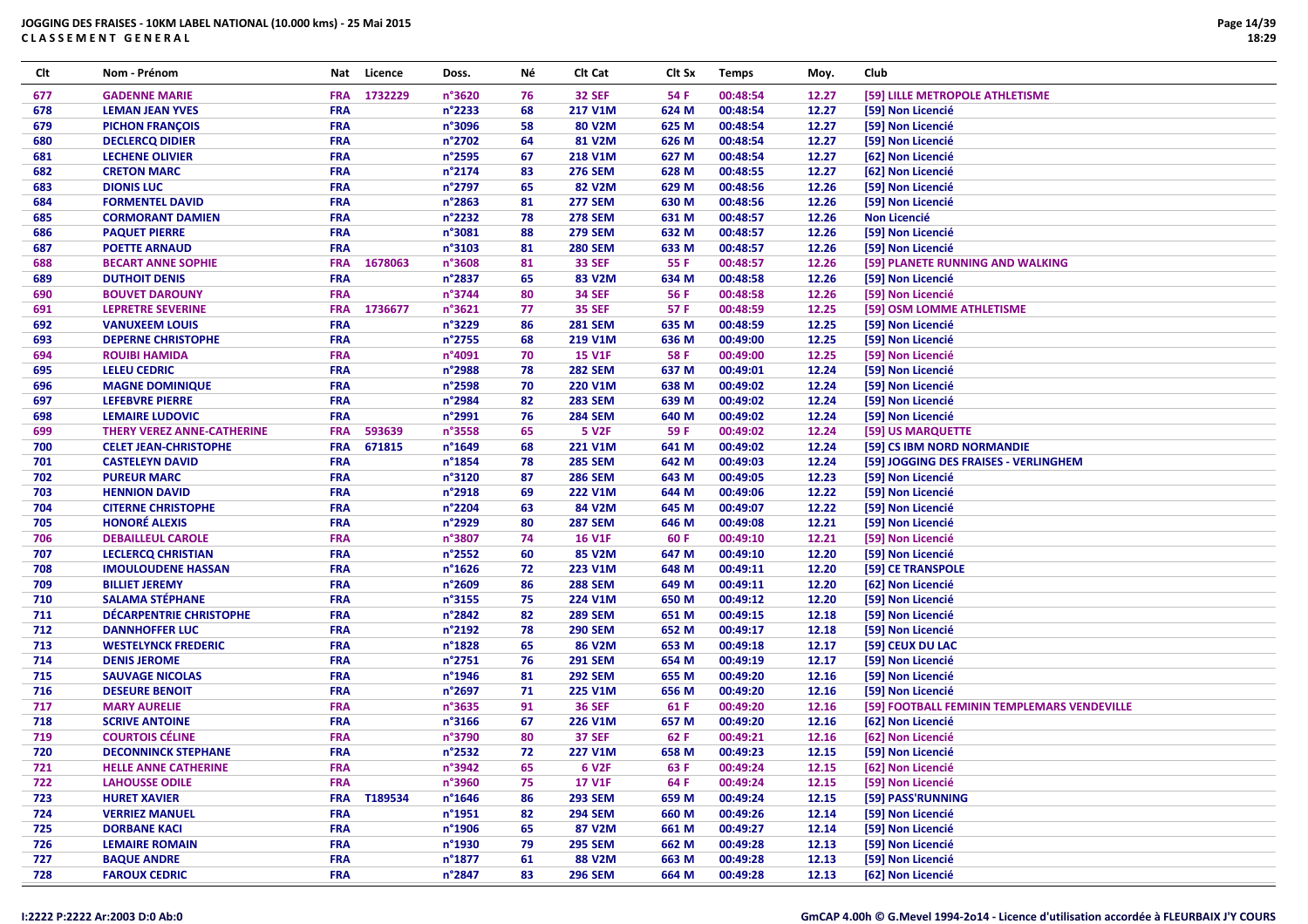| Clt | Nom - Prénom                  |            | Nat Licence | Doss.           | Νé | CIt Cat        | Clt Sx | <b>Temps</b> | Moy.  | Club                                |
|-----|-------------------------------|------------|-------------|-----------------|----|----------------|--------|--------------|-------|-------------------------------------|
| 729 | <b>BACQUEVILLE CHRISTOPHE</b> | <b>FRA</b> |             | n°2044          | 77 | <b>297 SEM</b> | 665 M  | 00:49:29     | 12.13 | [59] Non Licencié                   |
| 730 | <b>LEPERS GAETAN</b>          | <b>FRA</b> |             | n°2999          | 73 | 228 V1M        | 666 M  | 00:49:29     | 12.13 | [59] Non Licencié                   |
| 731 | <b>RIGAUX PHILIPPE</b>        | <b>FRA</b> |             | n°3139          | 73 | 229 V1M        | 667 M  | 00:49:30     | 12.12 | [59] Non Licencié                   |
| 732 | <b>DELEBARRE MICHEL</b>       | <b>FRA</b> |             | n°1899          | 51 | <b>10 V3M</b>  | 668 M  | 00:49:31     | 12.12 | [59] Non Licencié                   |
| 733 | <b>LANNOO ALEXANDRE</b>       | <b>FRA</b> |             | n°2607          | 71 | 230 V1M        | 669 M  | 00:49:33     | 12.11 | [62] Non Licencié                   |
| 734 | <b>SEURON GAËTAN</b>          | <b>FRA</b> |             | n°3169          | 86 | <b>298 SEM</b> | 670 M  | 00:49:33     | 12.11 | [62] Non Licencié                   |
| 735 | <b>PORCHET BRUNO</b>          | <b>FRA</b> |             | n°1941          | 53 | <b>11 V3M</b>  | 671 M  | 00:49:33     | 12.11 | [62] Non Licencié                   |
| 736 | <b>VIEILLOT VINCENT</b>       | <b>FRA</b> |             | n°3244          | 86 | <b>299 SEM</b> | 672 M  | 00:49:34     | 12.11 | [59] Non Licencié                   |
| 737 | <b>MACREL SANDRINE</b>        | <b>FRA</b> |             | n°4003          | 67 | <b>18 V1F</b>  | 65 F   | 00:49:34     | 12.11 | [59] Non Licencié                   |
| 738 | <b>BOUILLON MATHILDE</b>      | <b>FRA</b> |             | n°3690          | 81 | <b>38 SEF</b>  | 66 F   | 00:49:35     | 12.10 | [59] Le ravensberg                  |
| 739 | <b>LEPERCQ CHRISTOPHE</b>     | <b>FRA</b> |             | n°1932          | 68 | 231 V1M        | 673 M  | 00:49:35     | 12.10 | [59] Non Licencié                   |
| 740 | <b>RODRIGUES JOSÉ</b>         | <b>POR</b> |             | n°3144          | 63 | 89 V2M         | 674 M  | 00:49:36     | 12.10 | [59] Non Licencié                   |
| 741 | <b>RODRIGUES CARLOS</b>       | <b>POR</b> |             | n°3143          | 60 | 90 V2M         | 675 M  | 00:49:36     | 12.10 | [59] Non Licencié                   |
| 742 | <b>FOUCAUT ANTOINE</b>        | <b>FRA</b> | T188916     | n°1822          | 78 | <b>300 SEM</b> | 676 M  | 00:49:36     | 12.10 | [62] PASS'RUNNING                   |
| 743 | <b>ROGER BASTIEN</b>          | <b>FRA</b> |             | n°3146          | 91 | <b>301 SEM</b> | 677 M  | 00:49:36     | 12.10 | [62] Non Licencié                   |
| 744 | <b>HARAKE FARAH</b>           | <b>FRA</b> | 1676054     | n°3605          | 76 | <b>39 SEF</b>  | 67 F   | 00:49:37     | 12.09 | [59] PLANETE RUNNING AND WALKING    |
| 745 | <b>GHÉZALI STÉPHANE</b>       | <b>FRA</b> |             | n°2881          | 65 | 91 V2M         | 678 M  | 00:49:37     | 12.09 | [77] Non Licencié                   |
| 746 | <b>MONNIOT ANTOINE</b>        | <b>FRA</b> |             | n°3066          | 82 | <b>302 SEM</b> | 679 M  | 00:49:38     | 12.09 | [62] Non Licencié                   |
| 747 | <b>LELEU JADE</b>             | <b>FRA</b> |             | n°3981          | 99 | 1 CAF          | 68 F   | 00:49:39     | 12.09 | [59] Non Licencié                   |
| 748 | <b>LIEBAR STÉPHANE</b>        | <b>FRA</b> |             | n°3017          | 66 | 232 V1M        | 680 M  | 00:49:39     | 12.09 | [59] Non Licencié                   |
| 749 | <b>MAZZELLA OLIVIER</b>       | <b>FRA</b> | 1713456     | n°1803          | 98 | 18 CAM         | 681 M  | 00:49:39     | 12.09 | [59] AC WAMBRECHIES                 |
| 750 | <b>SILVESTRI SULLIVAN</b>     | <b>FRA</b> |             | n°2021          | 89 | <b>303 SEM</b> | 682 M  | 00:49:39     | 12.09 | [59] Us Perenchies                  |
|     | <b>CHALLAND SÉBASTIEN</b>     | <b>FRA</b> |             | n°2137          | 79 | <b>304 SEM</b> | 683 M  | 00:49:40     | 12.08 | [59] Non Licencié                   |
| 751 |                               |            |             |                 |    |                |        | 00:49:40     |       |                                     |
| 752 | <b>BRASSART GERALD</b>        | <b>FRA</b> |             | n°2103          | 74 | 233 V1M        | 684 M  |              | 12.08 | [59] Non Licencié                   |
| 753 | <b>FLAMENT CHRISTOPHE</b>     | <b>FRA</b> |             | n°2857          | 80 | <b>305 SEM</b> | 685 M  | 00:49:41     | 12.08 | [59] Non Licencié                   |
| 754 | <b>BOULANGER OLIVIER</b>      | <b>FRA</b> |             | n°2093          | 76 | <b>306 SEM</b> | 686 M  | 00:49:41     | 12.08 | [59] Non Licencié                   |
| 755 | <b>GIBORY YANN</b>            | <b>FRA</b> |             | n°2882          | 81 | <b>307 SEM</b> | 687 M  | 00:49:41     | 12.08 | [59] Non Licencié                   |
| 756 | <b>SORRANT CELINE</b>         | <b>FRA</b> | 1626872     | n°3593          | 86 | <b>40 SEF</b>  | 69 F   | 00:49:42     | 12.07 | [62] RC ARRAS                       |
| 757 | <b>JUSKOWIAK VINCENT</b>      | <b>FRA</b> |             | n°2503          | 79 | <b>308 SEM</b> | 688 M  | 00:49:42     | 12.07 | [59] Non Licencié                   |
| 758 | <b>DEVOS CHRISTOPHE</b>       | <b>FRA</b> |             | n°2789          | 66 | 234 V1M        | 689 M  | 00:49:43     | 12.07 | [59] Non Licencié                   |
| 759 | <b>DEHAY CHRISTOPHE</b>       | <b>FRA</b> |             | n°2709          | 76 | <b>309 SEM</b> | 690 M  | 00:49:44     | 12.07 | [59] Non Licencié                   |
| 760 | <b>MOREL CHRISTOPHER</b>      | <b>FRA</b> |             | n°1937          | 88 | <b>310 SEM</b> | 691 M  | 00:49:44     | 12.07 | [62] Non Licencié                   |
| 761 | <b>SAUGRAIN SOPHIE</b>        | <b>FRA</b> |             | n°4187          | 75 | <b>19 V1F</b>  | 70 F   | 00:49:45     | 12.06 | [59] WASQUEHAL TRIATHLON            |
| 762 | <b>DOURLENS PASCAL</b>        | <b>FRA</b> |             | n°2804          | 61 | <b>92 V2M</b>  | 692 M  | 00:49:46     | 12.06 | [59] Non Licencié                   |
| 763 | <b>ALLET MATTHIEU</b>         | <b>FRA</b> |             | n°2037          | 78 | <b>311 SEM</b> | 693 M  | 00:49:46     | 12.06 | [59] Non Licencié                   |
| 764 | <b>SALIN DIMITRI</b>          | <b>FRA</b> |             | n°2533          | 82 | <b>312 SEM</b> | 694 M  | 00:49:48     | 12.05 | [59] Non Licencié                   |
| 765 | <b>CUVELIER BERTRAND</b>      | <b>FRA</b> |             | n°2178          | 73 | 235 V1M        | 695 M  | 00:49:48     | 12.05 | [59] Non Licencié                   |
| 766 | <b>BURY DENIS</b>             | <b>FRA</b> |             | n°2114          | 73 | 236 V1M        | 696 M  | 00:49:48     | 12.05 | [59] Non Licencié                   |
| 767 | <b>LEFEBVRE LUDIVINE</b>      | <b>FRA</b> |             | n°3974          | 76 | <b>41 SEF</b>  | 71 F   | 00:49:48     | 12.05 | [59] Non Licencié                   |
| 768 | <b>FLORENTIN DIDIER</b>       | <b>FRA</b> |             | n°2695          | 80 | <b>313 SEM</b> | 697 M  | 00:49:49     | 12.05 | [59] Non Licencié                   |
| 769 | <b>MALLENGIER OLIVIER</b>     | <b>FRA</b> |             | n°2526          | 68 | 237 V1M        | 698 M  | 00:49:51     | 12.04 | [59] Non Licencié                   |
| 770 | <b>GRYSON RUDY</b>            | <b>FRA</b> |             | n°1993          | 69 | 238 V1M        | 699 M  | 00:49:52     | 12.04 | [59] halluin triathlon              |
| 771 | <b>CARDOEN JEAN-LUC</b>       | <b>FRA</b> |             | n°1992          | 65 | 93 V2M         | 700 M  | 00:49:52     | 12.04 | [59] Halluin Triathlon              |
| 772 | <b>NICOLI CHRISTIAN</b>       | <b>FRA</b> |             | n°3076          | 62 | 94 V2M         | 701 M  | 00:49:52     | 12.03 | [59] Non Licencié                   |
| 773 | <b>PRIEM CHRISTIAN</b>        | <b>FRA</b> |             | n°2015          | 50 | <b>12 V3M</b>  | 702 M  | 00:49:52     | 12.03 | [59] runninghem Radinghem en weppes |
| 774 | <b>BONNEEL ANDRÉ</b>          | <b>FRA</b> |             | n°2085          | 68 | 239 V1M        | 703 M  | 00:49:52     | 12.03 | [59] Non Licencié                   |
| 775 | <b>HILLLION GAETAN</b>        | <b>FRA</b> |             | n°2927          | 91 | <b>314 SEM</b> | 704 M  | 00:49:53     | 12.03 | [59] Non Licencié                   |
| 776 | <b>THERY LOIC</b>             | <b>FRA</b> |             | n°3190          | 84 | <b>315 SEM</b> | 705 M  | 00:49:54     | 12.03 | [59] Non Licencié                   |
| 777 | <b>VEIT STEPHANE</b>          | <b>FRA</b> |             | n°3231          | 64 | 95 V2M         | 706 M  | 00:49:56     | 12.02 | [59] Non Licencié                   |
| 778 | <b>DUFOUR FLORENT</b>         | <b>FRA</b> |             | n°2818          | 86 | <b>316 SEM</b> | 707 M  | 00:49:56     | 12.02 | [59] Non Licencié                   |
| 779 | <b>LESAGE PASCAL</b>          | <b>FRA</b> |             | $n^{\circ}2673$ | 54 | <b>13 V3M</b>  | 708 M  | 00:49:56     | 12.02 | [59] Non Licencié                   |
| 780 | <b>ZAPOTINY YANNICK</b>       |            | FRA 704116  | n°3561          | 71 | 20 V1F         | 72 F   | 00:49:57     | 12.02 | [59] US MARQUETTE                   |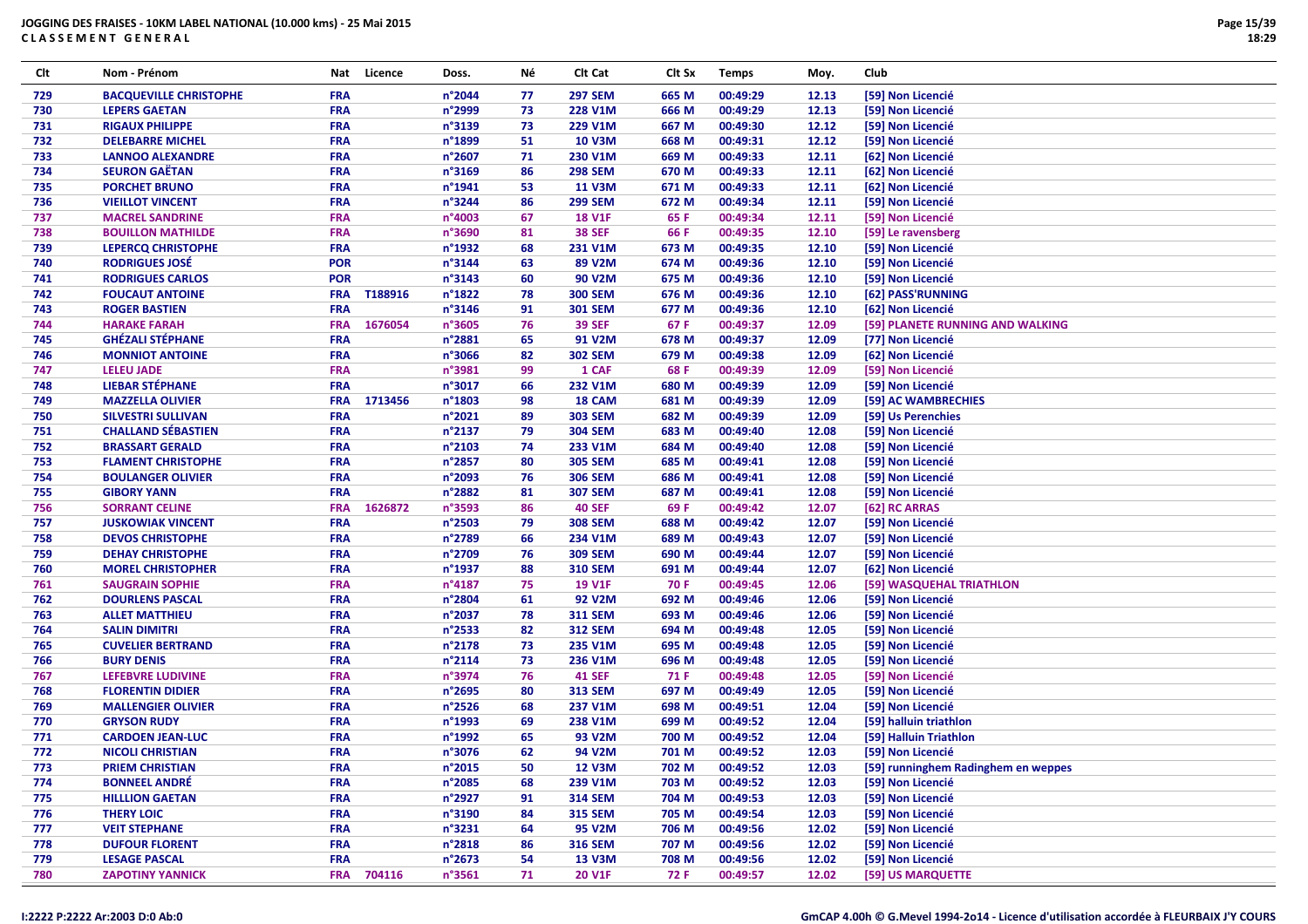| Clt | Nom - Prénom                        | Nat        | Licence | Doss.            | Νé | CIt Cat           | Clt Sx | <b>Temps</b> | Moy.  | Club                                  |
|-----|-------------------------------------|------------|---------|------------------|----|-------------------|--------|--------------|-------|---------------------------------------|
| 781 | <b>PILLE CHRISTOPHE</b>             | <b>FRA</b> |         | n°2000           | 72 | 240 V1M           | 709 M  | 00:49:57     | 12.01 | [59] Lille triathlon                  |
| 782 | <b>BALAY PAUL-GUILLAUME</b>         | <b>FRA</b> |         | n°2048           | 76 | <b>317 SEM</b>    | 710 M  | 00:49:58     | 12.01 | [59] Non Licencié                     |
| 783 | <b>ANDOUCHE JEAN NOEL</b>           | <b>FRA</b> | 577022  | n°1677           | 60 | 96 V2M            | 711 M  | 00:49:59     | 12.01 | [62] RC ARRAS                         |
| 784 | <b>BAK JEAN FRANÇOIS</b>            | FRA        |         | n°1851           | 58 | 97 V2M            | 712 M  | 00:49:59     | 12.00 | [59] JOGGING DES FRAISES - VERLINGHEM |
| 785 | <b>VANDERSTEEN BASTIEN</b>          | FRA        |         | n°3217           | 81 | <b>318 SEM</b>    | 713 M  | 00:50:00     | 12.00 | [59] Non Licencié                     |
| 786 | <b>ZINI LAURENT</b>                 | <b>FRA</b> |         | n°3268           | 74 | 241 V1M           | 714 M  | 00:50:02     | 11.99 | [59] Non Licencié                     |
| 787 | <b>FOUQUART GUILLAUME</b>           | <b>FRA</b> |         | n°2866           | 86 | <b>319 SEM</b>    | 715 M  | 00:50:02     | 11.99 | [59] Non Licencié                     |
| 788 | <b>MORTELECQUE PASCAL</b>           | FRA        |         | n°3071           | 60 | <b>98 V2M</b>     | 716 M  | 00:50:03     | 11.99 | [59] Non Licencié                     |
| 789 | <b>AGEZ JOHANN</b>                  | <b>FRA</b> |         | n°2033           | 72 | 242 V1M           | 717 M  | 00:50:03     | 11.99 | [59] Non Licencié                     |
| 790 | <b>GAUTHIER ARNAUD</b>              | <b>FRA</b> |         | n°2875           | 74 | 243 V1M           | 718 M  | 00:50:04     | 11.99 | [59] Non Licencié                     |
| 791 | <b>CAMBRON STEPHANE</b>             | FRA        |         | n°2600           | 70 | 244 V1M           | 719 M  | 00:50:05     | 11.98 | [59] Non Licencié                     |
| 792 | <b>RAMBUR BERNARD</b>               | <b>FRA</b> |         | $n^{\circ}$ 1862 | 57 | 99 V2M            | 720 M  | 00:50:05     | 11.98 | [59] JOGGING DES FRAISES - VERLINGHEM |
| 793 | <b>DELTETE PHILIPPE</b>             | <b>FRA</b> |         | n°2743           | 55 | <b>14 V3M</b>     | 721 M  | 00:50:05     | 11.98 | [59] Non Licencié                     |
| 794 | <b>BIGOTTE LÉNA</b>                 | <b>FRA</b> |         | n°3728           | 88 | <b>42 SEF</b>     | 73 F   | 00:50:06     | 11.98 | [59] Non Licencié                     |
| 795 | <b>DUCROQUET FABIEN</b>             | <b>FRA</b> |         | n°2816           | 86 | <b>320 SEM</b>    | 722 M  | 00:50:08     | 11.97 | [59] Non Licencié                     |
| 796 | <b>EL KOUKHO FARID</b>              | FRA        |         | n°2844           | 82 | <b>321 SEM</b>    | 723 M  | 00:50:09     | 11.97 | [59] Non Licencié                     |
| 797 | <b>LUST MARIE</b>                   | <b>FRA</b> |         | n°4002           | 89 | <b>43 SEF</b>     | 74 F   | 00:50:10     | 11.96 | [59] Non Licencié                     |
| 798 | <b>MASTIN ISABELLE</b>              | FRA        |         | n°4015           | 75 | 21 V1F            | 75 F   | 00:50:10     | 11.96 | [59] Non Licencié                     |
| 799 | <b>DA COSTA VALERIE</b>             | FRA        |         | n°3537           | 70 | <b>22 V1F</b>     | 76 F   | 00:50:11     | 11.96 | [59] Non Licencié                     |
| 800 | <b>NEMRI DAVID</b>                  | <b>FRA</b> |         | n°2551           | 78 | <b>322 SEM</b>    | 724 M  | 00:50:11     | 11.96 | [59] A C CHAPELLOIS                   |
| 801 | <b>POUTRAIN XAVIER</b>              | <b>FRA</b> |         | n°3115           | 67 | 245 V1M           | 725 M  | 00:50:12     | 11.95 | [62] Non Licencié                     |
| 802 | <b>STAERCK RICHARD</b>              | <b>FRA</b> |         | n°2008           | 70 | 246 V1M           | 726 M  | 00:50:13     | 11.95 | [59] NO MACADAM STARS                 |
| 803 | <b>JONCKHEERE FRÉDÉRIC</b>          | <b>FRA</b> |         | n°2941           | 78 | <b>323 SEM</b>    | 727 M  | 00:50:14     | 11.95 | [59] Non Licencié                     |
| 804 | <b>HUE JEAN LUC</b>                 | <b>FRA</b> |         | n°2626           | 60 | <b>100 V2M</b>    | 728 M  | 00:50:15     | 11.94 | [59] COURIR A MERVILLE                |
| 805 | <b>TOURAL GRÉGORY</b>               | FRA        |         | n°3201           | 79 | <b>324 SEM</b>    | 729 M  | 00:50:16     | 11.94 | [62] Non Licencié                     |
| 806 | <b>VÉRONIQUE GRUSON COUSTENOBLE</b> | FRA        |         | n°4168           | 62 | <b>7 V2F</b>      | 77 F   | 00:50:17     | 11.93 | [59] Non Licencié                     |
| 807 | <b>OUDOIRE STEPHANIE</b>            | FRA        |         | n°4045           | 76 | <b>44 SEF</b>     | 78 F   | 00:50:18     | 11.93 | [59] Non Licencié                     |
| 808 | <b>VERIEZ REMY</b>                  | <b>FRA</b> |         | n°3239           | 88 | <b>325 SEM</b>    | 730 M  | 00:50:19     | 11.93 | [59] Non Licencié                     |
| 809 | <b>VANCAUWENBERGHE JOANN</b>        | FRA        |         | n°3211           | 88 | <b>326 SEM</b>    | 731 M  | 00:50:20     | 11.92 | [59] Non Licencié                     |
| 810 | <b>GILLOT KARINE</b>                | FRA        |         | n°3921           | 74 | <b>23 V1F</b>     | 79 F   | 00:50:20     | 11.92 | [59] Non Licencié                     |
| 811 | <b>CEROUTER GAETAN</b>              | <b>FRA</b> |         | n°2134           | 87 | <b>327 SEM</b>    | 732 M  | 00:50:20     | 11.92 | [59] Non Licencié                     |
| 812 | <b>STEVENOOT VINCENT</b>            | <b>FRA</b> |         | n°3181           | 79 | <b>328 SEM</b>    | 733 M  | 00:50:21     | 11.92 | [59] Non Licencié                     |
| 813 | <b>GAVOIS PATRICK</b>               | FRA        |         | n°2876           | 67 | 247 V1M           | 734 M  | 00:50:21     | 11.92 | [59] Non Licencié                     |
| 814 | <b>LECLERCQ PASCAL</b>              | <b>FRA</b> |         | n°2980           | 72 | 248 V1M           | 735 M  | 00:50:23     | 11.91 | [59] Non Licencié                     |
| 815 | <b>GAMBIER NICOLAS</b>              | <b>FRA</b> |         | n°1972           | 79 | <b>329 SEM</b>    | 736 M  | 00:50:23     | 11.91 | [77] courir a comines                 |
| 816 | <b>HENEMAN DAVID</b>                | <b>FRA</b> |         | n°2913           | 76 | <b>330 SEM</b>    | 737 M  | 00:50:25     | 11.90 | [59] Non Licencié                     |
| 817 | <b>BAX EDITH</b>                    | <b>FRA</b> | 278507  | n°3525           | 65 | 8 V <sub>2F</sub> | 80 F   | 00:50:25     | 11.90 | [59] CS IBM NORD NORMANDIE            |
| 818 | <b>DELBENDE MATHIEU</b>             | <b>FRA</b> |         | n°2721           | 93 | <b>16 ESM</b>     | 738 M  | 00:50:26     | 11.90 | [59] Non Licencié                     |
| 819 | <b>DELESTREZ EMILIE</b>             | <b>FRA</b> |         | n°3827           | 81 | <b>45 SEF</b>     | 81 F   | 00:50:28     | 11.89 | [59] Non Licencié                     |
| 820 | <b>FRANCOIS XAVIER FELTZ</b>        | <b>FRA</b> |         | n°2868           | 68 | 249 V1M           | 739 M  | 00:50:29     | 11.89 | [59] Non Licencié                     |
| 821 | <b>LEVEQUE THOMAS</b>               | <b>FRA</b> |         | n°3011           | 99 | 19 CAM            | 740 M  | 00:50:30     | 11.88 | [59] Non Licencié                     |
| 822 | LEVEQUE FRANCOIS                    | <b>FRA</b> | 602317  | n°1678           | 64 | 101 V2M           | 741 M  | 00:50:30     | 11.88 | [59] VILLENEUVE D ASCQ FRETIN ATHLE   |
| 823 | <b>DELVILLE GAETAN</b>              | <b>FRA</b> |         | n°1900           | 81 | <b>331 SEM</b>    | 742 M  | 00:50:33     | 11.87 | [62] Non Licencié                     |
| 824 | <b>DUTOIT DOMINIQUE</b>             | <b>FRA</b> |         | n°2840           | 66 | 250 V1M           | 743 M  | 00:50:33     | 11.87 | [62] Non Licencié                     |
| 825 | <b>PAYELLE NICOLAS</b>              | <b>FRA</b> |         | n°1834           | 81 | <b>332 SEM</b>    | 744 M  | 00:50:34     | 11.87 | [59] COURIR A COMINES                 |
| 826 | <b>MILLAMON SABINE</b>              | <b>FRA</b> | 453210  | n°3359           | 72 | 24 V1F            | 82 F   | 00:50:34     | 11.87 | [59] Non Licencié                     |
| 827 | <b>VAN OVERTVELDT ELODIE</b>        | <b>FRA</b> |         | n°4134           | 87 | <b>46 SEF</b>     | 83 F   | 00:50:34     | 11.87 | [59] Non Licencié                     |
| 828 | <b>RIGAUD OLIVIER</b>               | <b>FRA</b> |         | $n^{\circ}3138$  | 64 | 102 V2M           | 745 M  | 00:50:35     | 11.86 | [59] Non Licencié                     |
| 829 | <b>DELEU DAVID</b>                  | <b>FRA</b> |         | n°1997           | 72 | 251 V1M           | 746 M  | 00:50:36     | 11.86 | [59] judo dojo boubecquois            |
| 830 | <b>DESNOULEZ PIERRICK</b>           | <b>FRA</b> |         | n°2775           | 84 | <b>333 SEM</b>    | 747 M  | 00:50:36     | 11.86 | [59] Non Licencié                     |
| 831 | <b>SIEJAK FREDERIC</b>              | <b>FRA</b> | 1439291 | n°1732           | 69 | 252 V1M           | 748 M  | 00:50:36     | 11.86 | [59] US VALENCIENNES ATHLETISME       |
| 832 | <b>MONNERIE ROMAIN</b>              | <b>FRA</b> |         | n°3062           | 82 | <b>334 SEM</b>    | 749 M  | 00:50:37     | 11.85 | [59] Non Licencié                     |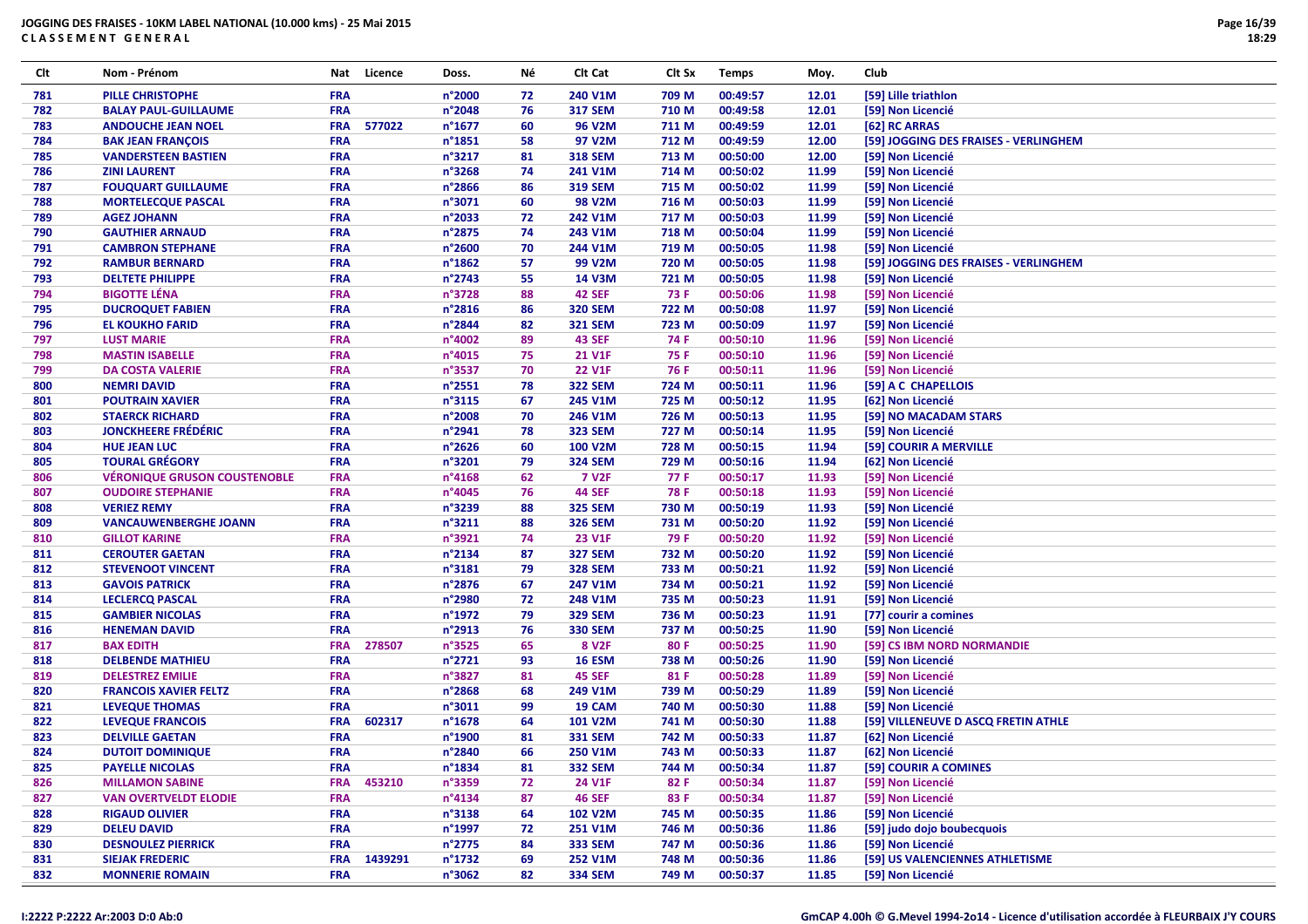| Clt | Nom - Prénom                                | Nat        | Licence     | Doss.            | Νé | Clt Cat                   | Clt Sx | <b>Temps</b> | Moy.  | Club                                     |
|-----|---------------------------------------------|------------|-------------|------------------|----|---------------------------|--------|--------------|-------|------------------------------------------|
| 833 | <b>LECLERCQ THIBAUT</b>                     | <b>FRA</b> |             | n°1929           | 74 | 253 V1M                   | 750 M  | 00:50:38     | 11.85 | [59] Non Licencié                        |
| 834 | <b>SZYMONIAK LEON</b>                       | <b>FRA</b> | 1206494     | n°1653           | 55 | <b>15 V3M</b>             | 751 M  | 00:50:38     | 11.85 | <b>[59] CS IBM NORD NORMANDIE</b>        |
| 835 | <b>BETREMAS ANTOINE</b>                     | <b>FRA</b> |             | n°2075           | 76 | <b>335 SEM</b>            | 752 M  | 00:50:40     | 11.85 | [59] Non Licencié                        |
| 836 | <b>JESECK CHRISTOPHE</b>                    | <b>FRA</b> | 1745002     | n°1817           | 68 | 254 V1M                   | 753 M  | 00:50:40     | 11.85 | [62] DAINVILLE ATHLETIC CLUB             |
| 837 | <b>BLIN LUDOVIC</b>                         | <b>FRA</b> |             | n°2080           | 74 | 255 V1M                   | 754 M  | 00:50:40     | 11.85 | [59] Non Licencié                        |
| 838 | <b>VERMEULEN VINCENT</b>                    | <b>FRA</b> |             | n°3241           | 74 | 256 V1M                   | 755 M  | 00:50:41     | 11.84 | [59] Non Licencié                        |
| 839 | <b>NOBECOURT ANNE</b>                       | <b>FRA</b> |             | n°4036           | 82 | <b>47 SEF</b>             | 84 F   | 00:50:41     | 11.84 | [59] Non Licencié                        |
| 840 | <b>BLANPAIN NICOLAS</b>                     | <b>FRA</b> |             | n°2580           | 77 | <b>336 SEM</b>            | 756 M  | 00:50:43     | 11.83 | [59] Non Licencié                        |
| 841 | <b>GOSSIAUX JULIEN</b>                      | <b>FRA</b> | 1621993     | n°1778           | 82 | <b>337 SEM</b>            | 757 M  | 00:50:45     | 11.82 | [62] ATHLETIC CLUB DES 4 VENTS ACHICOURT |
| 842 | <b>MIQUEL PIERRE-HENRY</b>                  | <b>FRA</b> |             | n°3059           | 74 | 257 V1M                   | 758 M  | 00:50:45     | 11.82 | [59] Non Licencié                        |
| 843 | <b>VERFAILLIE BERTRAND</b>                  | <b>FRA</b> |             | n°3235           | 57 | 103 V2M                   | 759 M  | 00:50:46     | 11.82 | [59] Non Licencié                        |
| 844 | <b>RIGAUD ALINE</b>                         | <b>FRA</b> |             | n°4085           | 75 | <b>25 V1F</b>             | 85 F   | 00:50:48     | 11.81 | [59] Non Licencié                        |
| 845 | <b>DAUCHEZ DAVID</b>                        | <b>FRA</b> |             | n°2194           | 67 | 258 V1M                   | 760 M  | 00:50:48     | 11.81 | [59] Non Licencié                        |
| 846 | <b>POTTIER ALEXIS</b>                       | <b>FRA</b> |             | n°2506           | 82 | <b>338 SEM</b>            | 761 M  | 00:50:48     | 11.81 | [59] Non Licencié                        |
| 847 | <b>GRUSON TEDDY</b>                         | <b>FRA</b> |             | n°2897           | 79 | <b>339 SEM</b>            | 762 M  | 00:50:49     | 11.81 | [59] Non Licencié                        |
| 848 | <b>VAN LANGENDONCK PATRICK</b>              | <b>FRA</b> |             | n°2511           | 60 | 104 V2M                   | 763 M  | 00:50:49     | 11.81 | [62] Non Licencié                        |
| 849 | <b>LOCQUET NATHALIE</b>                     | <b>FRA</b> |             | n°3998           | 61 | 9 V <sub>2F</sub>         | 86 F   | 00:50:49     | 11.81 | [59] Non Licencié                        |
| 850 | <b>DEFRANCE ARNAUD</b>                      | <b>FRA</b> |             | n°2705           | 72 | 259 V1M                   | 764 M  | 00:50:50     | 11.81 | [59] Non Licencié                        |
| 851 | <b>VANEHUIN ALBERT</b>                      | <b>FRA</b> |             | n°3222           | 56 | 105 V2M                   | 765 M  | 00:50:53     | 11.79 | [59] Non Licencié                        |
| 852 | <b>LEGRAND ADELINE</b>                      | <b>FRA</b> | 1166639     | n°3568           | 77 | <b>48 SEF</b>             | 87 F   | 00:50:53     | 11.79 | [59] US VALENCIENNES ATHLETISME          |
| 853 | <b>CHRISTOPHE CREPEL</b>                    | <b>FRA</b> |             | n°2151           | 71 | 260 V1M                   | 766 M  | 00:50:54     | 11.79 | [59] Non Licencié                        |
| 854 | <b>DELHAYE VALERIE</b>                      | <b>FRA</b> | 203766      | n°3554           | 69 | <b>26 V1F</b>             | 88 F   | 00:50:56     | 11.78 | [59] COURIR ENSEMBLE SNCF                |
| 855 | <b>DEVOS ALEXANDRE</b>                      | <b>FRA</b> |             | n°2788           | 78 | 340 SEM                   | 767 M  | 00:50:57     | 11.78 | [59] Non Licencié                        |
| 856 | <b>DEHAESE DANIEL</b>                       | <b>FRA</b> |             | n°2708           | 49 | <b>16 V3M</b>             | 768 M  | 00:50:57     | 11.78 | [59] Non Licencié                        |
| 857 | <b>PATOUT FRÉDÉRIC</b>                      | <b>FRA</b> |             | n°3085           | 65 | 106 V2M                   | 769 M  | 00:50:58     | 11.78 | [59] Non Licencié                        |
| 858 | <b>LIPPENS VINCENT</b>                      | <b>FRA</b> |             | n°2010           | 68 | 261 V1M                   | 770 M  | 00:50:59     | 11.77 | [59] oxygène sequedinois                 |
| 859 | <b>REY YOHAN</b>                            | <b>FRA</b> |             | n°3132           | 87 | <b>341 SEM</b>            | 771 M  | 00:50:59     | 11.77 | [75] Non Licencié                        |
| 860 | <b>LALLEMAN FRANCOIS</b>                    | <b>FRA</b> |             | n°2963           | 82 | <b>342 SEM</b>            | 772 M  | 00:51:00     | 11.77 | [59] Non Licencié                        |
| 861 | <b>ABADIE CHLOE</b>                         | <b>FRA</b> |             | n°3703           | 85 | <b>49 SEF</b>             | 89 F   | 00:51:00     | 11.77 | [62] Non Licencié                        |
| 862 | <b>TATARU STEFAN</b>                        | <b>MDA</b> |             | n°3187           | 90 | <b>343 SEM</b>            | 773 M  | 00:51:01     | 11.76 | [59] Non Licencié                        |
| 863 | <b>HEBERT SEBASTIEN</b>                     | <b>FRA</b> |             | n°2020           | 80 | <b>344 SEM</b>            | 774 M  | 00:51:01     | 11.76 | [59] TUB                                 |
| 864 | <b>SALOME SYLVIE</b>                        | <b>FRA</b> |             | n°4101           | 66 | 27 V1F                    | 90 F   | 00:51:02     | 11.76 | [59] Non Licencié                        |
| 865 | <b>DEVOS FABRICE</b>                        | <b>FRA</b> |             | n°2790           | 69 | 262 V1M                   | 775 M  | 00:51:02     | 11.76 | [59] Non Licencié                        |
| 866 | <b>SUBTS XAVIER</b>                         | <b>FRA</b> |             | n°2694           | 69 | 263 V1M                   | 776 M  | 00:51:03     | 11.76 | [59] Non Licencié                        |
| 867 | <b>DOMINGUES NATHALIE</b>                   | <b>FRA</b> |             | n°3871           | 63 | <b>10 V2F</b>             | 91 F   | 00:51:05     | 11.75 | [59] Non Licencié                        |
| 868 | <b>IOVLEFF SERGE</b>                        | <b>FRA</b> |             | n°2934           | 63 | <b>107 V2M</b>            | 777 M  | 00:51:05     | 11.75 | [59] Non Licencié                        |
| 869 | <b>ITIER ERIC</b>                           | <b>FRA</b> |             | n°2935           | 63 | 108 V2M                   | 778 M  | 00:51:05     | 11.75 | [59] Non Licencié                        |
| 870 | <b>MAINGUET BRIGITTE</b>                    | <b>FRA</b> |             | n°4004           | 73 | <b>28 V1F</b>             | 92 F   | 00:51:06     | 11.74 | [59] Non Licencié                        |
| 871 | <b>DABIN NICOLAS</b>                        | <b>FRA</b> |             | n°2186           | 84 | <b>345 SEM</b>            | 779 M  | 00:51:06     | 11.74 | [59] Non Licencié                        |
| 872 | <b>CRAPEZ CLAUDIE</b>                       | <b>FRA</b> | 1607298     | n°3592           | 67 | <b>29 V1F</b>             | 93 F   | 00:51:06     | 11.74 | [59] LILLE METROPOLE ATHLETISME          |
| 873 | <b>DUFOUR STEPHANE</b>                      | <b>FRA</b> | 1618888     | $n^{\circ}$ 1633 | 77 | <b>346 SEM</b>            | 780 M  | 00:51:06     | 11.74 | [59] HAUBOURDIN LOOS WATTIGNIES ATH      |
| 874 | <b>COUSTELLIER ERICC</b>                    | <b>FRA</b> |             | n°1984           | 69 | 264 V1M                   | 781 M  | 00:51:07     | 11.74 | [59] département du Nord                 |
| 875 | <b>VANEXE LAURENT</b>                       | <b>FRA</b> |             | n°3223           | 72 | 265 V1M                   | 782 M  | 00:51:08     | 11.74 | [59] Non Licencié                        |
| 876 | <b>DUPLOUY JULIEN</b>                       | <b>FRA</b> |             | n°2825           | 80 | <b>347 SEM</b>            | 783 M  | 00:51:09     | 11.73 | [59] Non Licencié                        |
| 877 | <b>VANDEWEGHE JEAN LUC</b>                  | <b>FRA</b> |             | n°2012           | 66 | 266 V1M                   | 784 M  | 00:51:09     | 11.73 | [59] Picolorun's                         |
| 878 | <b>RICHARD STÉPHANE</b>                     |            | FRA 1116126 | n°1696           | 63 | 109 V2M                   | 785 M  | 00:51:09     | 11.73 | [59] RONCHIN ATHLETIC CLUB               |
|     | <b>MOMONT JEAN-PAUL</b>                     | <b>FRA</b> |             | n°3061           | 64 | 110 V2M                   | 786 M  | 00:51:09     | 11.73 | [59] Non Licencié                        |
| 879 |                                             |            |             |                  |    |                           |        |              |       |                                          |
| 880 | <b>MOREL KARINE</b>                         | <b>FRA</b> |             | n°3675           | 73 | 30 V1F                    | 94 F   | 00:51:10     | 11.73 | [59] Ceux du Lac                         |
| 881 | <b>DESCAMPS THOMAS</b><br>PETITJEAN OLIVIER | <b>FRA</b> |             | n°2593           | 74 | 267 V1M<br><b>111 V2M</b> | 787 M  | 00:51:10     | 11.73 | [59] Non Licencié                        |
| 882 |                                             | <b>FRA</b> | 193710      | $n^{\circ}$ 1658 | 63 |                           | 788 M  | 00:51:10     | 11.73 | [59] PASS'RUNNING                        |
| 883 | <b>VANPOUCKE ÉMILIE</b>                     | <b>FRA</b> |             | n°4149           | 84 | <b>50 SEF</b>             | 95 F   | 00:51:11     | 11.73 | [59] Non Licencié                        |
| 884 | <b>TOULEMONDE FLORENCE</b>                  | <b>FRA</b> |             | n°4184           | 74 | 31 V1F                    | 96 F   | 00:51:12     | 11.72 | [59] Non Licencié                        |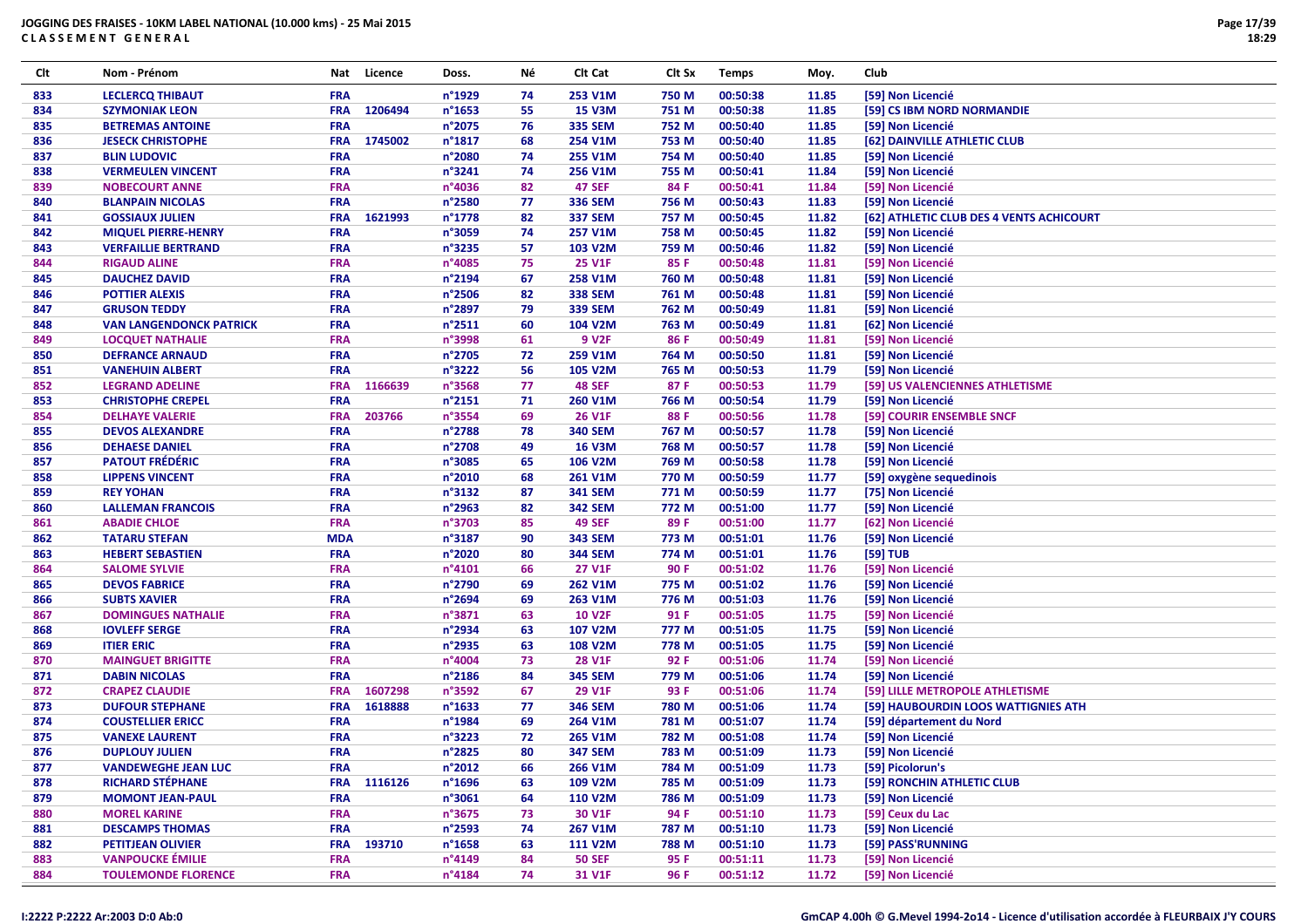| Clt        | Nom - Prénom                                  | Nat                      | Licence     | Doss.            | Νé       | Clt Cat                         | Clt Sx | <b>Temps</b>         | Moy.           | Club                                  |
|------------|-----------------------------------------------|--------------------------|-------------|------------------|----------|---------------------------------|--------|----------------------|----------------|---------------------------------------|
| 885        | <b>LECHANTRE GRÉGORY</b>                      | <b>FRA</b>               |             | n°2976           | 72       | 268 V1M                         | 789 M  | 00:51:12             | 11.72          | [59] Non Licencié                     |
| 886        | <b>GHESTEM VIRGINIE</b>                       | <b>FRA</b>               |             | n°3448           | 76       | <b>51 SEF</b>                   | 97 F   | 00:51:13             | 11.72          | [59] COURIR A COMINES                 |
| 887        | <b>DESBOUVRIES QUENTIN</b>                    | <b>FRA</b>               |             | n°2768           | 85       | <b>348 SEM</b>                  | 790 M  | 00:51:14             | 11.71          | [59] Non Licencié                     |
| 888        | <b>DUPUIS STEPHANIE</b>                       | <b>FRA</b>               |             | n°3888           | 78       | <b>52 SEF</b>                   | 98 F   | 00:51:14             | 11.71          | [59] Non Licencié                     |
| 889        | <b>VANBIERVLIET DOROTHEE</b>                  | <b>FRA</b>               |             | n°4135           | 73       | 32 V1F                          | 99 F   | 00:51:14             | 11.71          | [59] Non Licencié                     |
| 890        | <b>BEGHIN LOIC</b>                            | <b>FRA</b>               |             | $n^{\circ}$ 2063 | 79       | <b>349 SEM</b>                  | 791 M  | 00:51:16             | 11.71          | [59] Non Licencié                     |
| 891        | <b>MONTERO MARYLENE</b>                       | <b>FRA</b>               |             | n°3413           | 60       | <b>11 V2F</b>                   | 100 F  | 00:51:16             | 11.71          | [59] ASC LILLE METROPOLE              |
| 892        | <b>BOUCHEZ FRÉDÉRIC</b>                       | <b>FRA</b>               |             | n°2681           | 85       | <b>350 SEM</b>                  | 792 M  | 00:51:16             | 11.70          | [59] Non Licencié                     |
| 893        | <b>DRIQUE NATHALIE</b>                        | <b>FRA</b>               | 1237939     | n°3571           | 71       | 33 V1F                          | 101 F  | 00:51:18             | 11.70          | [59] OSM LOMME ATHLETISME             |
| 894        | <b>CALLOT LAURA</b>                           | <b>FRA</b>               |             | n°3756           | 85       | <b>53 SEF</b>                   | 102 F  | 00:51:18             | 11.70          | [59] Non Licencié                     |
| 895        | <b>LACHEVRE LAURENT</b>                       | <b>FRA</b>               |             | n°2956           | 65       | <b>112 V2M</b>                  | 793 M  | 00:51:19             | 11.70          | [59] Non Licencié                     |
| 896        | <b>BOUCHE CEDRIC</b>                          | <b>FRA</b>               |             | n°2089           | 77       | <b>351 SEM</b>                  | 794 M  | 00:51:19             | 11.69          | [62] Non Licencié                     |
| 897        | <b>LEMAN CYR-DAVID</b>                        | <b>FRA</b>               | 1451380     | n°3276           | 69       | 269 V1M                         | 795 M  | 00:51:19             | 11.69          | [59] OSM LOMME ATHLETISME             |
| 898        | <b>SWORA DENIS</b>                            | <b>FRA</b>               |             | n°1947           | 64       | 113 V2M                         | 796 M  | 00:51:19             | 11.69          | [59] Non Licencié                     |
| 899        | <b>VERBRUGGHE SEBASTIEN</b>                   | <b>FRA</b>               |             | n°3233           | 79       | <b>352 SEM</b>                  | 797 M  | 00:51:20             | 11.69          | [59] Non Licencié                     |
| 900        | <b>VANLAECKE GILLES</b>                       | <b>FRA</b>               |             | n°3225           | 57       | 114 V2M                         | 798 M  | 00:51:20             | 11.69          | [59] Non Licencié                     |
| 901        | <b>PICAVET MAXENCE</b>                        | <b>FRA</b>               | 1655455     | n°1620           | 73       | 270 V1M                         | 799 M  | 00:51:21             | 11.69          | [59] JOGGING AVENTURE RONCQUOISE      |
| 902        | <b>DUHAMEL JÉRÉMIE</b>                        | <b>FRA</b>               |             | n°2013           | 77       | <b>353 SEM</b>                  | 800 M  | 00:51:21             | 11.68          | [59] QUESNOY PAR TOUS LES TEMPS       |
| 903        | <b>CHEKROUD HACENE</b>                        | <b>FRA</b>               |             | $n^{\circ}$ 2144 | 66       | 271 V1M                         | 801 M  | 00:51:23             | 11.68          | [59] Non Licencié                     |
| 904        | <b>SYSSAU ALAIN</b>                           | <b>FRA</b>               |             | $n^{\circ}$ 1965 | 55       | <b>17 V3M</b>                   | 802 M  | 00:51:23             | 11.68          | [59] Beck-Crespel                     |
| 905        | <b>KHADIMALLAH YAMEN</b>                      | <b>FRA</b>               |             | n°2946           | 84       | <b>354 SEM</b>                  | 803 M  | 00:51:23             | 11.68          | [59] Non Licencié                     |
| 906        | <b>PHILIPPO BENOIT</b>                        | <b>FRA</b>               |             | n°3093           | 67       | <b>272 V1M</b>                  | 804 M  | 00:51:24             | 11.68          | [59] Non Licencié                     |
| 907        | <b>VANTILCKE SIMON</b>                        | <b>FRA</b>               |             | n°3228           | 90       | <b>355 SEM</b>                  | 805 M  | 00:51:24             | 11.67          | [59] Non Licencié                     |
| 908        | <b>TREMENT TYPHAINE</b>                       | <b>FRA</b>               |             | n°4127           | 83       | <b>54 SEF</b>                   | 103 F  | 00:51:25             | 11.67          | [76] Non Licencié                     |
| 909        | <b>MARTEEL JULIEN</b>                         | <b>FRA</b>               |             | n°3041           | 82       | <b>356 SEM</b>                  | 806 M  | 00:51:26             | 11.67          | [59] Non Licencié                     |
| 910        | <b>LABBÉ PIERRE</b>                           | <b>FRA</b>               |             | n°2953           | 68       | 273 V1M                         | 807 M  | 00:51:27             | 11.67          | [62] Non Licencié                     |
| 911        | <b>DI BARTOLO VIRGINIE</b>                    | <b>FRA</b>               | 1511899     | n°3472           | 73       | 34 V1F                          | 104 F  | 00:51:27             | 11.66          | [59] JOGGING AVENTURE RONCQUOISE      |
| 912        | <b>LELEU RODRIGUE</b>                         | <b>FRA</b>               |             | n°2989           | 89       | <b>357 SEM</b>                  | 808 M  | 00:51:27             | 11.66          | [59] Non Licencié                     |
| 913        | <b>PHILIPPE DIDIER</b>                        | <b>FRA</b>               |             | n°2504           | 61       | <b>115 V2M</b>                  | 809 M  | 00:51:27             | 11.66          | [59] QUESNOY POUR TOUS LES TEMPS      |
| 914        | <b>MAMEAUX OLIVIER</b>                        | <b>FRA</b>               |             | n°3030           | 71       | 274 V1M                         | 810 M  | 00:51:28             | 11.66          | [59] Non Licencié                     |
| 915        | <b>BAVIERE EMMANUEL</b>                       | <b>FRA</b>               |             | n°2629           | 67       | 275 V1M                         | 811 M  | 00:51:28             | 11.66          | [59] Non Licencié                     |
|            |                                               | <b>FRA</b>               |             | n°2210           | 62       |                                 |        |                      |                |                                       |
| 916        | <b>BERQUEZ JOEL</b><br><b>BOGAERT NICOLAS</b> | <b>FRA</b>               |             |                  | 71       | 116 V2M                         | 812 M  | 00:51:29<br>00:51:32 | 11.66<br>11.64 | [59] COURSE ET PASSION                |
| 917<br>918 |                                               | <b>FRA</b>               |             | n°1989           | 64       | 276 V1M                         | 813 M  |                      |                | [59] Forestrunning59                  |
|            | <b>MALOULI MADJID</b>                         |                          | 1556098     | n°3028           |          | <b>117 V2M</b>                  | 814 M  | 00:51:34             | 11.64          | [59] Non Licencié                     |
| 919        | <b>LAHAEYE OLIVIER</b>                        | <b>FRA</b><br><b>FRA</b> |             | n°1760           | 73<br>69 | <b>277 V1M</b>                  | 815 M  | 00:51:35             | 11.64          | [59] OLYMPIQUE GRANDE-SYNTHE ATHLE    |
| 920        | <b>BOUTIN HUGUES</b>                          |                          | 1605285     | n°2099<br>n°3591 |          | 278 V1M                         | 816 M  | 00:51:37             | 11.63          | [59] Non Licencié                     |
| 921        | <b>MEUNIER ADELINE</b>                        | <b>FRA</b>               |             |                  | 77       | <b>55 SEF</b>                   | 105 F  | 00:51:38             | 11.62          | [62] GOHELLE ATHLETISME               |
| 922        | <b>HONORÉ PAULINE</b>                         | <b>FRA</b>               |             | n°3951<br>n°2799 | 81       | <b>56 SEF</b><br><b>118 V2M</b> | 106 F  | 00:51:39             | 11.62<br>11.62 | [59] Non Licencié                     |
| 923        | <b>DJEDA HERVE</b>                            | <b>FRA</b>               |             |                  | 60<br>66 |                                 | 817 M  | 00:51:40<br>00:51:40 |                | [59] Non Licencié                     |
| 924        | <b>BAX THIERRY</b>                            | <b>FRA</b>               | 478742      | $n^{\circ}$ 1647 |          | 279 V1M                         | 818 M  |                      | 11.62          | [59] CS IBM NORD NORMANDIE            |
| 925        | <b>DUAY DAVID</b>                             | <b>FRA</b>               |             | n°3277           |          | <b>358 SEM</b>                  | 819 M  | 00:51:40             | 11.61          | Non Licencié                          |
| 926        | <b>PHILIPPE SANDRINE</b>                      | <b>FRA</b>               |             | n°4055           | 72       | 35 V1F                          | 107 F  | 00:51:40             | 11.61          | [59] Non Licencié                     |
| 927        | <b>DA ROCHA SAMUEL</b>                        | <b>FRA</b>               |             | n°2185           | 81       | <b>359 SEM</b>                  | 820 M  | 00:51:41             | 11.61          | [95] Non Licencié                     |
| 928        | <b>ROUSSEAU ANNE</b>                          | <b>FRA</b>               |             | n°4092           | 82       | <b>57 SEF</b>                   | 108 F  | 00:51:42             | 11.61          | [59] Non Licencié                     |
| 929        | <b>BATEMAN WILLIAM</b>                        | <b>FRA</b>               |             | n°2056           | 82       | <b>360 SEM</b>                  | 821 M  | 00:51:42             | 11.61          | [59] Non Licencié                     |
| 930        | <b>LAURENS CHRISTIAN</b>                      | <b>FRA</b>               |             | $n^{\circ}2516$  | 55       | <b>18 V3M</b>                   | 822 M  | 00:51:43             | 11.60          | [59] JOGGING CLUB SRD                 |
| 931        | <b>SCANDELLA NATHALIE</b>                     | <b>FRA</b>               |             | n°3641           | 69       | 36 V1F                          | 109 F  | 00:51:43             | 11.60          | [59] JOGGING DES FRAISES - VERLINGHEM |
| 932        | <b>BAR ÉLODIE</b>                             | <b>FRA</b>               |             | n°3715           | 80       | <b>58 SEF</b>                   | 110 F  | 00:51:43             | 11.60          | [59] Non Licencié                     |
| 933        | <b>GOSSET OLIVIA</b>                          | <b>FRA</b>               |             | n°3926           | 85       | <b>59 SEF</b>                   | 111 F  | 00:51:44             | 11.60          | [59] Non Licencié                     |
| 934        | <b>LEBRUN LAURENT</b>                         | <b>FRA</b>               |             | n°2975           | 70       | 280 V1M                         | 823 M  | 00:51:46             | 11.59          | [59] Non Licencié                     |
| 935        | <b>REGNIEZ ALEXANDRE</b>                      | <b>FRA</b>               |             | n°2660           | 78       | <b>361 SEM</b>                  | 824 M  | 00:51:47             | 11.59          | [62] Non Licencié                     |
| 936        | <b>RAMART MICHEL</b>                          |                          | FRA T193451 | n°2685           | 56       | 119 V2M                         | 825 M  | 00:51:48             | 11.58          | [59] THALES                           |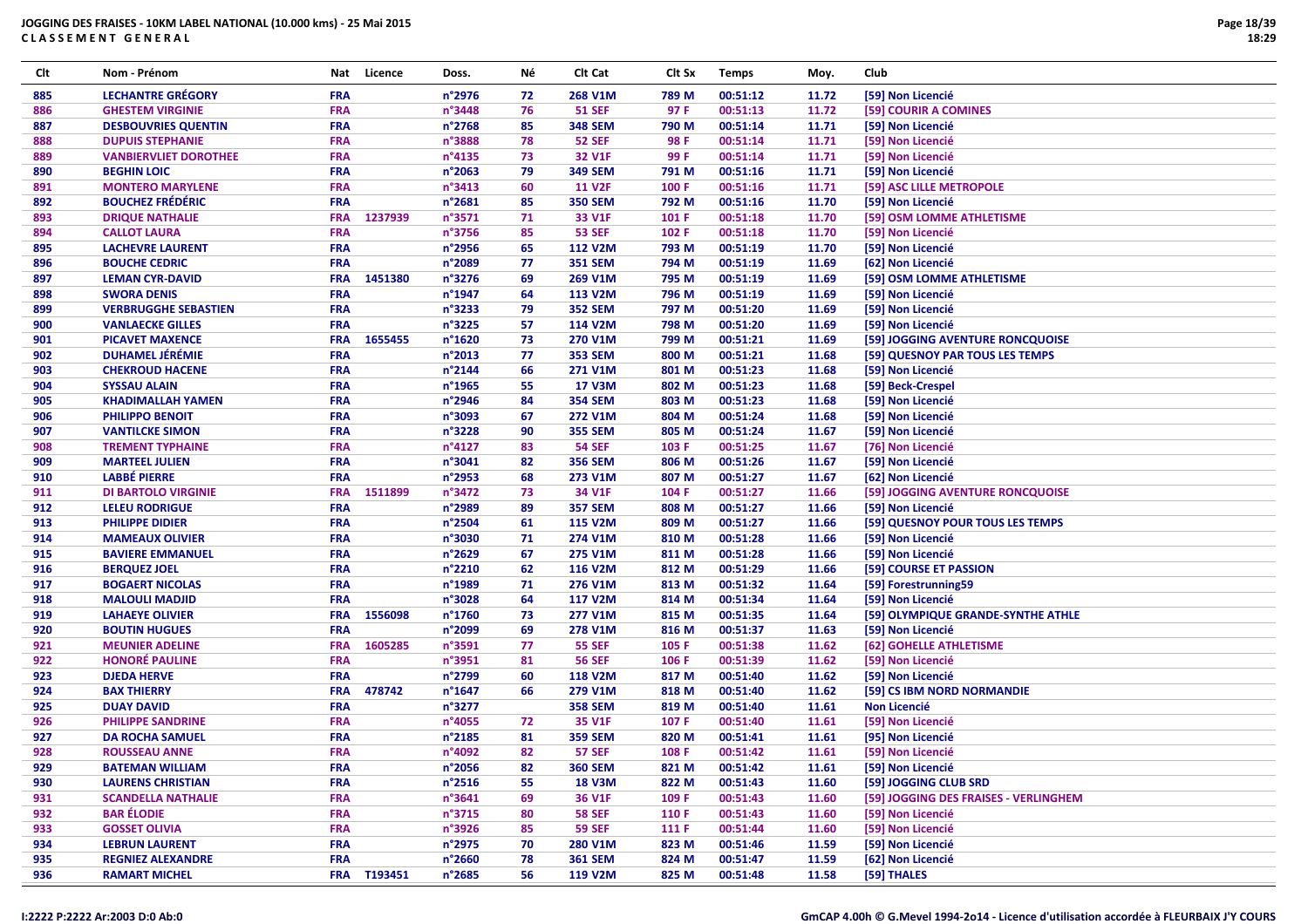| Clt | Nom - Prénom                  | Nat        | Licence     | Doss.            | Νé | Clt Cat        | Clt Sx | <b>Temps</b> | Moy.  | Club                                  |
|-----|-------------------------------|------------|-------------|------------------|----|----------------|--------|--------------|-------|---------------------------------------|
| 937 | <b>CANON DAVID</b>            | FRA        |             | n°2119           | 79 | <b>362 SEM</b> | 826 M  | 00:51:49     | 11.58 | [59] Non Licencié                     |
| 938 | <b>BRACQ VALÉRIE</b>          | FRA        |             | n°3480           | 67 | 37 V1F         | 112 F  | 00:51:49     | 11.58 | [59] WATT FOOTING                     |
| 939 | <b>VELAY MATHIEU</b>          | <b>FRA</b> |             | n°3232           | 83 | <b>363 SEM</b> | 827 M  | 00:51:50     | 11.58 | [59] Non Licencié                     |
| 940 | <b>DUPRET DOMINIQUE</b>       | <b>FRA</b> |             | n°2827           | 63 | <b>120 V2M</b> | 828 M  | 00:51:50     | 11.58 | [59] Non Licencié                     |
| 941 | <b>DORESSE NICOLAS</b>        | FRA        |             | n°2802           | 97 | 13 JUM         | 829 M  | 00:51:51     | 11.58 | [59] Non Licencié                     |
| 942 | <b>GUILBERT CHRISTOPHE</b>    | <b>FRA</b> |             | n°1924           | 70 | <b>281 V1M</b> | 830 M  | 00:51:52     | 11.57 | [59] Non Licencié                     |
| 943 | <b>DUPRET MARCUS</b>          | <b>FRA</b> |             | n°2828           | 66 | 282 V1M        | 831 M  | 00:51:52     | 11.57 | [59] Non Licencié                     |
| 944 | <b>MAFILLE ARNAUD</b>         | FRA        |             | n°3023           | 77 | <b>364 SEM</b> | 832 M  | 00:51:52     | 11.57 | [59] Non Licencié                     |
| 945 | <b>DUHEM CAROLINE</b>         | FRA        |             | n°3882           | 82 | <b>60 SEF</b>  | 113 F  | 00:51:53     | 11.57 | [59] Non Licencié                     |
| 946 | <b>GRIMONPONT PIERRE</b>      | <b>FRA</b> |             | n°3289           | 86 | <b>365 SEM</b> | 833 M  | 00:51:55     | 11.56 | [59] THALES                           |
| 947 | <b>RICOUR VALERIE</b>         | <b>FRA</b> |             | n°3671           | 62 | <b>12 V2F</b>  | 114 F  | 00:51:55     | 11.56 | [62] annezin                          |
| 948 | <b>DILLIES JEAN-PAUL</b>      | <b>FRA</b> |             | n°2796           | 63 | <b>121 V2M</b> | 834 M  | 00:51:55     | 11.56 | [59] Non Licencié                     |
| 949 | <b>ABABSI AMAR</b>            | <b>FRA</b> |             | n°2637           | 64 | <b>122 V2M</b> | 835 M  | 00:51:56     | 11.56 | [59] RUN SANTE                        |
| 950 | <b>VAN MOERKERCKE BRUNO</b>   | <b>FRA</b> | 506116      | n°2649           | 65 | 123 V2M        | 836 M  | 00:51:56     | 11.56 | [59] VILLENEUVE D ASCQ FRETIN ATHLE   |
| 951 | <b>RYBINSKI PHILIPPE</b>      | <b>FRA</b> |             | n°3151           | 64 | 124 V2M        | 837 M  | 00:51:56     | 11.56 | [59] Non Licencié                     |
| 952 | <b>RYBINSKI REGIS</b>         | <b>FRA</b> |             | n°3152           | 62 | <b>125 V2M</b> | 838 M  | 00:51:56     | 11.56 | [59] Non Licencié                     |
| 953 | <b>TATAR JULIA</b>            | <b>FRA</b> | 1377453     | n°3574           | 95 | 2 ESF          | 115 F  | 00:52:00     | 11.54 | [59] VILLENEUVE D ASCQ FRETIN ATHLE   |
| 954 | <b>BODDAERT PHILIPPE</b>      | <b>FRA</b> |             | n°2082           | 79 | <b>366 SEM</b> | 839 M  | 00:52:00     | 11.54 | [59] Non Licencié                     |
| 955 | <b>RIBEIRO MACHADO CARLOS</b> | <b>POR</b> |             | n°3134           | 80 | <b>367 SEM</b> | 840 M  | 00:52:00     | 11.54 | [59] Non Licencié                     |
| 956 | <b>DEMUYNCK JULIEN</b>        | <b>FRA</b> |             | n°2750           | 76 | <b>368 SEM</b> | 841 M  | 00:52:01     | 11.54 | [59] Non Licencié                     |
| 957 | <b>CAPELLE CHRISTELLE</b>     | <b>FRA</b> | 1376216     | n°3471           | 68 | 38 V1F         | 116 F  | 00:52:01     | 11.54 | [59] JOGGING AVENTURE RONCQUOISE      |
| 958 | <b>LHERMITTE BENOIT</b>       | <b>FRA</b> |             | n°3016           | 78 | <b>369 SEM</b> | 842 M  | 00:52:01     | 11.54 | [59] Non Licencié                     |
| 959 | <b>BLONDIAUX JULIEN</b>       | FRA        |             | n°1879           | 85 | <b>370 SEM</b> | 843 M  | 00:52:04     | 11.53 | [59] Non Licencié                     |
| 960 | <b>ALAVOINE CAROLINE</b>      | <b>FRA</b> |             | n°3705           | 74 | 39 V1F         | 117 F  | 00:52:04     | 11.53 | [59] Non Licencié                     |
| 961 | <b>DESTEIRDT JEAN-RAYMOND</b> | <b>FRA</b> |             | n°2783           | 62 | 126 V2M        | 844 M  | 00:52:04     | 11.52 | [59] Non Licencié                     |
| 962 | <b>PROVOT VALÉRIE</b>         | FRA        |             | n°3686           | 67 | 40 V1F         | 118 F  | 00:52:04     | 11.52 | [59] Foulées Athlétiques de Wasquehal |
| 963 | <b>COUSIN JEAN-FRANCOIS</b>   | FRA        |             | n°2168           | 74 | 283 V1M        | 845 M  | 00:52:05     | 11.52 | [59] Non Licencié                     |
| 964 | <b>DUBOIS MAXENCE</b>         | <b>FRA</b> |             | n°2810           | 98 | 20 CAM         | 846 M  | 00:52:05     | 11.52 | [59] Non Licencié                     |
| 965 | <b>DELOFFRE TIMOTHEE</b>      | <b>FRA</b> |             | n°2583           | 89 | <b>371 SEM</b> | 847 M  | 00:52:05     | 11.52 | [59] Non Licencié                     |
| 966 | <b>LIEBAR STÉPHANIE</b>       | FRA        |             | n°3997           | 93 | 3 ESF          | 119 F  | 00:52:05     | 11.52 | [59] Non Licencié                     |
| 967 | <b>GUAQUIERE NATHALIE</b>     | FRA        |             | n°3455           | 72 | 41 V1F         | 120 F  | 00:52:05     | 11.52 | [59] Non Licencié                     |
| 968 | <b>GILLOT NICOLAS</b>         | <b>FRA</b> |             | n°2884           | 72 | 284 V1M        | 848 M  | 00:52:06     | 11.52 | [59] Non Licencié                     |
| 969 | <b>CATRY GONZAGUE</b>         | FRA        |             | n°2130           | 71 | 285 V1M        | 849 M  | 00:52:06     | 11.52 | [59] Non Licencié                     |
| 970 | <b>HOSTE MAXIME</b>           | <b>FRA</b> |             | n°2931           | 78 | <b>372 SEM</b> | 850 M  | 00:52:06     | 11.52 | [59] Non Licencié                     |
| 971 | <b>DELOFFRE FRANCK</b>        | <b>FRA</b> |             | n°2584           | 62 | <b>127 V2M</b> | 851 M  | 00:52:07     | 11.51 | [59] Non Licencié                     |
| 972 | <b>LEMETTRE CINDY</b>         | FRA        |             | n°3984           | 79 | <b>61 SEF</b>  | 121 F  | 00:52:09     | 11.51 | [59] Non Licencié                     |
| 973 | <b>GASSELIN CHRISTOPHE</b>    | FRA        |             | n°3292           | 76 | <b>373 SEM</b> | 852 M  | 00:52:09     | 11.51 | [59] LES ATREBATES DE VERLINGHEM      |
| 974 | <b>DUVETTE MICKAËL</b>        | <b>FRA</b> |             | n°2841           | 87 | <b>374 SEM</b> | 853 M  | 00:52:09     | 11.51 | [59] Non Licencié                     |
| 975 | <b>CAHON FRANCK</b>           | <b>FRA</b> |             | n°1853           | 72 | 286 V1M        | 854 M  | 00:52:12     | 11.50 | [59] JOGGING DES FRAISES - VERLINGHEM |
| 976 | <b>DUPIRE STEPHANE</b>        | <b>FRA</b> |             | n°2824           | 76 | <b>375 SEM</b> | 855 M  | 00:52:12     | 11.50 | [59] Non Licencié                     |
| 977 | <b>PONTIGNIES AMÉLIE</b>      | FRA        |             | n°4068           | 81 | <b>62 SEF</b>  | 122 F  | 00:52:13     | 11.49 | [59] Non Licencié                     |
| 978 | <b>D'ESCRIVAN THIBAUD</b>     | <b>FRA</b> |             | n°2183           | 72 | <b>287 V1M</b> | 856 M  | 00:52:13     | 11.49 | [59] Non Licencié                     |
| 979 | <b>LASUE WILFRIED</b>         | <b>FRA</b> |             | n°2970           | 79 | <b>376 SEM</b> | 857 M  | 00:52:13     | 11.49 | [59] Non Licencié                     |
| 980 | <b>PICAVET BERTRAND</b>       | <b>FRA</b> |             | n°3095           | 75 | 288 V1M        | 858 M  | 00:52:13     | 11.49 | [59] Non Licencié                     |
| 981 | <b>DABLEMONT STÉPHANE</b>     | <b>FRA</b> |             | n°2187           | 73 | 289 V1M        | 859 M  | 00:52:14     | 11.49 | [59] Non Licencié                     |
| 982 | <b>DELDIQUE OLIVIER</b>       | <b>FRA</b> |             | n°2722           | 56 | <b>128 V2M</b> | 860 M  | 00:52:15     | 11.48 | [59] Non Licencié                     |
| 983 | <b>VAAST SIMON</b>            | <b>FRA</b> | 1111978     | $n^{\circ}$ 1652 | 57 | 129 V2M        | 861 M  | 00:52:17     | 11.48 | [62] CS IBM NORD NORMANDIE            |
| 984 | <b>CREPIN PHILIPPE</b>        | <b>FRA</b> |             | n°2527           | 58 | <b>130 V2M</b> | 862 M  | 00:52:17     | 11.48 | [59] Non Licencié                     |
| 985 | <b>FAGOO AMELIE</b>           | <b>FRA</b> |             | n°3494           | 94 | 4 ESF          | 123 F  | 00:52:17     | 11.48 | [59] Non Licencié                     |
| 986 | <b>OLIVIER ALEXANDRE</b>      | <b>FRA</b> |             | n°2613           | 72 | 290 V1M        | 863 M  | 00:52:18     | 11.47 | [59] Non Licencié                     |
| 987 | <b>LESAFFRE ERIC</b>          |            | FRA 1671348 | n°1794           | 67 | 291 V1M        | 864 M  | 00:52:18     | 11.47 | [59] AC WAMBRECHIES                   |
| 988 | <b>BEASSE GUILLAUME</b>       | <b>FRA</b> |             | n°2060           | 84 | <b>377 SEM</b> | 865 M  | 00:52:18     | 11.47 | [59] Non Licencié                     |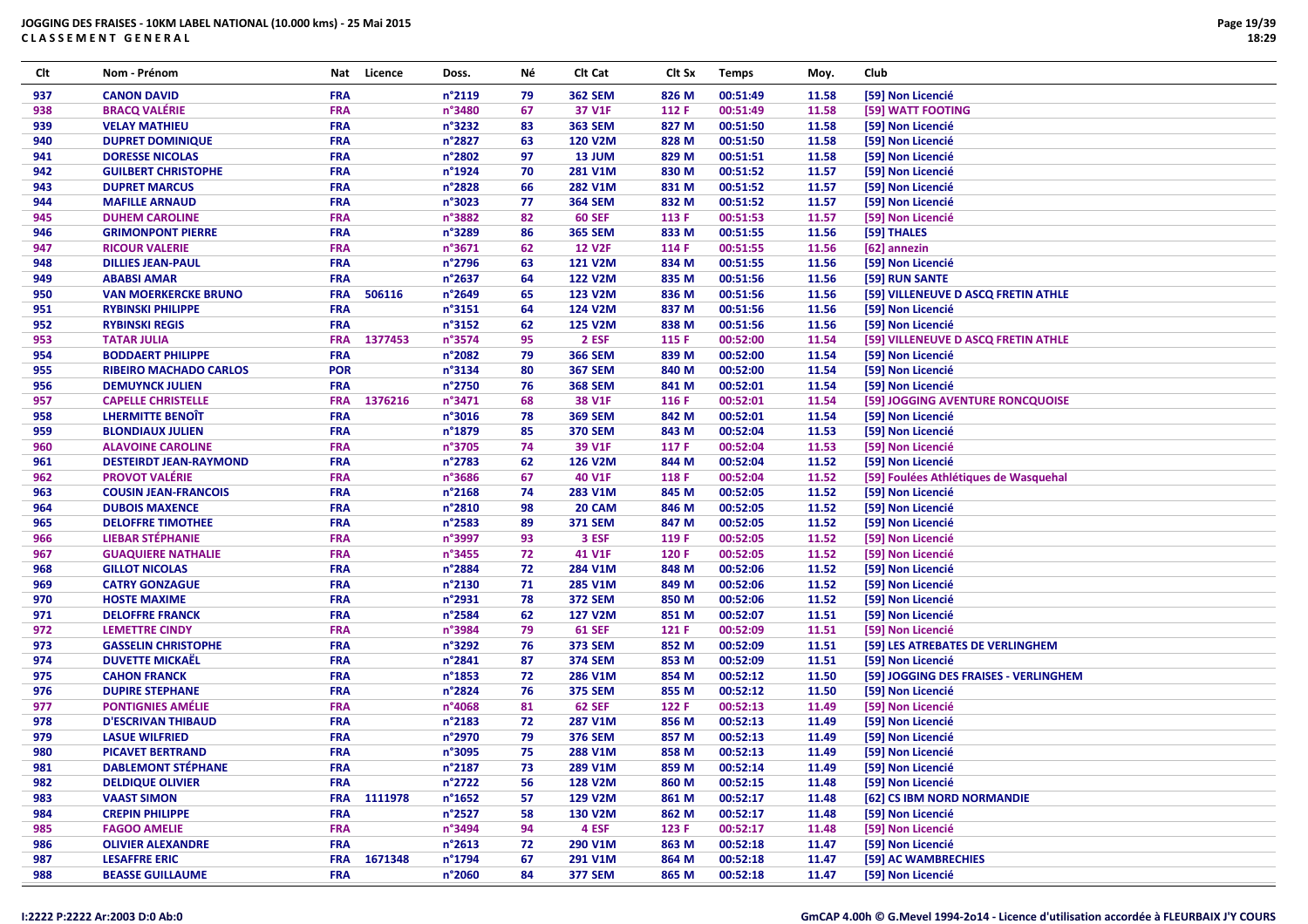| Clt  | Nom - Prénom                    | Nat        | Licence | Doss.            | Νé | Clt Cat              | Clt Sx | <b>Temps</b> | Moy.  | Club                                 |
|------|---------------------------------|------------|---------|------------------|----|----------------------|--------|--------------|-------|--------------------------------------|
| 989  | <b>DELPLACE SYLVIAN</b>         | <b>FRA</b> |         | n°2738           | 78 | <b>378 SEM</b>       | 866 M  | 00:52:19     | 11.47 | [62] Non Licencié                    |
| 990  | <b>LOISEL FABIEN</b>            | <b>FRA</b> |         | n°3020           | 71 | 292 V1M              | 867 M  | 00:52:19     | 11.47 | [59] Non Licencié                    |
| 991  | <b>DELABY STÉPHANE</b>          | <b>FRA</b> |         | n°2714           | 72 | 293 V1M              | 868 M  | 00:52:20     | 11.47 | [59] Non Licencié                    |
| 992  | <b>NEUVILLE GHISLAINE</b>       | <b>FRA</b> |         | n°3351           | 69 | 42 V1F               | 124 F  | 00:52:20     | 11.47 | [59] COURIR A COMINES                |
| 993  | <b>ROLIN BENOIT</b>             | <b>FRA</b> |         | n°3147           | 69 | 294 V1M              | 869 M  | 00:52:21     | 11.46 | [59] Non Licencié                    |
| 994  | <b>MARLIER YANN</b>             | <b>FRA</b> |         | n°3039           | 80 | <b>379 SEM</b>       | 870 M  | 00:52:21     | 11.46 | [59] Non Licencié                    |
| 995  | <b>DELEPIERRE GERMAIN</b>       | <b>FRA</b> |         | n°2726           | 69 | 295 V1M              | 871 M  | 00:52:21     | 11.46 | [59] Non Licencié                    |
| 996  | <b>VANDENBERGHE LUCIE</b>       | <b>FRA</b> |         | n°3678           | 70 | 43 V1F               | 125 F  | 00:52:23     | 11.46 | [59] COURIR A COMINES                |
| 997  | <b>PREVOST SEBASTIEN</b>        | <b>FRA</b> |         | n°3116           | 78 | <b>380 SEM</b>       | 872 M  | 00:52:25     | 11.45 | [59] Non Licencié                    |
| 998  | <b>MAHIEU NICOLAS</b>           | <b>FRA</b> |         | n°3026           | 85 | <b>381 SEM</b>       | 873 M  | 00:52:26     | 11.44 | [59] Non Licencié                    |
| 999  | <b>POULAIN THIBAUT</b>          | <b>FRA</b> |         | n°2530           | 87 | <b>382 SEM</b>       | 874 M  | 00:52:26     | 11.44 | [59] Non Licencié                    |
| 1000 | <b>HEQUET ARNAUD</b>            | <b>FRA</b> |         | n°2920           | 78 | <b>383 SEM</b>       | 875 M  | 00:52:29     | 11.43 | [62] Non Licencié                    |
| 1001 | <b>SCHOENDORFF EMILIE</b>       | <b>FRA</b> |         | n°3665           | 84 | <b>63 SEF</b>        | 126 F  | 00:52:29     | 11.43 | [59] Non Licencié                    |
| 1002 | <b>DE MAILLARD YVES</b>         | <b>FRA</b> |         | n°2198           | 68 | 296 V1M              | 876 M  | 00:52:31     | 11.43 | [59] Non Licencié                    |
| 1003 | <b>FOUBERT NICOLAS</b>          | <b>FRA</b> |         | n°1915           | 77 | <b>384 SEM</b>       | 877 M  | 00:52:31     | 11.42 | [62] Non Licencié                    |
| 1004 | <b>PLATEL SOPHIE</b>            | <b>FRA</b> |         | n°4063           | 86 | <b>64 SEF</b>        | 127 F  | 00:52:32     | 11.42 | [59] Non Licencié                    |
| 1005 | <b>PARENT CHRISTOPHE</b>        | <b>FRA</b> |         | n°3082           | 74 | 297 V1M              | 878 M  | 00:52:33     | 11.42 | [59] Non Licencié                    |
|      |                                 | <b>BEL</b> |         | n°1835           |    |                      |        |              |       |                                      |
| 1006 | <b>VERSCHAEVE EMMANUEL</b>      | <b>FRA</b> |         | n°3662           | 70 | 298 V1M              | 879 M  | 00:52:35     | 11.41 | [77] COURIR A COMINES                |
| 1007 | <b>ROUSERÉ CHRISTELLE</b>       |            |         |                  | 72 | 44 V1F               | 128 F  | 00:52:36     | 11.41 | [59] Non Licencié                    |
| 1008 | <b>LECLERCQ FABRICE</b>         | <b>FRA</b> |         | n°2536           | 72 | 299 V1M              | 880 M  | 00:52:37     | 11.41 | [62] Non Licencié                    |
| 1009 | <b>POLEDRI MICHEL</b>           | <b>FRA</b> |         | n°3107           | 66 | 300 V1M              | 881 M  | 00:52:37     | 11.41 | [59] Non Licencié                    |
| 1010 | <b>DZIURLA BENJAMIN</b>         | <b>FRA</b> |         | n°2208           |    | <b>385 SEM</b>       | 882 M  | 00:52:39     | 11.40 | [62] Non Licencié                    |
| 1011 | <b>BOURGEOT NICOLAS</b>         | <b>FRA</b> |         | n°2096           | 72 | 301 V1M              | 883 M  | 00:52:40     | 11.39 | [59] Non Licencié                    |
| 1012 | <b>DARGENT ISABELLE</b>         | <b>FRA</b> | 164002  | n°3552           | 61 | <b>13 V2F</b>        | 129 F  | 00:52:40     | 11.39 | [59] OSM LOMME ATHLETISME            |
| 1013 | <b>ARNAUD PELISSIER</b>         | <b>FRA</b> |         | n°2040           | 83 | <b>386 SEM</b>       | 884 M  | 00:52:40     | 11.39 | [59] Non Licencié                    |
| 1014 | <b>HAPPE PASCAL</b>             | <b>FRA</b> |         | n°2907           | 68 | 302 V1M              | 885 M  | 00:52:41     | 11.39 | [59] Non Licencié                    |
| 1015 | <b>VANDERMISSEN AURELIE</b>     | <b>FRA</b> |         | n°3435           | 81 | <b>65 SEF</b>        | 130 F  | 00:52:44     | 11.38 | [59] JEUNESSE CAPPELLOISE ATHLETISME |
| 1016 | <b>JOLLANT BARTHÉLÉMY</b>       | <b>FRA</b> |         | n°2939           | 88 | <b>387 SEM</b>       | 886 M  | 00:52:45     | 11.38 | [59] Non Licencié                    |
| 1017 | <b>DEPREZ JEAN RÉMY</b>         | <b>FRA</b> |         | n°2757           | 85 | <b>388 SEM</b>       | 887 M  | 00:52:45     | 11.38 | [59] Non Licencié                    |
| 1018 | <b>MARTIN BAPTISTE</b>          | <b>FRA</b> |         | n°3043           | 90 | <b>389 SEM</b>       | 888 M  | 00:52:46     | 11.37 | [45] Non Licencié                    |
| 1019 | <b>DELEPORTE PATRICK</b>        | <b>FRA</b> |         | n°2728           | 56 | <b>131 V2M</b>       | 889 M  | 00:52:46     | 11.37 | [59] Non Licencié                    |
| 1020 | <b>DELOBELLE CHRISTOPHE</b>     | <b>FRA</b> |         | n°2735           | 76 | <b>390 SEM</b>       | 890 M  | 00:52:52     | 11.35 | [59] Non Licencié                    |
| 1021 | <b>DEBACQ CHRISTOPHE</b>        | <b>FRA</b> |         | n°2200           | 75 | 303 V1M              | 891 M  | 00:52:54     | 11.35 | [59] Non Licencié                    |
| 1022 | <b>ELS CLEMENT</b>              | <b>BEL</b> |         | n°3896           | 69 | 45 V1F               | 131 F  | 00:52:54     | 11.35 | [59] Non Licencié                    |
| 1023 | <b>DION VINCIANE</b>            | <b>FRA</b> | 1706150 | n°3615           | 76 | <b>66 SEF</b>        | 132 F  | 00:52:56     | 11.34 | [59] US MARQUETTE                    |
| 1024 | <b>CUVELIER MICHEL</b>          | <b>FRA</b> |         | n°2181           | 50 | <b>19 V3M</b>        | 892 M  | 00:52:57     | 11.33 | [59] Non Licencié                    |
| 1025 | <b>DEMANGE BERNARD</b>          | <b>FRA</b> |         | n°2744           | 53 | <b>20 V3M</b>        | 893 M  | 00:52:57     | 11.33 | [59] Non Licencié                    |
| 1026 | <b>PELUD YANN-CYRIL</b>         | <b>FRA</b> | 1713026 | n°1802           | 72 | 304 V1M              | 894 M  | 00:52:57     | 11.33 | [59] LILLE METROPOLE ATHLETISME      |
| 1027 | <b>HENNO GEOFFREY</b>           | <b>FRA</b> |         | n°2919           | 76 | <b>391 SEM</b>       | 895 M  | 00:52:57     | 11.33 | [59] Non Licencié                    |
| 1028 | <b>DUBOIS NICOLAS</b>           | <b>FRA</b> |         | n°2811           | 80 | <b>392 SEM</b>       | 896 M  | 00:52:57     | 11.33 | [62] Non Licencié                    |
| 1029 | <b>ADELMANT ALEXIS</b>          | <b>FRA</b> | 1642149 | n°1782           | 74 | 305 V1M              | 897 M  | 00:52:57     | 11.33 | [59] LILLE METROPOLE ATHLETISME      |
| 1030 | <b>PRUVOST JACQUES</b>          | <b>FRA</b> |         | n°3118           | 58 | <b>132 V2M</b>       | 898 M  | 00:52:57     | 11.33 | [59] Non Licencié                    |
| 1031 | <b>VILLET LUC</b>               | <b>FRA</b> |         | n°3247           | 92 | <b>393 SEM</b>       | 899 M  | 00:52:58     | 11.33 | [59] Non Licencié                    |
| 1032 | <b>DUFLOT ROXANE</b>            | <b>FRA</b> | 1731513 | n°3619           | 91 | <b>67 SEF</b>        | 133 F  | 00:52:58     | 11.33 | [59] LILLE METROPOLE ATHLETISME      |
| 1033 | <b>PORCHET NICOLAS</b>          | <b>FRA</b> |         | $n^{\circ}$ 1943 | 81 | <b>394 SEM</b>       | 900 M  | 00:52:59     | 11.33 | [59] Non Licencié                    |
| 1034 | <b>CAMPION CHRISTINE</b>        | <b>FRA</b> |         | n°3355           | 71 | 46 V1F               | 134 F  | 00:53:00     | 11.32 | [59] Non Licencié                    |
| 1035 | <b>DUCROQUET GHISLAIN</b>       | <b>FRA</b> |         | n°2817           | 59 | 133 V <sub>2</sub> M | 901 M  | 00:53:01     | 11.32 | [59] Non Licencié                    |
| 1036 | <b>GUILLAIN CAROLINE</b>        | <b>FRA</b> | 1677384 | $n^{\circ}3606$  | 73 | 47 V1F               | 135 F  | 00:53:01     | 11.32 | [59] OSM LOMME ATHLETISME            |
| 1037 | <b>CALLAERT DOROTHEE</b>        | <b>FRA</b> | 1412701 | n°3576           | 71 | 48 V1F               | 136 F  | 00:53:02     | 11.32 | [59] US MARQUETTE                    |
| 1038 | <b>DEFFONTAINES JEAN-PIERRE</b> | <b>FRA</b> |         | n°2019           | 67 | 306 V1M              | 902 M  | 00:53:02     | 11.32 | [59] TCW                             |
| 1039 | <b>OSINSKI LAURENT</b>          | <b>FRA</b> |         | $n^{\circ}$ 2642 | 80 | <b>395 SEM</b>       | 903 M  | 00:53:02     | 11.32 | [59] CGL                             |
| 1040 | <b>VAN LAER PAUL EDOUARD</b>    | <b>FRA</b> |         | n°2687           | 94 | <b>17 ESM</b>        | 904 M  | 00:53:04     | 11.31 | [59] CE EFS NORD DE FRANCE           |
|      |                                 |            |         |                  |    |                      |        |              |       |                                      |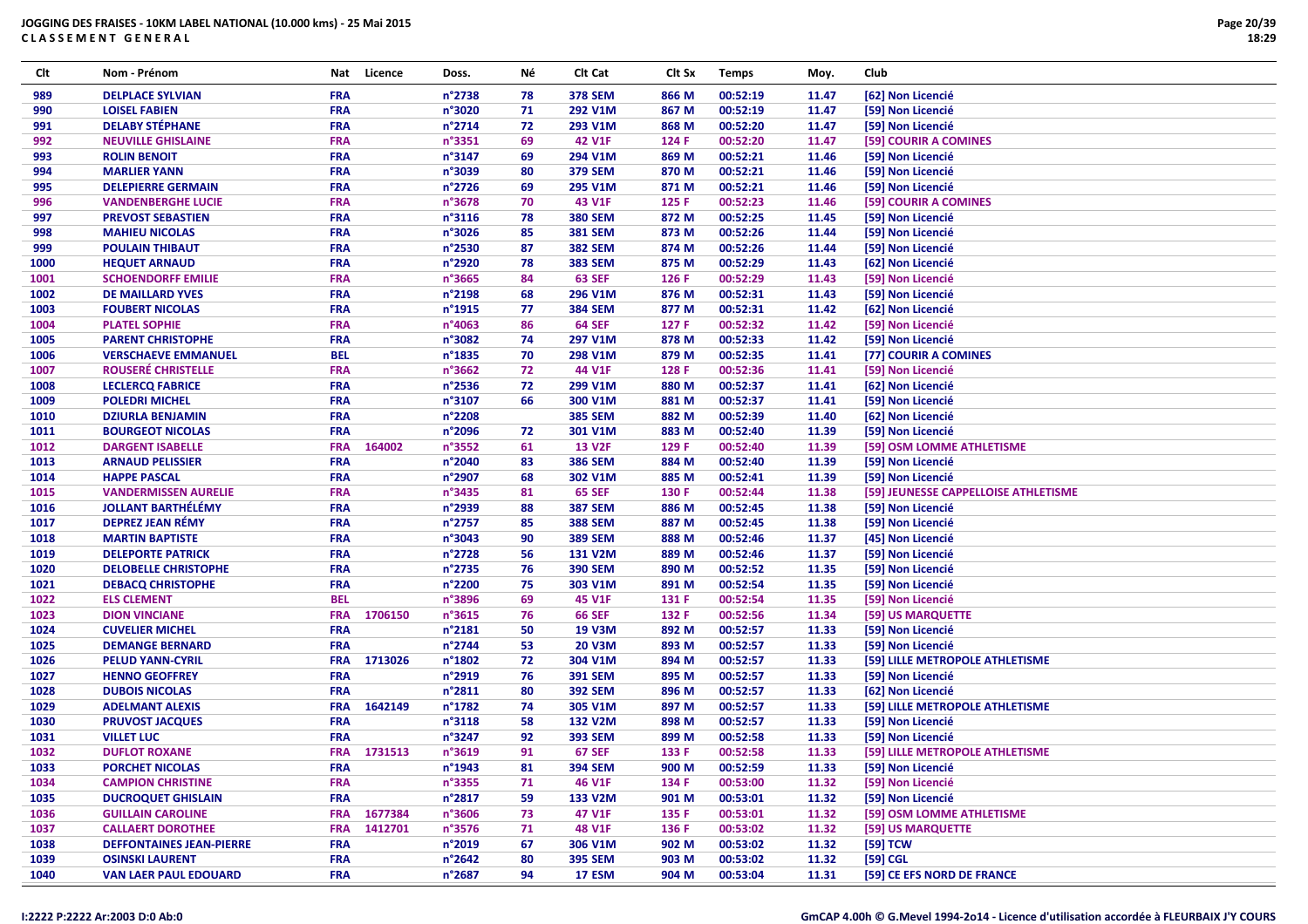| Clt  | Nom - Prénom                | Nat        | Licence | Doss.            | Νé | Clt Cat        | Clt Sx | <b>Temps</b> | Moy.  | Club                                  |
|------|-----------------------------|------------|---------|------------------|----|----------------|--------|--------------|-------|---------------------------------------|
| 1041 | <b>DERICK CHRISTOPHE</b>    | <b>FRA</b> | 1741503 | n°1809           | 68 | 307 V1M        | 905 M  | 00:53:04     | 11.31 | [59] AC WAMBRECHIES                   |
| 1042 | <b>DECERF REGIS</b>         | <b>FRA</b> |         | n°2596           | 67 | 308 V1M        | 906 M  | 00:53:05     | 11.31 | [62] Non Licencié                     |
| 1043 | <b>GILLOT FRANCOIS</b>      | <b>FRA</b> | 1715644 | n°1804           | 71 | 309 V1M        | 907 M  | 00:53:05     | 11.30 | [60] CA AULNOY AYMERIES               |
| 1044 | <b>CATTEAU PASCAL</b>       | <b>FRA</b> |         | n°2132           | 63 | 134 V2M        | 908 M  | 00:53:07     | 11.30 | [59] Non Licencié                     |
| 1045 | <b>LEBEAU FABRICE</b>       | <b>FRA</b> |         | n°2973           | 78 | <b>396 SEM</b> | 909 M  | 00:53:07     | 11.30 | [59] Non Licencié                     |
| 1046 | <b>FICHEAU FRANCOIS</b>     | <b>FRA</b> | 1506887 | n°1749           | 70 | 310 V1M        | 910 M  | 00:53:08     | 11.29 | [62] GOHELLE ATHLETISME               |
| 1047 | <b>MALIKA HAMDI</b>         | FRA        |         | n°4005           | 72 | 49 V1F         | 137 F  | 00:53:09     | 11.29 | [59] Non Licencié                     |
| 1048 | <b>BLARET JEAN FRANCOIS</b> | <b>FRA</b> |         | n°3298           | 81 | <b>397 SEM</b> | 911 M  | 00:53:10     | 11.29 | [59] Non Licencié                     |
| 1049 | <b>LOGLISCI VIRGINIE</b>    | <b>FRA</b> |         | n°3999           | 72 | <b>50 V1F</b>  | 138 F  | 00:53:11     | 11.29 | [59] Non Licencié                     |
| 1050 | <b>THONON JEAN CLAUDE</b>   | <b>FRA</b> |         | n°2569           | 55 | <b>21 V3M</b>  | 912 M  | 00:53:11     | 11.28 | [59] Non Licencié                     |
| 1051 | <b>MOREL ALEXANDRE</b>      | <b>FRA</b> |         | n°2604           | 83 | <b>398 SEM</b> | 913 M  | 00:53:12     | 11.28 | [59] Non Licencié                     |
| 1052 | <b>CARON AUDREY</b>         | <b>FRA</b> |         | n°3762           | 73 | <b>51 V1F</b>  | 139 F  | 00:53:12     | 11.28 | [59] Non Licencié                     |
| 1053 | <b>GROYSILLIER ARNAUD</b>   | <b>FRA</b> |         | n°2896           | 83 | <b>399 SEM</b> | 914 M  | 00:53:12     | 11.28 | [59] Non Licencié                     |
| 1054 | <b>GENGEMBRE MATHIEU</b>    | FRA        |         | n°2879           | 78 | <b>400 SEM</b> | 915 M  | 00:53:14     | 11.27 | [59] Non Licencié                     |
| 1055 | <b>VANDENBROUCKE AUDREY</b> | <b>FRA</b> |         | n°3475           | 81 | <b>68 SEF</b>  | 140 F  | 00:53:15     | 11.27 | [59] RAVENSBERG                       |
| 1056 | <b>CAS ERIC</b>             | <b>FRA</b> |         | n°1884           | 69 | 311 V1M        | 916 M  | 00:53:16     | 11.26 | [59] Non Licencié                     |
| 1057 | <b>SILVESTRI WILLY</b>      | <b>FRA</b> |         | n°3170           | 70 | 312 V1M        | 917 M  | 00:53:19     | 11.25 | [59] Non Licencié                     |
| 1058 | <b>PILOT JULIE</b>          | <b>FRA</b> |         | n°3699           | 84 | <b>69 SEF</b>  | 141 F  | 00:53:20     | 11.25 | [59] valmo (FFCO)                     |
| 1059 | <b>FOUCHER PAULINE</b>      | <b>FRA</b> |         | n°3907           | 84 | <b>70 SEF</b>  | 142 F  | 00:53:21     | 11.25 | [59] Non Licencié                     |
| 1060 | <b>DELEBARRE THEO</b>       | <b>FRA</b> |         | n°2674           | 97 | <b>14 JUM</b>  | 918 M  | 00:53:23     | 11.24 | [59] Non Licencié                     |
| 1061 | <b>JOURNAUX MARC</b>        | <b>FRA</b> |         | n°2942           | 67 | 313 V1M        | 919 M  | 00:53:23     | 11.24 | [59] Non Licencié                     |
| 1062 | <b>DEPOORTER ANTOINE</b>    | <b>FRA</b> |         | n°2756           | 84 | <b>401 SEM</b> | 920 M  | 00:53:24     | 11.24 | [59] Non Licencié                     |
| 1063 | <b>POULAIN FREDERIC</b>     | <b>FRA</b> |         | n°3112           | 67 | 314 V1M        | 921 M  | 00:53:26     | 11.23 | [59] Non Licencié                     |
| 1064 | <b>CARRU SYLVIE</b>         | <b>FRA</b> |         | n°3421           | 66 | 52 V1F         | 143 F  | 00:53:26     | 11.23 | [62] Non Licencié                     |
| 1065 | <b>VANDEVOORDE JOHANN</b>   | FRA        |         | n°3218           | 76 | <b>402 SEM</b> | 922 M  | 00:53:27     | 11.23 | [59] Non Licencié                     |
| 1066 | <b>COTTIGNY MATTHIEU</b>    | <b>FRA</b> |         | $n^{\circ}$ 2162 | 78 | <b>403 SEM</b> | 923 M  | 00:53:28     | 11.22 | [62] Non Licencié                     |
| 1067 | <b>BAYARD ENRICKA</b>       | <b>FRA</b> |         | n°3719           | 75 | 53 V1F         | 144 F  | 00:53:28     | 11.22 | [59] Non Licencié                     |
| 1068 | <b>AVART VINCENT</b>        | <b>FRA</b> |         | n°2042           | 56 | 135 V2M        | 924 M  | 00:53:29     | 11.22 | [59] Non Licencié                     |
| 1069 | <b>TRICHARD ALEXANDRA</b>   | <b>FRA</b> | 1639791 | n°3595           | 74 | 54 V1F         | 145 F  | 00:53:30     | 11.22 | [59] US MARQUETTE                     |
| 1070 | <b>BIGO BARBARA</b>         | <b>FRA</b> |         | n°3727           | 68 | 55 V1F         | 146 F  | 00:53:32     | 11.21 | [59] Non Licencié                     |
| 1071 | <b>BAHEU JEAN-FRANCIS</b>   | <b>FRA</b> |         | n°1875           | 56 | 136 V2M        | 925 M  | 00:53:32     | 11.21 | [59] Non Licencié                     |
| 1072 | <b>LECLERCQ FELIX</b>       | <b>FRA</b> | 1448887 | n°1613           | 92 | <b>404 SEM</b> | 926 M  | 00:53:33     | 11.21 | [59] OSM LOMME ATHLETISME             |
| 1073 | <b>BARELLE BENOIT</b>       | <b>FRA</b> |         | n°2054           | 86 | <b>405 SEM</b> | 927 M  | 00:53:33     | 11.21 | [59] Non Licencié                     |
| 1074 | <b>DUHEZ CHRISTIAN</b>      | <b>FRA</b> |         | n°2823           | 62 | <b>137 V2M</b> | 928 M  | 00:53:33     | 11.21 | [59] Non Licencié                     |
| 1075 | <b>OPOCZYNSKI ALAIN</b>     | <b>FRA</b> |         | n°3078           | 57 | <b>138 V2M</b> | 929 M  | 00:53:33     | 11.21 | [59] Non Licencié                     |
| 1076 | <b>VAN CORNEWAL PASCAL</b>  | <b>FRA</b> |         | n°3208           | 86 | <b>406 SEM</b> | 930 M  | 00:53:33     | 11.20 | [59] Non Licencié                     |
| 1077 | <b>GOMEZ MANUEL</b>         | <b>FRA</b> |         | n°2534           | 75 | 315 V1M        | 931 M  | 00:53:34     | 11.20 | [59] Non Licencié                     |
| 1078 | <b>LANDRIEU FRÉDÉRIC</b>    | <b>FRA</b> |         | n°2967           | 76 | <b>407 SEM</b> | 932 M  | 00:53:34     | 11.20 | [59] Non Licencié                     |
| 1079 | <b>STEUX SEBASTIEN</b>      | <b>FRA</b> |         | n°2514           | 78 | <b>408 SEM</b> | 933 M  | 00:53:35     | 11.20 | [59] Non Licencié                     |
| 1080 | <b>VERHECKEN PASCAL</b>     | <b>FRA</b> | T193228 | $n^{\circ}$ 1632 | 70 | 316 V1M        | 934 M  | 00:53:35     | 11.20 | [62] PASS'RUNNING                     |
| 1081 | <b>GAUDIN RÉMI</b>          | <b>FRA</b> |         | n°1857           | 84 | <b>409 SEM</b> | 935 M  | 00:53:36     | 11.20 | [59] JOGGING DES FRAISES - VERLINGHEM |
| 1082 | <b>PRUVOST ANGELE</b>       | <b>FRA</b> |         | n°4077           | 87 | <b>71 SEF</b>  | 147 F  | 00:53:36     | 11.20 | [59] Non Licencié                     |
| 1083 | <b>WELSCHBILLIG AGNES</b>   | <b>FRA</b> |         | n°3544           | 61 | <b>14 V2F</b>  | 148 F  | 00:53:36     | 11.19 | [59] CE EFS NORD DE FRANCE            |
| 1084 | <b>DRUON SEVERINE</b>       | <b>FRA</b> |         | n°3534           | 78 | <b>72 SEF</b>  | 149 F  | 00:53:37     | 11.19 | [59] Non Licencié                     |
| 1085 | <b>BRAME ELODIE</b>         | <b>FRA</b> |         | n°3746           | 88 | <b>73 SEF</b>  | 150 F  | 00:53:37     | 11.19 | [59] Non Licencié                     |
| 1086 | <b>GOSSELIN SEBASTIEN</b>   | <b>FRA</b> |         | n°1921           | 78 | <b>410 SEM</b> | 936 M  | 00:53:37     | 11.19 | [59] Non Licencié                     |
| 1087 | <b>DELESCLUSE VALÉRIE</b>   | <b>FRA</b> |         | n°3826           | 69 | 56 V1F         | 151 F  | 00:53:37     | 11.19 | [59] Non Licencié                     |
| 1088 | <b>DONNET LOUIS</b>         | <b>FRA</b> |         | n°2801           | 64 | 139 V2M        | 937 M  | 00:53:38     | 11.19 | [30] Non Licencié                     |
| 1089 | <b>DEJONCKERE OLIVIER</b>   | <b>FRA</b> |         | n°2508           | 65 | 140 V2M        | 938 M  | 00:53:38     | 11.19 | [59] Non Licencié                     |
| 1090 | <b>PONTAC STEPHANIE</b>     | <b>FRA</b> |         | n°3684           | 84 | <b>74 SEF</b>  | 152 F  | 00:53:38     | 11.19 | [59] Fab'ulous Team                   |
| 1091 | <b>GOBBI ROMAIN</b>         | <b>FRA</b> |         | n°2888           | 96 | <b>15 JUM</b>  | 939 M  | 00:53:38     | 11.19 | [59] Non Licencié                     |
| 1092 | <b>POLEDRI VIOLETTE</b>     | <b>FRA</b> |         | n°4064           | 72 | 57 V1F         | 153 F  | 00:53:40     | 11.18 | [59] Non Licencié                     |
|      |                             |            |         |                  |    |                |        |              |       |                                       |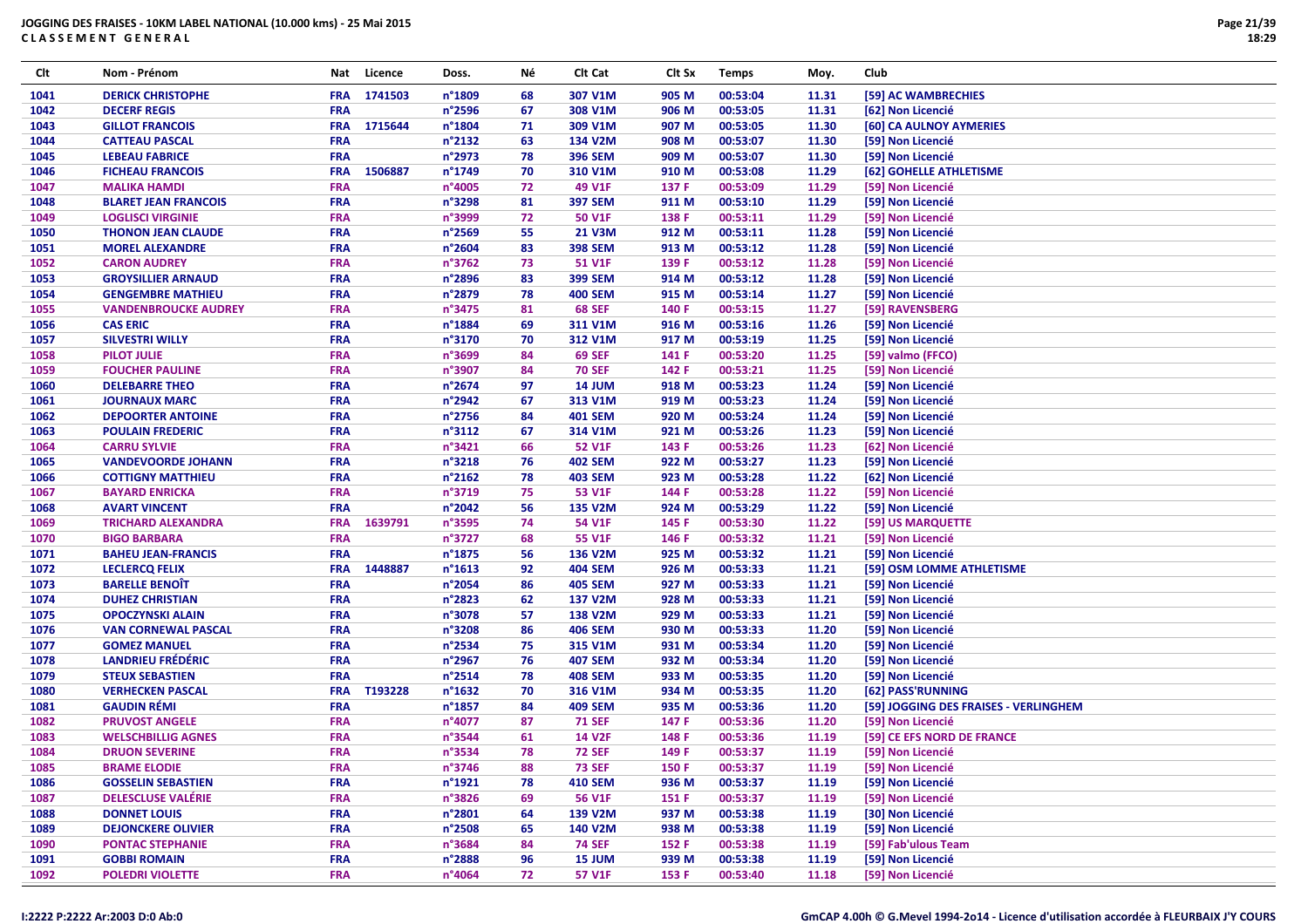| Clt  | Nom - Prénom                | Nat        | Licence     | Doss.                      | Νé | Clt Cat                 | Clt Sx | <b>Temps</b> | Moy.  | Club                             |
|------|-----------------------------|------------|-------------|----------------------------|----|-------------------------|--------|--------------|-------|----------------------------------|
| 1093 | <b>GILOOTS VERONIQUE</b>    | <b>FRA</b> |             | n°3539                     | 70 | <b>58 V1F</b>           | 154 F  | 00:53:41     | 11.18 | [59] Non Licencié                |
| 1094 | <b>CAPELLE LAETITIA</b>     | <b>FRA</b> |             | n°3759                     | 76 | <b>75 SEF</b>           | 155 F  | 00:53:42     | 11.17 | [59] Non Licencié                |
| 1095 | <b>CHOCHOY MICHAEL</b>      | <b>FRA</b> |             | n°2148                     | 80 | <b>411 SEM</b>          | 940 M  | 00:53:45     | 11.17 | [59] Non Licencié                |
| 1096 | <b>MOREAU RITA</b>          | <b>FRA</b> |             | n°3468                     | 52 | 3 V3F                   | 156 F  | 00:53:45     | 11.17 | [59] ECLA                        |
| 1097 | <b>THYS DOMINIQUE</b>       | <b>FRA</b> |             | n°4123                     | 64 | <b>15 V2F</b>           | 157 F  | 00:53:47     | 11.16 | [62] Non Licencié                |
| 1098 | <b>ALLARD FRANCE</b>        | <b>FRA</b> | 1547149     | n°3587                     | 78 | <b>76 SEF</b>           | 158 F  | 00:53:49     | 11.15 | [59] OSM LOMME ATHLETISME        |
| 1099 | <b>BRICE HERVÉ</b>          | <b>FRA</b> |             | n°2106                     | 72 | 317 V1M                 | 941 M  | 00:53:50     | 11.15 | [59] Non Licencié                |
| 1100 | <b>DEKERLE CHANTAL</b>      | <b>FRA</b> |             | n°3645                     | 64 | <b>16 V2F</b>           | 159 F  | 00:53:51     | 11.14 | [62] Non Licencié                |
| 1101 | <b>CACHERAT THIERRY</b>     | <b>FRA</b> | T190946     | n°1824                     | 71 | 318 V1M                 | 942 M  | 00:53:51     | 11.14 | [59] PASS'RUNNING                |
| 1102 | <b>BRUNET FABIEN</b>        | <b>FRA</b> |             | n°2110                     | 66 | 319 V1M                 | 943 M  | 00:53:52     | 11.14 | [59] Non Licencié                |
| 1103 | <b>LECLERCQ MARION</b>      | <b>FRA</b> |             | n°3968                     | 86 | <b>77 SEF</b>           | 160 F  | 00:53:52     | 11.14 | [59] Non Licencié                |
| 1104 | <b>DEBOSQUE CHARLOTTE</b>   | <b>FRA</b> |             | n°3808                     | 76 | <b>78 SEF</b>           | 161 F  | 00:53:53     | 11.14 | [59] Non Licencié                |
| 1105 | <b>MONFOURNY STEPHANE</b>   | <b>FRA</b> |             | n°2601                     | 75 | 320 V1M                 | 944 M  | 00:53:53     | 11.14 | [59] Non Licencié                |
| 1106 | <b>LECUL RAPHAEL</b>        | <b>FRA</b> |             | n°2650                     | 75 | 321 V1M                 | 945 M  | 00:53:53     | 11.14 | [59] LES ATREBATES DE VERLINGHEM |
| 1107 | <b>COSTENOBLE DIDIER</b>    | <b>FRA</b> |             | n°2628                     | 67 | 322 V1M                 | 946 M  | 00:53:53     | 11.14 | [59] Non Licencié                |
| 1108 | <b>PLAYOULT JEREMY</b>      | <b>FRA</b> |             | n°3101                     | 79 | <b>412 SEM</b>          | 947 M  | 00:53:54     | 11.13 | [59] Non Licencié                |
| 1109 | <b>DELARRE MARYLINE</b>     | <b>FRA</b> |             | n°3646                     | 64 | <b>17 V2F</b>           | 162 F  | 00:53:55     | 11.13 | [62] Non Licencié                |
| 1110 | <b>AMORIS ALAIN</b>         | <b>FRA</b> |             | n°2038                     | 54 | <b>22 V3M</b>           | 948 M  | 00:53:56     | 11.13 | [59] Non Licencié                |
| 1111 | <b>DI VENTI DENISE</b>      | <b>ITA</b> |             | n°3867                     | 93 | 5 ESF                   | 163 F  | 00:53:56     | 11.13 | [94] Non Licencié                |
| 1112 | <b>ZIGANTE THIERRY</b>      | <b>FRA</b> |             | n°3267                     | 61 | 141 V2M                 | 949 M  | 00:53:56     | 11.13 | [59] Non Licencié                |
| 1113 | <b>THOMAS PIERROT</b>       | <b>FRA</b> |             | n°3192                     | 86 | <b>413 SEM</b>          | 950 M  | 00:53:57     | 11.12 | [59] Non Licencié                |
| 1114 | SZYMANOWSKI CLÉMENTINE      | <b>FRA</b> |             | n°4118                     | 89 | <b>79 SEF</b>           | 164 F  | 00:53:57     | 11.12 | [59] Non Licencié                |
| 1115 | <b>NOLIN NATHALIE</b>       | <b>FRA</b> | 1645043     | n°3596                     | 66 | 59 V1F                  | 165 F  | 00:53:57     | 11.12 | [59] RONCHIN ATHLETIC CLUB       |
| 1116 | <b>JAKOBEK ISABELLE</b>     | FRA        |             | n°3511                     | 68 | 60 V1F                  | 166 F  | 00:53:57     | 11.12 | [59] Non Licencié                |
| 1117 | <b>POUPART STÉPHANIE</b>    | <b>FRA</b> |             | n°4074                     | 79 |                         |        | 00:53:58     | 11.12 |                                  |
|      |                             | <b>FRA</b> |             | n°3843                     |    | <b>80 SEF</b><br>61 V1F | 167 F  |              | 11.12 | [62] Non Licencié                |
| 1118 | <b>DEPERNE CHRISTELLE</b>   | <b>FRA</b> |             | n°3901                     | 69 |                         | 168 F  | 00:53:58     |       | [59] Non Licencié                |
| 1119 | <b>FIGOUREUX SANDRINE</b>   |            |             |                            | 75 | 62 V1F                  | 169 F  | 00:53:59     | 11.12 | [59] Non Licencié                |
| 1120 | <b>DELEBARRE STEPHANE</b>   | <b>FRA</b> | FRA 1117392 | n°2675                     | 67 | 323 V1M                 | 951 M  | 00:53:59     | 11.12 | [59] Non Licencié                |
| 1121 | <b>PASTANT PAUL</b>         | <b>FRA</b> |             | $n^{\circ}$ 1622<br>n°3496 | 53 | <b>23 V3M</b>           | 952 M  | 00:54:02     | 11.11 | [59] JOGGING AVENTURE RONCQUOISE |
| 1122 | <b>POPIEUL LAURENCE</b>     | <b>FRA</b> |             |                            | 67 | 63 V1F                  | 170 F  | 00:54:02     | 11.11 | [59] CAP SUR LA FORME            |
| 1123 | <b>TELLIER MAGALI</b>       |            |             | n°3666                     | 78 | <b>81 SEF</b>           | 171 F  | 00:54:03     | 11.10 | [59] Non Licencié                |
| 1124 | <b>GELLENS MATTHIEU</b>     | <b>FRA</b> |             | n°2590                     | 64 | 142 V2M                 | 953 M  | 00:54:03     | 11.10 | [59] Non Licencié                |
| 1125 | <b>DECLERCQ ROMAINE</b>     | <b>FRA</b> | 1593259     | n°3590                     | 65 | <b>18 V2F</b>           | 172 F  | 00:54:04     | 11.10 | [59] US MARQUETTE                |
| 1126 | <b>MASTAIN DIDIER</b>       | <b>FRA</b> |             | n°3047                     | 77 | <b>414 SEM</b>          | 954 M  | 00:54:05     | 11.10 | [44] Non Licencié                |
| 1127 | <b>HERENG SEBASTIEN</b>     | <b>FRA</b> |             | n°2922                     | 84 | <b>415 SEM</b>          | 955 M  | 00:54:06     | 11.09 | [62] Non Licencié                |
| 1128 | <b>MORAUX ANTOINE</b>       | <b>FRA</b> |             | n°3068                     | 77 | <b>416 SEM</b>          | 956 M  | 00:54:06     | 11.09 | [59] Non Licencié                |
| 1129 | <b>SAVOYE DAVID</b>         | <b>FRA</b> |             | n°3159                     | 70 | 324 V1M                 | 957 M  | 00:54:07     | 11.09 | [59] Non Licencié                |
| 1130 | <b>HECQUET GUILLAUME</b>    | <b>FRA</b> |             | n°2912                     | 76 | <b>417 SEM</b>          | 958 M  | 00:54:07     | 11.09 | [59] Non Licencié                |
| 1131 | <b>EGLOFF BÉNÉDICTE</b>     | <b>FRA</b> |             | n°3895                     | 88 | <b>82 SEF</b>           | 173 F  | 00:54:07     | 11.09 | [59] Non Licencié                |
| 1132 | <b>LANNOY MÉLANIE</b>       | <b>FRA</b> |             | n°3963                     | 89 | <b>83 SEF</b>           | 174 F  | 00:54:08     | 11.08 | [59] Non Licencié                |
| 1133 | <b>DELATTRE JULIEN</b>      | <b>FRA</b> |             | n°2717                     | 81 | <b>418 SEM</b>          | 959 M  | 00:54:09     | 11.08 | [80] Non Licencié                |
| 1134 | <b>AMINI NADIA</b>          | <b>FRA</b> |             | n°3707                     | 73 | 64 V1F                  | 175 F  | 00:54:09     | 11.08 | [59] Non Licencié                |
| 1135 | <b>FOUCHER ROLAND</b>       | <b>FRA</b> |             | n°2864                     | 52 | <b>24 V3M</b>           | 960 M  | 00:54:09     | 11.08 | [59] Non Licencié                |
| 1136 | <b>TRIAIL ERIC</b>          | <b>FRA</b> |             | n°3203                     | 64 | 143 V2M                 | 961 M  | 00:54:10     | 11.08 | [59] Non Licencié                |
| 1137 | <b>MAES DOMINIQUE</b>       |            | FRA 1746703 | $n^{\circ}$ 1818           | 65 | 144 V2M                 | 962 M  | 00:54:10     | 11.08 | [62] SAINT VENANT ATHLETISME     |
| 1138 | <b>MORLET KÉVIN</b>         | <b>FRA</b> |             | n°3069                     | 82 | <b>419 SEM</b>          | 963 M  | 00:54:11     | 11.07 | [59] Non Licencié                |
| 1139 | <b>BUGNICOURT STÉPHANIE</b> | <b>FRA</b> |             | n°3749                     | 73 | 65 V1F                  | 176 F  | 00:54:12     | 11.07 | [59] Non Licencié                |
| 1140 | <b>AHONOUKOUN THÉO</b>      | <b>GER</b> |             | n°1985                     | 75 | 325 V1M                 | 964 M  | 00:54:13     | 11.07 | [59] Dunes d'espoirs             |
| 1141 | <b>DUHAMEL THOMAS</b>       | <b>FRA</b> |             | n°2821                     | 86 | <b>420 SEM</b>          | 965 M  | 00:54:13     | 11.07 | [59] Non Licencié                |
| 1142 | <b>MOLENAAR CISKA</b>       | <b>NED</b> |             | n°4024                     | 82 | <b>84 SEF</b>           | 177 F  | 00:54:14     | 11.07 | [59] Non Licencié                |
| 1143 | <b>D'ORAZIO ANTHONY</b>     | <b>FRA</b> |             | n°2184                     | 73 | 326 V1M                 | 966 M  | 00:54:14     | 11.06 | [59] Non Licencié                |
| 1144 | <b>HERLIN MARION</b>        | <b>FRA</b> |             | n°3947                     | 84 | <b>85 SEF</b>           | 178 F  | 00:54:15     | 11.06 | [59] Non Licencié                |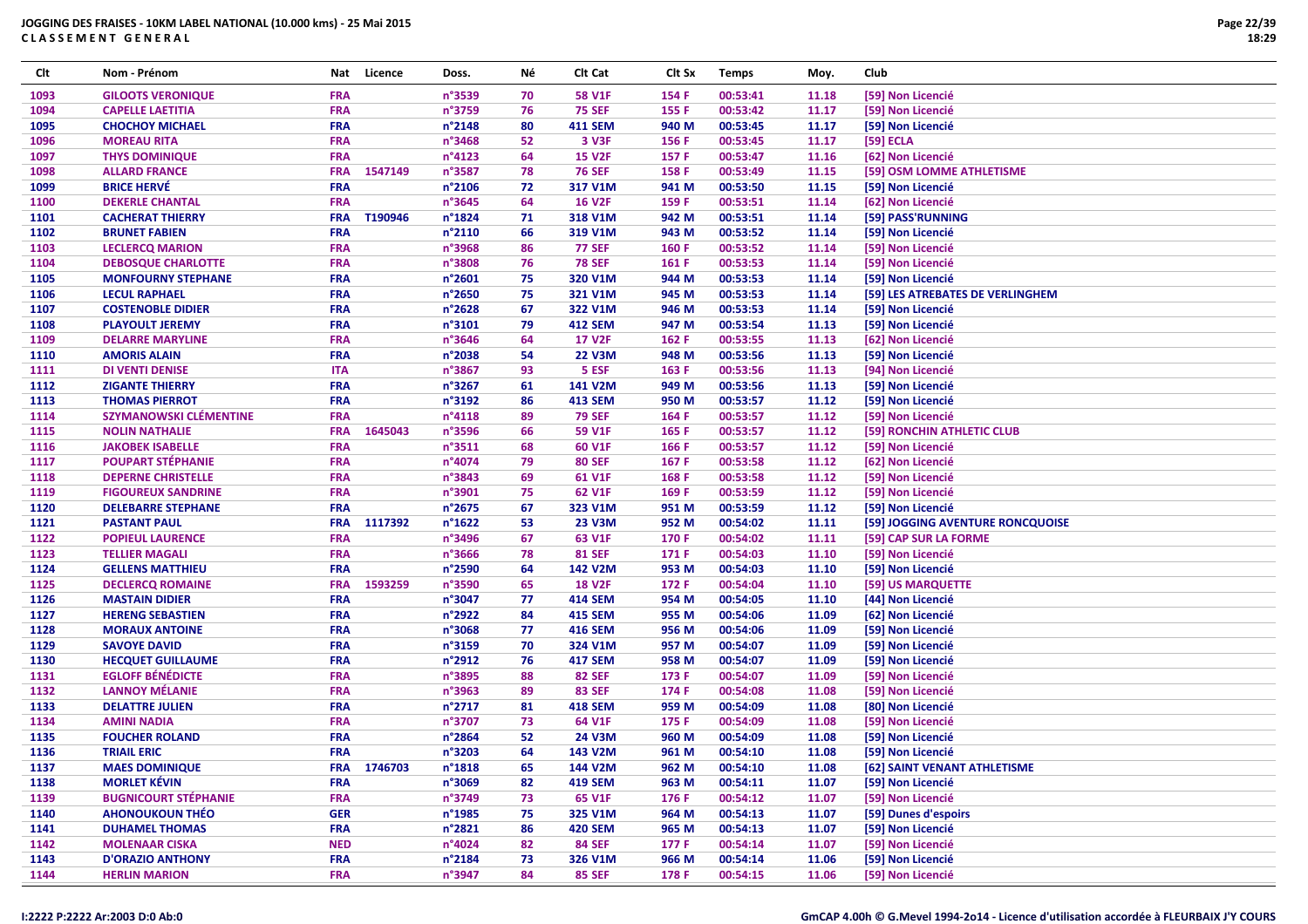| Clt  | Nom - Prénom                       | Nat        | Licence | Doss.            | Νé | CIt Cat        | Clt Sx | <b>Temps</b> | Moy.  | Club                                   |
|------|------------------------------------|------------|---------|------------------|----|----------------|--------|--------------|-------|----------------------------------------|
| 1145 | <b>CHOLLET CHRISTOPHE</b>          | <b>FRA</b> |         | n°2149           | 75 | 327 V1M        | 967 M  | 00:54:15     | 11.06 | [59] Non Licencié                      |
| 1146 | <b>CORBEAU BRUNO</b>               | <b>FRA</b> |         | n°2159           | 65 | 145 V2M        | 968 M  | 00:54:15     | 11.06 | [59] Non Licencié                      |
| 1147 | <b>DEFURNE PATRICK</b>             | <b>FRA</b> |         | n°2594           | 65 | 146 V2M        | 969 M  | 00:54:15     | 11.06 | [62] Non Licencié                      |
| 1148 | LEFEBVRE TOURBIER LAETITIA         | FRA        |         | n°3487           | 80 | <b>86 SEF</b>  | 179 F  | 00:54:16     | 11.06 | [59] CE TRANSPOLE SECTION JOGGING      |
| 1149 | <b>MASSON MARIE-ELISABETH</b>      | FRA        |         | n°4014           | 69 | 66 V1F         | 180 F  | 00:54:17     | 11.06 | [59] Non Licencié                      |
| 1150 | <b>CATRY PATRICK</b>               | <b>FRA</b> |         | n°2602           | 59 | 147 V2M        | 970 M  | 00:54:18     | 11.05 | [77] Non Licencié                      |
| 1151 | <b>GRUMIAUX SÉVERINE</b>           | FRA        |         | n°3702           | 76 | <b>87 SEF</b>  | 181 F  | 00:54:18     | 11.05 | [59] Wasquehal Triathlon               |
| 1152 | <b>DELANGUE MATTHIEU</b>           | FRA        |         | n°2716           | 76 | <b>421 SEM</b> | 971 M  | 00:54:18     | 11.05 | [59] Non Licencié                      |
| 1153 | <b>DEMARET MARC</b>                | <b>FRA</b> |         | n°2747           | 64 | 148 V2M        | 972 M  | 00:54:19     | 11.05 | [59] Non Licencié                      |
| 1154 | <b>LACAZE PHILIPPE</b>             | <b>FRA</b> |         | n°2517           | 61 | 149 V2M        | 973 M  | 00:54:20     | 11.05 | [59] Non Licencié                      |
| 1155 | <b>FELTZ JULIETTE</b>              | <b>FRA</b> |         | n°3898           | 69 | 67 V1F         | 182 F  | 00:54:21     | 11.04 | [59] Non Licencié                      |
| 1156 | <b>DUQUESNE SOPHIE</b>             | FRA        |         | n°3890           | 93 | 6 ESF          | 183 F  | 00:54:21     | 11.04 | [59] Non Licencié                      |
| 1157 | <b>DEVROEDE BRUNO</b>              | <b>FRA</b> |         | n°2791           | 70 | 328 V1M        | 974 M  | 00:54:22     | 11.04 | [59] Non Licencié                      |
| 1158 | <b>BOUQUET FANNY</b>               | <b>FRA</b> |         | n°3743           | 94 | 7 ESF          | 184 F  | 00:54:23     | 11.04 | [59] Non Licencié                      |
| 1159 | LE CORNU JULIE                     | <b>FRA</b> | 1572257 | n°3588           | 84 | <b>88 SEF</b>  | 185 F  | 00:54:23     | 11.03 | [59] LILLE METROPOLE ATHLETISME        |
| 1160 | <b>CASTELLS VÉRONIQUE</b>          | <b>FRA</b> |         | n°3767           | 72 | 68 V1F         | 186 F  | 00:54:24     | 11.03 | [59] Non Licencié                      |
| 1161 | <b>ROZENN JAHIER</b>               | <b>FRA</b> |         | n°4096           | 82 | <b>89 SEF</b>  | 187 F  | 00:54:24     | 11.03 | [59] Non Licencié                      |
| 1162 | <b>DEPUYDT STEPHANE</b>            | FRA        |         | n°2760           | 66 | 329 V1M        | 975 M  | 00:54:25     | 11.03 | [59] Non Licencié                      |
| 1163 | <b>DELOBELLE SEBASTIEN</b>         | FRA        |         | n°2737           | 72 | 330 V1M        | 976 M  | 00:54:27     | 11.02 | [59] Non Licencié                      |
| 1164 | <b>CHEVALIER PAULINE</b>           | <b>FRA</b> | T193019 | n°3523           | 89 | <b>90 SEF</b>  | 188 F  | 00:54:27     | 11.02 | [59] THALES                            |
| 1165 | <b>LEITE AMÉLIA</b>                | <b>FRA</b> |         | n°3980           | 69 | 69 V1F         | 189 F  | 00:54:28     | 11.02 | [59] Non Licencié                      |
| 1166 | <b>CHARLE MARIANNE</b>             | FRA        |         | n°3771           | 79 | <b>91 SEF</b>  | 190 F  | 00:54:29     | 11.02 | [59] Non Licencié                      |
| 1167 | <b>SLIMANE MOUFIDA</b>             | <b>FRA</b> |         | n°3449           | 62 | <b>19 V2F</b>  | 191 F  | 00:54:31     | 11.01 | [59] Non Licencié                      |
| 1168 | <b>HARDY FANNY</b>                 | FRA        |         | n°3938           | 77 | <b>92 SEF</b>  | 192 F  | 00:54:33     | 11.00 | [59] Non Licencié                      |
| 1169 | <b>HELLIN BERNARD</b>              | <b>FRA</b> |         | n°1925           | 49 | <b>25 V3M</b>  | 977 M  | 00:54:33     | 11.00 | [62] Non Licencié                      |
| 1170 | <b>BAUD'HUIN LUC</b>               | <b>FRA</b> |         | n°2057           | 76 | <b>422 SEM</b> | 978 M  | 00:54:33     | 11.00 | [59] Non Licencié                      |
| 1171 | <b>DASSONVILLE PHILIPPE</b>        | FRA        |         | n°2193           | 71 | 331 V1M        | 979 M  | 00:54:34     | 11.00 | [59] Non Licencié                      |
| 1172 | <b>GHESTEM ORLANE</b>              | <b>FRA</b> |         | n°3918           | 97 | 2 JUF          | 193 F  | 00:54:37     | 10.99 | [59] Non Licencié                      |
| 1173 | <b>SPRIET BERNARD</b>              | <b>FRA</b> |         | n°1868           | 57 | <b>150 V2M</b> | 980 M  | 00:54:37     | 10.99 | [59] LES Z'AMIS COUREURS DE LAMBERSART |
| 1174 | <b>HERENG MÉLANIE</b>              | FRA        |         | n°3946           | 92 | <b>93 SEF</b>  | 194 F  | 00:54:37     | 10.99 | [59] Non Licencié                      |
| 1175 | <b>ENGELS MURIEL</b>               | <b>FRA</b> | 415866  | n°3556           | 65 | <b>20 V2F</b>  | 195 F  | 00:54:37     | 10.99 | [59] PLANETE RUNNING AND WALKING       |
| 1176 | <b>COLLERAIS CELINE</b>            | FRA        |         | n°3506           | 78 | <b>94 SEF</b>  | 196 F  | 00:54:38     | 10.98 | [59] Non Licencié                      |
| 1177 | <b>BERTHELOOT CLAUDE</b>           | <b>FRA</b> | 709641  | n°1650           | 52 | <b>26 V3M</b>  | 981 M  | 00:54:38     | 10.98 | [59] CS IBM NORD NORMANDIE             |
| 1178 | <b>CARTON CHRISTOPHE</b>           | <b>FRA</b> |         | n°2127           | 69 | 332 V1M        | 982 M  | 00:54:38     | 10.98 | [59] Non Licencié                      |
| 1179 | <b>BOUCHE JACKIE</b>               | <b>FRA</b> | 1086975 | n°1616           | 46 | <b>27 V3M</b>  | 983 M  | 00:54:38     | 10.98 | [59] JOGGING AVENTURE RONCQUOISE       |
| 1180 | <b>RAMPELBERG SANDRINE</b>         | FRA        |         | n°4081           | 65 | <b>21 V2F</b>  | 197 F  | 00:54:39     | 10.98 | [59] Non Licencié                      |
| 1181 | <b>DUPUIS CLÉMENCE</b>             | <b>FRA</b> |         | n°3886           | 89 | <b>95 SEF</b>  | 198 F  | 00:54:42     | 10.97 | [59] Non Licencié                      |
| 1182 | <b>WALLET KARINE</b>               | <b>FRA</b> |         | n°3512           | 70 | <b>70 V1F</b>  | 199 F  | 00:54:43     | 10.97 | [59] RUN SANTE                         |
| 1183 | <b>HAERINCK HERVE</b>              | <b>FRA</b> |         | n°2902           | 66 | 333 V1M        | 984 M  | 00:54:44     | 10.96 | [59] Non Licencié                      |
| 1184 | <b>DANNEELS FAUSTINE</b>           | FRA        |         | n°3801           | 97 | 3 JUF          | 200 F  | 00:54:46     | 10.96 | [59] Non Licencié                      |
| 1185 | <b>DUSSART MÉLANIE</b>             | <b>FRA</b> |         | n°3891           | 78 | <b>96 SEF</b>  | 201 F  | 00:54:47     | 10.96 | [59] Non Licencié                      |
| 1186 | <b>DUROT GERARD</b>                | <b>FRA</b> |         | n°1912           | 49 | <b>28 V3M</b>  | 985 M  | 00:54:48     | 10.95 | [59] Non Licencié                      |
| 1187 | <b>QUINQUENEL MAUD</b>             | <b>FRA</b> | 1542630 | n°3586           | 81 | <b>97 SEF</b>  | 202 F  | 00:54:48     | 10.95 | [59] US MARQUETTE                      |
| 1188 | <b>DI GREGORIO CLAIRE</b>          | <b>FRA</b> |         | n°3866           | 74 | <b>71 V1F</b>  | 203 F  | 00:54:49     | 10.95 | [59] Non Licencié                      |
| 1189 | <b>BEREAUX EDDIE</b>               | <b>FRA</b> |         | n°2070           | 57 | <b>151 V2M</b> | 986 M  | 00:54:49     | 10.95 | [59] Non Licencié                      |
| 1190 | <b>DUBREUCQ HELENE</b>             | <b>FRA</b> |         | n°3878           | 79 | <b>98 SEF</b>  | 204 F  | 00:54:52     | 10.94 | [59] Non Licencié                      |
| 1191 | <b>MAES SEBASTIEN</b>              | <b>FRA</b> |         | n°2549           | 79 | <b>423 SEM</b> | 987 M  | 00:54:52     | 10.94 | [59] AC CHAPELLOIS                     |
| 1192 | <b>VAN DEN DRIESSCHE CHRISTINE</b> | <b>FRA</b> |         | n°3437           | 73 | <b>72 V1F</b>  | 205 F  | 00:54:52     | 10.94 | [59] Non Licencié                      |
| 1193 | <b>VANDESOMPELE STEPHANE</b>       | <b>FRA</b> |         | n°2235           | 71 | 334 V1M        | 988 M  | 00:54:52     | 10.94 | [59] Non Licencié                      |
| 1194 | <b>CHARLET JOSIANE</b>             | <b>FRA</b> |         | n°3772           | 60 | <b>22 V2F</b>  | 206 F  | 00:54:52     | 10.94 | [59] Non Licencié                      |
| 1195 | <b>BELGUERRAS EMMANUEL</b>         | <b>FRA</b> |         | $n^{\circ}$ 2638 | 71 | 335 V1M        | 989 M  | 00:54:53     | 10.94 | [59] CGL                               |
| 1196 | <b>KLAUSE CHRISTELLE</b>           | <b>FRA</b> |         | n°4196           | 73 | <b>73 V1F</b>  | 207 F  | 00:54:53     | 10.93 | [59] CGL                               |
|      |                                    |            |         |                  |    |                |        |              |       |                                        |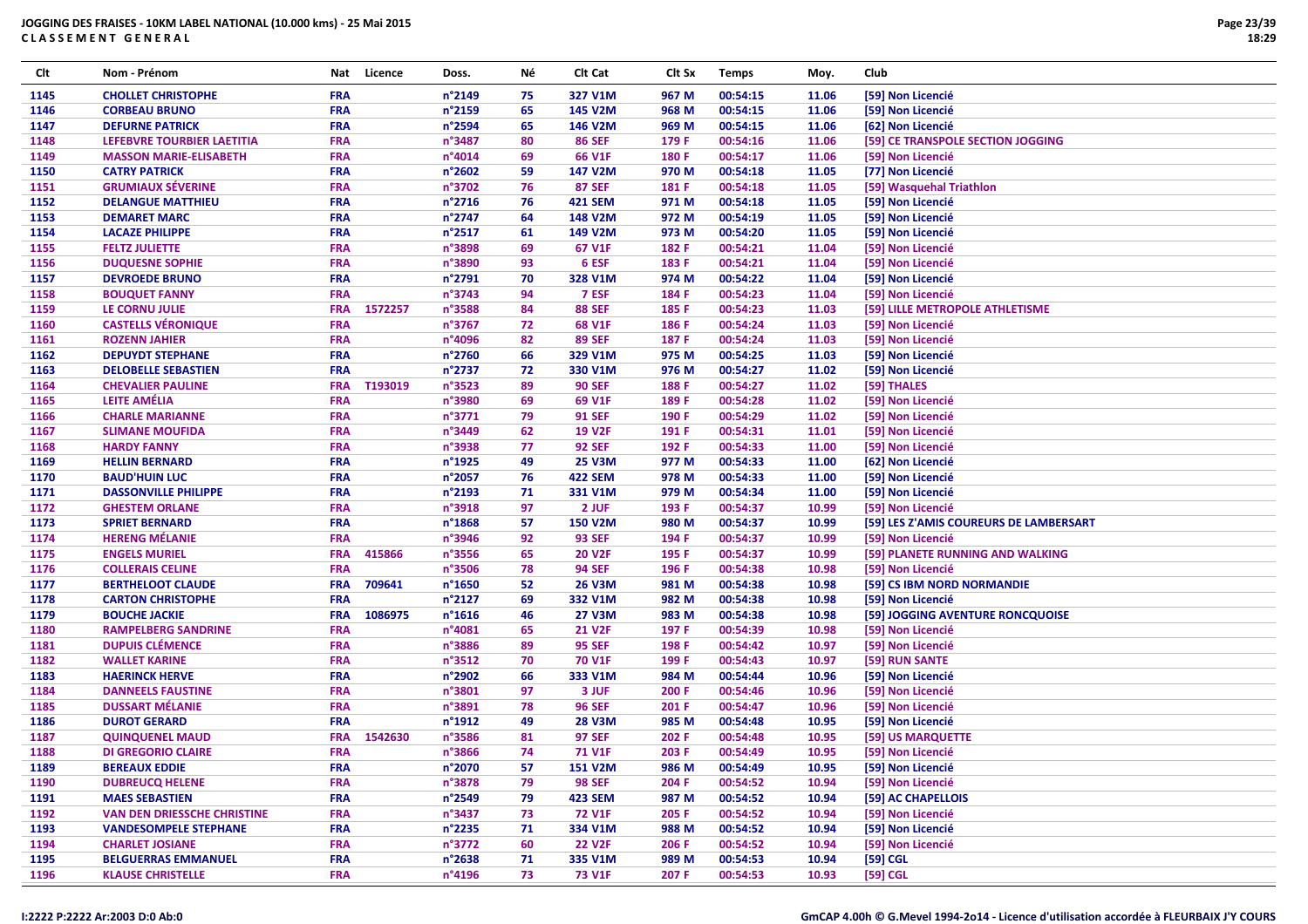| Clt  | Nom - Prénom                   | Nat        | Licence | Doss.           | Νé | Clt Cat        | Clt Sx | <b>Temps</b> | Moy.  | Club                                  |
|------|--------------------------------|------------|---------|-----------------|----|----------------|--------|--------------|-------|---------------------------------------|
| 1197 | <b>GLASSON ANTHONY</b>         | <b>FRA</b> |         | n°2887          | 80 | <b>424 SEM</b> | 990 M  | 00:54:54     | 10.93 | [59] Non Licencié                     |
| 1198 | <b>CALLEMYN GUILLAUME</b>      | <b>FRA</b> |         | n°1882          | 84 | <b>425 SEM</b> | 991 M  | 00:54:54     | 10.93 | [59] Non Licencié                     |
| 1199 | <b>MASTALERZ MÉLANIE</b>       | <b>FRA</b> | T193267 | n°3626          | 71 | <b>74 V1F</b>  | 208 F  | 00:54:54     | 10.93 | [59] PASS'RUNNING                     |
| 1200 | <b>DURUT EUGENIE</b>           | <b>FRA</b> |         | n°3365          |    | <b>99 SEF</b>  | 209 F  | 00:54:54     | 10.93 | Non Licencié                          |
| 1201 | <b>TOUSSAINT RENAUD</b>        | <b>FRA</b> | 1748457 | n°1820          | 71 | 336 V1M        | 992 M  | 00:54:56     | 10.92 | [59] PLANETE RUNNING AND WALKING      |
| 1202 | <b>DUCATILLON JULIEN</b>       | <b>FRA</b> |         | n°2814          | 83 | <b>426 SEM</b> | 993 M  | 00:54:57     | 10.92 | [62] Non Licencié                     |
| 1203 | <b>LESNE BENEDICTE</b>         | <b>FRA</b> |         | n°3518          | 82 | <b>100 SEF</b> | 210 F  | 00:54:57     | 10.92 | [59] CGL                              |
| 1204 | <b>DEULY JEREMY</b>            | <b>FRA</b> |         | n°1905          | 78 | <b>427 SEM</b> | 994 M  | 00:54:57     | 10.92 | [62] Non Licencié                     |
| 1205 | <b>FRULEUX MAXIME</b>          | <b>FRA</b> |         | n°2870          | 91 | <b>428 SEM</b> | 995 M  | 00:54:58     | 10.92 | [62] Non Licencié                     |
| 1206 | <b>PILLE YVON</b>              | <b>FRA</b> |         | n°3098          | 54 | <b>29 V3M</b>  | 996 M  | 00:54:59     | 10.92 | [59] Non Licencié                     |
| 1207 | <b>BONNEL ANNE SOPHIE</b>      | <b>FRA</b> |         | n°3733          | 76 | <b>101 SEF</b> | 211 F  | 00:54:59     | 10.92 | [59] Non Licencié                     |
| 1208 | <b>LECLERCQ MARC</b>           | <b>FRA</b> |         | n°2979          | 46 | 30 V3M         | 997 M  | 00:54:59     | 10.91 | [59] Non Licencié                     |
| 1209 | <b>BILLAUD ANNE</b>            | <b>FRA</b> |         | n°3636          | 77 | <b>102 SEF</b> | 212 F  | 00:55:01     | 10.91 | [59] JOGGING DES FRAISES - VERLINGHEM |
| 1210 | <b>FARREYROL VINCENT</b>       | <b>FRA</b> |         | n°2849          | 69 | 337 V1M        | 998 M  | 00:55:01     | 10.91 | [59] Non Licencié                     |
| 1211 | <b>FARREYROL BERNARD</b>       | <b>FRA</b> |         | n°2848          | 47 | 31 V3M         | 999 M  | 00:55:01     | 10.91 | [59] Non Licencié                     |
| 1212 | <b>VILLAIN DIDIER</b>          | <b>FRA</b> | 1699065 | n°1800          | 69 | 338 V1M        | 1000 M | 00:55:02     | 10.91 | [59] PLANETE RUNNING                  |
| 1213 | <b>GILLIERS JOCELYNE</b>       | <b>FRA</b> | 188157  | n°3553          | 55 | 4 V3F          | 213 F  | 00:55:03     | 10.90 | [62] OMNISPORTS AIROIS ATHLETISME     |
| 1214 | <b>MARGRAFF DENIS</b>          | <b>FRA</b> |         | n°3037          | 70 | 339 V1M        | 1001 M | 00:55:04     | 10.90 | [62] Non Licencié                     |
| 1215 | <b>SMOLARSKI CAROLINE</b>      | <b>FRA</b> |         | $n^{\circ}4112$ | 87 | <b>103 SEF</b> | 214 F  | 00:55:04     | 10.90 | [59] Non Licencié                     |
| 1216 | <b>BLANCKAERT BENJAMIN</b>     | <b>FRA</b> |         | n°2571          | 98 | 21 CAM         | 1002 M | 00:55:05     | 10.90 | [59] Non Licencié                     |
| 1217 | <b>BONNART RODOLPHE</b>        | <b>FRA</b> |         | n°2084          | 77 | <b>429 SEM</b> | 1003 M | 00:55:09     | 10.88 | [59] Non Licencié                     |
| 1218 | <b>VERSTRAETE LUDIVINE</b>     | <b>FRA</b> |         | n°3500          | 77 | <b>104 SEF</b> | 215 F  | 00:55:09     | 10.88 | [59] Non Licencié                     |
| 1219 | LE PAPE GUÉNOLÉ                | <b>FRA</b> |         | n°2972          | 64 | <b>152 V2M</b> | 1004 M | 00:55:09     | 10.88 | [59] Non Licencié                     |
| 1220 | <b>PENNEL LOÏC</b>             | <b>FRA</b> |         | n°3090          | 73 | 340 V1M        | 1005 M | 00:55:09     | 10.88 | [59] Non Licencié                     |
| 1221 | <b>FAVIER MELANIE</b>          | <b>FRA</b> |         | n°3499          | 79 | <b>105 SEF</b> | 216 F  | 00:55:10     | 10.88 | [59] Non Licencié                     |
| 1222 | <b>ROSSEEL JEAN CLAUDE</b>     | <b>FRA</b> |         | n°2682          | 53 | 32 V3M         | 1006 M | 00:55:11     | 10.87 | [59] Non Licencié                     |
| 1223 | <b>GRAVE SANDRA</b>            | <b>FRA</b> |         | n°3927          | 79 | <b>106 SEF</b> | 217 F  | 00:55:12     | 10.87 | [59] Non Licencié                     |
| 1224 | <b>CASSEL GUILLAUME</b>        | <b>FRA</b> |         | n°2129          | 84 | <b>430 SEM</b> | 1007 M | 00:55:12     | 10.87 | [59] Non Licencié                     |
| 1225 | <b>CREVITS JEAN-LUC</b>        | <b>FRA</b> |         | n°2175          | 62 | 153 V2M        | 1008 M | 00:55:13     | 10.87 | [59] Non Licencié                     |
| 1226 | <b>DOMINGUES MANUEL</b>        | <b>FRA</b> |         | n°2800          | 55 | 33 V3M         | 1009 M | 00:55:14     | 10.87 | [59] Non Licencié                     |
| 1227 | <b>GHESTEM NATHALIE</b>        | <b>FRA</b> |         | n°3638          | 68 | <b>75 V1F</b>  | 218 F  | 00:55:14     | 10.87 | [59] JOGGING DES FRAISES - VERLINGHEM |
| 1228 | <b>LALEEUWE BRUNO</b>          | <b>FRA</b> |         | n°2961          | 60 | 154 V2M        | 1010 M | 00:55:15     | 10.86 | [59] Non Licencié                     |
| 1229 | <b>BECQUET ALEXANDRE</b>       | <b>FRA</b> |         | n°2632          | 73 | 341 V1M        | 1011 M | 00:55:15     | 10.86 | [80] Non Licencié                     |
| 1230 | <b>LALOUX BENOIT</b>           | <b>FRA</b> |         | n°2964          | 73 | 342 V1M        | 1012 M | 00:55:16     | 10.86 | [59] Non Licencié                     |
| 1231 | <b>TITTELEIN FRANÇOIS</b>      | <b>FRA</b> |         | n°3196          | 73 | 343 V1M        | 1013 M | 00:55:16     | 10.86 | [59] Non Licencié                     |
| 1232 | LECOEUVRE ANGÉLIQUE            | <b>FRA</b> |         | n°3970          | 78 | <b>107 SEF</b> | 219 F  | 00:55:16     | 10.86 | [59] Non Licencié                     |
| 1233 | <b>DELIEGE JEAN CHRISTOPHE</b> | <b>FRA</b> |         | n°1996          | 66 | 344 V1M        | 1014 M | 00:55:16     | 10.86 | [59] JF de Lambersart                 |
| 1234 | <b>REGNIER BENJAMIN</b>        | <b>FRA</b> |         | n°2691          | 84 | <b>431 SEM</b> | 1015 M | 00:55:18     | 10.85 | [59] LCL                              |
| 1235 | <b>SAILLY MAXIME</b>           | <b>FRA</b> |         | n°2690          | 75 | 345 V1M        | 1016 M | 00:55:19     | 10.85 | [59] Non Licencié                     |
| 1236 | <b>POTIER ALAIN</b>            | <b>FRA</b> |         | n°3111          | 68 | 346 V1M        | 1017 M | 00:55:19     | 10.85 | [59] Non Licencié                     |
| 1237 | <b>NYS PASCALINE</b>           | <b>FRA</b> |         | n°4041          | 79 | <b>108 SEF</b> | 220 F  | 00:55:20     | 10.85 | [59] Non Licencié                     |
| 1238 | <b>BOT VIRGINIE</b>            | <b>FRA</b> |         | n°3737          | 83 | <b>109 SEF</b> | 221 F  | 00:55:21     | 10.84 | [59] Non Licencié                     |
| 1239 | <b>TAHAN DENIS</b>             | <b>FRA</b> |         | n°3183          | 89 | 432 SEM        | 1018 M | 00:55:21     | 10.84 | [59] Non Licencié                     |
| 1240 | <b>GARRIDO JOSÉ</b>            | <b>FRA</b> |         | n°2873          | 84 | <b>433 SEM</b> | 1019 M | 00:55:22     | 10.84 | [59] Non Licencié                     |
| 1241 | <b>CARPENTIER MATHILDE</b>     | <b>FRA</b> |         | n°3764          | 81 | <b>110 SEF</b> | 222 F  | 00:55:22     | 10.84 | [59] Non Licencié                     |
| 1242 | LEFEBVRE MAXIME                | <b>FRA</b> |         | n°2983          | 92 | <b>434 SEM</b> | 1020 M | 00:55:23     | 10.83 | [59] Non Licencié                     |
| 1243 | <b>ZERROUK ALI</b>             | <b>FRA</b> |         | n°3282          | 57 | <b>155 V2M</b> | 1021 M | 00:55:24     | 10.83 | [59] Non Licencié                     |
| 1244 | <b>CARPENTIER VANINA</b>       | <b>FRA</b> |         | n°3765          | 75 | <b>76 V1F</b>  | 223 F  | 00:55:24     | 10.83 | [59] Non Licencié                     |
| 1245 | <b>TONDER CORINNE</b>          | <b>FRA</b> |         | n°3527          | 65 | <b>23 V2F</b>  | 224 F  | 00:55:24     | 10.83 | [59] Non Licencié                     |
| 1246 | <b>DHALLUIN BENOIT</b>         | <b>FRA</b> | 1716059 | n°1805          | 68 | 347 V1M        | 1022 M | 00:55:25     | 10.83 | [59] PLANETE RUNNING AND WALKING      |
| 1247 | <b>FRANCE GUAGUERE</b>         | <b>FRA</b> |         | n°3910          | 75 | 77 V1F         | 225 F  | 00:55:25     | 10.83 | [59] Non Licencié                     |
| 1248 | <b>CALLENS THIERRY</b>         | <b>FRA</b> |         | n°1962          | 64 | <b>156 V2M</b> | 1023 M | 00:55:25     | 10.83 | [59] Beck-Crespel                     |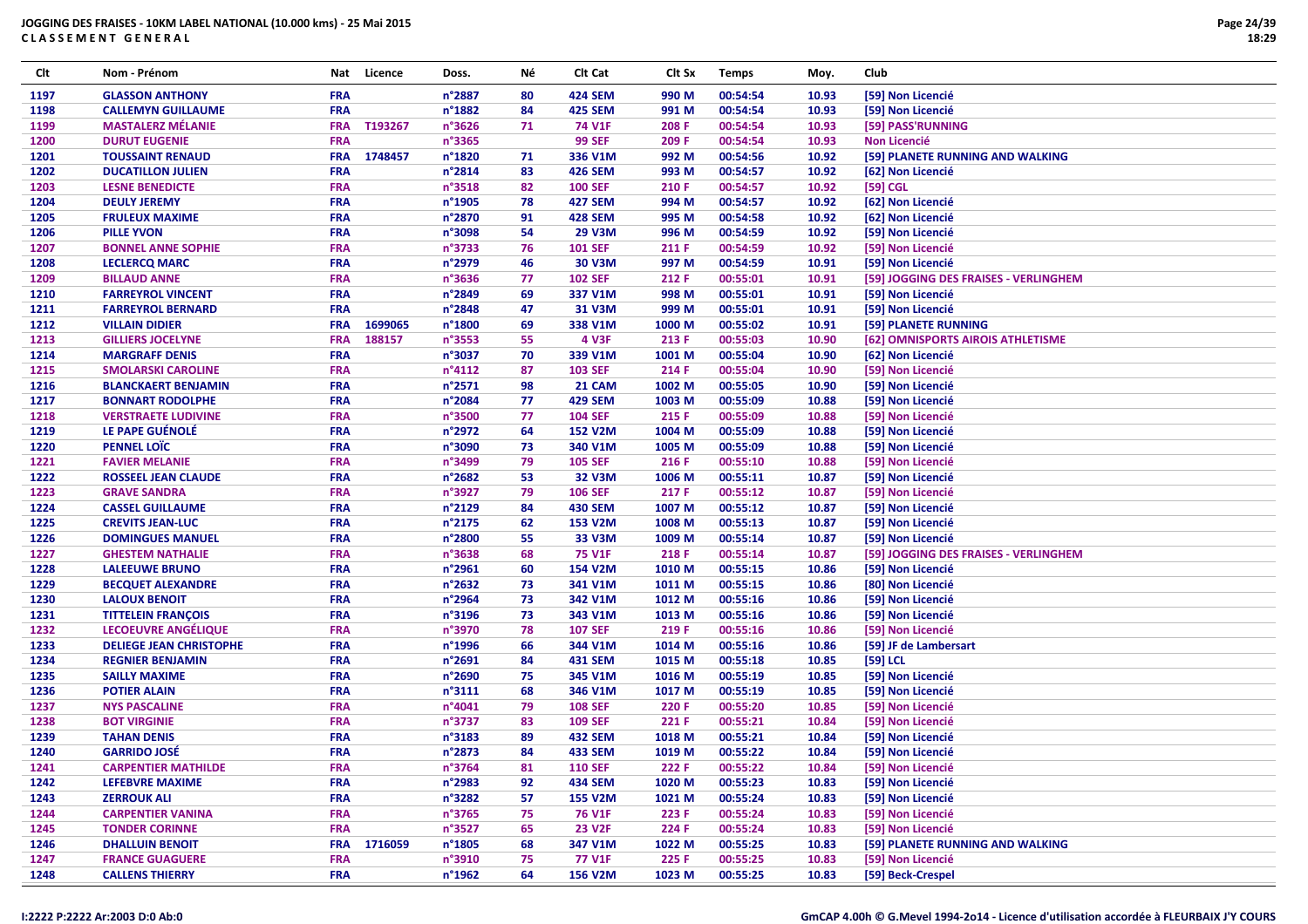| Clt          | Nom - Prénom                   | Nat        | Licence | Doss.           | Νé | Clt Cat        | Clt Sx | <b>Temps</b> | Moy.  | Club                                   |
|--------------|--------------------------------|------------|---------|-----------------|----|----------------|--------|--------------|-------|----------------------------------------|
| 1249         | <b>HETROIT FRÉDÉRIC</b>        | <b>FRA</b> |         | n°2924          | 73 | 348 V1M        | 1024 M | 00:55:26     | 10.82 | [62] Non Licencié                      |
| 1250         | <b>DESTAILLEUR STEPHANIE</b>   | <b>FRA</b> |         | n°3862          | 82 | <b>111 SEF</b> | 226 F  | 00:55:27     | 10.82 | [59] Non Licencié                      |
| 1251         | <b>VANDENBUSSCHE JEREMY</b>    | <b>FRA</b> |         | n°3215          | 87 | <b>435 SEM</b> | 1025 M | 00:55:27     | 10.82 | [59] Non Licencié                      |
| 1252         | <b>LEQUIEN MICHELINE</b>       | <b>FRA</b> | 1659491 | n°3601          | 70 | <b>78 V1F</b>  | 227 F  | 00:55:29     | 10.82 | [59] ETOILE OIGNIES                    |
| 1253         | <b>DELAHAYE FRANCIS</b>        | <b>FRA</b> |         | n°2646          | 65 | <b>157 V2M</b> | 1026 M | 00:55:30     | 10.81 | [59] Non Licencié                      |
| 1254         | <b>DEGUFFROY JULIEN</b>        | <b>FRA</b> |         | n°2668          | 83 | <b>436 SEM</b> | 1027 M | 00:55:30     | 10.81 | [59] TOLATHLON BETHUNE                 |
| 1255         | <b>MINARD NATHALIE</b>         | <b>FRA</b> |         | n°3546          | 65 | <b>24 V2F</b>  | 228 F  | 00:55:30     | 10.81 | [59] Non Licencié                      |
| 1256         | <b>BONAMI CHRISTOPHE</b>       | <b>FRA</b> |         | n°2615          | 66 | 349 V1M        | 1028 M | 00:55:31     | 10.81 | [59] Non Licencié                      |
| 1257         | <b>ROSTAN CHRISTELLE</b>       | <b>FRA</b> |         | n°4090          | 77 | <b>112 SEF</b> | 229 F  | 00:55:31     | 10.81 | [59] Non Licencié                      |
| 1258         | <b>DESSE CELINE</b>            | <b>FRA</b> |         | n°3860          | 76 | <b>113 SEF</b> | 230 F  | 00:55:32     | 10.80 | [59] Non Licencié                      |
| 1259         | <b>RICCI MARCO</b>             | <b>FRA</b> |         | n°3136          | 50 | 34 V3M         | 1029 M | 00:55:33     | 10.80 | [62] Non Licencié                      |
| 1260         | <b>MATHIEU SERGE</b>           | <b>FRA</b> |         | n°1960          | 51 | <b>35 V3M</b>  | 1030 M | 00:55:35     | 10.80 | [59] ASSS CPAM LILLE                   |
| 1261         | <b>LANOY CHRISTIAN</b>         | <b>FRA</b> |         | n°2509          | 64 | <b>158 V2M</b> | 1031 M | 00:55:35     | 10.80 | [62] Non Licencié                      |
| 1262         | <b>DORESSE DOMINIQUE</b>       | <b>FRA</b> |         | n°2641          | 68 | 350 V1M        | 1032 M | 00:55:36     | 10.79 | $[59]$ CGL                             |
| 1263         | <b>DELMARRE XAVIER</b>         | <b>FRA</b> | 1745001 | n°1816          | 64 | 159 V2M        | 1033 M | 00:55:37     | 10.79 | [62] DAINVILLE ATHLETIC CLUB           |
| 1264         | <b>DANGUIEN DAVID</b>          | <b>FRA</b> |         | n°2191          | 82 | <b>437 SEM</b> | 1034 M | 00:55:37     | 10.79 | [59] Non Licencié                      |
| 1265         | <b>BLANQUART ANTOINE</b>       | <b>FRA</b> |         | n°2079          | 72 | 351 V1M        | 1035 M | 00:55:37     | 10.79 | [59] Non Licencié                      |
| 1266         | <b>LEQUEUCHE BRUNO</b>         | <b>FRA</b> |         | n°3001          | 64 | <b>160 V2M</b> | 1036 M | 00:55:38     | 10.79 | [59] Non Licencié                      |
| 1267         | <b>PDOSSARD #3360</b>          | <b>FRA</b> |         | n°3360          |    | <b>438 SEM</b> | 1037 M | 00:55:38     | 10.79 | <b>Non Licencié</b>                    |
|              | <b>DALLONGEVILLE FLORENCE</b>  | <b>FRA</b> |         | n°3642          | 68 | <b>79 V1F</b>  | 231 F  | 00:55:39     | 10.78 | [59] LES Z'AMIS COUREURS DE LAMBERSART |
| 1268         | <b>NEVES EMMANUELLE</b>        | <b>FRA</b> |         | n°4034          | 84 | <b>114 SEF</b> | 232 F  | 00:55:39     | 10.78 | [59] Non Licencié                      |
| 1269<br>1270 | <b>OLIVIER BRUNEEL VALERIE</b> | <b>FRA</b> |         | n°3502          | 71 | 80 V1F         | 233 F  | 00:55:40     | 10.78 | [59] Non Licencié                      |
|              |                                | <b>FRA</b> |         | n°3932          | 73 | 81 V1F         | 234 F  | 00:55:42     | 10.77 |                                        |
| 1271         | <b>GUILLIZZONI VALERIE</b>     | <b>FRA</b> |         | n°3288          |    |                |        |              |       | [62] Non Licencié                      |
| 1272         | <b>NARDOL GABRIEL</b>          |            |         |                 | 80 | <b>439 SEM</b> | 1038 M | 00:55:43     | 10.77 | [75] Non Licencié                      |
| 1273         | <b>CHATELAIN CHARLOTTE</b>     | <b>FRA</b> |         | n°3775          | 75 | 82 V1F         | 235 F  | 00:55:43     | 10.77 | [59] Non Licencié                      |
| 1274         | <b>DELESALLE ALLISSON</b>      | <b>FRA</b> |         | n°3450          | 81 | <b>115 SEF</b> | 236 F  | 00:55:43     | 10.77 | [59] Non Licencié                      |
| 1275         | <b>HENNEBIQUE MANUELLE</b>     | <b>FRA</b> |         | n°3943          | 78 | <b>116 SEF</b> | 237 F  | 00:55:44     | 10.77 | [59] Non Licencié                      |
| 1276         | <b>LESCROART CHRISTOPHE</b>    | <b>FRA</b> |         | n°2692          | 64 | 161 V2M        | 1039 M | 00:55:45     | 10.76 | [59] Non Licencié                      |
| 1277         | <b>BAUDE THOMAS</b>            | <b>FRA</b> |         | n°1878          | 91 | <b>440 SEM</b> | 1040 M | 00:55:46     | 10.76 | [59] Non Licencié                      |
| 1278         | <b>COQEAU MATTHIAS</b>         | <b>FRA</b> |         | n°2158          | 90 | <b>441 SEM</b> | 1041 M | 00:55:47     | 10.76 | [59] Non Licencié                      |
| 1279         | <b>AUTRICQUE BENJAMIN</b>      | <b>FRA</b> |         | n°2542          | 89 | <b>442 SEM</b> | 1042 M | 00:55:47     | 10.76 | [59] EPS                               |
| 1280         | <b>HERBEZ CAMILLE</b>          | <b>FRA</b> |         | n°2921          | 60 | <b>162 V2M</b> | 1043 M | 00:55:49     | 10.75 | [59] Non Licencié                      |
| 1281         | <b>STELMASZYK THIBAULT</b>     | <b>FRA</b> |         | n°1969          | 72 | 352 V1M        | 1044 M | 00:55:49     | 10.75 | [59] club sous marin du nord           |
| 1282         | <b>DERANSY MICKAEL</b>         | <b>FRA</b> |         | n°2640          | 79 | <b>443 SEM</b> | 1045 M | 00:55:49     | 10.75 | [59] CGL                               |
| 1283         | <b>DELFORCE FRANÇOIS</b>       | <b>FRA</b> |         | n°2730          | 77 | <b>444 SEM</b> | 1046 M | 00:55:49     | 10.75 | [59] Non Licencié                      |
| 1284         | <b>ROUSSEAUX NAJAT</b>         | <b>FRA</b> |         | n°4094          | 78 | <b>117 SEF</b> | 238 F  | 00:55:51     | 10.74 | [62] Non Licencié                      |
| 1285         | <b>DEROUBAIX DAVID</b>         | <b>FRA</b> |         | n°2765          | 67 | 353 V1M        | 1047 M | 00:55:51     | 10.74 | [59] Non Licencié                      |
| 1286         | <b>BELAFKIH LATIF</b>          | <b>FRA</b> |         | n°2670          | 55 | <b>36 V3M</b>  | 1048 M | 00:55:52     | 10.74 | [59] Non Licencié                      |
| 1287         | <b>HENNIARD JESSYCA</b>        | <b>FRA</b> |         | n°3944          | 85 | <b>118 SEF</b> | 239 F  | 00:55:53     | 10.74 | [59] Non Licencié                      |
| 1288         | <b>FRENOY COLINE</b>           | <b>FRA</b> | 1046418 | n°3564          | 97 | 4 JUF          | 240 F  | 00:55:53     | 10.74 | [59] VILLENEUVE D ASCQ FRETIN ATHLE    |
| 1289         | <b>TRAN BORIS</b>              | <b>FRA</b> |         | n°3202          | 73 | 354 V1M        | 1049 M | 00:55:53     | 10.74 | [59] Non Licencié                      |
| 1290         | <b>MUNOZ SANTINE</b>           | <b>FRA</b> |         | n°4030          | 76 | <b>119 SEF</b> | 241 F  | 00:55:54     | 10.74 | [59] Non Licencié                      |
| 1291         | <b>VERGIN CHRISTOPHE</b>       | <b>FRA</b> |         | n°1840          | 74 | 355 V1M        | 1050 M | 00:55:54     | 10.74 | [77] COURIR À COMINES                  |
| 1292         | <b>DANGLEHANT PATRICK</b>      | <b>FRA</b> |         | n°2190          | 50 | <b>37 V3M</b>  | 1051 M | 00:55:54     | 10.73 | [59] Non Licencié                      |
| 1293         | <b>PARDESSUS VINCIANE</b>      | <b>FRA</b> |         | n°4049          | 66 | 83 V1F         | 242 F  | 00:55:55     | 10.73 | [59] Non Licencié                      |
| 1294         | <b>REMIOT MATTHIEU</b>         | <b>FRA</b> |         | n°3130          | 87 | <b>445 SEM</b> | 1052 M | 00:55:55     | 10.73 | [59] Non Licencié                      |
| 1295         | <b>LEMIERE CHRISTELLE</b>      | <b>FRA</b> |         | n°3985          | 71 | 84 V1F         | 243 F  | 00:55:57     | 10.73 | [59] Non Licencié                      |
| 1296         | <b>VANUYNSBERGHE GRÉGORY</b>   | <b>FRA</b> |         | n°3230          | 83 | 446 SEM        | 1053 M | 00:56:00     | 10.72 | [59] Non Licencié                      |
| 1297         | <b>FAVRE JONATHAN</b>          | <b>FRA</b> |         | n°2852          | 86 | <b>447 SEM</b> | 1054 M | 00:56:00     | 10.72 | [59] Non Licencié                      |
| 1298         | <b>DELEBECQUE CINDY</b>        | <b>FRA</b> |         | n°3538          | 99 | 2 CAF          | 244 F  | 00:56:00     | 10.71 | [59] Non Licencié                      |
| 1299         | <b>MOUQUE PATRICIA</b>         | <b>FRA</b> |         | $n^{\circ}3516$ | 77 | <b>120 SEF</b> | 245 F  | 00:56:01     | 10.71 | [59] CGL                               |
| 1300         | <b>LEBESSIS ANTOINE</b>        | <b>BEL</b> |         | n°2974          | 91 | <b>448 SEM</b> | 1055 M | 00:56:01     | 10.71 | [10] Non Licencié                      |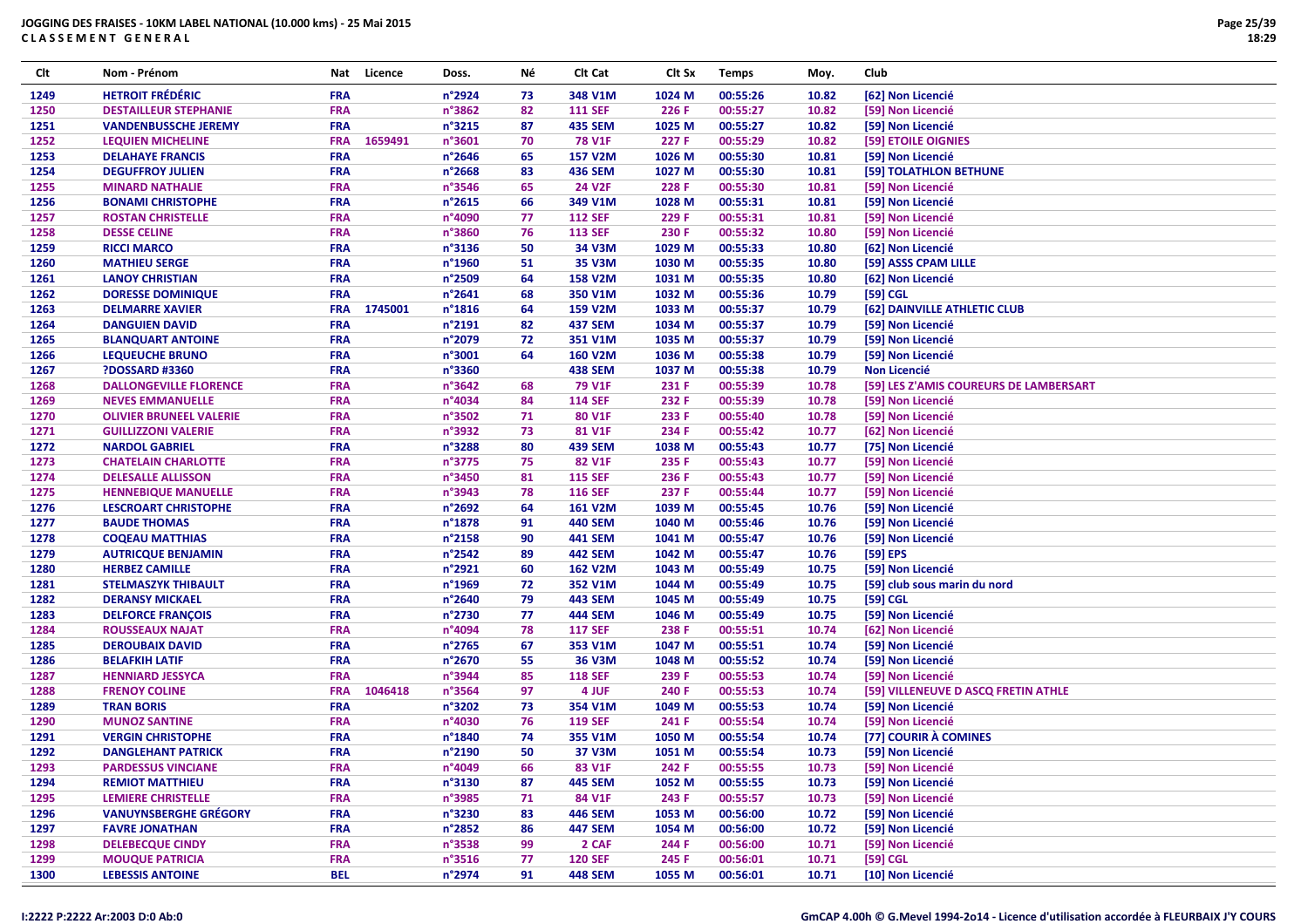| Clt  | Nom - Prénom                                       | Nat        | Licence | Doss.  | Νé | CIt Cat        | CIt Sx | <b>Temps</b> | Moy.           | <b>Club</b>                             |
|------|----------------------------------------------------|------------|---------|--------|----|----------------|--------|--------------|----------------|-----------------------------------------|
| 1301 | <b>JACQUOT CHRISTOPHE</b>                          | <b>FRA</b> |         | n°2936 | 71 | 356 V1M        | 1056 M | 00:56:01     | 10.71          | [59] Non Licencié                       |
| 1302 | <b>SNYKERQUE FREDDY</b>                            | <b>FRA</b> |         | n°3176 | 88 | <b>449 SEM</b> | 1057 M | 00:56:03     | 10.71          | [59] Non Licencié                       |
| 1303 | LEFEBVRE LOQUET NATACHA                            | <b>FRA</b> |         | n°3462 | 74 | 85 V1F         | 246 F  | 00:56:06     | 10.70          | [62] Non Licencié                       |
| 1304 | <b>BROU ALEXANDRE</b>                              | <b>FRA</b> |         | n°2107 | 78 | <b>450 SEM</b> | 1058 M | 00:56:06     | 10.70          | [59] Non Licencié                       |
| 1305 | <b>LECLERCQ SOPHIE</b>                             | <b>FRA</b> |         | n°3969 | 79 | <b>121 SEF</b> | 247 F  | 00:56:08     | 10.69          | [59] Non Licencié                       |
| 1306 | <b>BUCHSENCHUTZ MARION</b>                         | <b>FRA</b> |         | n°3748 | 76 | <b>122 SEF</b> | 248 F  | 00:56:09     | 10.69          | [59] Non Licencié                       |
| 1307 | <b>CHABAS FRÉDÉRIC</b>                             | <b>FRA</b> |         | n°2136 | 72 | 357 V1M        | 1059 M | 00:56:10     | 10.68          | [59] Non Licencié                       |
| 1308 | <b>DELSALLE FATMA</b>                              | <b>FRA</b> |         | n°3834 | 68 | 86 V1F         | 249 F  | 00:56:11     | 10.68          | [59] Non Licencié                       |
| 1309 | <b>POISSONNIER MARTIN</b>                          | <b>FRA</b> |         | n°3104 | 87 | <b>451 SEM</b> | 1060 M | 00:56:15     | 10.67          | [59] Non Licencié                       |
| 1310 | <b>PICHON DORIANNE</b>                             | <b>FRA</b> |         | n°4059 | 86 | <b>123 SEF</b> | 250 F  | 00:56:16     | 10.67          | [59] Non Licencié                       |
| 1311 | <b>MONSOREZ CATHERINE</b>                          | <b>FRA</b> |         | n°3362 | 59 | <b>25 V2F</b>  | 251 F  | 00:56:18     | 10.66          | Non Licencié                            |
| 1312 | <b>SCHMIDT PIERRE</b>                              | <b>FRA</b> |         | n°3165 | 90 | <b>452 SEM</b> | 1061 M | 00:56:19     | 10.66          | [59] Non Licencié                       |
| 1313 | <b>PARENT LAETITIA</b>                             | <b>FRA</b> |         | n°4050 | 75 | 87 V1F         | 252 F  | 00:56:20     | 10.65          | [59] Non Licencié                       |
| 1314 | <b>BOUGER LUDOVIC</b>                              | <b>FRA</b> |         | n°2092 | 81 | <b>453 SEM</b> | 1062 M | 00:56:20     | 10.65          | [59] Non Licencié                       |
| 1315 | <b>DEMAILLY CHRISTINE</b>                          | <b>FRA</b> |         | n°3838 | 75 | 88 V1F         | 253 F  | 00:56:21     | 10.65          | [59] Non Licencié                       |
| 1316 | <b>HOUSSIN JACQUES</b>                             | <b>FRA</b> |         | n°1858 | 64 | 163 V2M        | 1063 M | 00:56:22     | 10.64          | [59] JOGGING DES FRAISES - VERLINGHEM   |
| 1317 | <b>CODEVILLE EMILIE</b>                            | <b>FRA</b> | 1581142 | n°3589 | 85 | <b>124 SEF</b> | 254 F  | 00:56:22     | 10.64          | [59] US MARQUETTE                       |
| 1318 | PEPLOWSKI ALEXANDRE                                | <b>FRA</b> |         | n°3091 | 81 | <b>454 SEM</b> | 1064 M | 00:56:23     | 10.64          | [59] Non Licencié                       |
| 1319 | <b>DANG NATHALIE</b>                               | <b>FRA</b> |         | n°3515 | 81 | <b>125 SEF</b> | 255 F  | 00:56:23     | 10.64          | [59] CGL                                |
| 1320 | <b>WAROQUIER CLAIRE</b>                            | <b>FRA</b> |         | n°4172 | 86 | <b>126 SEF</b> | 256 F  | 00:56:24     | 10.64          |                                         |
| 1321 |                                                    | <b>FRA</b> |         | n°3966 | 68 | 89 V1F         | 257 F  | 00:56:24     |                | [59] Non Licencié                       |
| 1322 | <b>LAVOISY CHRISTELLE</b><br><b>LABORDE FRANCK</b> | <b>FRA</b> |         | n°2588 | 65 | 164 V2M        | 1065 M | 00:56:26     | 10.64<br>10.63 | [59] Non Licencié<br>[59] WATT FOOTING  |
|      |                                                    |            |         |        |    |                |        |              |                |                                         |
| 1323 | <b>HENNERON SEVERINE</b>                           | <b>FRA</b> | 1517283 | n°3584 | 77 | <b>127 SEF</b> | 258 F  | 00:56:26     | 10.63          | [59] AC WAMBRECHIES                     |
| 1324 | <b>SZYMANEK ELISABETH</b>                          | <b>FRA</b> |         | n°4117 | 71 | <b>90 V1F</b>  | 259 F  | 00:56:26     | 10.63          | [59] Non Licencié                       |
| 1325 | <b>TABARY YSOLDE</b>                               | <b>FRA</b> |         | n°4119 | 94 | 8 ESF          | 260 F  | 00:56:27     | 10.63          | [59] Non Licencié                       |
| 1326 | <b>FONTAINE OLYMPE</b>                             | <b>FRA</b> |         | n°3905 | 87 | <b>128 SEF</b> | 261 F  | 00:56:27     | 10.63          | [59] Non Licencié                       |
| 1327 | <b>NUYTTENS LUCIE</b>                              | <b>FRA</b> |         | n°4039 | 86 | <b>129 SEF</b> | 262 F  | 00:56:28     | 10.63          | [59] Non Licencié                       |
| 1328 | <b>VAUTRELLE ALAIN</b>                             | <b>FRA</b> |         | n°2592 | 64 | <b>165 V2M</b> | 1066 M | 00:56:28     | 10.63          | [59] Non Licencié                       |
| 1329 | <b>RABONG SARAH</b>                                | <b>AUT</b> |         | n°4079 | 98 | 3 CAF          | 263 F  | 00:56:28     | 10.63          | [59] Non Licencié                       |
| 1330 | <b>DANCKAERT JEAN-MICHEL</b>                       | <b>FRA</b> |         | n°2188 | 52 | <b>38 V3M</b>  | 1067 M | 00:56:30     | 10.62          | [59] Non Licencié                       |
| 1331 | <b>CLEENEWERCK FRANÇOIS</b>                        | <b>FRA</b> |         | n°1887 | 75 | 358 V1M        | 1068 M | 00:56:30     | 10.62          | [59] Non Licencié                       |
| 1332 | <b>FOULON SEBASTIEN</b>                            | <b>FRA</b> |         | n°2865 | 77 | <b>455 SEM</b> | 1069 M | 00:56:33     | 10.61          | [59] Non Licencié                       |
| 1333 | <b>SAMARCQ GUILLAUME</b>                           | <b>FRA</b> |         | n°2679 | 71 | 359 V1M        | 1070 M | 00:56:33     | 10.61          | [62] UNITED BISCUITS INDUSTRIES DELACRE |
| 1334 | <b>CARRU BRUNO</b>                                 | <b>FRA</b> |         | n°2519 | 64 | 166 V2M        | 1071 M | 00:56:34     | 10.61          | [62] Non Licencié                       |
| 1335 | <b>CORDIER MICHEL</b>                              | <b>FRA</b> |         | n°1842 | 47 | 39 V3M         | 1072 M | 00:56:36     | 10.60          | [59] COURIR A GRAVELINES                |
| 1336 | <b>DECRIEM ERIC</b>                                | <b>FRA</b> |         | n°1844 | 60 | <b>167 V2M</b> | 1073 M | 00:56:36     | 10.60          | [62] COURIR A GRAVELINES                |
| 1337 | <b>ERNEWEIN FLORIANE</b>                           | <b>FRA</b> | 1472153 | n°3580 | 78 | <b>130 SEF</b> | 264 F  | 00:56:36     | 10.60          | [59] LILLE METROPOLE ATHLETISME         |
| 1338 | <b>CARON NATHALIE</b>                              | <b>FRA</b> |         | n°3763 | 63 | <b>26 V2F</b>  | 265 F  | 00:56:37     | 10.60          | [62] Non Licencié                       |
| 1339 | <b>HASSEVELDE SEBASTIEN</b>                        | <b>FRA</b> | 714717  | n°1685 | 77 | <b>456 SEM</b> | 1074 M | 00:56:37     | 10.60          | [59] CLLL ARMENTIERES                   |
| 1340 | <b>RAMON VIVIEN</b>                                | <b>FRA</b> |         | n°1945 | 86 | <b>457 SEM</b> | 1075 M | 00:56:38     | 10.60          | [59] Non Licencié                       |
| 1341 | <b>HERLIN CHRISTOPHE</b>                           | <b>FRA</b> |         | n°2923 | 57 | <b>168 V2M</b> | 1076 M | 00:56:38     | 10.59          | [59] Non Licencié                       |
| 1342 | <b>COLOMER VÉRONIQUE</b>                           | <b>FRA</b> |         | n°3782 | 77 | <b>131 SEF</b> | 266 F  | 00:56:39     | 10.59          | [59] Non Licencié                       |
| 1343 | <b>POREYE PAULINE</b>                              | <b>FRA</b> |         | n°4069 | 86 | <b>132 SEF</b> | 267 F  | 00:56:40     | 10.59          | [59] Non Licencié                       |
| 1344 | <b>WAQUET ANNE-SOPHIE</b>                          | <b>FRA</b> |         | n°4170 | 72 | 91 V1F         | 268 F  | 00:56:40     | 10.59          | [59] Non Licencié                       |
| 1345 | <b>MILLS ELODIE</b>                                | <b>FRA</b> | 1632505 | n°3594 | 85 | <b>133 SEF</b> | 269 F  | 00:56:40     | 10.59          | [59] SI LESAFFRE                        |
| 1346 | <b>NOLAN LAURENT</b>                               | <b>FRA</b> |         | n°2501 | 73 | 360 V1M        | 1077 M | 00:56:42     | 10.58          | [62] Non Licencié                       |
| 1347 | <b>TATAR ALEXIA</b>                                | <b>FRA</b> | 1377456 | n°3575 | 95 | 9 ESF          | 270 F  | 00:56:43     | 10.58          | [59] VILLENEUVE D ASCQ FRETIN ATHLE     |
| 1348 | <b>DAHO OUANASSA</b>                               | <b>FRA</b> |         | n°3644 | 72 | 92 V1F         | 271 F  | 00:56:44     | 10.58          | [59] Non Licencié                       |
| 1349 | <b>VANRENTERGHEM NATHALIE</b>                      | <b>FRA</b> |         | n°4150 | 74 | 93 V1F         | 272 F  | 00:56:44     | 10.58          | [59] Non Licencié                       |
| 1350 | <b>MORIVAL MAGALI</b>                              | <b>FRA</b> | 1683011 | n°3609 | 74 | 94 V1F         | 273 F  | 00:56:44     | 10.58          | [59] HEM ATHLETIC CLUB                  |
| 1351 | <b>DUBOIS ALIX</b>                                 | <b>FRA</b> |         | n°3876 | 87 | <b>134 SEF</b> | 274 F  | 00:56:45     | 10.58          | [59] Non Licencié                       |
| 1352 | <b>MORETTI EMMANUELLE</b>                          | <b>FRA</b> |         | n°4193 | 82 | <b>135 SEF</b> | 275 F  | 00:56:46     | 10.57          | [59] Non Licencié                       |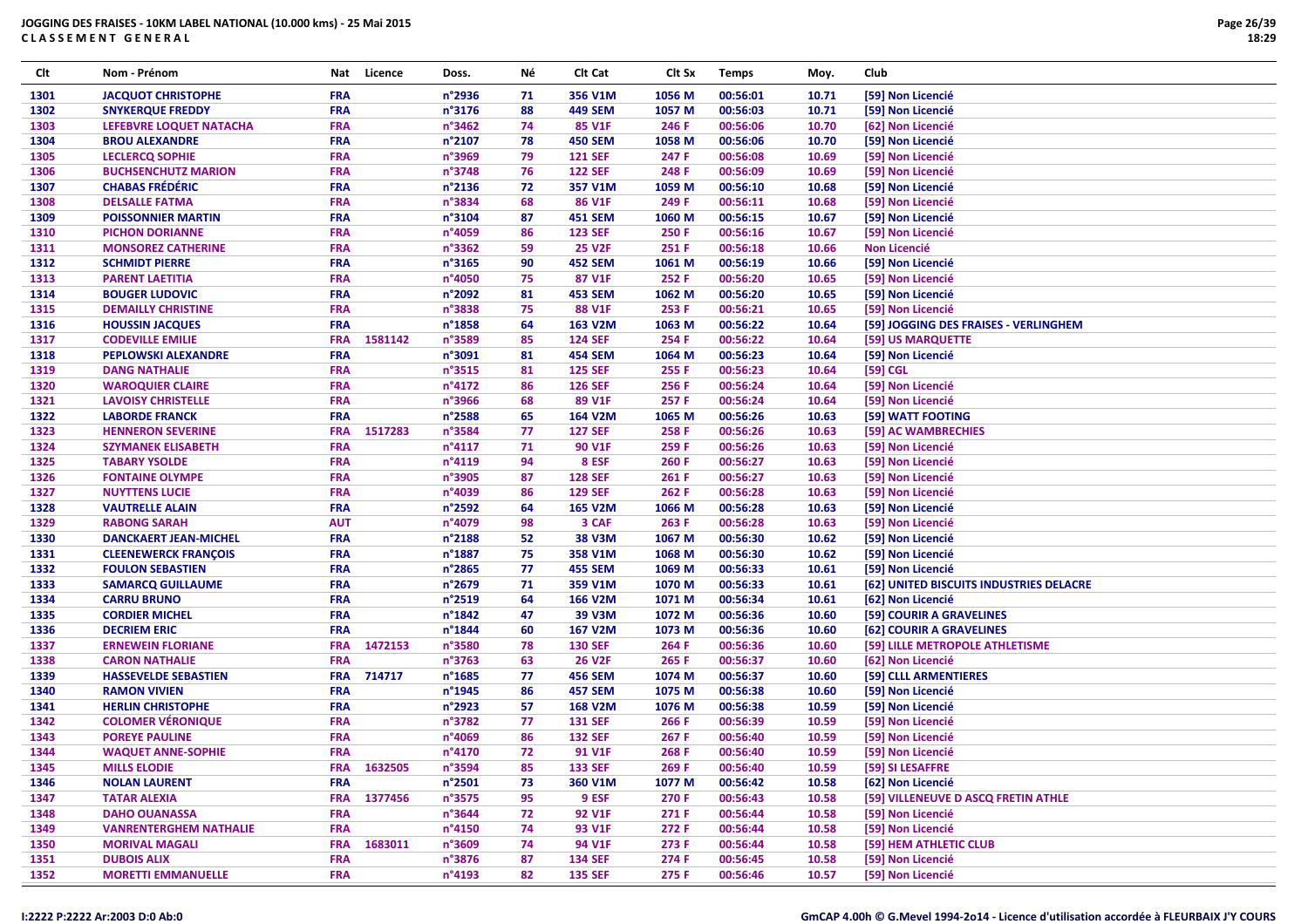| Clt  | Nom - Prénom                     | Nat        | Licence | Doss.            | Νé | Clt Cat        | Clt Sx | <b>Temps</b> | Moy.  | Club                                  |
|------|----------------------------------|------------|---------|------------------|----|----------------|--------|--------------|-------|---------------------------------------|
| 1353 | <b>HANNECART SANDRINE</b>        | <b>FRA</b> |         | n°3936           | 78 | <b>136 SEF</b> | 276 F  | 00:56:47     | 10.57 | [59] Non Licencié                     |
| 1354 | <b>POTENCIER PIERRE</b>          | <b>FRA</b> |         | n°3110           | 85 | <b>458 SEM</b> | 1078 M | 00:56:49     | 10.56 | [59] Non Licencié                     |
| 1355 | <b>SALAZAR VANHOUTTE LUCILIA</b> | FRA        |         | n°3486           | 76 | <b>137 SEF</b> | 277 F  | 00:56:49     | 10.56 | [59] CE TRANSPOLE SECTION JOGGING     |
| 1356 | <b>HERMARY CHARLOTTE</b>         | FRA        |         | n°3948           | 87 | <b>138 SEF</b> | 278 F  | 00:56:49     | 10.56 | [59] Non Licencié                     |
| 1357 | <b>CATOIRE CORINNE</b>           | <b>FRA</b> |         | n°3442           | 60 | <b>27 V2F</b>  | 279 F  | 00:56:50     | 10.56 | [59] AC CHAPELOIS                     |
| 1358 | <b>LEMIERE JEREMY</b>            | <b>FRA</b> |         | n°2993           | 73 | 361 V1M        | 1079 M | 00:56:50     | 10.56 | [59] Non Licencié                     |
| 1359 | <b>NUYTTEN JACQUELINE</b>        | FRA        |         | n°4038           | 54 | <b>5 V3F</b>   | 280 F  | 00:56:51     | 10.56 | [59] Non Licencié                     |
| 1360 | <b>BOYOMO MARIE</b>              | <b>FRA</b> |         | n°3745           | 83 | <b>139 SEF</b> | 281 F  | 00:56:51     | 10.56 | [59] Non Licencié                     |
| 1361 | <b>TROUILLET BENOIT</b>          | <b>FRA</b> |         | n°3205           | 75 | 362 V1M        | 1080 M | 00:56:51     | 10.56 | [59] Non Licencié                     |
| 1362 | <b>CORNU JULIETTE</b>            | FRA        |         | n°3786           | 84 | <b>140 SEF</b> | 282 F  | 00:56:51     | 10.55 | [59] Non Licencié                     |
| 1363 | <b>LEROY CLEMENT</b>             | FRA        |         | n°3002           | 86 | <b>459 SEM</b> | 1081 M | 00:56:51     | 10.55 | [59] Non Licencié                     |
| 1364 | <b>CORTES SANDRA</b>             | <b>FRA</b> |         | n°3787           | 73 | 95 V1F         | 283 F  | 00:56:52     | 10.55 | [59] Non Licencié                     |
| 1365 | <b>OLIVIER AMANDINE</b>          | FRA        |         | n°4043           | 78 | <b>141 SEF</b> | 284 F  | 00:56:52     | 10.55 | [59] Non Licencié                     |
| 1366 | <b>TIUPET MICKAEL</b>            | <b>FRA</b> |         | n°2022           | 74 | 363 V1M        | 1082 M | 00:56:52     | 10.55 | [59] Ussa basket saint André          |
| 1367 | <b>LABARTHE OLIVIER</b>          | <b>FRA</b> |         | n°2952           | 74 | 364 V1M        | 1083 M | 00:56:53     | 10.55 | [59] Non Licencié                     |
| 1368 | <b>LEYSENS FRÉDRIC</b>           | <b>FRA</b> |         | n°3014           | 74 | 365 V1M        | 1084 M | 00:56:55     | 10.54 | [59] Non Licencié                     |
| 1369 | <b>DESTAILLEUR PEGGY</b>         | <b>FRA</b> |         | n°3861           | 73 | 96 V1F         | 285 F  | 00:56:56     | 10.54 | [59] Non Licencié                     |
| 1370 | <b>OSTYN GREGORY</b>             | <b>FRA</b> | 1581151 | n°1763           | 83 | <b>460 SEM</b> | 1085 M | 00:56:56     | 10.54 | [59] PLANETE RUNNING AND WALKING      |
| 1371 | <b>GRILL PASCAL</b>              | <b>FRA</b> |         | n°2894           | 60 | 169 V2M        | 1086 M | 00:56:58     | 10.53 | [59] Non Licencié                     |
| 1372 | <b>SAHRAOUI NADIA</b>            | <b>FRA</b> |         | n°3452           | 73 | 97 V1F         | 286 F  | 00:57:01     | 10.53 | [59] Non Licencié                     |
| 1373 | PIETIN HÉLÈNE                    | FRA        |         | n°3677           | 77 | <b>142 SEF</b> | 287 F  | 00:57:01     | 10.53 | [59] COURIR A COMINES                 |
| 1374 | <b>RAMBUR OLIVIA</b>             | <b>FRA</b> |         | n°4080           | 88 | <b>143 SEF</b> | 288 F  | 00:57:03     | 10.52 | [59] Non Licencié                     |
| 1375 | <b>CORDANI DAVID</b>             | <b>FRA</b> |         | n°1889           | 69 | 366 V1M        | 1087 M | 00:57:05     | 10.51 | [59] Non Licencié                     |
| 1376 | <b>DUCORNEY NADEGE</b>           | FRA        |         | n°3434           | 73 | 98 V1F         | 289 F  | 00:57:05     | 10.51 | [59] Non Licencié                     |
| 1377 | <b>FIGOUREUX SANDRINE</b>        | FRA        |         | n°3436           | 70 | 99 V1F         | 290 F  | 00:57:05     | 10.51 | [59] JEUNESSE CAPPELLOISE ATHLETISME  |
| 1378 | <b>HAZELART CLÉMENT</b>          | <b>FRA</b> |         | n°2911           | 88 | <b>461 SEM</b> | 1088 M | 00:57:06     | 10.51 | [59] Non Licencié                     |
| 1379 | <b>GHESTEM GUILLAUME</b>         | <b>FRA</b> |         | n°2880           | 82 | <b>462 SEM</b> | 1089 M | 00:57:07     | 10.51 | [59] Non Licencié                     |
| 1380 | <b>MASTAIN PIERRE</b>            | <b>FRA</b> |         | n°2547           | 98 | 22 CAM         | 1090 M | 00:57:08     | 10.50 | [62] Non Licencié                     |
| 1381 | <b>DEBURCK JULIE</b>             | FRA        |         | n°3679           | 77 | <b>144 SEF</b> | 291 F  | 00:57:08     | 10.50 | [59] courir à comines                 |
| 1382 | <b>POIX CHRISTINE</b>            | <b>FRA</b> |         | n°3509           | 55 | 6 V3F          | 292 F  | 00:57:08     | 10.50 | [59] Non Licencié                     |
| 1383 | <b>DEVAUX ERIC</b>               | <b>FRA</b> |         | n°1855           | 64 | <b>170 V2M</b> | 1091 M | 00:57:10     | 10.50 | [59] JOGGING DES FRAISES - VERLINGHEM |
| 1384 | <b>VAN LAER SANDRINE</b>         | <b>FRA</b> | 1491048 | n°3497           | 61 | <b>28 V2F</b>  | 293 F  | 00:57:11     | 10.49 | [59] LILLE METROPOLE ATHLETISME       |
| 1385 | <b>BARBREAU ALIX</b>             | <b>FRA</b> |         | n°3717           | 88 | <b>145 SEF</b> | 294 F  | 00:57:14     | 10.48 | [59] Non Licencié                     |
| 1386 | <b>BENNACEUR SARAH</b>           | <b>FRA</b> |         | n°3643           | 81 | <b>146 SEF</b> | 295 F  | 00:57:15     | 10.48 | [59] Non Licencié                     |
| 1387 | <b>BITTOU BORIS</b>              | <b>FRA</b> | 197214  | n°1651           | 69 | 367 V1M        | 1092 M | 00:57:16     | 10.48 | [59] CS IBM NORD NORMANDIE            |
| 1388 | <b>DIETTE PIERRE-LAURENT</b>     | <b>FRA</b> |         | n°2795           | 82 | <b>463 SEM</b> | 1093 M | 00:57:16     | 10.48 | [59] Non Licencié                     |
| 1389 | <b>DIONIS BEATRICE</b>           | <b>FRA</b> |         | n°3869           | 67 | <b>100 V1F</b> | 296 F  | 00:57:16     | 10.48 | [59] Non Licencié                     |
| 1390 | <b>DUBOIS JEAN-MARC</b>          | <b>FRA</b> |         | n°1908           | 75 | 368 V1M        | 1094 M | 00:57:17     | 10.48 | [59] Non Licencié                     |
| 1391 | <b>ROUSSEL PHILIPPE</b>          | <b>FRA</b> | 518192  | $n^{\circ}$ 1648 | 57 | 171 V2M        | 1095 M | 00:57:17     | 10.48 | [59] CS IBM NORD NORMANDIE            |
| 1392 | <b>LEVISSE MARIE</b>             | <b>FRA</b> |         | n°3993           | 82 | <b>147 SEF</b> | 297 F  | 00:57:17     | 10.48 | [59] Non Licencié                     |
| 1393 | <b>RICHET CHRISTOPHE</b>         | <b>FRA</b> |         | n°1956           | 66 | 369 V1M        | 1096 M | 00:57:18     | 10.47 | [59] as sa du hainaut                 |
| 1394 | <b>ZEGHIDA SAMIR</b>             | <b>FRA</b> |         | n°3266           | 67 | 370 V1M        | 1097 M | 00:57:18     | 10.47 | [59] Non Licencié                     |
| 1395 | <b>LACOURTE JEAN-MARC</b>        | <b>FRA</b> |         | n°2957           | 64 | 172 V2M        | 1098 M | 00:57:19     | 10.47 | [59] Non Licencié                     |
| 1396 | <b>TONDEUR HUBERT</b>            | <b>FRA</b> |         | n°3198           | 70 | 371 V1M        | 1099 M | 00:57:22     | 10.46 | [59] Non Licencié                     |
| 1397 | <b>DELEDICQUE VIRGINIE</b>       | <b>FRA</b> |         | n°3823           | 78 | <b>148 SEF</b> | 298 F  | 00:57:22     | 10.46 | [59] Non Licencié                     |
| 1398 | <b>LEZZANI PATRICK</b>           | <b>FRA</b> |         | n°2666           | 57 | 173 V2M        | 1100 M | 00:57:23     | 10.46 | [59] Non Licencié                     |
| 1399 | <b>BAEYENS GRÉGORY</b>           | <b>FRA</b> | 1742047 | $n^{\circ}1811$  | 77 | <b>464 SEM</b> | 1101 M | 00:57:23     | 10.46 | [59] SI LESAFFRE                      |
| 1400 | <b>MOENECLAEY REGIS</b>          | <b>FRA</b> |         | $n^{\circ}$ 2561 | 46 | <b>40 V3M</b>  | 1102 M | 00:57:23     | 10.46 | [59] CEUX DU LAC VILLENEUVE D ASCQ    |
| 1401 | <b>PAUL THIERRY</b>              | <b>FRA</b> |         | n°3086           | 63 | 174 V2M        | 1103 M | 00:57:23     | 10.46 | [59] Non Licencié                     |
| 1402 | <b>HERLIN MARIE-LAURE</b>        | <b>FRA</b> |         | n°3655           | 62 | <b>29 V2F</b>  | 299 F  | 00:57:26     | 10.45 | [59] Non Licencié                     |
| 1403 | <b>AERNOUDTS BERANGERE</b>       | <b>FRA</b> |         | n°3503           | 93 | <b>10 ESF</b>  | 300 F  | 00:57:28     | 10.44 | [59] Non Licencié                     |
| 1404 | <b>VANDENDRIESSCHE LAURE</b>     | <b>FRA</b> |         | n°4138           | 86 | <b>149 SEF</b> | 301 F  | 00:57:28     | 10.44 | [59] Non Licencié                     |
|      |                                  |            |         |                  |    |                |        |              |       |                                       |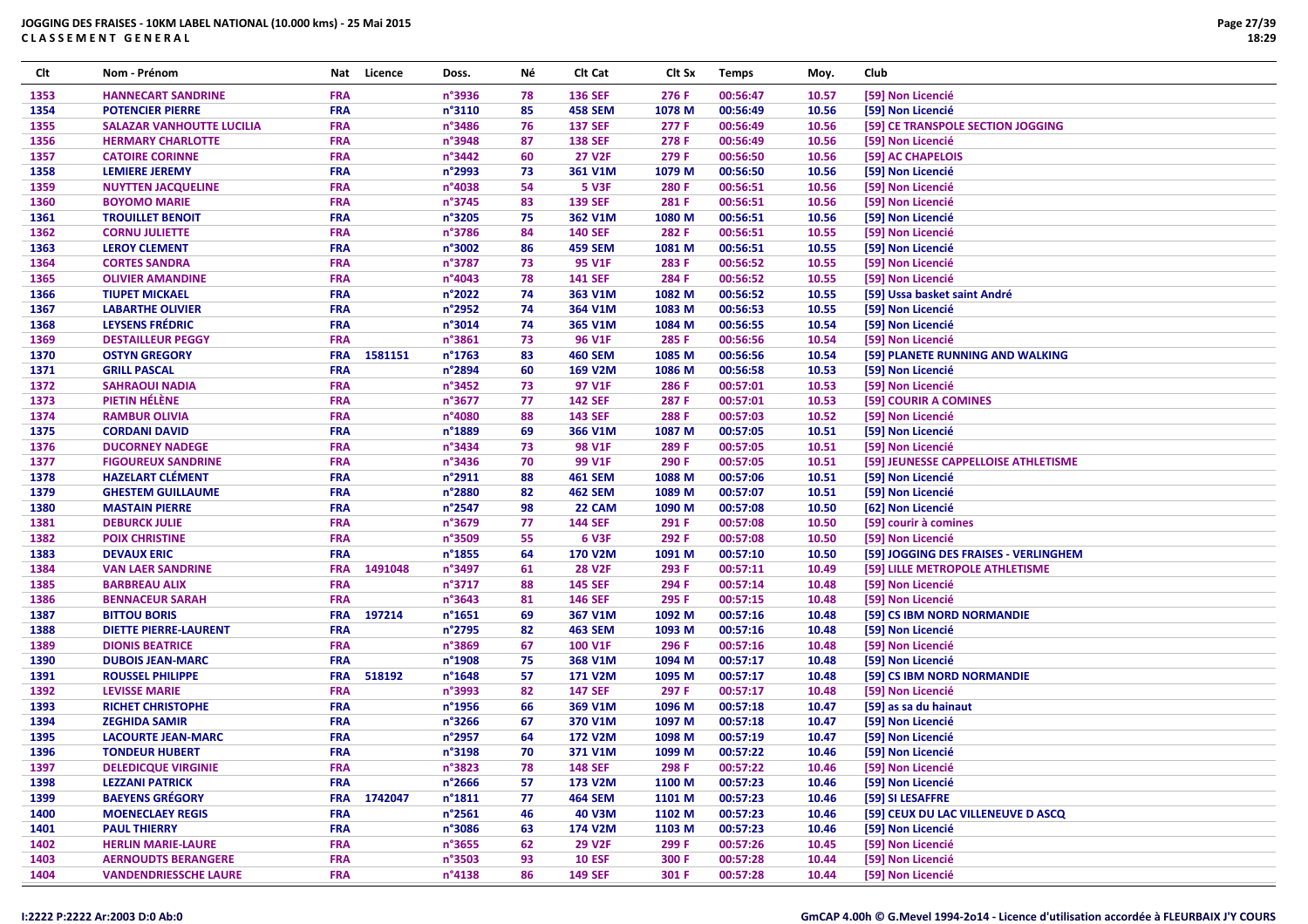| Clt  | Nom - Prénom                    | Nat        | Licence     | Doss.            | Νé | Clt Cat            | Clt Sx | <b>Temps</b> | Moy.  | Club                                    |
|------|---------------------------------|------------|-------------|------------------|----|--------------------|--------|--------------|-------|-----------------------------------------|
| 1405 | <b>VANHAUWAERT AMANDINE</b>     | <b>FRA</b> |             | n°4147           | 85 | <b>150 SEF</b>     | 302 F  | 00:57:28     | 10.44 | [59] Non Licencié                       |
| 1406 | <b>STELANDRE JEREMIE</b>        | <b>FRA</b> |             | n°2662           | 84 | <b>465 SEM</b>     | 1104 M | 00:57:29     | 10.44 | [59] Non Licencié                       |
| 1407 | <b>CLEP JEAN-JACQUES</b>        | <b>FRA</b> | 207167      | $n^{\circ}$ 1642 | 52 | 41 V3M             | 1105 M | 00:57:29     | 10.44 | [59] JOGGING AVENTURE RONCQUOISE        |
| 1408 | <b>SNYKERQUE RUDY</b>           | <b>FRA</b> | T193602     | $n^{\circ}$ 1826 | 61 | <b>175 V2M</b>     | 1106 M | 00:57:29     | 10.44 | [59] PASS'RUNNING                       |
| 1409 | <b>BRISSET PATRICIA</b>         | <b>FRA</b> | 1742246     | n°3624           | 67 | 101 V1F            | 303 F  | 00:57:30     | 10.44 | [80] PERONNE ATHLETISME CLUB            |
| 1410 | <b>RICHET VALERIE</b>           | <b>FRA</b> |             | n°3672           | 68 | <b>102 V1F</b>     | 304 F  | 00:57:30     | 10.43 | [59] as sa du hainaut                   |
| 1411 | <b>STANGRET JORDAN</b>          | <b>FRA</b> |             | n°3179           | 89 | <b>466 SEM</b>     | 1107 M | 00:57:31     | 10.43 | [59] Non Licencié                       |
| 1412 | <b>HERNU CAMILLE</b>            | <b>FRA</b> |             | n°3949           | 81 | <b>151 SEF</b>     | 305 F  | 00:57:31     | 10.43 | [59] Non Licencié                       |
| 1413 | <b>DELMOTTE CHRISTINE</b>       | <b>FRA</b> |             | n°3830           | 65 | <b>30 V2F</b>      | 306 F  | 00:57:32     | 10.43 | [59] Non Licencié                       |
| 1414 | <b>PESCHLER CORINNE</b>         | <b>FRA</b> |             | n°4053           | 73 | 103 V1F            | 307 F  | 00:57:33     | 10.43 | [59] Non Licencié                       |
| 1415 | <b>MORLIGHEM STEPHANIE</b>      | <b>FRA</b> | 1691339     | n°3610           | 75 | 104 V1F            | 308 F  | 00:57:33     | 10.43 | [59] US MARQUETTE                       |
| 1416 | <b>DARAUX NICOLE</b>            | <b>FRA</b> |             | n°3802           | 65 | 31 V2F             | 309 F  | 00:57:33     | 10.43 | [62] Non Licencié                       |
| 1417 | <b>POLLET GAËLLE</b>            | <b>FRA</b> |             | n°4065           | 64 | <b>32 V2F</b>      | 310 F  | 00:57:33     | 10.43 | [59] Non Licencié                       |
| 1418 | <b>BIDAUD JEAN-MARC</b>         | <b>FRA</b> |             | n°2076           | 65 | 176 V2M            | 1108 M | 00:57:33     | 10.43 | [59] Non Licencié                       |
| 1419 | <b>CRESPEL AURÉLIE</b>          | <b>FRA</b> |             | n°3793           | 79 | <b>152 SEF</b>     | 311 F  | 00:57:34     | 10.43 | [59] Non Licencié                       |
| 1420 | <b>POTEAUX YANÈLE</b>           | <b>FRA</b> |             | n°4071           | 81 | <b>153 SEF</b>     | 312 F  | 00:57:34     | 10.42 | [59] Non Licencié                       |
| 1421 | <b>FIXARD ANNE</b>              | <b>FRA</b> |             | n°3902           | 70 | 105 V1F            | 313 F  | 00:57:36     | 10.42 | [59] Non Licencié                       |
| 1422 | <b>WATHIER HUBERT</b>           | <b>FRA</b> |             | n°3259           | 68 | 372 V1M            | 1109 M | 00:57:37     | 10.41 | [59] Non Licencié                       |
| 1423 | <b>ALLARD FRÉDÉRIC</b>          | <b>FRA</b> |             | n°2036           | 86 | <b>467 SEM</b>     | 1110 M | 00:57:40     | 10.41 | [59] Non Licencié                       |
| 1424 | <b>DELAVEAU CLAUDE</b>          | <b>FRA</b> |             | n°2720           | 79 | <b>468 SEM</b>     | 1111 M | 00:57:40     | 10.41 | [59] Non Licencié                       |
| 1425 | <b>MADAU ANNIE</b>              | <b>FRA</b> | 1667220     | n°3602           | 65 | 33 V2F             | 314 F  | 00:57:40     | 10.41 | [59] PLANETE RUNNING AND WALKING        |
| 1426 | <b>MULLER FABRICE</b>           | <b>FRA</b> |             | n°1847           | 74 | 373 V1M            | 1112 M | 00:57:41     | 10.40 | [59] COURIR A GRAVELINES                |
| 1427 | <b>BONAMI STEPHANIE</b>         | <b>FRA</b> |             | n°3423           | 76 | <b>154 SEF</b>     | 315 F  | 00:57:43     | 10.40 | [59] RUNINGHEM                          |
| 1428 | <b>MUTO MARIE</b>               | <b>FRA</b> |             | n°4032           | 82 | <b>155 SEF</b>     | 316 F  | 00:57:43     | 10.40 |                                         |
|      |                                 | <b>FRA</b> |             | n°3015           |    |                    |        |              |       | [59] Non Licencié                       |
| 1429 | <b>LEZY STEPHANE</b>            | <b>FRA</b> |             |                  | 74 | 374 V1M            | 1113 M | 00:57:43     | 10.40 | [59] Non Licencié                       |
| 1430 | <b>DENIES AMANDINE</b>          | <b>BEL</b> |             | n°3647<br>n°3689 | 79 | <b>156 SEF</b>     | 317 F  | 00:57:44     | 10.39 | [59] Non Licencié                       |
| 1431 | <b>RASSALLE PATRICIA</b>        |            |             |                  | 67 | 106 V1F            | 318 F  | 00:57:45     | 10.39 | [77] jcluingne                          |
| 1432 | <b>LASSEAUX MARC</b>            | <b>FRA</b> |             | n°2969           | 53 | <b>42 V3M</b>      | 1114 M | 00:57:46     | 10.39 | [59] Non Licencié                       |
| 1433 | <b>LEFEBVRE AURELIE</b>         | <b>FRA</b> |             | n°3973           | 81 | <b>157 SEF</b>     | 319 F  | 00:57:46     | 10.39 | [59] Non Licencié                       |
| 1434 | <b>DECRIEM MICHAEL</b>          | <b>FRA</b> |             | n°2703           | 72 | 375 V1M            | 1115 M | 00:57:47     | 10.39 | [59] Non Licencié                       |
| 1435 | <b>LAURENS EDITH</b>            | <b>FRA</b> |             | n°3419           | 61 | 34 V2F             | 320 F  | 00:57:47     | 10.39 | [59] JOGGING CLUB SRD                   |
| 1436 | <b>LANGAGNE FRANCOISE</b>       | <b>FRA</b> |             | n°3418           | 61 | 35 V2F             | 321 F  | 00:57:49     | 10.38 | [59] JOGGING CLUB SRD                   |
| 1437 | <b>MANTEAU CHARLOTTE</b>        | <b>FRA</b> |             | n°4007           | 92 | <b>158 SEF</b>     | 322 F  | 00:57:51     | 10.37 | [59] Non Licencié                       |
| 1438 | <b>MATYCZYK ÉMILIE</b>          | <b>FRA</b> |             | $n^{\circ}4016$  | 80 | <b>159 SEF</b>     | 323 F  | 00:57:51     | 10.37 | [59] Non Licencié                       |
| 1439 | <b>ACQUAERT MARC</b>            | <b>FRA</b> |             | n°2031           | 50 | 43 V3M             | 1116 M | 00:57:51     | 10.37 | [59] Non Licencié                       |
| 1440 | <b>LEGRAND THOMAS</b>           | <b>FRA</b> |             | n°2986           | 86 | <b>469 SEM</b>     | 1117 M | 00:57:51     | 10.37 | [59] Non Licencié                       |
| 1441 | <b>DELOBEL JÉROME</b>           | <b>FRA</b> |             | n°2734           | 89 | <b>470 SEM</b>     | 1118 M | 00:57:51     | 10.37 | [59] Non Licencié                       |
| 1442 | <b>DEJONGH LUDOVIC</b>          | <b>FRA</b> |             | $n^{\circ}2712$  | 76 | <b>471 SEM</b>     | 1119 M | 00:57:53     | 10.37 | [59] Non Licencié                       |
| 1443 | <b>CARRE BÉRENGÈRE</b>          | <b>FRA</b> |             | n°3637           | 80 | <b>160 SEF</b>     | 324 F  | 00:57:53     | 10.37 | <b>JOGGING DES FRAISES - VERLINGHEM</b> |
| 1444 | <b>STEPHANE BERLAND</b>         | <b>FRA</b> |             | n°3180           | 74 | 376 V1M            | 1120 M | 00:57:54     | 10.37 | [59] Non Licencié                       |
| 1445 | <b>DELEZENNE CHARLOTTE</b>      | <b>FRA</b> |             | n°3470           | 71 | <b>107 V1F</b>     | 325 F  | 00:57:54     | 10.36 | [59] Non Licencié                       |
| 1446 | <b>DERAM CHRISTOPHE</b>         | <b>FRA</b> |             | n°2761           | 73 | 377 V1M            | 1121 M | 00:57:54     | 10.36 | [59] Non Licencié                       |
| 1447 | <b>ARNAUD LAETITIA</b>          | <b>FRA</b> |             | n°3710           | 89 | <b>161 SEF</b>     | 326 F  | 00:57:55     | 10.36 | [59] Non Licencié                       |
| 1448 | <b>TEBAR YANNICK</b>            | <b>FRA</b> | 1678053     | n°3607           | 68 | 108 V1F            | 327 F  | 00:57:55     | 10.36 | [59] PLANETE RUNNING AND WALKING        |
| 1449 | <b>PONSEEL MONIQUE</b>          | <b>FRA</b> |             | n°3683           | 62 | 36 V <sub>2F</sub> | 328 F  | 00:57:55     | 10.36 | [59] courir au mont des cats            |
| 1450 | <b>LEPOT CATHERINE</b>          | <b>FRA</b> | 1479465     | n°3581           | 54 | <b>7 V3F</b>       | 329 F  | 00:57:56     | 10.36 | [59] LILLE METROPOLE ATHLETISME         |
| 1451 | <b>HANCQUART GEORGES FRANCK</b> | <b>FRA</b> |             | $n^{\circ}$ 2636 | 62 | 177 V2M            | 1122 M | 00:57:57     | 10.36 | [59] RUN SANTE                          |
| 1452 | <b>SMAIL ALI</b>                | <b>FRA</b> |             | n°3175           | 58 | <b>178 V2M</b>     | 1123 M | 00:57:58     | 10.35 | [59] Non Licencié                       |
| 1453 | <b>PETIT MAGALIE</b>            | <b>FRA</b> |             | n°4054           | 74 | 109 V1F            | 330 F  | 00:57:59     | 10.35 | [59] Non Licencié                       |
| 1454 | <b>SIRBU FRANCOIS</b>           | <b>FRA</b> |             | n°3172           | 73 | 378 V1M            | 1124 M | 00:57:59     | 10.35 | [59] Non Licencié                       |
| 1455 | <b>GRUSON AURELIE</b>           | <b>FRA</b> |             | n°3930           | 71 | <b>110 V1F</b>     | 331 F  | 00:58:00     | 10.35 | [59] Non Licencié                       |
| 1456 | <b>DELETREZ FABIEN</b>          |            | FRA 1223572 | n°1709           | 73 | 379 V1M            | 1125 M | 00:58:00     | 10.35 | [59] LAMBERSART ATHLETISME              |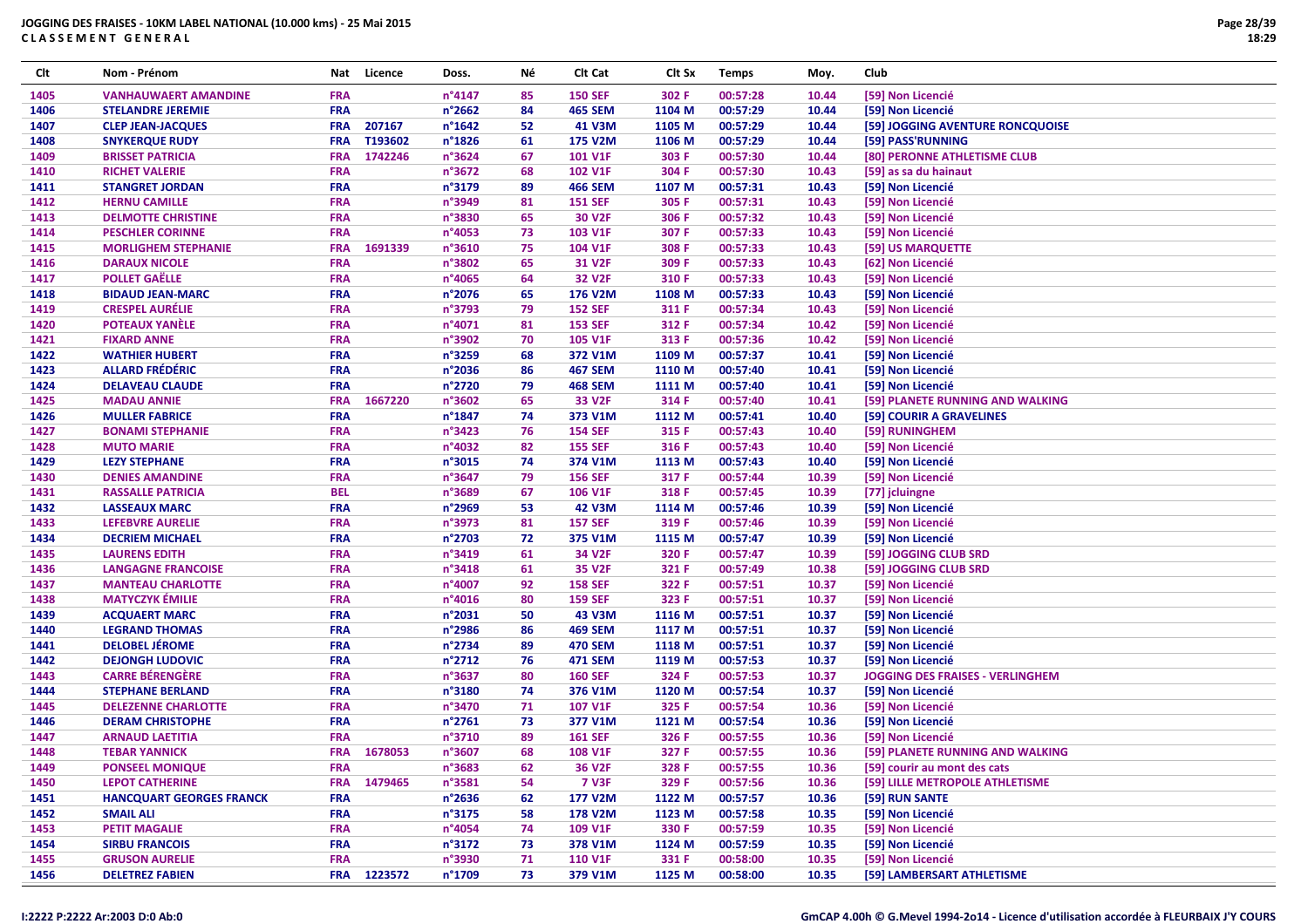| Clt  | Nom - Prénom                   | Nat        | Licence | Doss.            | Νé | Clt Cat            | Clt Sx | <b>Temps</b> | Moy.  | Club                                    |
|------|--------------------------------|------------|---------|------------------|----|--------------------|--------|--------------|-------|-----------------------------------------|
| 1457 | <b>HOSTE GEGOIRE</b>           | <b>FRA</b> |         | n°2930           | 73 | 380 V1M            | 1126 M | 00:58:00     | 10.35 | [59] Non Licencié                       |
| 1458 | <b>BRASSART MICKAEL</b>        | <b>FRA</b> |         | n°1994           | 77 | <b>472 SEM</b>     | 1127 M | 00:58:02     | 10.34 | [59] HandBall Club Armentières          |
| 1459 | <b>VANTEUX SEBASTIEN</b>       | <b>FRA</b> |         | n°2625           | 78 | <b>473 SEM</b>     | 1128 M | 00:58:02     | 10.34 | [59] Non Licencié                       |
| 1460 | <b>RYBINSKI CELINE</b>         | FRA        |         | n°4097           | 71 | <b>111 V1F</b>     | 332 F  | 00:58:03     | 10.34 | [59] Non Licencié                       |
| 1461 | <b>DUTHILLEUL DIMITRI</b>      | <b>FRA</b> | 1601241 | n°1768           | 81 | <b>474 SEM</b>     | 1129 M | 00:58:03     | 10.34 | [59] HAUBOURDIN LOOS WATTIGNIES ATH     |
| 1462 | <b>MARTINAGE CAROLINE</b>      | <b>FRA</b> |         | $n^{\circ}4012$  | 74 | <b>112 V1F</b>     | 333 F  | 00:58:03     | 10.34 | [59] Non Licencié                       |
| 1463 | <b>TRACHE JEAN LUC</b>         | <b>FRA</b> |         | n°2537           | 60 | 179 V2M            | 1130 M | 00:58:04     | 10.34 | [59] Non Licencié                       |
| 1464 | <b>ROGALSKI JEROME</b>         | <b>FRA</b> |         | n°2678           | 72 | 381 V1M            | 1131 M | 00:58:04     | 10.34 | [62] UNITED BISCUITS INDUSTRIES DELACRE |
| 1465 | <b>FLORIN CORINNE</b>          | <b>FRA</b> | 1648863 | n°3473           | 65 | 37 V2F             | 334 F  | 00:58:05     | 10.33 | [59] JOGGING AVENTURE RONCQUOISE        |
| 1466 | LEMPEREUR LAETITIA             | <b>FRA</b> | 1721153 | n°3447           | 66 | <b>113 V1F</b>     | 335 F  | 00:58:05     | 10.33 | [59] LILLE METROPOLE ATHLETISME         |
| 1467 | <b>DROUPSY JONATHAN</b>        | <b>FRA</b> |         | n°2807           | 86 | <b>475 SEM</b>     | 1132 M | 00:58:08     | 10.32 | [59] Non Licencié                       |
| 1468 | <b>CONAN ELENA</b>             | <b>FRA</b> |         | n°3783           | 79 | <b>162 SEF</b>     | 336 F  | 00:58:09     | 10.32 | [59] Non Licencié                       |
| 1469 | <b>DELWAL CLAIRE</b>           | <b>FRA</b> |         | n°3837           | 78 | <b>163 SEF</b>     | 337 F  | 00:58:09     | 10.32 | [59] Non Licencié                       |
| 1470 | <b>HAUTEKEETE CLÉMENCE</b>     | <b>FRA</b> |         | n°3653           | 89 | <b>164 SEF</b>     | 338 F  | 00:58:10     | 10.32 | [59] Non Licencié                       |
| 1471 | <b>GILLIOT WALTER</b>          | FRA        |         | n°2883           | 74 | 382 V1M            | 1133 M | 00:58:12     | 10.31 | [59] Non Licencié                       |
| 1472 | <b>LANGAGNE ROGER</b>          | <b>FRA</b> |         | n°2515           | 58 | <b>180 V2M</b>     | 1134 M | 00:58:13     | 10.31 | [59] JOGGING CLUB SRD                   |
| 1473 | <b>DUPIRE ANNE-SOPHIE</b>      | <b>FRA</b> |         | n°3883           | 67 | <b>114 V1F</b>     | 339 F  | 00:58:14     | 10.31 | [59] Non Licencié                       |
| 1474 | <b>LEROUGE DELPHINE</b>        | <b>FRA</b> |         | n°3986           | 76 | <b>165 SEF</b>     | 340 F  | 00:58:14     | 10.30 | [59] Non Licencié                       |
| 1475 | <b>RABAEY YANNICK</b>          | FRA        |         | n°3287           | 74 | 383 V1M            | 1135 M | 00:58:15     | 10.30 | [59] Non Licencié                       |
| 1476 | <b>COUROT FLORENCE</b>         | <b>FRA</b> |         | n°3789           | 74 | <b>115 V1F</b>     | 341 F  | 00:58:15     | 10.30 | [59] Non Licencié                       |
| 1477 | <b>LEMAHIEU CHRISTINE</b>      | <b>FRA</b> |         | n°3543           | 65 | <b>38 V2F</b>      | 342 F  | 00:58:15     | 10.30 | [59] CE EFS NORD DE FRANCE              |
| 1478 | <b>DELPORTE FANNY</b>          | FRA        |         | n°3673           | 73 | <b>116 V1F</b>     | 343 F  | 00:58:17     | 10.30 | [59] ASES                               |
| 1479 | <b>WARTEL WILLY</b>            | <b>FRA</b> |         | n°3257           | 79 | <b>476 SEM</b>     | 1136 M | 00:58:19     | 10.29 | [59] Non Licencié                       |
| 1480 | <b>MARTRA ALEXANDRE</b>        | <b>FRA</b> |         | n°2227           | 81 | <b>477 SEM</b>     | 1137 M | 00:58:19     | 10.29 | [59] Non Licencié                       |
| 1481 | <b>LOISEL SOPHIE</b>           | FRA        |         | n°4000           | 73 | <b>117 V1F</b>     | 344 F  | 00:58:19     | 10.29 | [59] Non Licencié                       |
| 1482 | <b>DELABY ANNE-BÉRENGÈRE</b>   | <b>FRA</b> |         | n°3817           | 73 | <b>118 V1F</b>     | 345 F  | 00:58:19     | 10.29 | [59] Non Licencié                       |
| 1483 | <b>LECLERCQ JEAN-CLAUDE</b>    | FRA        |         | n°2978           | 68 | 384 V1M            | 1138 M | 00:58:22     | 10.28 | [59] Non Licencié                       |
| 1484 | <b>SABRE JULIE</b>             | FRA        |         | n°4099           | 73 | <b>119 V1F</b>     | 346 F  | 00:58:22     | 10.28 | [59] Non Licencié                       |
| 1485 | <b>HUYGHE HELENE</b>           | FRA        |         | n°3361           | 81 | <b>166 SEF</b>     | 347 F  | 00:58:24     | 10.28 | <b>Non Licencié</b>                     |
| 1486 | <b>TRILLON STEPHANE</b>        | FRA        |         | n°3204           | 70 | 385 V1M            | 1139 M | 00:58:24     | 10.28 | [62] Non Licencié                       |
| 1487 | <b>DECROIX AURORE</b>          | <b>FRA</b> |         | n°3812           | 85 | <b>167 SEF</b>     | 348 F  | 00:58:27     | 10.27 | [59] Non Licencié                       |
| 1488 | <b>SCHERPEREEL OLIVIER</b>     | <b>FRA</b> |         | n°3163           | 72 | 386 V1M            | 1140 M | 00:58:28     | 10.26 | [59] Non Licencié                       |
| 1489 | <b>TEALDO AUDREY</b>           | <b>FRA</b> |         | n°4121           | 84 | <b>168 SEF</b>     | 349 F  | 00:58:28     | 10.26 | [59] Non Licencié                       |
| 1490 | <b>LEGIER DIDIER</b>           | <b>FRA</b> | 440101  | n°1670           | 57 | <b>181 V2M</b>     | 1141 M | 00:58:30     | 10.26 | [59] AC WAMBRECHIES                     |
| 1491 | <b>COQUEL DELPHINE</b>         | FRA        |         | n°4198           | 75 | 120 V1F            | 350 F  | 00:58:31     | 10.25 | [59] Non Licencié                       |
| 1492 | <b>REGUIEG SARHA</b>           | <b>FRA</b> |         | n°4083           | 96 | 5 JUF              | 351 F  | 00:58:32     | 10.25 | [59] Non Licencié                       |
| 1493 | <b>UYTTERHAEGEN SOPHIE</b>     | <b>FRA</b> |         | n°4131           | 76 | <b>169 SEF</b>     | 352 F  | 00:58:32     | 10.25 | [59] Non Licencié                       |
| 1494 | <b>DEBAL DALILA</b>            | <b>FRA</b> | 1696245 | n°3613           | 85 | <b>170 SEF</b>     | 353 F  | 00:58:34     | 10.25 | [59] LILLE METROPOLE ATHLETISME         |
| 1495 | <b>NAVELLIER ELODIE</b>        | <b>FRA</b> |         | n°3661           | 77 | <b>171 SEF</b>     | 354 F  | 00:58:37     | 10.24 | [62] Non Licencié                       |
| 1496 | <b>MILLOT THOMAS</b>           | <b>FRA</b> |         | n°3363           | 96 | <b>16 JUM</b>      | 1142 M | 00:58:38     | 10.23 | <b>Non Licencié</b>                     |
| 1497 | <b>MYLLER ELODIE</b>           | <b>FRA</b> |         | n°4033           | 78 | <b>172 SEF</b>     | 355 F  | 00:58:39     | 10.23 | [59] Non Licencié                       |
| 1498 | <b>RENIER VERONIQUE</b>        | <b>FRA</b> | 1731488 | n°3618           | 59 | 39 V <sub>2F</sub> | 356 F  | 00:58:39     | 10.23 | [59] LILLE METROPOLE ATHLETISME         |
| 1499 | <b>DEPREZ PIERRE</b>           | <b>FRA</b> |         | n°2758           | 92 | <b>478 SEM</b>     | 1143 M | 00:58:41     | 10.23 | [59] Non Licencié                       |
| 1500 | <b>NAYE MICHEL</b>             | <b>FRA</b> | 976444  | n°1690           | 57 | <b>182 V2M</b>     | 1144 M | 00:58:42     | 10.22 | [59] SI LESAFFRE                        |
| 1501 | <b>SAHRAOUI SONIA</b>          | <b>FRA</b> |         | n°3451           | 87 | <b>173 SEF</b>     | 357 F  | 00:58:43     | 10.22 | [59] Non Licencié                       |
| 1502 | <b>DOURNEL JULIETTE</b>        | <b>FRA</b> |         | n°3875           | 92 | <b>174 SEF</b>     | 358 F  | 00:58:44     | 10.22 | [59] Non Licencié                       |
| 1503 | <b>GODAER SÉBASTIEN</b>        | <b>FRA</b> |         | n°2889           | 78 | 479 SEM            | 1145 M | 00:58:44     | 10.22 | [59] Non Licencié                       |
| 1504 | <b>VANCAUWENBERGHE LAURENT</b> | <b>FRA</b> |         | n°3285           | 78 | <b>480 SEM</b>     | 1146 M | 00:58:45     | 10.21 | [59] RUN SANTE                          |
| 1505 | <b>COCHEZ MYRIAM</b>           | <b>FRA</b> |         | n°3453           | 62 | <b>40 V2F</b>      | 359 F  | 00:58:50     | 10.20 | [59] Non Licencié                       |
| 1506 | <b>BARBEZ CLEMENCE</b>         | <b>FRA</b> |         | n°3685           | 95 | <b>11 ESF</b>      | 360 F  | 00:58:50     | 10.20 | $[59]$ FFT                              |
| 1507 | <b>DEPUYDT ANTOINE</b>         | <b>FRA</b> |         | $n^{\circ}$ 2651 | 84 | <b>481 SEM</b>     | 1147 M | 00:58:52     | 10.19 | [59] LES ATREBATES DE VERLINGHEM        |
| 1508 | <b>ORAN CLAUDE</b>             | <b>FRA</b> |         | n°3080           | 62 | 183 V2M            | 1148 M | 00:58:53     | 10.19 | [59] Non Licencié                       |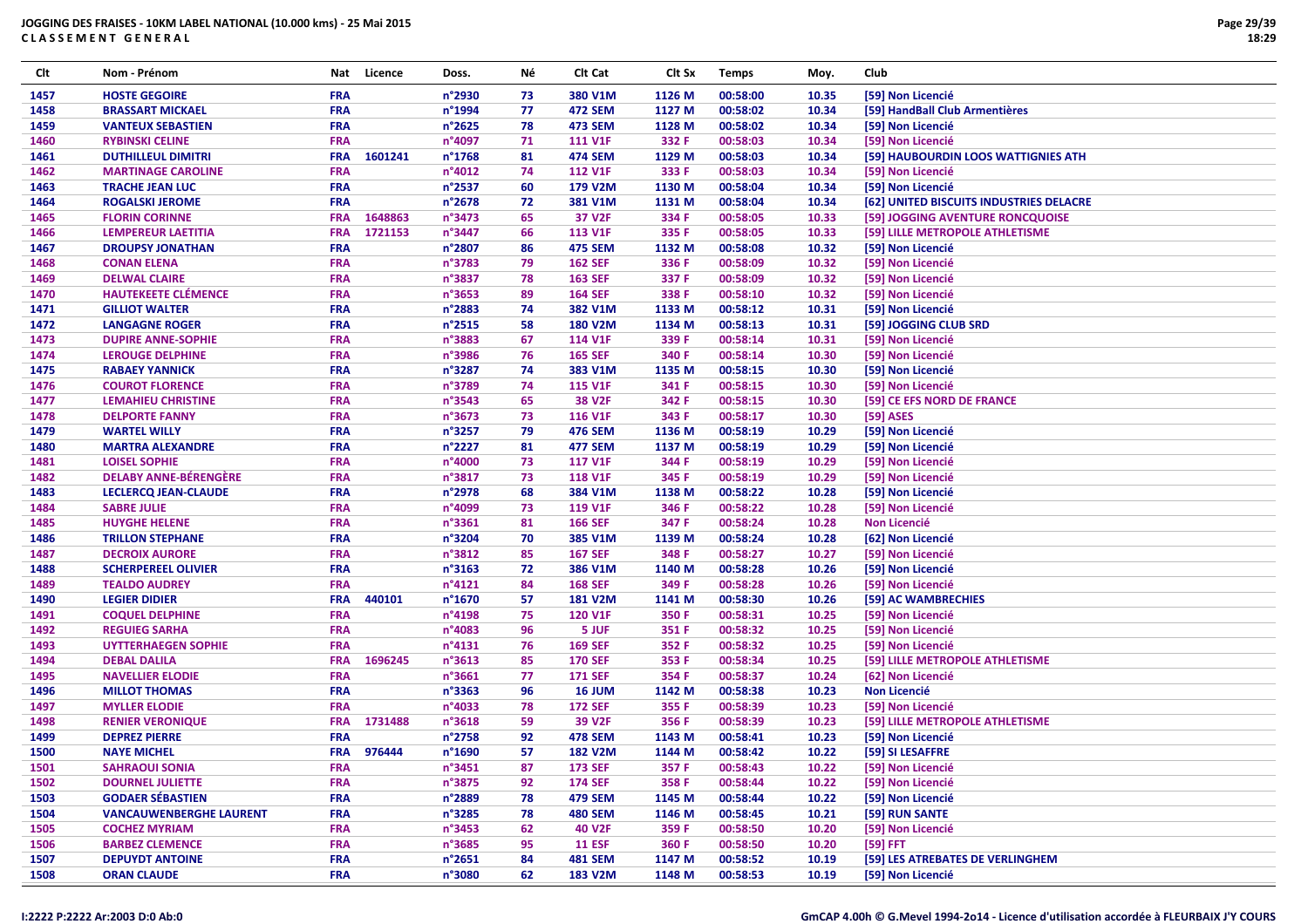| Clt  | Nom - Prénom                    | Nat        | Licence     | Doss.            | Νé | Clt Cat        | Clt Sx | <b>Temps</b> | Moy.  | Club                                  |
|------|---------------------------------|------------|-------------|------------------|----|----------------|--------|--------------|-------|---------------------------------------|
| 1509 | <b>VERSTAEVEL CECILE</b>        | <b>FRA</b> |             | n°3668           | 71 | <b>121 V1F</b> | 361 F  | 00:58:54     | 10.19 | [62] Non Licencié                     |
| 1510 | <b>CAPRON MARIE</b>             | <b>FRA</b> |             | n°3760           | 84 | <b>175 SEF</b> | 362 F  | 00:58:55     | 10.18 | [59] Non Licencié                     |
| 1511 | <b>CORDONNIER CHRISTOPHE</b>    | <b>FRA</b> |             | $n^{\circ}2161$  | 68 | 387 V1M        | 1149 M | 00:58:56     | 10.18 | [59] Non Licencié                     |
| 1512 | <b>VERHAEGHE DOMINIQUE</b>      | <b>FRA</b> |             | n°3237           | 59 | <b>184 V2M</b> | 1150 M | 00:58:57     | 10.18 | [59] Non Licencié                     |
| 1513 | <b>DEQUIREZ MARINE</b>          | <b>FRA</b> |             | n°3847           | 89 | <b>176 SEF</b> | 363 F  | 00:58:57     | 10.18 | [59] Non Licencié                     |
| 1514 | <b>LOCQUET OLIVIER</b>          | <b>FRA</b> |             | n°3019           | 61 | <b>185 V2M</b> | 1151 M | 00:59:04     | 10.16 | [59] Non Licencié                     |
| 1515 | <b>CREVITS MATHILDE</b>         | <b>FRA</b> |             | n°3794           | 90 | <b>177 SEF</b> | 364 F  | 00:59:05     | 10.16 | [59] Non Licencié                     |
| 1516 | <b>MEUNIER EVELYNE</b>          | <b>FRA</b> | 1435327     | n°3577           | 47 | <b>8 V3F</b>   | 365 F  | 00:59:05     | 10.16 | [62] GOHELLE ATHLETISME               |
| 1517 | <b>CHARLET SANDRINE</b>         | <b>FRA</b> |             | n°3773           | 72 | <b>122 V1F</b> | 366 F  | 00:59:07     | 10.15 | [62] Non Licencié                     |
| 1518 | <b>VAILLANT DAVID</b>           | <b>FRA</b> |             | n°3206           | 79 | <b>482 SEM</b> | 1152 M | 00:59:07     | 10.15 | [59] Non Licencié                     |
| 1519 | <b>MASSOUILLE GWENOLA</b>       | <b>FRA</b> |             | n°3542           | 76 | <b>178 SEF</b> | 367 F  | 00:59:08     | 10.15 | [59] Non Licencié                     |
| 1520 | <b>MASTAIN YVES</b>             | <b>FRA</b> |             | $n^{\circ}$ 2546 | 71 | 388 V1M        | 1153 M | 00:59:09     | 10.15 | [62] Non Licencié                     |
| 1521 | <b>DESCAMPS VALERIE</b>         | <b>FRA</b> | 1674981     | n°3604           | 69 | <b>123 V1F</b> | 368 F  | 00:59:09     | 10.14 | [59] OSM LOMME ATHLETISME             |
| 1522 | <b>BALG PHILIPPE</b>            | <b>FRA</b> |             | n°2049           | 71 | 389 V1M        | 1154 M | 00:59:11     | 10.14 | [59] Non Licencié                     |
| 1523 | <b>MAUNOURY THOMAS</b>          | <b>FRA</b> |             | n°3051           | 86 | <b>483 SEM</b> | 1155 M | 00:59:11     | 10.14 | [59] Non Licencié                     |
| 1524 | <b>TONDEUR VIRGINIE</b>         | <b>FRA</b> |             | $n^{\circ}4125$  | 68 | <b>124 V1F</b> | 369 F  | 00:59:15     | 10.13 | [59] Non Licencié                     |
| 1525 | <b>FIEVET LOUISE</b>            | <b>FRA</b> |             | n°3899           | 88 | <b>179 SEF</b> | 370 F  | 00:59:15     | 10.13 | [59] Non Licencié                     |
| 1526 | <b>MASI VERONIQUE</b>           | <b>FRA</b> |             | $n^{\circ}4013$  | 59 | 41 V2F         | 371 F  | 00:59:17     | 10.12 | [77] Non Licencié                     |
| 1527 | <b>DESPAS LUCIE</b>             | <b>FRA</b> |             | n°3857           | 79 | <b>180 SEF</b> | 372 F  | 00:59:18     | 10.12 | [59] Non Licencié                     |
| 1528 | <b>THONON MATHILDE</b>          | <b>FRA</b> |             | n°3464           | 96 | 6 JUF          | 373 F  | 00:59:20     | 10.11 | [59] Non Licencié                     |
| 1529 | <b>FOLENS ISABELLE</b>          | <b>FRA</b> |             | n°3904           | 70 | <b>125 V1F</b> | 374 F  | 00:59:20     | 10.11 | [59] Non Licencié                     |
| 1530 | <b>LEDOUX SHIRINE</b>           | <b>FRA</b> |             | n°3972           | 81 | <b>181 SEF</b> | 375 F  | 00:59:22     | 10.11 | [62] Non Licencié                     |
| 1531 | <b>HAMY DELPHINE</b>            | <b>FRA</b> |             | n°3639           | 78 | <b>182 SEF</b> | 376 F  | 00:59:22     | 10.11 | [59] JOGGING DES FRAISES - VERLINGHEM |
| 1532 | <b>LAFORGE JACQUES</b>          | <b>FRA</b> |             | n°2959           | 56 | <b>186 V2M</b> | 1156 M | 00:59:22     | 10.11 | [59] Non Licencié                     |
| 1533 | <b>AMBACH ANTON SOPHIE</b>      | <b>FRA</b> |             | n°3706           | 66 | <b>126 V1F</b> | 377 F  | 00:59:23     | 10.10 | [67] Non Licencié                     |
| 1534 | <b>APRELEFF MARINA</b>          | <b>FRA</b> |             | n°3709           | 85 | <b>183 SEF</b> | 378 F  | 00:59:24     | 10.10 | [59] Non Licencié                     |
| 1535 | <b>FURNARI RODOLPHE</b>         | <b>FRA</b> | 438799      | $n^{\circ}$ 1669 | 64 | <b>187 V2M</b> | 1157 M | 00:59:25     | 10.10 | [59] PLANETE RUNNING AND WALKING      |
| 1536 | <b>GUICHARD ARNAUD</b>          | <b>FRA</b> |             | n°2900           | 72 | 390 V1M        | 1158 M | 00:59:25     | 10.10 | [59] Non Licencié                     |
| 1537 | <b>CASTERMAN PIERRE BENOIT</b>  | <b>FRA</b> |             | n°2223           | 71 | 391 V1M        | 1159 M | 00:59:25     | 10.10 | [59] Non Licencié                     |
| 1538 | <b>WATELET CHRISTIAN</b>        | <b>FRA</b> |             | n°3258           | 57 | <b>188 V2M</b> | 1160 M | 00:59:27     | 10.09 | [59] Non Licencié                     |
| 1539 | <b>LEFEBVRE MARIE</b>           | <b>FRA</b> |             | n°4183           | 91 | <b>184 SEF</b> | 379 F  | 00:59:28     | 10.09 | [59] Non Licencié                     |
| 1540 | <b>RYBINSKI MARINELLA</b>       | <b>FRA</b> |             | n°4098           | 61 | <b>42 V2F</b>  | 380 F  | 00:59:28     | 10.09 | [59] Non Licencié                     |
| 1541 | <b>BENZBIR ABDELLAH</b>         | <b>FRA</b> |             | n°2220           | 84 | <b>484 SEM</b> | 1161 M | 00:59:29     | 10.09 | [59] Non Licencié                     |
| 1542 | <b>LEURENT NATHALIE</b>         | <b>FRA</b> |             | n°3990           | 78 | <b>185 SEF</b> | 381 F  | 00:59:29     | 10.09 | [59] Non Licencié                     |
| 1543 | <b>MARCHAND HERVE</b>           | <b>FRA</b> |             | n°3032           | 68 | 392 V1M        | 1162 M | 00:59:29     | 10.09 | [59] Non Licencié                     |
| 1544 | <b>VERHAEGHE CLAIRE</b>         | <b>FRA</b> |             | n°4157           | 92 | <b>186 SEF</b> | 382 F  | 00:59:30     | 10.09 | [59] Non Licencié                     |
| 1545 | <b>TAILLIEU STEPHANE</b>        | <b>FRA</b> |             | n°3184           | 74 | 393 V1M        | 1163 M | 00:59:30     | 10.08 | [59] Non Licencié                     |
| 1546 | <b>BAUDET PATRICK</b>           | <b>FRA</b> |             | n°2058           | 72 | 394 V1M        | 1164 M | 00:59:31     | 10.08 | [59] Non Licencié                     |
| 1547 | <b>GIBERT STEPHANIE</b>         | <b>FRA</b> |             | n°3652           | 81 | <b>187 SEF</b> | 383 F  | 00:59:32     | 10.08 | [59] Non Licencié                     |
| 1548 | <b>MANESSE AURORE</b>           | <b>FRA</b> |             | n°4006           | 79 | <b>188 SEF</b> | 384 F  | 00:59:34     | 10.07 | [62] Non Licencié                     |
| 1549 | <b>DERNONCOURT NATHALIE</b>     | <b>FRA</b> |             | n°3850           | 66 | <b>127 V1F</b> | 385 F  | 00:59:36     | 10.07 | [59] Non Licencié                     |
| 1550 | <b>GARENEAUX CHARLOTTE</b>      | <b>FRA</b> |             | n°3650           | 91 | <b>189 SEF</b> | 386 F  | 00:59:36     | 10.07 | [59] Non Licencié                     |
| 1551 | <b>DECKMYN CEDRIC</b>           | <b>FRA</b> |             | n°2701           | 75 | 395 V1M        | 1165 M | 00:59:37     | 10.06 | [62] Non Licencié                     |
| 1552 | <b>LEFEVRE EMILIE</b>           | <b>FRA</b> |             | n°3976           | 81 | <b>190 SEF</b> | 387 F  | 00:59:39     | 10.06 | [59] Non Licencié                     |
| 1553 | <b>BONNEL FIEVET PAULINE</b>    | <b>FRA</b> |             | n°3734           | 84 | <b>191 SEF</b> | 388 F  | 00:59:39     | 10.06 | [59] Non Licencié                     |
| 1554 | <b>HAMDI JOELLE</b>             | <b>FRA</b> |             | n°3935           | 71 | <b>128 V1F</b> | 389 F  | 00:59:40     | 10.06 | [59] Non Licencié                     |
| 1555 | <b>DEGOBERT FANNY</b>           | <b>FRA</b> |             | n°3814           | 86 | <b>192 SEF</b> | 390 F  | 00:59:40     | 10.06 | [59] Non Licencié                     |
| 1556 | <b>HANICOTTE ROBERT</b>         | <b>FRA</b> |             | n°2502           | 51 | 44 V3M         | 1166 M | 00:59:44     | 10.05 | [59] Non Licencié                     |
| 1557 | <b>CHERIF HAIDARA ABOUBACAR</b> | <b>FRA</b> |             | $n^{\circ}$ 2146 | 98 | 23 CAM         | 1167 M | 00:59:45     | 10.04 | [59] Non Licencié                     |
| 1558 | <b>ROUSSEAU KARINE</b>          | <b>FRA</b> |             | n°3431           | 79 | <b>193 SEF</b> | 391 F  | 00:59:47     | 10.04 | [59] Non Licencié                     |
| 1559 | <b>MONTAGNE THIBAUT</b>         | <b>FRA</b> |             | n°2599           | 73 | 396 V1M        | 1168 M | 00:59:47     | 10.04 | [59] Non Licencié                     |
| 1560 | <b>LEVERD SANDRINE</b>          |            | FRA 1531870 | n°3585           | 76 | <b>194 SEF</b> | 392 F  | 00:59:47     | 10.04 | [59] LILLE METROPOLE ATHLETISME       |
|      |                                 |            |             |                  |    |                |        |              |       |                                       |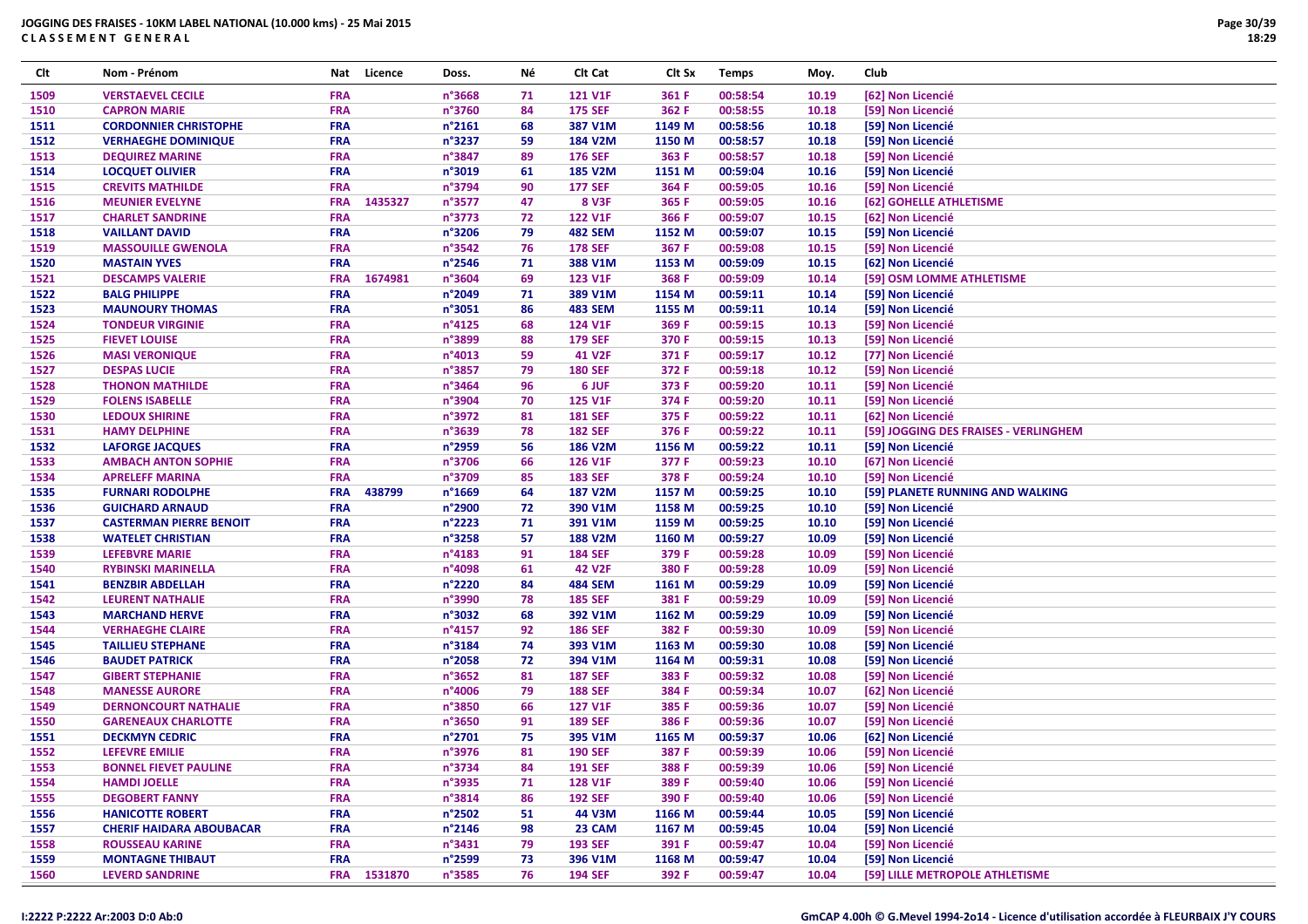| Clt  | Nom - Prénom                 | Nat        | Licence | Doss.            | Νé | Clt Cat        | Clt Sx | <b>Temps</b> | Moy.  | Club                                  |
|------|------------------------------|------------|---------|------------------|----|----------------|--------|--------------|-------|---------------------------------------|
| 1561 | <b>BLAECKE BERENGERE</b>     | <b>FRA</b> |         | n°3354           | 87 | <b>195 SEF</b> | 393 F  | 00:59:48     | 10.03 | [59] Non Licencié                     |
| 1562 | <b>LICOUR SABINE</b>         | <b>FRA</b> |         | n°3996           | 80 | <b>196 SEF</b> | 394 F  | 00:59:48     | 10.03 | [59] Non Licencié                     |
| 1563 | <b>LEURENT VIRGINIE</b>      | <b>FRA</b> |         | n°3991           | 79 | <b>197 SEF</b> | 395 F  | 00:59:50     | 10.03 | [59] Non Licencié                     |
| 1564 | <b>DUTHOIT ALDRIC</b>        | <b>FRA</b> |         | n°2630           | 90 | <b>485 SEM</b> | 1169 M | 00:59:50     | 10.03 | [59] Non Licencié                     |
| 1565 | <b>DESCHAUME ARNAUD</b>      | <b>FRA</b> |         | n°2771           | 86 | <b>486 SEM</b> | 1170 M | 00:59:50     | 10.03 | [59] Non Licencié                     |
| 1566 | <b>LEDOUX SÉBASTIEN</b>      | <b>FRA</b> |         | n°2981           | 73 | 397 V1M        | 1171 M | 00:59:50     | 10.03 | [59] Non Licencié                     |
| 1567 | <b>CLAUS PHILIPPE</b>        | <b>FRA</b> |         | n°2558           | 60 | <b>189 V2M</b> | 1172 M | 00:59:52     | 10.02 | [59] Non Licencié                     |
| 1568 | <b>COKELAER ISABELLE</b>     | <b>FRA</b> |         | n°3780           | 66 | <b>129 V1F</b> | 396 F  | 00:59:53     | 10.02 | [59] Non Licencié                     |
| 1569 | <b>POULAIN EMMA</b>          | FRA        |         | n°4072           | 97 | 7 JUF          | 397 F  | 00:59:53     | 10.02 | [59] Non Licencié                     |
| 1570 | <b>OBERT CAROLINE</b>        | <b>FRA</b> |         | n°4042           | 73 | <b>130 V1F</b> | 398 F  | 00:59:53     | 10.02 | [62] Non Licencié                     |
| 1571 | <b>LEMAN SABINE</b>          | <b>FRA</b> |         | n°3983           | 72 | <b>131 V1F</b> | 399 F  | 00:59:54     | 10.02 | [59] Non Licencié                     |
| 1572 | <b>VERDONCK SYLVIE</b>       | FRA        |         | n°4154           | 76 | <b>198 SEF</b> | 400 F  | 00:59:55     | 10.02 | [59] Non Licencié                     |
| 1573 | <b>BANH AVOU</b>             | <b>FRA</b> |         | n°3411           | 77 | <b>199 SEF</b> | 401 F  | 00:59:55     | 10.01 | [59] Non Licencié                     |
| 1574 | <b>ALEXANDRE JEAN-PIERRE</b> | <b>FRA</b> |         | n°2035           | 60 | 190 V2M        | 1173 M | 00:59:55     | 10.01 | [59] Non Licencié                     |
| 1575 | <b>KOTLAR DIDIER</b>         | <b>FRA</b> |         | n°2950           | 67 | 398 V1M        | 1174 M | 00:59:59     | 10.01 | [59] Non Licencié                     |
|      |                              |            |         |                  |    |                |        |              |       |                                       |
| 1576 | <b>DUHEZ AURELIEN</b>        | <b>FRA</b> |         | n°2822           | 87 | <b>487 SEM</b> | 1175 M | 01:00:00     | 10.00 | [59] Non Licencié                     |
| 1577 | <b>BASILE SYLVAIN</b>        | <b>FRA</b> |         | n°2055           | 78 | <b>488 SEM</b> | 1176 M | 01:00:00     | 10.00 | [59] Non Licencié                     |
| 1578 | <b>MILLOT JULIE</b>          | FRA        |         | n°3366           |    | <b>200 SEF</b> | 402 F  | 01:00:05     | 9.99  | <b>Non Licencié</b>                   |
| 1579 | <b>BUCHET GWENNAEL</b>       | FRA        |         | n°2111           | 77 | <b>489 SEM</b> | 1177 M | 01:00:06     | 9.99  | [59] Non Licencié                     |
| 1580 | <b>DELIGNE JEROME</b>        | <b>FRA</b> |         | n°2732           | 72 | 399 V1M        | 1178 M | 01:00:06     | 9.98  | [59] Non Licencié                     |
| 1581 | <b>BOULET VIRGINIE</b>       | <b>FRA</b> |         | n°3420           | 68 | <b>132 V1F</b> | 403 F  | 01:00:07     | 9.98  | [59] Non Licencié                     |
| 1582 | <b>WARTEL SOPHIE</b>         | <b>FRA</b> |         | $n^{\circ}4173$  | 79 | <b>201 SEF</b> | 404 F  | 01:00:08     | 9.98  | [59] Non Licencié                     |
| 1583 | <b>BELPOIS GABRIELE</b>      | <b>GER</b> |         | n°3721           | 64 | <b>43 V2F</b>  | 405 F  | 01:00:09     | 9.98  | [59] Non Licencié                     |
| 1584 | <b>ZEGAOUI ZAKIA</b>         | <b>FRA</b> |         | n°4176           | 81 | <b>202 SEF</b> | 406 F  | 01:00:10     | 9.97  | [59] Non Licencié                     |
| 1585 | <b>DELANNOY CLAIRE</b>       | <b>FRA</b> |         | n°3821           | 82 | <b>203 SEF</b> | 407 F  | 01:00:10     | 9.97  | [59] Non Licencié                     |
| 1586 | <b>POIRIER LUDOVIC</b>       | <b>FRA</b> |         | n°2577           | 78 | <b>490 SEM</b> | 1179 M | 01:00:12     | 9.97  | [59] Non Licencié                     |
| 1587 | <b>DUTHOIT ISABELLE</b>      | <b>FRA</b> |         | n°3430           | 70 | 133 V1F        | 408 F  | 01:00:12     | 9.97  | [59] Non Licencié                     |
| 1588 | <b>MOROY ELODIE</b>          | <b>FRA</b> |         | n°4029           | 80 | <b>204 SEF</b> | 409 F  | 01:00:15     | 9.96  | [59] Non Licencié                     |
| 1589 | <b>DUBUS ISABELLE</b>        | FRA        |         | n°3410           | 70 | 134 V1F        | 410 F  | 01:00:16     | 9.96  | [59] Non Licencié                     |
| 1590 | <b>LECOUVREUR VERONIQUE</b>  | <b>FRA</b> |         | n°3489           | 67 | <b>135 V1F</b> | 411 F  | 01:00:18     | 9.95  | [59] Non Licencié                     |
| 1591 | LE CAP JEAN MATHIEU          | <b>FRA</b> |         | n°1859           | 76 | <b>491 SEM</b> | 1180 M | 01:00:20     | 9.95  | [59] JOGGING DES FRAISES - VERLINGHEM |
| 1592 | <b>BOUTON ANTHONY</b>        | <b>FRA</b> |         | n°2100           | 82 | <b>492 SEM</b> | 1181 M | 01:00:20     | 9.95  | [59] Non Licencié                     |
| 1593 | <b>MOREL NICOLAS</b>         | <b>FRA</b> |         | n°2616           | 75 | 400 V1M        | 1182 M | 01:00:20     | 9.95  | [62] Non Licencié                     |
| 1594 | <b>TANFIN OLIVIER</b>        | <b>FRA</b> |         | n°2686           | 73 | 401 V1M        | 1183 M | 01:00:20     | 9.95  | [59] CE EFS NORD DE FRANCE            |
| 1595 | <b>CLEENEWERCK MARYLÈNE</b>  | <b>FRA</b> |         | n°3633           | 75 | 136 V1F        | 412 F  | 01:00:23     | 9.94  | [59] COURIR AU MONT DES CATS          |
| 1596 | <b>VANEECLOO EMMANUELLE</b>  | <b>FRA</b> |         | n°4143           | 75 | <b>137 V1F</b> | 413 F  | 01:00:23     | 9.94  | [59] Non Licencié                     |
| 1597 | <b>MESTACK LAURENCE</b>      | FRA        |         | n°4022           | 71 | <b>138 V1F</b> | 414 F  | 01:00:23     | 9.94  | [59] Non Licencié                     |
| 1598 | <b>FIORINE ALAIN</b>         | <b>FRA</b> |         | $n^{\circ}$ 2567 | 56 | 191 V2M        | 1184 M | 01:00:24     | 9.93  | [62] ASSO CPAM FLANDRES               |
| 1599 | <b>BUISINE MARIE-LAURE</b>   | <b>FRA</b> |         | n°3750           | 76 | <b>205 SEF</b> | 415 F  | 01:00:26     | 9.93  | [59] Non Licencié                     |
| 1600 | <b>ASTIER ANNE-LAURE</b>     | FRA        |         | n°3712           | 73 | 139 V1F        | 416 F  | 01:00:28     | 9.92  | [59] Non Licencié                     |
| 1601 | <b>DEFOSSEZ CHRISTELLE</b>   | <b>FRA</b> |         | n°3813           | 79 | <b>206 SEF</b> | 417 F  | 01:00:30     | 9.92  | [59] Non Licencié                     |
| 1602 | <b>BASTIEN YVES</b>          | <b>FRA</b> |         | n°2016           | 55 | <b>45 V3M</b>  | 1185 M | 01:00:31     | 9.92  | [59] Runninghem55 en weppes           |
| 1603 | <b>DEFROMONT JEAN-LUC</b>    | <b>FRA</b> |         | n°2706           | 57 | 192 V2M        | 1186 M | 01:00:32     | 9.91  | [59] Non Licencié                     |
| 1604 | <b>CUVELIER MAXIME</b>       | <b>FRA</b> |         | n°2180           | 75 | 402 V1M        | 1187 M | 01:00:33     | 9.91  | [59] Non Licencié                     |
| 1605 | <b>VAN WAMBEKE FRANÇOIS</b>  | <b>FRA</b> |         | n°3209           | 66 | 403 V1M        | 1188 M | 01:00:33     | 9.91  | [59] Non Licencié                     |
| 1606 | <b>UBERQUOI LAURENT</b>      | <b>FRA</b> |         | $n^{\circ}$ 1849 | 69 | 404 V1M        | 1189 M | 01:00:34     | 9.91  | [59] COURIR A GRAVELINES              |
| 1607 | <b>POTEL ERIC</b>            | <b>FRA</b> |         | $n^{\circ}$ 2633 | 70 | 405 V1M        | 1190 M | 01:00:34     | 9.91  | [76] Non Licencié                     |
| 1608 | <b>LAMBILLIOTTE DAVID</b>    | <b>FRA</b> |         | n°2631           | 71 | 406 V1M        | 1191 M | 01:00:34     | 9.91  | [59] Non Licencié                     |
| 1609 | <b>GARCON CECILE</b>         | <b>FRA</b> |         | n°3508           | 81 | <b>207 SEF</b> | 418 F  | 01:00:36     | 9.90  | [59] CSLCL                            |
| 1610 | <b>DERCOURT CÉDRIC</b>       | <b>FRA</b> |         | $n^{\circ}$ 2763 | 80 | <b>493 SEM</b> | 1192 M | 01:00:38     | 9.90  | [59] Non Licencié                     |
| 1611 | <b>HAILU LEGASS</b>          | <b>FRA</b> |         | n°2904           | 74 | 407 V1M        | 1193 M | 01:00:38     | 9.90  | [59] Non Licencié                     |
| 1612 | <b>BIECQ SERGE</b>           | <b>FRA</b> |         | n°2077           | 67 | 408 V1M        | 1194 M | 01:00:38     | 9.90  | [59] Non Licencié                     |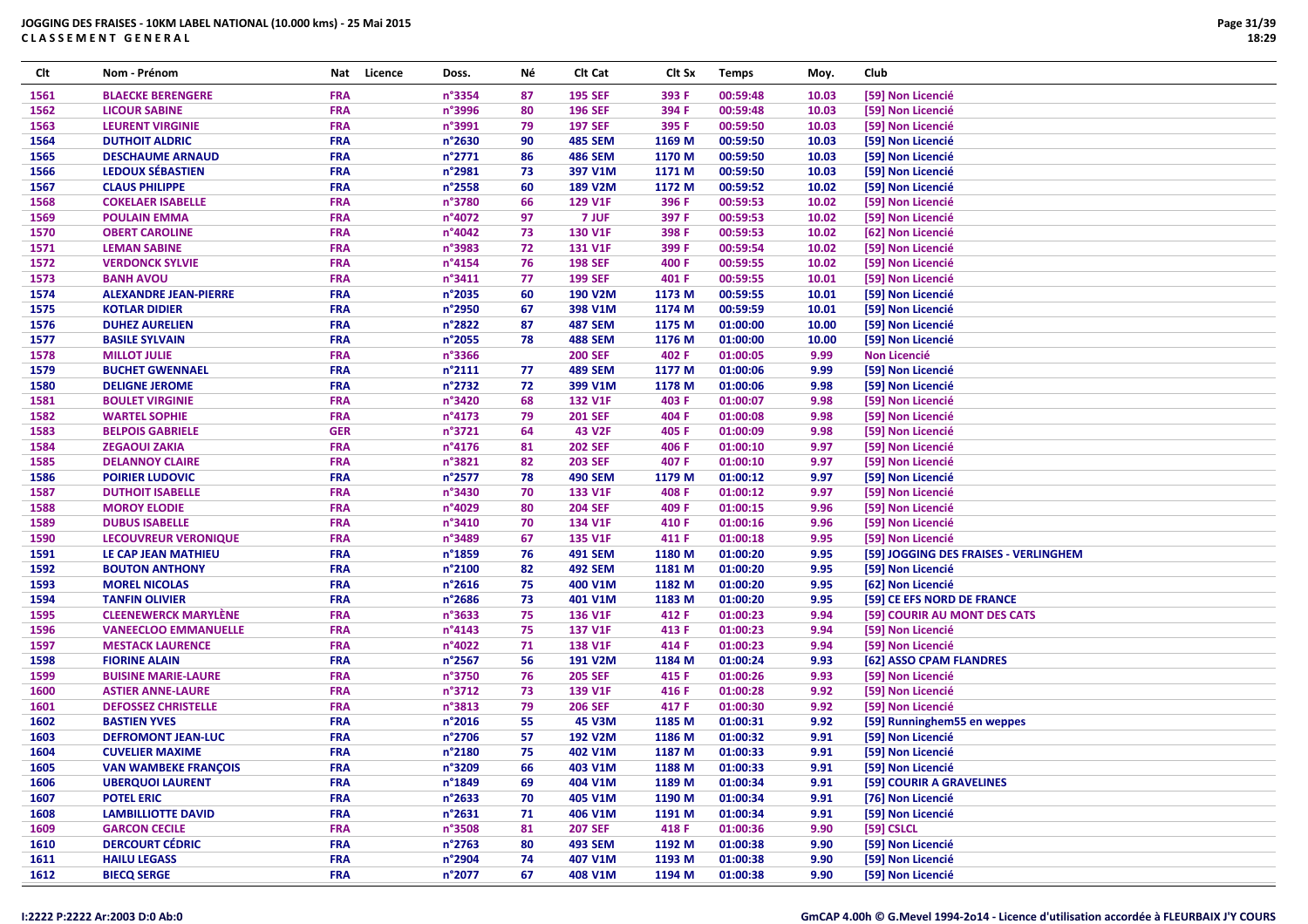| Clt  | Nom - Prénom                          | Nat        | Licence | Doss.            | Νé | CIt Cat        | Clt Sx | <b>Temps</b> | Moy. | Club                                     |
|------|---------------------------------------|------------|---------|------------------|----|----------------|--------|--------------|------|------------------------------------------|
| 1613 | <b>DUBRAY FLORENT</b>                 | <b>FRA</b> |         | n°1856           | 64 | 193 V2M        | 1195 M | 01:00:39     | 9.90 | [59] JOGGING DES FRAISES - VERLINGHEM    |
| 1614 | <b>TEIXEIRA LAETITIA</b>              | <b>FRA</b> |         | n°4122           | 80 | <b>208 SEF</b> | 419 F  | 01:00:41     | 9.89 | [59] Non Licencié                        |
| 1615 | <b>BENMASROUF TAYEB</b>               | <b>FRA</b> |         | n°2068           | 98 | 24 CAM         | 1196 M | 01:00:42     | 9.89 | [59] Non Licencié                        |
| 1616 | <b>LEBON ANNABELLE</b>                | <b>FRA</b> |         | n°3657           | 90 | <b>209 SEF</b> | 420 F  | 01:00:42     | 9.89 | [59] Non Licencié                        |
| 1617 | <b>MARTIN CAPUCINE</b>                | <b>FRA</b> |         | n°4010           | 81 | <b>210 SEF</b> | 421 F  | 01:00:42     | 9.89 | [59] Non Licencié                        |
| 1618 | <b>LALY EMMANUELLE</b>                | <b>FRA</b> |         | n°3961           | 63 | 44 V2F         | 422 F  | 01:00:43     | 9.88 | [59] Non Licencié                        |
| 1619 | <b>DELAHAYE PASCALE</b>               | <b>FRA</b> |         | n°3510           | 68 | 140 V1F        | 423 F  | 01:00:44     | 9.88 | [59] Non Licencié                        |
| 1620 | <b>BLANCHOU FRÉDÉRICK</b>             | <b>FRA</b> |         | n°2002           | 71 | 409 V1M        | 1197 M | 01:00:46     | 9.87 | [59] LMRCV (Rugby club Villeneve d'Ascq) |
| 1621 | <b>FRISCH (JOVENET) NATHALIE</b>      | <b>FRA</b> |         | n°3912           | 65 | <b>45 V2F</b>  | 424 F  | 01:00:47     | 9.87 | [59] Non Licencié                        |
| 1622 | <b>DUFOUR FRANCK</b>                  | <b>FRA</b> |         | n°2819           | 72 | 410 V1M        | 1198 M | 01:00:48     | 9.87 | [59] Non Licencié                        |
| 1623 | <b>STRUYVE ADRIEN</b>                 | <b>FRA</b> |         | n°3182           | 79 | <b>494 SEM</b> | 1199 M | 01:00:49     | 9.87 | [59] Non Licencié                        |
| 1624 | <b>DIDELOT JEAN-MICHEL</b>            | <b>FRA</b> |         | n°2793           | 74 | 411 V1M        | 1200 M | 01:00:51     | 9.86 | [59] Non Licencié                        |
| 1625 | <b>CUVELLIER KARINE</b>               | <b>FRA</b> |         | n°3628           | 68 | 141 V1F        | 425 F  | 01:00:51     | 9.86 | [59] COURIR A GRAVELINES                 |
| 1626 | <b>DEPRES VIRGINIE</b>                | <b>FRA</b> |         | n°3440           | 78 | <b>211 SEF</b> | 426 F  | 01:00:51     | 9.86 | [59] A C CHAPELLOIS                      |
| 1627 | <b>BEVE MARIE CHRISTINE</b>           | <b>FRA</b> |         | n°3444           | 63 | <b>46 V2F</b>  | 427 F  | 01:00:51     | 9.86 | [59] AC CHAPELLOIS                       |
| 1628 | <b>CHOMI BETTY</b>                    | <b>FRA</b> |         | n°3443           | 69 | 142 V1F        | 428 F  | 01:00:52     | 9.86 | [59] AC CHAPELOIS                        |
| 1629 | <b>VANHOVE FRANÇOIS</b>               | <b>FRA</b> | 1693798 | n°1799           | 83 | <b>495 SEM</b> | 1201 M | 01:00:52     | 9.86 | [59] LILLE UC                            |
| 1630 | <b>BOUZIN NATHALIE</b>                | <b>FRA</b> |         | n°3432           | 68 | 143 V1F        | 429 F  | 01:00:52     | 9.86 | [59] Non Licencié                        |
| 1631 | <b>TYOEN SEBASTIEN</b>                | <b>FRA</b> |         | n°2512           | 75 | 412 V1M        | 1202 M | 01:00:53     | 9.86 | [59] Non Licencié                        |
| 1632 | <b>FONTAINE ROMAIN</b>                | <b>FRA</b> |         | n°2862           | 89 | <b>496 SEM</b> | 1203 M | 01:00:53     | 9.86 | [62] Non Licencié                        |
| 1633 | <b>LEFEBVRE LUCILE</b>                | <b>FRA</b> |         | n°3640           | 61 | <b>47 V2F</b>  | 430 F  | 01:00:54     | 9.85 | [59] JOGGING DES FRAISES - VERLINGHEM    |
| 1634 | <b>MARIN BÉNÉDICTE</b>                | <b>FRA</b> |         | n°4009           | 80 | <b>212 SEF</b> | 431 F  | 01:00:55     | 9.85 | [59] Non Licencié                        |
| 1635 | <b>DETAILLEUR CHRISTIAN</b>           | <b>FRA</b> |         | $n^{\circ}$ 2225 | 51 | <b>46 V3M</b>  | 1204 M | 01:00:55     | 9.85 | [59] Non Licencié                        |
| 1636 | <b>CHARLES JEAN FRANÇOIS</b>          | <b>FRA</b> |         | n°2139           | 69 | 413 V1M        | 1205 M | 01:00:57     | 9.85 | [59] Non Licencié                        |
| 1637 | <b>RODRIGUES MICHEL</b>               | <b>FRA</b> |         | n°3145           | 55 | <b>47 V3M</b>  | 1206 M | 01:00:58     | 9.84 | [59] Non Licencié                        |
| 1638 | <b>DELATTRE MICHEL</b>                | <b>FRA</b> |         | n°2718           | 51 | <b>48 V3M</b>  | 1207 M | 01:00:58     | 9.84 | [59] Non Licencié                        |
| 1639 | DE FREITAS LAURENCE                   | <b>FRA</b> |         | n°3514           | 71 | 144 V1F        | 432 F  | 01:01:02     | 9.83 | [59] RUN SANTE                           |
| 1640 | <b>DELEZENNE ANTOINE</b>              | <b>FRA</b> |         | n°2575           | 70 | 414 V1M        | 1208 M | 01:01:02     | 9.83 | [59] Non Licencié                        |
| 1641 | <b>CHASTAN PIERRE</b>                 | <b>FRA</b> |         | $n^{\circ}2141$  | 65 | 194 V2M        | 1209 M | 01:01:03     | 9.83 | [59] Non Licencié                        |
| 1642 | <b>PICAVET DAVID</b>                  | <b>FRA</b> |         | n°1980           | 77 | <b>497 SEM</b> | 1210 M | 01:01:03     | 9.83 | [59] Courir à Merville                   |
| 1643 | <b>PICAVET CHRISTINE</b>              | <b>FRA</b> |         | n°4056           | 57 | <b>48 V2F</b>  | 433 F  | 01:01:04     | 9.83 | [59] Non Licencié                        |
| 1644 | <b>SAISON ELODIE</b>                  | <b>FRA</b> |         | n°3835           | 88 | <b>213 SEF</b> | 434 F  | 01:01:04     | 9.83 | [59] Non Licencié                        |
| 1645 | <b>PROVOT PHILIPPE</b>                | <b>FRA</b> |         | n°1990           | 65 | 195 V2M        | 1211 M | 01:01:05     | 9.82 | [59] Foulées Athlétiques de Wasquehal    |
| 1646 | <b>SIMOES CATHY</b>                   | <b>FRA</b> |         | n°4109           | 76 | <b>214 SEF</b> | 435 F  | 01:01:06     | 9.82 | [59] Non Licencié                        |
| 1647 | <b>VERHAEGHE FRANÇOIS</b>             | <b>FRA</b> |         | n°3238           | 63 | 196 V2M        | 1212 M | 01:01:08     | 9.82 | [59] Non Licencié                        |
| 1648 | <b>VAN HAREN STEPHANIE</b>            | <b>FRA</b> |         | n°4182           | 74 | <b>145 V1F</b> | 436 F  | 01:01:08     | 9.82 | [59] Non Licencié                        |
| 1649 | <b>DELOUVRIE DUMONT MARIE CANDICE</b> | <b>FRA</b> |         | n°4181           | 79 | <b>215 SEF</b> | 437 F  | 01:01:08     | 9.81 | [59] Non Licencié                        |
| 1650 | <b>DECOTTIGNIES ISABELLE</b>          | <b>FRA</b> |         | n°3701           | 63 | 49 V2F         | 438 F  | 01:01:09     | 9.81 | [59] VILLENEUVE D'ASCQ TRIATHLON         |
| 1651 | <b>STETSENKO CECILE</b>               | <b>FRA</b> | 898023  | n°3563           | 66 | 146 V1F        | 439 F  | 01:01:14     | 9.80 | [59] OSM LOMME ATHLETISME                |
| 1652 | <b>VANDEWINKELE BERTRAND</b>          | <b>FRA</b> |         | n°3220           | 64 | 197 V2M        | 1213 M | 01:01:15     | 9.80 | [59] Non Licencié                        |
| 1653 | <b>DONNIO FRANCE-EVE</b>              | <b>FRA</b> |         | n°3873           | 84 | <b>216 SEF</b> | 440 F  | 01:01:20     | 9.78 | [59] Non Licencié                        |
| 1654 | <b>DESPLECHIN MICKAEL</b>             | <b>FRA</b> |         | $n^{\circ}2612$  | 72 | 415 V1M        | 1214 M | 01:01:21     | 9.78 | [B7] Non Licencié                        |
| 1655 | <b>BONAMI FRANCOIS</b>                | <b>FRA</b> |         | n°2524           | 72 | 416 V1M        | 1215 M | 01:01:22     | 9.78 | [59] RUNINGHEM                           |
| 1656 | <b>LUTUN CHRISTIAN</b>                | <b>FRA</b> |         | n°3022           | 48 | <b>49 V3M</b>  | 1216 M | 01:01:23     | 9.78 | [59] Non Licencié                        |
| 1657 | <b>DUTOIT PATRICIA</b>                | <b>FRA</b> |         | n°3892           | 68 | 147 V1F        | 441 F  | 01:01:24     | 9.77 | [62] Non Licencié                        |
| 1658 | <b>VERQUIN SABINE</b>                 | <b>FRA</b> |         | n°3504           | 68 | <b>148 V1F</b> | 442 F  | 01:01:24     | 9.77 | [59] Non Licencié                        |
| 1659 | <b>DERACHE LAETITIA</b>               | <b>FRA</b> |         | n°3848           | 88 | <b>217 SEF</b> | 443 F  | 01:01:25     | 9.77 | [59] Non Licencié                        |
| 1660 | <b>LOTA CATHERINE</b>                 | <b>FRA</b> |         | $n^{\circ}3658$  | 72 | 149 V1F        | 444 F  | 01:01:26     | 9.77 | [59] Non Licencié                        |
| 1661 | <b>DEBUF KATIA</b>                    | <b>FRA</b> |         | n°3809           | 72 | <b>150 V1F</b> | 445 F  | 01:01:26     | 9.77 | [59] Non Licencié                        |
| 1662 | <b>FONTAINE BERNARD</b>               | <b>FRA</b> |         | n°2861           | 49 | <b>50 V3M</b>  | 1217 M | 01:01:28     | 9.76 | [59] Non Licencié                        |
| 1663 | <b>BURY VERONIQUE</b>                 | <b>FRA</b> |         | n°3752           | 74 | <b>151 V1F</b> | 446 F  | 01:01:28     | 9.76 | [59] Non Licencié                        |
| 1664 | <b>HENNION STEPHANIE</b>              | <b>FRA</b> |         | n°3520           | 76 | <b>218 SEF</b> | 447 F  | 01:01:30     | 9.76 | [59] Non Licencié                        |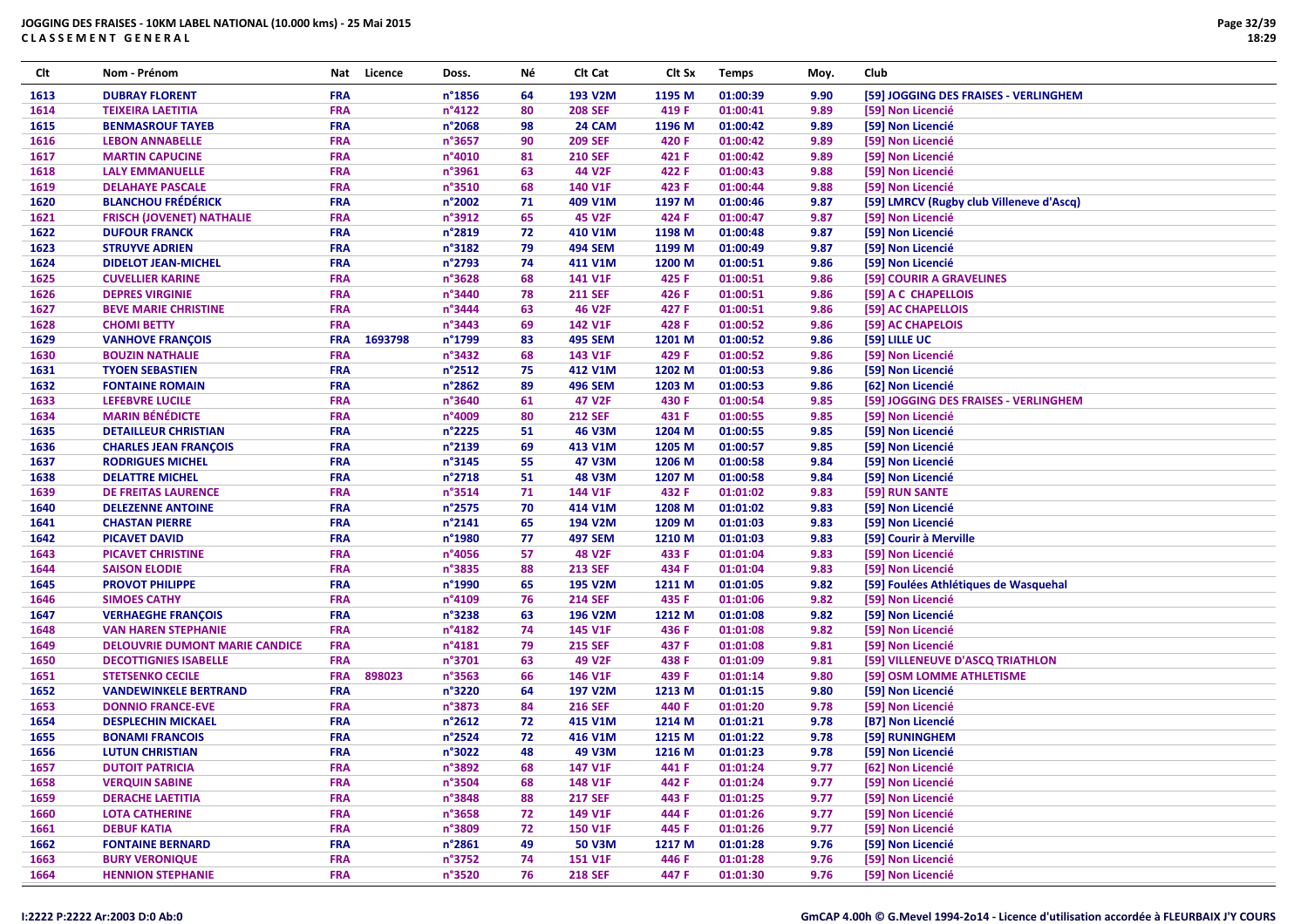| Clt  | Nom - Prénom                   | Nat        | Licence | Doss.           | Νé | CIt Cat        | Clt Sx | <b>Temps</b> | Moy. | Club                                    |
|------|--------------------------------|------------|---------|-----------------|----|----------------|--------|--------------|------|-----------------------------------------|
| 1665 | <b>BAFFA SYLVIANE</b>          | FRA        |         | n°3358          | 63 | <b>50 V2F</b>  | 448 F  | 01:01:35     | 9.75 | [59] Non Licencié                       |
| 1666 | <b>CHUDY ALINE</b>             | <b>FRA</b> |         | n°3547          | 71 | <b>152 V1F</b> | 449 F  | 01:01:35     | 9.74 | [59] Non Licencié                       |
| 1667 | <b>CHUDY PERRINE</b>           | <b>FRA</b> |         | n°3357          | 94 | <b>12 ESF</b>  | 450 F  | 01:01:35     | 9.74 | [59] Non Licencié                       |
| 1668 | <b>VAN MOERKERCKE NATHALIE</b> | FRA        |         | n°4190          | 66 | 153 V1F        | 451 F  | 01:01:35     | 9.74 | [59] Non Licencié                       |
| 1669 | <b>VANDERMEERSCH VALERIE</b>   | <b>BEL</b> |         | n°4140          | 71 | 154 V1F        | 452 F  | 01:01:35     | 9.74 | [62] Non Licencié                       |
| 1670 | <b>LEVASSEUR SAVET ADRIEN</b>  | <b>FRA</b> |         | n°3009          | 98 | 25 CAM         | 1218 M | 01:01:36     | 9.74 | [59] Non Licencié                       |
| 1671 | <b>HETUIN MICHEL</b>           | FRA        |         | n°2925          | 49 | <b>51 V3M</b>  | 1219 M | 01:01:36     | 9.74 | [59] Non Licencié                       |
| 1672 | <b>TAILLIEU MARIE-MARTHE</b>   | FRA        |         | n°4120          | 76 | <b>219 SEF</b> | 453 F  | 01:01:39     | 9.73 | [59] Non Licencié                       |
| 1673 | <b>VERDAVOIR LIONEL</b>        | <b>FRA</b> |         | n°3234          | 83 | <b>498 SEM</b> | 1220 M | 01:01:39     | 9.73 | [59] Non Licencié                       |
| 1674 | <b>ROBERTS LUCILE</b>          | FRA        |         | n°4086          | 80 | <b>220 SEF</b> | 454 F  | 01:01:41     | 9.73 | [59] Non Licencié                       |
| 1675 | <b>PILLE LAURA</b>             | FRA        |         | n°4061          | 82 | <b>221 SEF</b> | 455 F  | 01:01:42     | 9.73 | [59] Non Licencié                       |
| 1676 | <b>LEGRAND CLEMENCE</b>        | FRA        |         | n°3979          | 93 | <b>13 ESF</b>  | 456 F  | 01:01:42     | 9.73 | [59] Non Licencié                       |
| 1677 | <b>DUMETZ BRIGITTE</b>         | <b>FRA</b> |         | n°3446          | 57 | <b>51 V2F</b>  | 457 F  | 01:01:43     | 9.72 | [62] FOOTING CLUB DE BOURS              |
| 1678 | LATRÈCHE SAMIRA                | FRA        |         | n°3964          | 76 | <b>222 SEF</b> | 458 F  | 01:01:44     | 9.72 | [59] Non Licencié                       |
| 1679 | <b>SCHMITT SYLVIE</b>          | FRA        |         | n°3429          | 78 | <b>223 SEF</b> | 459 F  | 01:01:44     | 9.72 | [59] Non Licencié                       |
| 1680 | <b>ROUSSEAUX CELINE</b>        | <b>FRA</b> |         | n°4093          | 79 | <b>224 SEF</b> | 460 F  | 01:01:50     | 9.70 | [59] Non Licencié                       |
| 1681 | <b>FRANCOIS THOMAS</b>         | <b>FRA</b> |         | n°2867          | 69 | 417 V1M        | 1221 M | 01:01:51     | 9.70 | [59] Non Licencié                       |
| 1682 | <b>DESCHOTT OLIVIER</b>        | FRA        |         | n°2564          | 65 | <b>198 V2M</b> | 1222 M | 01:01:51     | 9.70 | [59] CLIC CAP                           |
| 1683 | <b>WASYLIW SANDRINE</b>        | FRA        |         | n°4174          | 80 | <b>225 SEF</b> | 461 F  | 01:01:52     | 9.70 | [59] Non Licencié                       |
| 1684 | <b>FORET AUDREY</b>            | <b>FRA</b> |         | n°3906          | 76 | <b>226 SEF</b> | 462 F  | 01:01:52     | 9.70 | [59] Non Licencié                       |
| 1685 | <b>HAEZEBROUCK FLORE</b>       | FRA        |         | n°3934          | 92 | <b>227 SEF</b> | 463 F  | 01:01:54     | 9.69 | [59] Non Licencié                       |
| 1686 | <b>DELPLACE NATHALIE</b>       | FRA        |         | n°3832          | 65 | <b>52 V2F</b>  | 464 F  | 01:01:54     | 9.69 | [59] Non Licencié                       |
| 1687 | <b>VERSCHUEREN VIRGINIE</b>    | FRA        |         | $n^{\circ}4162$ | 71 | <b>155 V1F</b> | 465 F  | 01:01:55     | 9.69 | [59] Non Licencié                       |
| 1688 | <b>BOUEZ CHRISTELLE</b>        | <b>FRA</b> |         | n°3740          | 73 | 156 V1F        | 466 F  | 01:01:55     | 9.69 | [59] Non Licencié                       |
| 1689 | <b>GOMICHON BERNADETTE</b>     | FRA        |         | n°3923          | 81 | <b>228 SEF</b> | 467 F  | 01:01:57     | 9.69 | [59] Non Licencié                       |
| 1690 | <b>AERNOUDTS ERIC</b>          | FRA        |         | n°2617          | 67 | 418 V1M        | 1223 M | 01:01:58     | 9.68 | [59] Non Licencié                       |
| 1691 | <b>DEMAISON ODILE</b>          | FRA        |         | n°3839          | 76 | <b>229 SEF</b> | 468 F  | 01:01:58     | 9.68 | [59] Non Licencié                       |
| 1692 | <b>EURIN PHILIPPE</b>          | <b>FRA</b> |         | n°2017          | 55 | <b>52 V3M</b>  | 1224 M | 01:01:58     | 9.68 | [59] SMSMARQUETTE TENNIS                |
| 1693 | <b>BREDA CLAIRE</b>            | FRA        |         | n°3528          | 68 | <b>157 V1F</b> | 469 F  | 01:02:02     | 9.67 | [59] UNITED BISCUITS INDUSTRIES DELACRE |
| 1694 | <b>LECLERCQ SOPHIE</b>         | FRA        |         | n°3484          | 83 | <b>230 SEF</b> | 470 F  | 01:02:03     | 9.67 | [59] Non Licencié                       |
| 1695 | <b>BODIN HELENE</b>            | <b>FRA</b> |         | n°3550          | 73 | <b>158 V1F</b> | 471 F  | 01:02:03     | 9.67 | [59] Non Licencié                       |
| 1696 | <b>DRAUCOURT JÉRÉMY</b>        | FRA        |         | n°2805          | 84 | <b>499 SEM</b> | 1225 M | 01:02:05     | 9.67 | [59] Non Licencié                       |
| 1697 | <b>CHABBERT CHARLOTTE</b>      | FRA        |         | n°3770          | 89 | <b>231 SEF</b> | 472 F  | 01:02:06     | 9.66 | [59] Non Licencié                       |
| 1698 | <b>RABACHE ERWIN</b>           | <b>FRA</b> |         | n°3124          | 83 | <b>500 SEM</b> | 1226 M | 01:02:07     | 9.66 | [59] Non Licencié                       |
| 1699 | <b>VANREUST STEPHANE</b>       | FRA        |         | n°3227          | 71 | 419 V1M        | 1227 M | 01:02:07     | 9.66 | [59] Non Licencié                       |
| 1700 | <b>SCHERPEREEL VERONIQUE</b>   | FRA        |         | n°4106          | 70 | <b>159 V1F</b> | 473 F  | 01:02:08     | 9.66 | [59] Non Licencié                       |
| 1701 | <b>LAMELYN KARINE</b>          | FRA        |         | n°3962          | 75 | <b>160 V1F</b> | 474 F  | 01:02:12     | 9.65 | [62] Non Licencié                       |
| 1702 | <b>FRAMERY CHLOÉ</b>           | <b>FRA</b> |         | n°3909          | 89 | <b>232 SEF</b> | 475 F  | 01:02:14     | 9.64 | [59] Non Licencié                       |
| 1703 | <b>CAPELLE ALINE</b>           | <b>FRA</b> |         | n°3758          | 89 | <b>233 SEF</b> | 476 F  | 01:02:19     | 9.63 | [59] Non Licencié                       |
| 1704 | <b>VANDEPUTTE VIOLETTE</b>     | FRA        |         | n°4139          | 60 | <b>53 V2F</b>  | 477 F  | 01:02:20     | 9.63 | [59] Non Licencié                       |
| 1705 | <b>CARON LAETITIA</b>          | <b>FRA</b> |         | n°3540          | 78 | <b>234 SEF</b> | 478 F  | 01:02:21     | 9.62 | [62] Non Licencié                       |
| 1706 | <b>LEMBRE JEAN MARIE</b>       | <b>FRA</b> |         | n°2624          | 51 | 53 V3M         | 1228 M | 01:02:22     | 9.62 | [59] Non Licencié                       |
| 1707 | <b>ESNAULT GUILLAUME</b>       | FRA        |         | n°2677          | 83 | <b>501 SEM</b> | 1229 M | 01:02:25     | 9.61 | [59] UNITED BISCUITS INDUSTRIES DELACRE |
| 1708 | DE VOISINS VIOLAINE            | <b>FRA</b> |         | n°3806          | 75 | <b>161 V1F</b> | 479 F  | 01:02:28     | 9.61 | [59] Non Licencié                       |
| 1709 | <b>BODA CHRISTOPHE</b>         | <b>FRA</b> |         | n°2081          | 81 | <b>502 SEM</b> | 1230 M | 01:02:30     | 9.60 | [59] Non Licencié                       |
| 1710 | PICAVET SOPHIE                 | <b>FRA</b> | 1658460 | n°3474          | 77 | <b>235 SEF</b> | 480 F  | 01:02:30     | 9.60 | [59] JOGGING AVENTURE RONCQUOISE        |
| 1711 | <b>SINGEZ MARIE</b>            | <b>FRA</b> |         | $n^{\circ}4111$ | 95 | <b>14 ESF</b>  | 481 F  | 01:02:33     | 9.59 | [59] Non Licencié                       |
| 1712 | <b>BOURQUIN CATHY</b>          | <b>FRA</b> |         | n°3521          | 74 | <b>162 V1F</b> | 482 F  | 01:02:36     | 9.59 | [59] Non Licencié                       |
| 1713 | <b>GUDEWICZ JÉRÔME</b>         | <b>FRA</b> |         | n°2899          | 84 | <b>503 SEM</b> | 1231 M | 01:02:37     | 9.58 | [59] Non Licencié                       |
| 1714 | <b>BAUM ANNE</b>               | <b>FRA</b> |         | n°3530          | 69 | 163 V1F        | 483 F  | 01:02:37     | 9.58 | [59] UNITED BISCUITS INDUSTRIES DELACRE |
| 1715 | <b>OMNÈS MURIEL</b>            | <b>FRA</b> |         | n°4044          | 73 | 164 V1F        | 484 F  | 01:02:39     | 9.58 | [59] Non Licencié                       |
| 1716 | <b>MATYS EMILIE</b>            | <b>FRA</b> |         | n°4017          | 86 | <b>236 SEF</b> | 485 F  | 01:02:40     | 9.58 | [59] Non Licencié                       |
|      |                                |            |         |                 |    |                |        |              |      |                                         |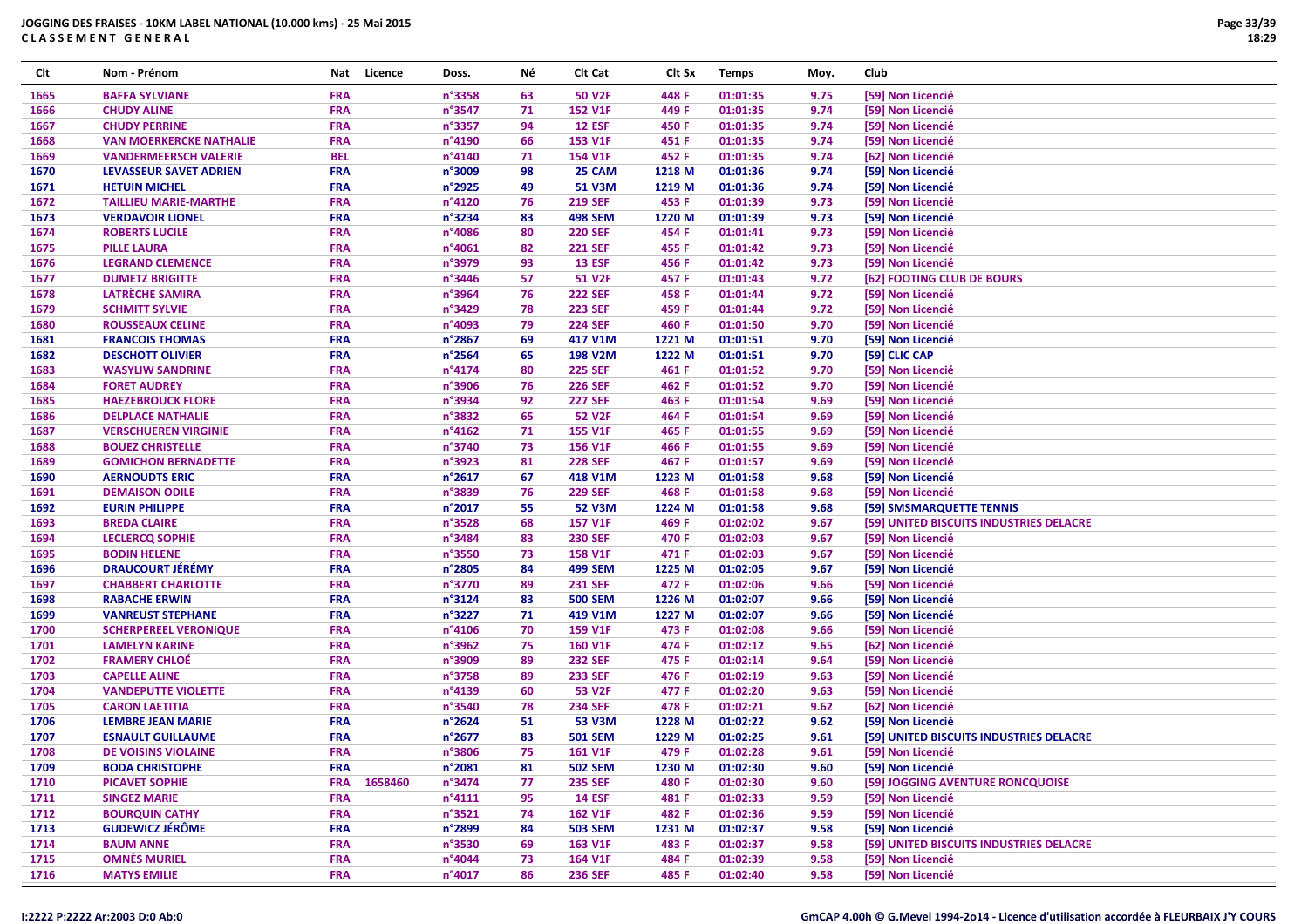| Clt  | Nom - Prénom                   | Nat        | Licence | Doss.           | Νé | Clt Cat        | Clt Sx | <b>Temps</b> | Moy. | Club                              |
|------|--------------------------------|------------|---------|-----------------|----|----------------|--------|--------------|------|-----------------------------------|
| 1717 | <b>VERDIN CHRISTELLE</b>       | <b>FRA</b> |         | n°3501          | 77 | <b>237 SEF</b> | 486 F  | 01:02:42     | 9.57 | [59] Non Licencié                 |
| 1718 | <b>GENGEMBRE GAETANE</b>       | <b>FRA</b> |         | n°3916          | 78 | <b>238 SEF</b> | 487 F  | 01:02:43     | 9.57 | [59] Non Licencié                 |
| 1719 | <b>HARDY LOUIS-MARIE</b>       | <b>FRA</b> |         | n°2910          | 55 | 54 V3M         | 1232 M | 01:02:44     | 9.57 | [59] Non Licencié                 |
| 1720 | <b>DUPUY ELISE</b>             | <b>FRA</b> |         | n°3889          | 84 | <b>239 SEF</b> | 488 F  | 01:02:45     | 9.56 | [59] Non Licencié                 |
| 1721 | <b>CHALLOUATTE ANNE</b>        | <b>FRA</b> |         | n°3458          | 74 | 165 V1F        | 489 F  | 01:02:46     | 9.56 | [59] Non Licencié                 |
| 1722 | <b>CLIQUENNOIS EMMANUELLE</b>  | <b>BEL</b> |         | n°3778          | 65 | 54 V2F         | 490 F  | 01:02:48     | 9.55 | [59] Non Licencié                 |
| 1723 | <b>DESTOUCHES VINCENT</b>      | <b>FRA</b> |         | n°2784          | 94 | 18 ESM         | 1233 M | 01:02:50     | 9.55 | [59] Non Licencié                 |
| 1724 | <b>DO THI KIM DA</b>           | <b>FRA</b> |         | n°3870          | 88 | <b>240 SEF</b> | 491 F  | 01:02:53     | 9.54 | [59] Non Licencié                 |
| 1725 | <b>VERSCHAEVE ALINE</b>        | <b>FRA</b> |         | $n^{\circ}4161$ | 89 | <b>241 SEF</b> | 492 F  | 01:02:54     | 9.54 | [59] Non Licencié                 |
| 1726 | <b>DESTABELLE MICHEL</b>       | <b>FRA</b> |         | n°2779          | 63 | 199 V2M        | 1234 M | 01:02:55     | 9.54 | [59] Non Licencié                 |
| 1727 | <b>MONNIER DAVID</b>           | <b>FRA</b> |         | n°3064          | 68 | 420 V1M        | 1235 M | 01:02:55     | 9.54 | [59] Non Licencié                 |
| 1728 | <b>RONCHETTI HÉLÈNE</b>        | <b>FRA</b> |         | n°4089          | 89 | <b>242 SEF</b> | 493 F  | 01:02:55     | 9.54 | [59] Non Licencié                 |
| 1729 | <b>CHATELAIN JEREMY</b>        | <b>FRA</b> |         | n°2142          | 90 | <b>504 SEM</b> | 1236 M | 01:02:58     | 9.53 | [59] Non Licencié                 |
| 1730 | <b>LEZY JUMIETTE</b>           | <b>FRA</b> |         | n°3994          | 78 | <b>243 SEF</b> | 494 F  | 01:02:58     | 9.53 | [59] Non Licencié                 |
| 1731 | <b>BELLAIS MARIE-CHRISTINE</b> | <b>FRA</b> |         | n°3720          | 63 | <b>55 V2F</b>  | 495 F  | 01:02:59     | 9.53 | [59] Non Licencié                 |
| 1732 | <b>DUPLOUY MARIE HENRI</b>     | <b>FRA</b> |         | n°3507          | 56 | <b>56 V2F</b>  | 496 F  | 01:03:00     | 9.53 | [59] CSLCL                        |
| 1733 | <b>SERRE YANNICK</b>           | <b>FRA</b> |         | n°3168          | 67 | 421 V1M        | 1237 M | 01:03:02     | 9.52 | [59] Non Licencié                 |
| 1734 | <b>CLERC LUDOVIC JÉRÔME</b>    | <b>FRA</b> |         | n°1888          | 70 | 422 V1M        | 1238 M | 01:03:02     | 9.52 | [59] Non Licencié                 |
| 1735 | <b>BEN BRAHIM ASSIA</b>        | <b>FRA</b> |         | n°3722          | 88 | <b>244 SEF</b> | 497 F  | 01:03:05     | 9.51 | [59] Non Licencié                 |
| 1736 | <b>JACOB LAURE-ANNE</b>        | <b>FRA</b> |         | n°3953          | 88 | <b>245 SEF</b> | 498 F  | 01:03:08     | 9.51 | [59] Non Licencié                 |
| 1737 | <b>DESCAMPS MARIE JOSE</b>     | <b>FRA</b> |         | n°3852          | 61 | <b>57 V2F</b>  | 499 F  | 01:03:08     | 9.50 | [59] Non Licencié                 |
| 1738 | <b>DUPONT VALERIE</b>          | <b>FRA</b> |         | n°3687          | 69 | 166 V1F        | 500 F  | 01:03:08     | 9.50 | [59] foulées sainghinoises        |
|      |                                |            |         |                 | 77 |                |        |              |      |                                   |
| 1739 | <b>VOISIN DELPHINE</b>         | <b>FRA</b> |         | $n^{\circ}4167$ |    | <b>246 SEF</b> | 501 F  | 01:03:09     | 9.50 | [59] Non Licencié                 |
| 1740 | <b>LEFRANCQ HORTENSE</b>       | <b>FRA</b> |         | n°3977          | 93 | <b>15 ESF</b>  | 502 F  | 01:03:11     | 9.50 | [59] Non Licencié                 |
| 1741 | <b>MESMACRE ISABELLE</b>       | <b>FRA</b> |         | n°4020          | 78 | <b>247 SEF</b> | 503 F  | 01:03:12     | 9.50 | [44] Non Licencié                 |
| 1742 | <b>DESMET DAVID</b>            | <b>FRA</b> |         | n°2772          | 73 | 423 V1M        | 1239 M | 01:03:14     | 9.49 | [59] Non Licencié                 |
| 1743 | <b>DESCAMPS STEPHANIE</b>      | <b>FRA</b> |         | n°3853          | 84 | <b>248 SEF</b> | 504 F  | 01:03:17     | 9.48 | [59] Non Licencié                 |
| 1744 | <b>LABRE FANNY</b>             | <b>FRA</b> |         | n°3482          | 80 | <b>249 SEF</b> | 505 F  | 01:03:17     | 9.48 | [59] Non Licencié                 |
| 1745 | <b>MARTIN MAURICETTE</b>       | <b>FRA</b> |         | n°4011          | 59 | <b>58 V2F</b>  | 506 F  | 01:03:19     | 9.48 | [62] Non Licencié                 |
| 1746 | <b>VAESEN SANDRA</b>           | <b>FRA</b> |         | n°4132          | 86 | <b>250 SEF</b> | 507 F  | 01:03:19     | 9.48 | [62] Non Licencié                 |
| 1747 | <b>LEFEBVRE CHRISTIAN</b>      | <b>FRA</b> |         | n°2982          | 53 | 55 V3M         | 1240 M | 01:03:20     | 9.48 | [59] Non Licencié                 |
| 1748 | <b>DERVAUX JULIE</b>           | <b>FRA</b> |         | n°3851          | 86 | <b>251 SEF</b> | 508 F  | 01:03:21     | 9.47 | [59] Non Licencié                 |
| 1749 | <b>MICHEE NATHALIE</b>         | <b>FRA</b> |         | n°4023          | 74 | <b>167 V1F</b> | 509 F  | 01:03:21     | 9.47 | [59] Non Licencié                 |
| 1750 | <b>MARIAGE JEROME</b>          | <b>FRA</b> |         | n°3038          | 67 | 424 V1M        | 1241 M | 01:03:21     | 9.47 | [59] Non Licencié                 |
| 1751 | <b>BERTHELOOT GENEVIEVE</b>    | <b>FRA</b> | 723858  | n°3524          | 52 | <b>9 V3F</b>   | 510 F  | 01:03:21     | 9.47 | [59] CS IBM NORD NORMANDIE        |
| 1752 | <b>VILAIN CORALIE</b>          | <b>FRA</b> |         | n°4163          | 87 | <b>252 SEF</b> | 511 F  | 01:03:23     | 9.47 | [59] Non Licencié                 |
| 1753 | <b>SCOTTE FABIENNE</b>         | <b>FRA</b> |         | $n^{\circ}3463$ | 60 | <b>59 V2F</b>  | 512 F  | 01:03:24     | 9.47 | [59] CLIC CAP                     |
| 1754 | <b>VERBEKEN SANDRINE</b>       | <b>FRA</b> |         | n°4152          | 70 | 168 V1F        | 513 F  | 01:03:35     | 9.44 | [59] Non Licencié                 |
| 1755 | LETOURNEL AMÉLIE               | <b>FRA</b> |         | n°3989          | 81 | <b>253 SEF</b> | 514 F  | 01:03:35     | 9.44 | [59] Non Licencié                 |
| 1756 | <b>CATTEAU FRANCOIS</b>        | <b>FRA</b> |         | n°2131          | 73 | 425 V1M        | 1242 M | 01:03:36     | 9.44 | [59] Non Licencié                 |
| 1757 | <b>BEVE HUBERT</b>             | <b>FRA</b> |         | n°2550          | 61 | <b>200 V2M</b> | 1243 M | 01:03:37     | 9.43 | [59] A C CHAPELLOIS               |
| 1758 | <b>DA SILVA MÉLANY</b>         | <b>FRA</b> |         | n°3798          | 84 | <b>254 SEF</b> | 515 F  | 01:03:38     | 9.43 | [59] Non Licencié                 |
| 1759 | <b>STEUX MELANIE</b>           | <b>FRA</b> |         | n°3417          | 81 | <b>255 SEF</b> | 516 F  | 01:03:38     | 9.43 | [59] Non Licencié                 |
| 1760 | <b>MACE LAURENCE</b>           | <b>FRA</b> |         | n°3454          | 70 | 169 V1F        | 517 F  | 01:03:39     | 9.43 | [59] Non Licencié                 |
| 1761 | <b>VANGHELUWE ALEXIA</b>       | <b>FRA</b> |         | $n^{\circ}4145$ | 90 | <b>256 SEF</b> | 518 F  | 01:03:39     | 9.43 | [59] Non Licencié                 |
| 1762 | <b>HAQUETTE MARC ANTOINE</b>   | <b>FRA</b> |         | n°2909          | 91 | <b>505 SEM</b> | 1244 M | 01:03:39     | 9.43 | [59] Non Licencié                 |
| 1763 | <b>DELPLACE CATHY</b>          | <b>FRA</b> |         | n°3831          | 78 | <b>257 SEF</b> | 519 F  | 01:03:44     | 9.42 | [62] Non Licencié                 |
| 1764 | <b>SAUVAGE ALEXANDRA</b>       | <b>FRA</b> |         | n°4104          | 85 | <b>258 SEF</b> | 520 F  | 01:03:44     | 9.41 | [59] Non Licencié                 |
| 1765 | <b>BAERT SONIA</b>             | <b>FRA</b> |         | n°3485          | 73 | 170 V1F        | 521 F  | 01:03:45     | 9.41 | [59] CE TRANSPOLE SECTION JOGGING |
| 1766 | <b>DEPAEPE AUDREY</b>          | <b>FRA</b> |         | n°3842          | 82 | <b>259 SEF</b> | 522 F  | 01:03:46     | 9.41 | [59] Non Licencié                 |
| 1767 | <b>DUBREU VINCENT</b>          | <b>FRA</b> |         | n°2812          | 76 | <b>506 SEM</b> | 1245 M | 01:03:46     | 9.41 | [59] Non Licencié                 |
| 1768 | <b>VANEECLOO THEOPHILE</b>     | <b>FRA</b> |         | n°3221          | 74 | 426 V1M        | 1246 M | 01:03:50     | 9.40 | [59] Non Licencié                 |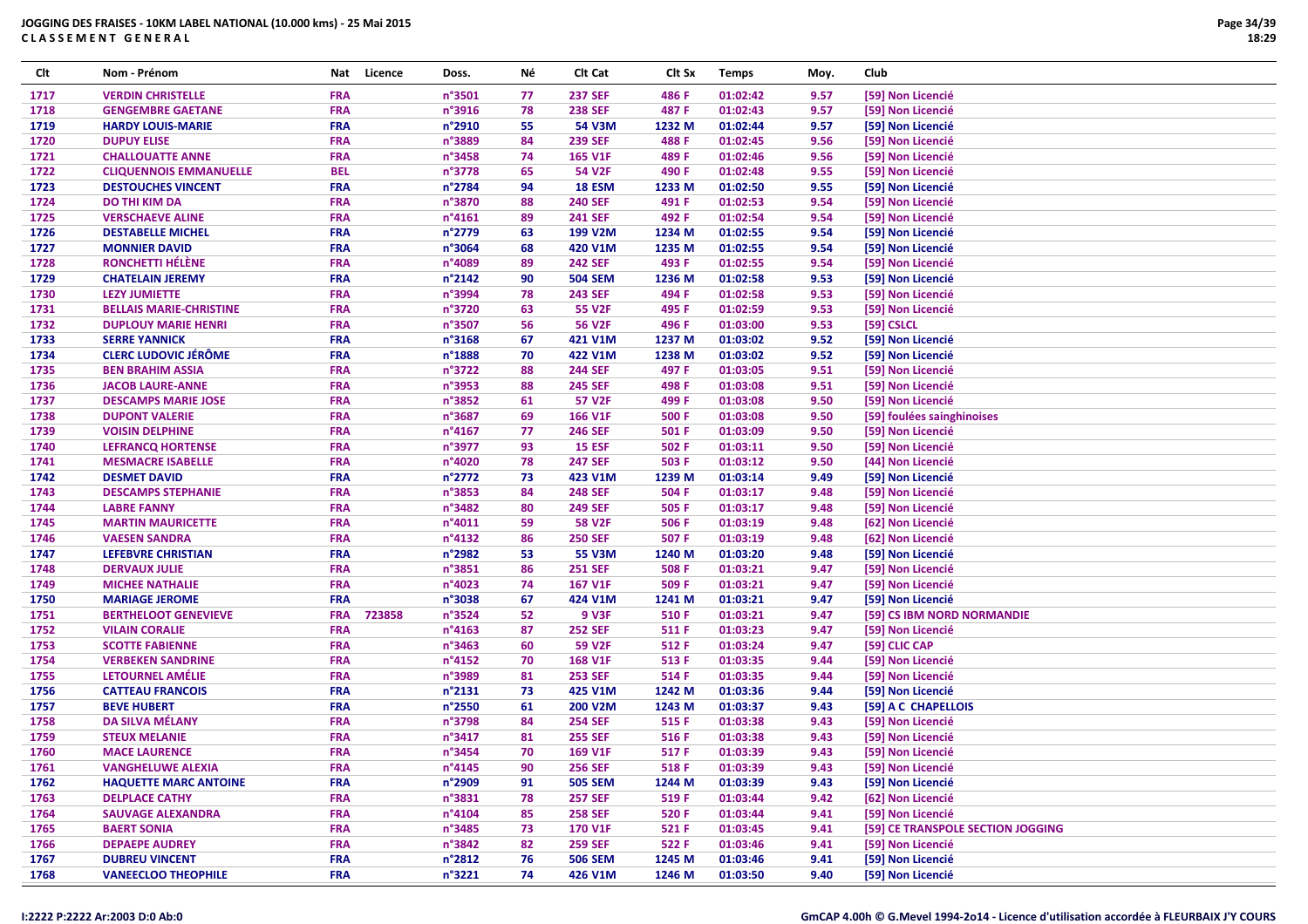| Clt  | Nom - Prénom                  | Nat        | Licence | Doss.            | Νé | CIt Cat        | Clt Sx | <b>Temps</b> | Moy. | Club                          |
|------|-------------------------------|------------|---------|------------------|----|----------------|--------|--------------|------|-------------------------------|
| 1769 | <b>GHIENNE ALICE</b>          | FRA        |         | n°3670           | 92 | <b>260 SEF</b> | 523 F  | 01:03:51     | 9.40 | [59] ALSW basket ball Willems |
| 1770 | <b>PICAVET MARIE-MICHELLE</b> | FRA        |         | n°4057           | 58 | 60 V2F         | 524 F  | 01:03:51     | 9.40 | [59] Non Licencié             |
| 1771 | <b>DESTAILLEUR FREDERIC</b>   | <b>FRA</b> |         | n°2780           | 65 | <b>201 V2M</b> | 1247 M | 01:03:52     | 9.40 | [59] Non Licencié             |
| 1772 | <b>VANDENBUSSCHE DEBORAH</b>  | FRA        |         | n°4136           | 90 | <b>261 SEF</b> | 525 F  | 01:03:53     | 9.39 | [59] Non Licencié             |
| 1773 | <b>JANKQWIAK AURELIE</b>      | FRA        |         | n°3412           | 87 | <b>262 SEF</b> | 526 F  | 01:03:53     | 9.39 | [59] Non Licencié             |
| 1774 | <b>BOUILLON SYLVIE</b>        | <b>FRA</b> |         | n°3742           | 66 | <b>171 V1F</b> | 527 F  | 01:03:56     | 9.39 | [59] Non Licencié             |
| 1775 | <b>VOLCKAERT STÉPHANE</b>     | FRA        |         | n°3251           | 67 | 427 V1M        | 1248 M | 01:03:56     | 9.39 | [59] Non Licencié             |
| 1776 | <b>TRILLON CLAIRE</b>         | FRA        |         | n°4128           | 99 | 4 CAF          | 528 F  | 01:03:57     | 9.38 | [62] Non Licencié             |
| 1777 | <b>LAVISSE GUILLAUME</b>      | FRA        |         | $n^{\circ}$ 2665 | 75 | 428 V1M        | 1249 M | 01:03:59     | 9.38 | [59] Non Licencié             |
| 1778 | <b>POULET ELIANE</b>          | <b>FRA</b> |         | n°4073           | 54 | <b>10 V3F</b>  | 529 F  | 01:03:59     | 9.38 | [21] Non Licencié             |
| 1779 | <b>VERRAEST SAMUEL</b>        | <b>FRA</b> |         | n°3243           | 72 | 429 V1M        | 1250 M | 01:04:04     | 9.37 | [59] Non Licencié             |
| 1780 | <b>LAIGLE MIREILLE</b>        | FRA        |         | n°3445           | 53 | <b>11 V3F</b>  | 530 F  | 01:04:07     | 9.36 | [62] FOOTING CLUB DE BOURS    |
| 1781 | <b>LECLERCQ AIDA</b>          | <b>FRA</b> |         | n°3459           | 73 | <b>172 V1F</b> | 531 F  | 01:04:08     | 9.36 | [59] Non Licencié             |
| 1782 | <b>FAYOUX CELINE</b>          | <b>FRA</b> |         | n°3457           | 71 | 173 V1F        | 532 F  | 01:04:08     | 9.36 | [59] Non Licencié             |
| 1783 | <b>LA LUNA MALIKA</b>         | FRA        |         | n°3959           | 75 | 174 V1F        | 533 F  | 01:04:08     | 9.36 | [59] Non Licencié             |
| 1784 | <b>PICQUET MARGAUX</b>        | <b>FRA</b> |         | n°4060           | 92 | <b>263 SEF</b> | 534 F  | 01:04:10     | 9.35 | [59] Non Licencié             |
| 1785 | <b>HENNIARD ANTOINE</b>       | <b>FRA</b> |         | n°2917           | 79 | <b>507 SEM</b> | 1251 M | 01:04:12     | 9.35 | [59] Non Licencié             |
| 1786 | <b>SZYMONIAK CATHERINE</b>    | <b>FRA</b> | 1206445 | n°3526           | 58 | 61 V2F         | 535 F  | 01:04:20     | 9.33 | [59] CS IBM NORD NORMANDIE    |
| 1787 | <b>GAMEZ VIRGINIE</b>         | FRA        |         | n°3914           | 70 | <b>175 V1F</b> | 536 F  | 01:04:20     | 9.33 | [59] Non Licencié             |
| 1788 | <b>PELCZAR CHRISTELE</b>      | FRA        |         | n°4052           | 71 | <b>176 V1F</b> | 537 F  | 01:04:21     | 9.32 | [59] Non Licencié             |
| 1789 | <b>BORGONJON SABINE</b>       | FRA        |         | n°3736           | 76 | <b>264 SEF</b> | 538 F  | 01:04:22     | 9.32 | [59] Non Licencié             |
| 1790 | <b>LEONE JEAN CHRISTOPHE</b>  | <b>FRA</b> |         | n°2997           | 64 | <b>202 V2M</b> | 1252 M | 01:04:22     | 9.32 | [59] Non Licencié             |
| 1791 | <b>DUBOIS ELISABETH</b>       | <b>FRA</b> |         | n°3877           | 69 | 177 V1F        | 539 F  | 01:04:29     | 9.31 | [59] Non Licencié             |
| 1792 | <b>CHARLEY DORINE</b>         | <b>FRA</b> | 1744918 | n°3625           | 69 | <b>178 V1F</b> | 540 F  | 01:04:31     | 9.30 | [59] OSM LOMME ATHLETISME     |
| 1793 | <b>DHAINAUT FREDERIQUE</b>    | <b>FRA</b> |         | n°3865           | 80 | <b>265 SEF</b> | 541 F  | 01:04:33     | 9.30 | [59] Non Licencié             |
| 1794 | <b>DABLEMONT VALÉRIE</b>      | FRA        |         | n°3799           | 74 | 179 V1F        | 542 F  | 01:04:33     | 9.30 | [59] Non Licencié             |
| 1795 | <b>BAUD'HUIN MÉLANIE</b>      | FRA        |         | n°3718           | 79 | <b>266 SEF</b> | 543 F  | 01:04:37     | 9.29 | [59] Non Licencié             |
| 1796 | <b>COPPENOLLE MAURICE</b>     | <b>FRA</b> |         | n°2157           | 50 | <b>56 V3M</b>  | 1253 M | 01:04:39     | 9.28 | [62] Non Licencié             |
| 1797 | <b>WULLENS FLORENCE</b>       | FRA        |         | n°4175           | 73 | <b>180 V1F</b> | 544 F  | 01:04:40     | 9.28 | [59] Non Licencié             |
| 1798 | <b>WULLENS RÉGIS</b>          | FRA        |         | n°3264           | 71 | 430 V1M        | 1254 M | 01:04:40     | 9.28 | [59] Non Licencié             |
| 1799 | <b>DELEPLANQUE CHARLES</b>    | FRA        |         | n°2727           | 48 | <b>57 V3M</b>  | 1255 M | 01:04:40     | 9.28 | [59] Non Licencié             |
| 1800 | <b>LEDOUX MAITE</b>           | FRA        |         | n°3971           | 78 | <b>267 SEF</b> | 545 F  | 01:04:40     | 9.28 | [59] Non Licencié             |
| 1801 | <b>DUHEM ANGÉLIQUE</b>        | FRA        |         | n°3881           | 79 | <b>268 SEF</b> | 546 F  | 01:04:42     | 9.27 | [59] Non Licencié             |
| 1802 | <b>BONNART SOPHIE</b>         | FRA        |         | n°3483           | 81 | <b>269 SEF</b> | 547 F  | 01:04:42     | 9.27 | [59] Non Licencié             |
| 1803 | <b>TIBERGHIEN VERONIQUE</b>   | <b>FRA</b> |         | n°4124           | 63 | 62 V2F         | 548 F  | 01:04:43     | 9.27 | [59] Non Licencié             |
| 1804 | <b>DETAILLEUR MARTINE</b>     | FRA        |         | n°3352           | 53 | <b>12 V3F</b>  | 549 F  | 01:04:45     | 9.27 | [59] Non Licencié             |
| 1805 | <b>PINTE GILLES</b>           | FRA        |         | n°3099           | 70 | 431 V1M        | 1256 M | 01:04:48     | 9.26 | [59] Non Licencié             |
| 1806 | <b>ANDRE KARINE</b>           | <b>FRA</b> |         | n°3957           | 72 | <b>181 V1F</b> | 550 F  | 01:04:49     | 9.26 | [59] Non Licencié             |
| 1807 | <b>NAUDTS CHARLOTTE</b>       | <b>FRA</b> |         | n°3541           | 78 | <b>270 SEF</b> | 551 F  | 01:04:50     | 9.26 | [59] Non Licencié             |
| 1808 | <b>BERLAND SYLVIE</b>         | FRA        |         | n°3723           | 77 | <b>271 SEF</b> | 552 F  | 01:04:51     | 9.25 | [59] Non Licencié             |
| 1809 | <b>DEGROOTE ISABELLE</b>      | <b>FRA</b> |         | n°3815           | 74 | <b>182 V1F</b> | 553 F  | 01:05:05     | 9.22 | [59] Non Licencié             |
| 1810 | <b>DEVOS CHANTAL</b>          | <b>FRA</b> |         | n°3864           | 58 | 63 V2F         | 554 F  | 01:05:05     | 9.22 | [59] Non Licencié             |
| 1811 | <b>JACQUET DOMINIQUE</b>      | FRA        |         | n°3954           | 65 | 64 V2F         | 555 F  | 01:05:06     | 9.22 | [59] Non Licencié             |
| 1812 | <b>AGUIAR CRISTINA</b>        | <b>FRA</b> |         | n°3704           | 77 | <b>272 SEF</b> | 556 F  | 01:05:07     | 9.22 | [59] Non Licencié             |
| 1813 | <b>FIEVET VICTORINE</b>       | <b>FRA</b> |         | n°3900           | 93 | <b>16 ESF</b>  | 557 F  | 01:05:08     | 9.21 | [59] Non Licencié             |
| 1814 | <b>HALLUIN PATRICK</b>        | <b>FRA</b> |         | n°1955           | 52 | <b>58 V3M</b>  | 1257 M | 01:05:09     | 9.21 | [59] ACFNPC                   |
| 1815 | <b>BERTINCHAMP PERRINE</b>    | <b>FRA</b> |         | n°3725           | 83 | <b>273 SEF</b> | 558 F  | 01:05:10     | 9.21 | [59] Non Licencié             |
| 1816 | <b>FIEVET LAURENCE</b>        | <b>FRA</b> |         | n°3490           | 70 | 183 V1F        | 559 F  | 01:05:10     | 9.21 | [59] Non Licencié             |
| 1817 | <b>SIEGFRIED SANDRA</b>       | <b>FRA</b> |         | $n^{\circ}4108$  | 81 | <b>274 SEF</b> | 560 F  | 01:05:11     | 9.21 | [59] Non Licencié             |
| 1818 | <b>COUTARD SOPHIE</b>         | <b>FRA</b> |         | n°3791           | 76 | <b>275 SEF</b> | 561 F  | 01:05:11     | 9.21 | [59] Non Licencié             |
| 1819 | <b>FOURNIER MARIE</b>         | <b>FRA</b> |         | n°3908           | 88 | <b>276 SEF</b> | 562 F  | 01:05:17     | 9.19 | [59] Non Licencié             |
| 1820 | <b>MENET VIRGINIE</b>         | <b>FRA</b> |         | $n^{\circ}4018$  | 79 | <b>277 SEF</b> | 563 F  | 01:05:20     | 9.19 | [77] Non Licencié             |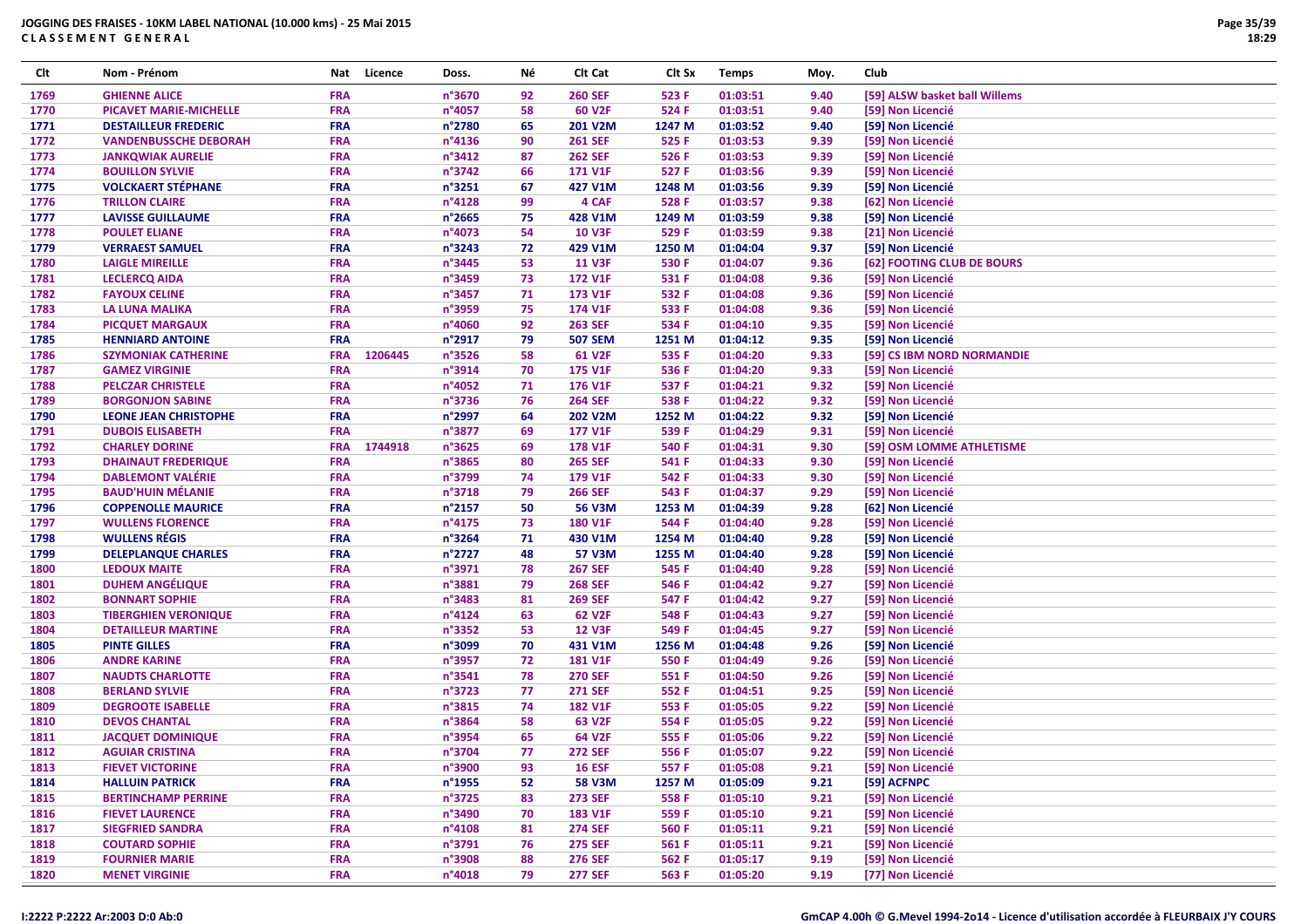| Clt  | Nom - Prénom                |                          | Nat Licence | Doss.           | Νé       | Clt Cat        | Clt Sx | <b>Temps</b> | Moy. | Club                     |
|------|-----------------------------|--------------------------|-------------|-----------------|----------|----------------|--------|--------------|------|--------------------------|
| 1821 | <b>ARQUEMBOURG MARION</b>   | <b>FRA</b>               |             | n°3711          | 83       | <b>278 SEF</b> | 564 F  | 01:05:22     | 9.18 | [59] Non Licencié        |
| 1822 | <b>DEVIGNES CHRISTINE</b>   | <b>FRA</b>               |             | n°3863          | 65       | 65 V2F         | 565 F  | 01:05:24     | 9.18 | [59] Non Licencié        |
| 1823 | <b>BESSON JULIETTE</b>      | <b>FRA</b>               |             | n°3694          | 70       | <b>184 V1F</b> | 566 F  | 01:05:24     | 9.18 | [59] Picolorun's         |
| 1824 | <b>PONTHIEUX VIRGINIE</b>   | <b>FRA</b>               |             | n°4067          | 77       | <b>279 SEF</b> | 567 F  | 01:05:25     | 9.17 | [59] Non Licencié        |
| 1825 | <b>SIMON CLÉMENCE</b>       | <b>FRA</b>               |             | n°4110          | 95       | <b>17 ESF</b>  | 568 F  | 01:05:25     | 9.17 | [59] Non Licencié        |
| 1826 | <b>VILLAIN VALÉRIE</b>      | <b>FRA</b>               |             | n°4164          | 69       | <b>185 V1F</b> | 569 F  | 01:05:28     | 9.17 | [59] Non Licencié        |
| 1827 | <b>DONDAINE BETTY LOU</b>   | <b>FRA</b>               |             | n°4197          | 85       | <b>280 SEF</b> | 570 F  | 01:05:32     | 9.16 | [59] Non Licencié        |
| 1828 | <b>PICAVET MARYLINE</b>     | <b>FRA</b>               |             | n°4058          | 85       | <b>281 SEF</b> | 571 F  | 01:05:33     | 9.16 | [59] Non Licencié        |
| 1829 | <b>PAS PATRICIA</b>         | <b>FRA</b>               |             | n°4051          | 56       | 66 V2F         | 572 F  | 01:05:33     | 9.16 | [59] Non Licencié        |
| 1830 | <b>VERMEULEN JULIE</b>      | <b>FRA</b>               |             | n°4160          | 84       | <b>282 SEF</b> | 573 F  | 01:05:33     | 9.15 | [59] Non Licencié        |
| 1831 | <b>BRETHENOUX PAULINE</b>   | <b>FRA</b>               | T193278     | n°3522          | 83       | <b>283 SEF</b> | 574 F  | 01:05:35     | 9.15 | [62] THALES              |
| 1832 | <b>DESMIS ISABELLE</b>      | <b>FRA</b>               |             | n°3855          | 70       | <b>186 V1F</b> | 575 F  | 01:05:40     | 9.14 | [59] Non Licencié        |
| 1833 | <b>LETARD MARION</b>        | <b>FRA</b>               |             | n°3988          | 82       | <b>284 SEF</b> | 576 F  | 01:05:41     | 9.14 | [59] Non Licencié        |
| 1834 | <b>DELANGRE AURORE</b>      | <b>FRA</b>               |             | n°3819          | 83       | <b>285 SEF</b> | 577 F  | 01:05:43     | 9.13 | [59] Non Licencié        |
| 1835 | <b>MONNET CAROLINE</b>      | <b>FRA</b>               |             | n°4025          | 68       | <b>187 V1F</b> | 578 F  | 01:05:43     | 9.13 | [59] Non Licencié        |
| 1836 | <b>MONNET ROMANE</b>        | <b>FRA</b>               |             | n°3697          | 95       | <b>18 ESF</b>  | 579 F  | 01:05:44     | 9.13 | [59] UFOLEP              |
| 1837 | <b>VANEXE CHRISTINE</b>     | <b>FRA</b>               |             | n°4144          | 75       | <b>188 V1F</b> | 580 F  | 01:05:47     | 9.12 | [77] Non Licencié        |
| 1838 | <b>DELPORTE SAMANTHA</b>    | <b>FRA</b>               |             | n°3414          | 74       | <b>189 V1F</b> | 581 F  | 01:05:57     | 9.10 | [59] Non Licencié        |
| 1839 | <b>SCAVE JÉRÉMY</b>         | <b>FRA</b>               |             | n°3162          | 84       | <b>508 SEM</b> | 1258 M | 01:05:57     | 9.10 | [59] Non Licencié        |
| 1840 | <b>CHAPRON DELPHINE</b>     | <b>FRA</b>               |             | n°3428          | 75       | 190 V1F        | 582 F  | 01:05:59     | 9.10 | [59] Non Licencié        |
| 1841 | <b>DELTREL CLAIRE</b>       | <b>FRA</b>               |             | n°3836          | 87       | <b>286 SEF</b> | 583 F  | 01:06:00     | 9.09 | [59] Non Licencié        |
|      |                             |                          |             | n°3439          |          | 67 V2F         |        | 01:06:00     | 9.09 |                          |
| 1842 | <b>TOURTE MARIE EVE</b>     | <b>FRA</b><br><b>FRA</b> |             | n°4102          | 62<br>70 | 191 V1F        | 584 F  | 01:06:03     | 9.08 | [59] Non Licencié        |
| 1843 | <b>SAMARCQ AURÉLIE</b>      |                          |             |                 | 55       |                | 585 F  |              |      | [62] Non Licencié        |
| 1844 | <b>HARDY THERESE</b>        | <b>FRA</b>               |             | n°3939          |          | <b>13 V3F</b>  | 586 F  | 01:06:04     | 9.08 | [59] Non Licencié        |
| 1845 | <b>HAQUETTE FABIEN</b>      | <b>FRA</b>               |             | n°2908          | 82       | <b>509 SEM</b> | 1259 M | 01:06:05     | 9.08 | [59] Non Licencié        |
| 1846 | <b>CIANNARELLA BRUNO</b>    | <b>FRA</b>               |             | n°2152          | 77       | <b>510 SEM</b> | 1260 M | 01:06:08     | 9.07 | [59] Non Licencié        |
| 1847 | <b>PROVOST CHRISTIANE</b>   | <b>FRA</b>               |             | n°3505          | 51       | <b>14 V3F</b>  | 587 F  | 01:06:13     | 9.06 | [59] Non Licencié        |
| 1848 | <b>DESMIS PHILIPPE</b>      | <b>FRA</b>               |             | n°2774          | 62       | 203 V2M        | 1261 M | 01:06:14     | 9.06 | [59] Non Licencié        |
| 1849 | <b>MONNIER MATHILDE</b>     | <b>FRA</b>               |             | n°4026          | 98       | 5 CAF          | 588 F  | 01:06:15     | 9.06 | [59] Non Licencié        |
| 1850 | <b>DECLERCQ NATHALIE</b>    | <b>FRA</b>               |             | n°3811          | 66       | 192 V1F        | 589 F  | 01:06:16     | 9.05 | [59] Non Licencié        |
| 1851 | <b>BUISINE VALÉRIE</b>      | <b>FRA</b>               |             | n°3751          | 69       | 193 V1F        | 590 F  | 01:06:17     | 9.05 | [59] Non Licencié        |
| 1852 | <b>LECIEUX CAROLINE</b>     | <b>FRA</b>               |             | n°3967          | 87       | <b>287 SEF</b> | 591 F  | 01:06:22     | 9.04 | [59] Non Licencié        |
| 1853 | <b>MURSCHEL JENNIFER</b>    | <b>FRA</b>               |             | n°4031          | 87       | <b>288 SEF</b> | 592 F  | 01:06:23     | 9.04 | [59] Non Licencié        |
| 1854 | <b>SAINGIER BRUNO</b>       | <b>FRA</b>               |             | n°3153          | 65       | 204 V2M        | 1262 M | 01:06:23     | 9.04 | [59] Non Licencié        |
| 1855 | <b>BONNIERE SABRINA</b>     | <b>FRA</b>               |             | n°3735          | 79       | <b>289 SEF</b> | 593 F  | 01:06:24     | 9.04 | [59] Non Licencié        |
| 1856 | <b>VANHULLE LUCAS</b>       | <b>FRA</b>               |             | n°3224          | 98       | 26 CAM         | 1263 M | 01:06:24     | 9.04 | [59] Non Licencié        |
| 1857 | <b>SUEUR MICHÈLE</b>        | <b>FRA</b>               |             | n°4116          | 61       | <b>68 V2F</b>  | 594 F  | 01:06:25     | 9.04 | [59] Non Licencié        |
| 1858 | <b>JULIENNE MARIE AGNES</b> | <b>FRA</b>               |             | n°3956          | 54       | <b>15 V3F</b>  | 595 F  | 01:06:26     | 9.03 | [59] Non Licencié        |
| 1859 | <b>LEULIER DIDIER</b>       | <b>FRA</b>               |             | n°3007          | 69       | 432 V1M        | 1264 M | 01:06:26     | 9.03 | [59] Non Licencié        |
| 1860 | <b>MASQUELIER JULIETTE</b>  | <b>FRA</b>               |             | n°3517          | 86       | <b>290 SEF</b> | 596 F  | 01:06:26     | 9.03 | $[59]$ CGL               |
| 1861 | <b>LEMAHIEU SOPHIE</b>      | <b>FRA</b>               |             | n°3982          | 90       | <b>291 SEF</b> | 597 F  | 01:06:28     | 9.03 | [59] Non Licencié        |
| 1862 | <b>CHAPRON MUANZA LAURE</b> | <b>FRA</b>               |             | n°3427          | 73       | 194 V1F        | 598 F  | 01:06:29     | 9.03 | [59] Non Licencié        |
| 1863 | <b>HERDUIN BENEDICTE</b>    | <b>FRA</b>               |             | n°3945          | 74       | 195 V1F        | 599 F  | 01:06:29     | 9.03 | [59] Non Licencié        |
| 1864 | <b>EECKEMAN YVETTE</b>      | <b>FRA</b>               |             | n°3894          | 52       | <b>16 V3F</b>  | 600 F  | 01:06:32     | 9.02 | [59] Non Licencié        |
| 1865 | <b>ROYER GREGORY</b>        | <b>FRA</b>               | 1662062     | n°1790          | 76       | <b>511 SEM</b> | 1265 M | 01:06:34     | 9.02 | [59] PLANETE RUNNING     |
| 1866 | <b>SERVAES INGRID</b>       | <b>FRA</b>               |             | $n^{\circ}3422$ | 85       | <b>292 SEF</b> | 601 F  | 01:06:36     | 9.01 | [59] Non Licencié        |
| 1867 | <b>BROUSSIN CÉCILE</b>      | <b>FRA</b>               |             | n°3747          | 70       | 196 V1F        | 602 F  | 01:06:38     | 9.01 | [59] Non Licencié        |
| 1868 | LE GALL CHRISTINE           | <b>FRA</b>               |             | n°3630          | 59       | 69 V2F         | 603 F  | 01:06:39     | 9.00 | [62] COURIR A GRAVELINES |
| 1869 | <b>DRUON CHRISTOPHE</b>     | <b>FRA</b>               |             | n°2809          | 66       | 433 V1M        | 1266 M | 01:06:39     | 9.00 | [59] Non Licencié        |
| 1870 | <b>BAR MICHEL</b>           | <b>FRA</b>               |             | n°2051          | 46       | 59 V3M         | 1267 M | 01:06:44     | 8.99 | [59] Non Licencié        |
| 1871 | <b>TERRIER PAULINE</b>      | <b>FRA</b>               |             | n°3498          | 84       | <b>293 SEF</b> | 604 F  | 01:06:45     | 8.99 | [62] Non Licencié        |
| 1872 | <b>EL HAGE GEORGES</b>      | <b>LIB</b>               |             | n°2843          | 71       | 434 V1M        | 1268 M | 01:06:47     | 8.99 | [59] Non Licencié        |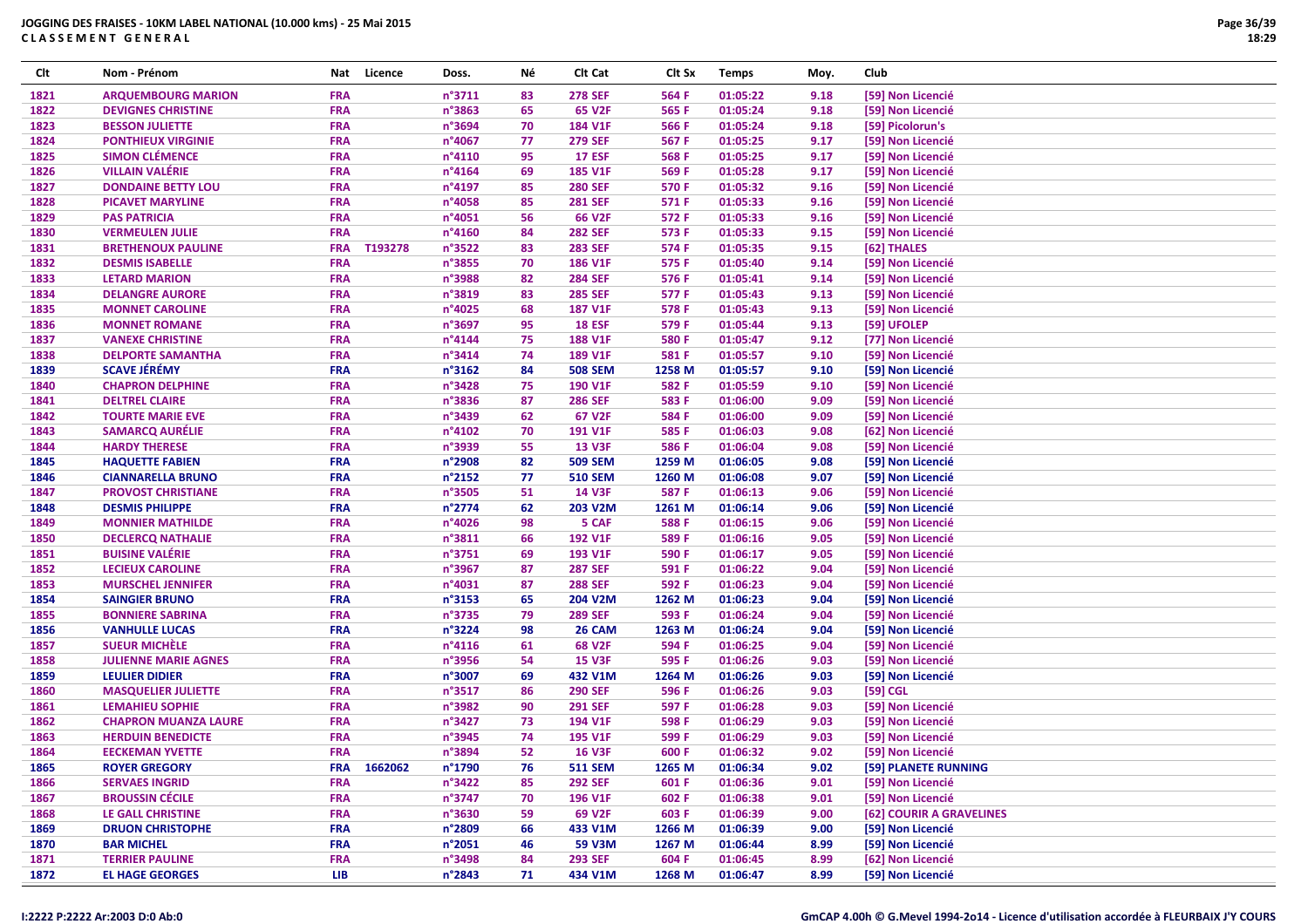| Clt          | Nom - Prénom                  | Nat                      | Licence | Doss.            | Νé       | Clt Cat        | Clt Sx | <b>Temps</b> | Moy.         | Club                                  |
|--------------|-------------------------------|--------------------------|---------|------------------|----------|----------------|--------|--------------|--------------|---------------------------------------|
| 1873         | <b>COUTURE ISABEL</b>         | <b>FRA</b>               |         | n°3792           | 63       | <b>70 V2F</b>  | 605 F  | 01:06:50     | 8.98         | [59] Non Licencié                     |
| 1874         | <b>TROUILLE PATRICK</b>       | <b>FRA</b>               |         | n°1970           | 68       | 435 V1M        | 1269 M | 01:06:57     | 8.96         | [59] Colmar                           |
| 1875         | <b>LEGRAND BERTILLE</b>       | <b>FRA</b>               |         | n°3532           | 90       | <b>294 SEF</b> | 606 F  | 01:06:59     | 8.96         | [59] Non Licencié                     |
| 1876         | <b>LEGRAND SYLVIE</b>         | <b>FRA</b>               |         | n°3531           | 60       | <b>71 V2F</b>  | 607 F  | 01:06:59     | 8.96         | [59] FOULEES SAINGHINOISES            |
| 1877         | <b>GUILLOU PAULINE</b>        | <b>FRA</b>               |         | n°3933           | 91       | <b>295 SEF</b> | 608 F  | 01:07:00     | 8.96         | [59] Non Licencié                     |
| 1878         | <b>VANEENOO MARINE</b>        | <b>FRA</b>               |         | n°3513           | 97       | 8 JUF          | 609 F  | 01:07:11     | 8.93         | [59] RUN SANTE                        |
| 1879         | <b>ALLARD SOPHIE</b>          | <b>FRA</b>               |         | n°3467           | 87       | <b>296 SEF</b> | 610 F  | 01:07:13     | 8.93         | [59] Non Licencié                     |
| 1880         | <b>BOTTIN KARINE</b>          | <b>FRA</b>               |         | n°3738           | 77       | <b>297 SEF</b> | 611 F  | 01:07:14     | 8.92         | [59] Non Licencié                     |
| 1881         | <b>PAQUE AMELIE</b>           | <b>FRA</b>               |         | n°4047           | 78       | <b>298 SEF</b> | 612 F  | 01:07:15     | 8.92         | [59] Non Licencié                     |
| 1882         | <b>RENSY THONON CAMILLE</b>   | <b>FRA</b>               |         | n°3469           | 82       | <b>299 SEF</b> | 613 F  | 01:07:15     | 8.92         | [59] Non Licencié                     |
| 1883         | <b>FONTAINE JEAN-MICHEL</b>   | <b>FRA</b>               | 117878  | n°1621           | 60       | 205 V2M        | 1270 M | 01:07:24     | 8.90         | [59] JOGGING AVENTURE RONCQUOISE      |
| 1884         | <b>DUPONT EMMANUEL</b>        | <b>FRA</b>               |         | n°2826           | 60       | 206 V2M        | 1271 M | 01:07:25     | 8.90         | [59] Non Licencié                     |
| 1885         | <b>JOLIVET HELENE</b>         | <b>FRA</b>               |         | n°3955           | 79       | <b>300 SEF</b> | 614 F  | 01:07:25     | 8.90         | [59] Non Licencié                     |
| 1886         | <b>TOURTE ADELE</b>           | <b>FRA</b>               |         | n°3438           | 91       | <b>301 SEF</b> | 615 F  | 01:07:27     | 8.90         | [59] Non Licencié                     |
| 1887         | <b>ROBIQUET SOPHIE</b>        | <b>FRA</b>               |         | n°4087           | 74       | 197 V1F        | 616 F  | 01:07:30     | 8.89         | [62] Non Licencié                     |
| 1888         | <b>NIHOUARN CHLOÉ</b>         | <b>FRA</b>               |         | n°4035           | 82       | <b>302 SEF</b> | 617 F  | 01:07:30     | 8.89         | [59] Non Licencié                     |
| 1889         | <b>GOSSART MAGALI</b>         | <b>FRA</b>               |         | n°3925           | 76       | <b>303 SEF</b> | 618 F  | 01:07:32     | 8.88         | [59] Non Licencié                     |
| 1890         | <b>VERHAEGHE DOROTHEE</b>     | <b>FRA</b>               |         | n°4158           | 73       | <b>198 V1F</b> | 619 F  | 01:07:34     | 8.88         | [59] Non Licencié                     |
| 1891         | <b>VAN DAELE GREGORY</b>      | <b>FRA</b>               |         | n°2562           | 79       | <b>512 SEM</b> | 1272 M | 01:07:38     | 8.87         | [59] AG 2R LA MONDIALE                |
| 1892         | <b>DELECROIX CHANTAL</b>      | <b>FRA</b>               |         | n°3441           | 55       | <b>17 V3F</b>  | 620 F  | 01:07:42     | 8.86         | [59] AC CHAPELOIS                     |
| 1893         | <b>DECLERCQ CÉLINE</b>        | <b>FRA</b>               |         | n°3629           | 83       | <b>304 SEF</b> | 621 F  | 01:07:45     | 8.86         | [59] COURIR A GRAVELINES              |
| 1894         | <b>LEROY DELPHINE</b>         | <b>FRA</b>               |         | n°4194           | 73       | 199 V1F        | 622 F  | 01:07:48     | 8.85         | [59] Non Licencié                     |
| 1895         | <b>THIBAULT KARINE</b>        | <b>FRA</b>               |         | n°3466           | 68       | 200 V1F        | 623 F  | 01:07:48     | 8.85         | [59] Non Licencié                     |
| 1896         | <b>WAILLIEZ EGLANTINE</b>     | <b>FRA</b>               |         | n°4169           | 82       | <b>305 SEF</b> | 624 F  | 01:07:49     | 8.85         | [59] Non Licencié                     |
| 1897         | <b>GERARD STEPHANIE</b>       | <b>FRA</b>               |         | n°3917           | 73       | 201 V1F        | 625 F  | 01:07:52     | 8.84         | [59] Non Licencié                     |
|              | <b>BRETAUDEAU FRANÇOIS</b>    | <b>FRA</b>               |         | n°1852           | 70       | 436 V1M        | 1273 M | 01:07:54     | 8.84         | [59] JOGGING DES FRAISES - VERLINGHEM |
| 1898<br>1899 | <b>RABAEY GYSLAINE</b>        | <b>FRA</b>               |         | n°4192           | 75       | 202 V1F        | 626 F  | 01:07:57     | 8.83         | [59] Non Licencié                     |
|              |                               |                          |         | n°3492           | 95       |                |        |              |              |                                       |
| 1900         | <b>NEUTS ANGIE</b>            | <b>FRA</b>               |         | n°2874           |          | <b>19 ESF</b>  | 627 F  | 01:07:59     | 8.83<br>8.82 | [62] Non Licencié                     |
| 1901         | <b>GAUCHER THIBAUD</b>        | <b>FRA</b><br><b>FRA</b> |         | n°3777           | 70<br>68 | 437 V1M        | 1274 M | 01:08:01     | 8.82         | [59] Non Licencié                     |
| 1902         | <b>CITERNE VALERIE</b>        |                          |         |                  |          | 203 V1F        | 628 F  | 01:08:04     |              | [59] Non Licencié                     |
| 1903         | <b>COUSIN ISABELLE</b>        | <b>FRA</b>               |         | n°3491           | 66       | 204 V1F        | 629 F  | 01:08:04     | 8.82         | [62] Non Licencié                     |
| 1904         | <b>CAUDEVELLE VALERIE</b>     | <b>FRA</b>               |         | n°3769           | 66       | <b>205 V1F</b> | 630 F  | 01:08:04     | 8.82         | [59] Non Licencié                     |
| 1905         | <b>HYPOLITE YVES</b>          | <b>FRA</b>               |         | n°2570           | 55       | 60 V3M         | 1275 M | 01:08:04     | 8.82         | [59] Non Licencié                     |
| 1906         | <b>MONNIER LAURENT</b>        | <b>FRA</b>               |         | n°3065           | 72       | 438 V1M        | 1276 M | 01:08:05     | 8.81         | [59] Non Licencié                     |
| 1907         | <b>BILLAUT CARINE</b>         | <b>FRA</b>               |         | n°3729           | 78       | <b>306 SEF</b> | 631 F  | 01:08:06     | 8.81         | [62] Non Licencié                     |
| 1908         | <b>VIOT AURELIE</b>           | <b>FRA</b>               |         | n°4165           | 84       | <b>307 SEF</b> | 632 F  | 01:08:16     | 8.79         | [59] Non Licencié                     |
| 1909         | <b>DEMANNE NATHALIE</b>       | <b>FRA</b>               |         | n°3840           | 73       | 206 V1F        | 633 F  | 01:08:17     | 8.79         | [59] Non Licencié                     |
| 1910         | <b>HEBERT STÉPHANIE</b>       | <b>FRA</b>               |         | n°3941           | 79       | <b>308 SEF</b> | 634 F  | 01:08:19     | 8.78         | [59] Non Licencié                     |
| 1911         | <b>CALAIS MARINE</b>          | <b>FRA</b>               |         | n°3755           | 75       | 207 V1F        | 635 F  | 01:08:19     | 8.78         | [59] Non Licencié                     |
| 1912         | <b>VANDENBROUCKE STÉPHANE</b> | <b>FRA</b>               |         | n°3214           | 69       | 439 V1M        | 1277 M | 01:08:20     | 8.78         | [59] Non Licencié                     |
| 1913         | <b>VERHAUVEN AURÉLIE</b>      | <b>FRA</b>               |         | n°4159           | 93       | <b>20 ESF</b>  | 636 F  | 01:08:24     | 8.77         | [59] Non Licencié                     |
| 1914         | <b>VARLEZ ISABELLE</b>        | <b>FRA</b>               |         | n°3415           | 62       | <b>72 V2F</b>  | 637 F  | 01:08:27     | 8.77         | [59] Non Licencié                     |
| 1915         | <b>DELIE THERACHE CELINE</b>  | <b>FRA</b>               |         | n°3828           | 79       | <b>309 SEF</b> | 638 F  | 01:08:30     | 8.76         | [59] Non Licencié                     |
| 1916         | <b>DINIELLE AMANDINE</b>      | <b>FRA</b>               |         | n°3488           | 92       | <b>310 SEF</b> | 639 F  | 01:08:37     | 8.74         | [59] Non Licencié                     |
| 1917         | <b>DESBUQUOIT JENNIFER</b>    | <b>FRA</b>               |         | $n^{\circ}$ 3426 | 93       | <b>21 ESF</b>  | 640 F  | 01:08:38     | 8.74         | [59] Non Licencié                     |
| 1918         | <b>GUILBERT CAROLE</b>        | <b>FRA</b>               |         | n°3424           | 67       | 208 V1F        | 641 F  | 01:08:39     | 8.74         | [59] Non Licencié                     |
| 1919         | <b>DELOFFRE LUCIE</b>         | <b>FRA</b>               |         | n°3477           | 92       | <b>311 SEF</b> | 642 F  | 01:08:43     | 8.73         | [59] Non Licencié                     |
| 1920         | <b>CARON OPHELIE</b>          | <b>FRA</b>               |         | n°3479           | 90       | <b>312 SEF</b> | 643 F  | 01:08:43     | 8.73         | [59] Non Licencié                     |
| 1921         | <b>PRUVOST CAROLINE</b>       | <b>FRA</b>               |         | n°4078           | 64       | <b>73 V2F</b>  | 644 F  | 01:08:43     | 8.73         | [59] Non Licencié                     |
| 1922         | <b>DELOFFRE VERONIQUE</b>     | <b>FRA</b>               |         | n°3478           | 63       | <b>74 V2F</b>  | 645 F  | 01:08:44     | 8.73         | [59] Non Licencié                     |
| 1923         | <b>VERGEREAU FLORENCE</b>     | <b>FRA</b>               |         | $n^{\circ}$ 4156 | 65       | <b>75 V2F</b>  | 646 F  | 01:08:51     | 8.71         | [59] Non Licencié                     |
| 1924         | <b>COISNE JULIE</b>           | <b>FRA</b>               |         | n°3779           | 86       | <b>313 SEF</b> | 647 F  | 01:08:52     | 8.71         | [59] Non Licencié                     |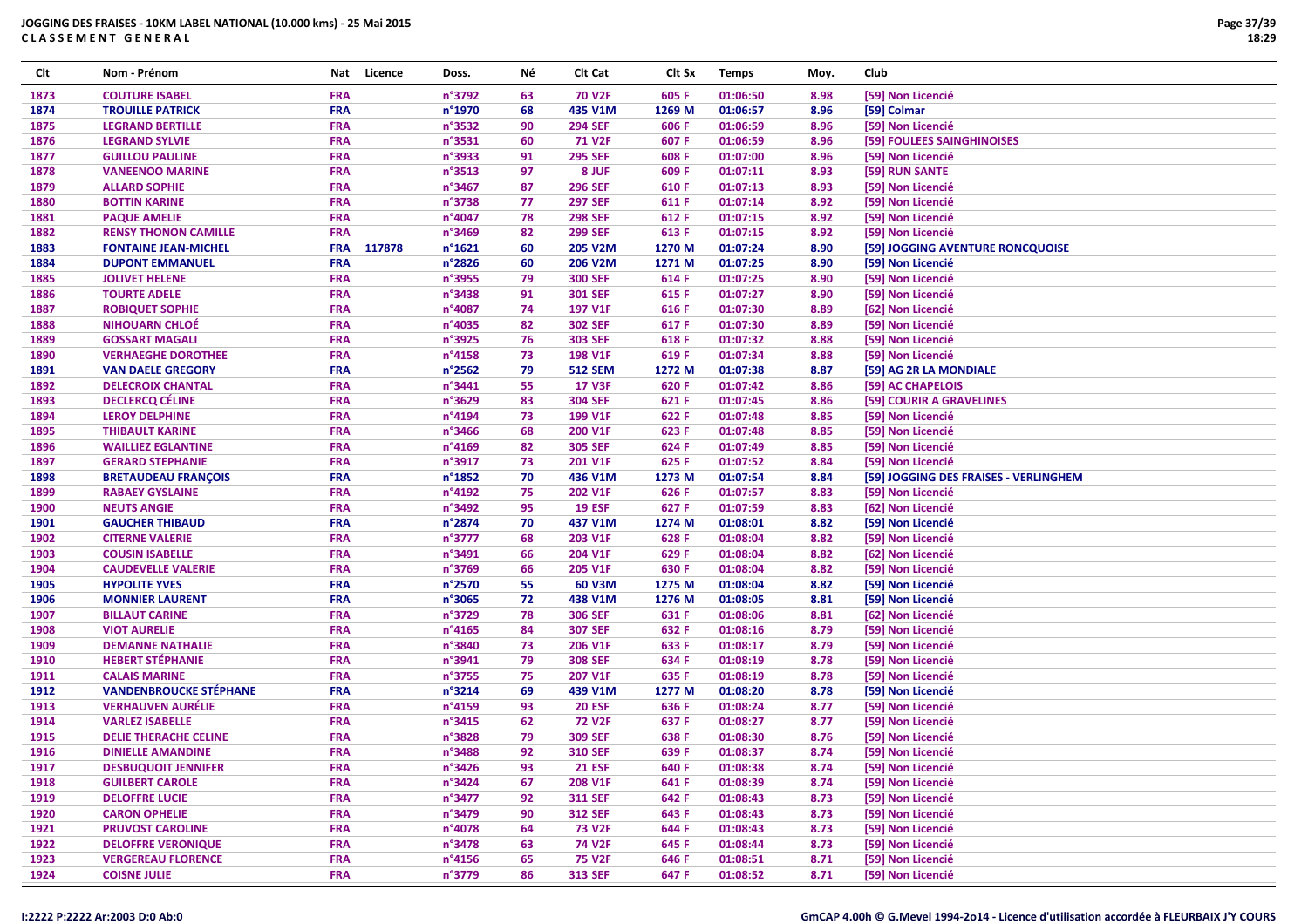| Clt          | Nom - Prénom                                      | Nat                      | Licence | Doss.            | Νé       | Clt Cat                          | Clt Sx         | <b>Temps</b>         | Moy.         | <b>Club</b>                             |
|--------------|---------------------------------------------------|--------------------------|---------|------------------|----------|----------------------------------|----------------|----------------------|--------------|-----------------------------------------|
| 1925         | <b>DELANGUE LUIDIVINE</b>                         | <b>FRA</b>               |         | n°3820           | 76       | <b>314 SEF</b>                   | 648 F          | 01:08:53             | 8.71         | [59] Non Licencié                       |
| 1926         | <b>CARRERAS AUDREY</b>                            | <b>FRA</b>               |         | n°3766           | 76       | <b>315 SEF</b>                   | 649 F          | 01:08:54             | 8.71         | [59] Non Licencié                       |
| 1927         | <b>VANDENBUSSCHE MARIA</b>                        | <b>FRA</b>               |         | n°4137           | 75       | 209 V1F                          | 650 F          | 01:08:54             | 8.71         | [59] Non Licencié                       |
| 1928         | <b>DEMOOR MARIE LAURE</b>                         | <b>FRA</b>               |         | n°3841           | 71       | 210 V1F                          | 651 F          | 01:08:57             | 8.70         | [59] Non Licencié                       |
| 1929         | <b>GOSSART LINE</b>                               | <b>FRA</b>               |         | n°3924           | 60       | <b>76 V2F</b>                    | 652 F          | 01:09:12             | 8.67         | [59] Non Licencié                       |
| 1930         | <b>BOULDI NADIA</b>                               | <b>FRA</b>               | 1497877 | n°3583           | 77       | <b>316 SEF</b>                   | 653 F          | 01:09:13             | 8.67         | [59] LILLE METROPOLE ATHLETISME         |
| 1931         | <b>SUCHER FABIENNE</b>                            | <b>FRA</b>               | 1739506 | n°3623           | 76       | <b>317 SEF</b>                   | 654 F          | 01:09:32             | 8.63         | [59] SI LESAFFRE                        |
| 1932         | <b>VACHER CHRISTEL</b>                            | <b>FRA</b>               |         | n°3495           | 78       | <b>318 SEF</b>                   | 655 F          | 01:09:44             | 8.61         | [59] Non Licencié                       |
| 1933         | <b>VERDRIERE FABIENNE</b>                         | <b>FRA</b>               |         | n°4189           | 73       | <b>211 V1F</b>                   | 656 F          | 01:09:44             | 8.61         | [59] Non Licencié                       |
| 1934         | <b>RICQUEBOURG CAROLINE</b>                       | <b>FRA</b>               |         | n°4188           | 76       | <b>319 SEF</b>                   | 657 F          | 01:09:44             | 8.61         | [59] Non Licencié                       |
| 1935         | <b>VANDERPERRE DAVID</b>                          | <b>FRA</b>               | 1535948 | $n^{\circ}$ 1635 | 59       | 207 V2M                          | 1278 M         | 01:09:47             | 8.60         | [59] PLANETE RUNNING AND WALKING        |
| 1936         | <b>GREY REBECCA</b>                               | <b>FRA</b>               |         | n°3928           | 85       | <b>320 SEF</b>                   | 658 F          | 01:09:50             | 8.59         | [59] Non Licencié                       |
| 1937         | <b>BOUTAYEB RABII</b>                             | <b>FRA</b>               |         | n°2097           | 88       | <b>513 SEM</b>                   | 1279 M         | 01:09:57             | 8.58         | [59] Non Licencié                       |
| 1938         | <b>CORDEL CHARLINE</b>                            | <b>FRA</b>               |         | n°3785           | 88       | <b>321 SEF</b>                   | 659 F          | 01:10:04             | 8.56         | [59] Non Licencié                       |
| 1939         | <b>LEZY VALERIE</b>                               | <b>FRA</b>               |         | n°3995           | 71       | <b>212 V1F</b>                   | 660 F          | 01:10:05             | 8.56         | [59] Non Licencié                       |
| 1940         | <b>BERTHELOT VERONIQUE</b>                        | <b>FRA</b>               | 1651942 | n°3597           | 70       | <b>213 V1F</b>                   | 661 F          | 01:10:05             | 8.56         | [59] LA PATRIOTE CROSS DE GUINES        |
| 1941         | <b>COSTENOBLE BRUNO</b>                           | <b>FRA</b>               |         | n°2676           | 63       | <b>208 V2M</b>                   | 1280 M         | 01:10:08             | 8.56         | [59] Non Licencié                       |
| 1942         | <b>PAHMER SAMANTHA</b>                            | <b>FRA</b>               |         | n°4046           | 75       | 214 V1F                          | 662 F          | 01:10:10             | 8.55         | [59] Non Licencié                       |
| 1943         | <b>PRUVOST AMÉLIE</b>                             | <b>FRA</b>               |         | n°4076           | 91       | <b>322 SEF</b>                   | 663 F          | 01:10:13             | 8.55         | [59] Non Licencié                       |
| 1944         | <b>PORET GILBERT</b>                              | <b>FRA</b>               |         | n°2513           | 43       | 1 V4M                            | 1281 M         | 01:10:19             | 8.53         | [59] Non Licencié                       |
| 1945         | <b>HAQUETTE SEVERINE</b>                          | <b>FRA</b>               |         | n°3937           | 72       | 215 V1F                          | 664 F          | 01:10:21             | 8.53         | [62] Non Licencié                       |
| 1946         | <b>LUTTUN VERONIQUE</b>                           | <b>FRA</b>               |         | n°3682           | 68       | <b>216 V1F</b>                   | 665 F          | 01:10:30             | 8.51         | [59] courir au mont des cats            |
| 1947         | <b>CARTON ISABELLE</b>                            | <b>FRA</b>               |         | n°3681           | 66       | 217 V1F                          | 666 F          | 01:10:30             | 8.51         | [59] courir au mont des cats            |
|              |                                                   | <b>FRA</b>               |         | n°3913           | 90       |                                  |                |                      |              |                                         |
| 1948<br>1949 | <b>GAILLARD CHARLOTTE</b><br><b>ZEGAOUI ZARA</b>  | <b>FRA</b>               |         | n°4177           | 83       | <b>323 SEF</b><br><b>324 SEF</b> | 667 F<br>668 F | 01:10:30<br>01:10:32 | 8.51         | [59] Non Licencié                       |
|              |                                                   | <b>FRA</b>               |         |                  |          |                                  |                |                      | 8.51         | [59] Non Licencié                       |
| 1950         | <b>BOUTELIER ARNAUD</b>                           | <b>FRA</b>               |         | n°2098           | 78       | <b>514 SEM</b>                   | 1282 M         | 01:10:38             | 8.50         | [59] Non Licencié                       |
| 1951         | <b>COQUEREL MARIE</b>                             |                          |         | n°3784           | 80       | <b>325 SEF</b>                   | 669 F          | 01:10:49             | 8.47         | [59] Non Licencié                       |
| 1952         | <b>CUVELIER CÉLINE</b>                            | <b>FRA</b><br><b>FRA</b> |         | n°3796<br>n°3688 | 78       | <b>326 SEF</b><br><b>327 SEF</b> | 670 F          | 01:10:49             | 8.47         | [59] Non Licencié                       |
| 1953<br>1954 | <b>GILET MATHILDE</b><br><b>CARLIER ESTELLE</b>   | <b>FRA</b>               |         | n°3761           | 84<br>99 | 6 CAF                            | 671 F<br>672 F | 01:10:52<br>01:11:04 | 8.47<br>8.44 | [59] Hem badminton<br>[59] Non Licencié |
| 1955         | <b>VANDERVEKEN SYLVIE</b>                         | <b>FRA</b>               |         | $n^{\circ}4142$  | 82       | <b>328 SEF</b>                   | 673 F          | 01:11:12             | 8.43         | [59] Non Licencié                       |
|              |                                                   | <b>FRA</b>               |         |                  |          |                                  |                |                      |              |                                         |
| 1956         | <b>CHERQAOUI ANASS</b>                            | <b>FRA</b>               |         | n°2147<br>n°3353 | 86       | <b>515 SEM</b><br><b>329 SEF</b> | 1283 M         | 01:11:13             | 8.43         | [59] Non Licencié                       |
| 1957         | <b>DANSET SOPHIE</b>                              | <b>FRA</b>               |         |                  | 82<br>63 |                                  | 674 F          | 01:11:20             | 8.41         | [59] Non Licencié                       |
| 1958         | <b>DESOMBRE CHARLOTTE</b>                         | <b>FRA</b>               |         | n°3856<br>n°3929 | 99       | <b>77 V2F</b><br>7 CAF           | 675 F          | 01:11:33             | 8.39         | [59] Non Licencié                       |
| 1959         | <b>GRILL BARBARA</b>                              |                          |         |                  |          |                                  | 676 F          | 01:11:40             | 8.37         | [59] Non Licencié                       |
| 1960         | <b>VERDONCK VÉRONIQUE</b>                         | <b>FRA</b>               |         | n°4155           | 65       | <b>78 V2F</b>                    | 677 F          | 01:11:41             | 8.37         | [59] Non Licencié                       |
| 1961         | <b>DZIURLA MARIE</b>                              | <b>FRA</b>               |         | n°4186           | 96       | 9 JUF                            | 678 F          | 01:11:42             | 8.37         | [62] Non Licencié                       |
| 1962         | <b>DUFOUR CLELIA</b>                              | <b>FRA</b>               |         | n°3880           | 83       | <b>330 SEF</b>                   | 679 F          | 01:11:53             | 8.35         | [59] Non Licencié                       |
| 1963         | <b>BOTTA EDITH</b>                                | <b>FRA</b><br><b>FRA</b> |         | n°3460           | 62       | <b>79 V2F</b>                    | 680 F          | 01:11:56             | 8.34         | [59] Non Licencié                       |
| 1964         | <b>BEAUVOIS CHRISTINE</b>                         | <b>FRA</b>               |         | n°3529<br>n°3774 | 71<br>77 | 218 V1F<br><b>331 SEF</b>        | 681 F<br>682 F | 01:11:56             | 8.34         | [62] UNITED BISCUITS INDUSTRIES DELACRE |
| 1965         | <b>CHATAIGNER CAROLE</b><br><b>GIRONNET BRUNO</b> | <b>FRA</b>               |         |                  | 62       |                                  |                | 01:12:10             | 8.32         | [59] Non Licencié                       |
| 1966         |                                                   | <b>FRA</b>               |         | n°2886           |          | 209 V2M<br><b>332 SEF</b>        | 1284 M         | 01:12:18             | 8.30         | [62] Non Licencié                       |
| 1967         | <b>TANFIN CLAIRE</b>                              | <b>FRA</b>               |         | n°3545           | 77<br>74 |                                  | 683 F          | 01:12:21             | 8.29<br>8.26 | [59] CE EFS NORD DE FRANCE              |
| 1968         | <b>BAILLEUL PIERRE</b>                            |                          |         | n°1876           |          | 440 V1M                          | 1285 M         | 01:12:39             |              | [59] Non Licencié                       |
| 1969         | <b>CRAPEZ SYLVAIN</b>                             | <b>FRA</b>               |         | n°2172           | 65       | 210 V2M                          | 1286 M         | 01:12:59             | 8.22         | [59] Non Licencié                       |
| 1970         | <b>RIBERPREY PASCALE</b>                          | <b>FRA</b>               |         | n°4084           | 68       | 219 V1F                          | 684 F          | 01:13:07             | 8.21         | [59] Non Licencié                       |
| 1971         | <b>HAVET FABIENNE</b>                             | <b>FRA</b>               |         | n°3654           | 64       | <b>80 V2F</b>                    | 685 F          | 01:13:29             | 8.17         | [59] Non Licencié                       |
| 1972         | <b>DARRAS PAULINE</b>                             | <b>FRA</b>               |         | n°3803           | 86       | <b>333 SEF</b>                   | 686 F          | 01:13:40             | 8.15         | [59] Non Licencié                       |
| 1973         | <b>DEQUEKER SEVERINE</b>                          | <b>FRA</b>               |         | n°3846           | 78       | <b>334 SEF</b>                   | 687 F          | 01:13:53             | 8.12         | [59] Non Licencié                       |
| 1974         | <b>LEGRAND CATHERINE</b>                          | <b>FRA</b>               |         | n°3978           | 70       | 220 V1F                          | 688 F          | 01:13:59             | 8.11         | [62] Non Licencié                       |
| 1975         | <b>FARREYROL VÉRONIQUE</b>                        | <b>FRA</b>               |         | n°3897           | 69       | 221 V1F                          | 689 F          | 01:14:02             | 8.11         | [59] Non Licencié                       |
| 1976         | <b>FILOU SERVANE</b>                              | <b>FRA</b>               |         | $n^{\circ}3548$  | 78       | <b>335 SEF</b>                   | 690 F          | 01:14:15             | 8.08         | [62] Non Licencié                       |